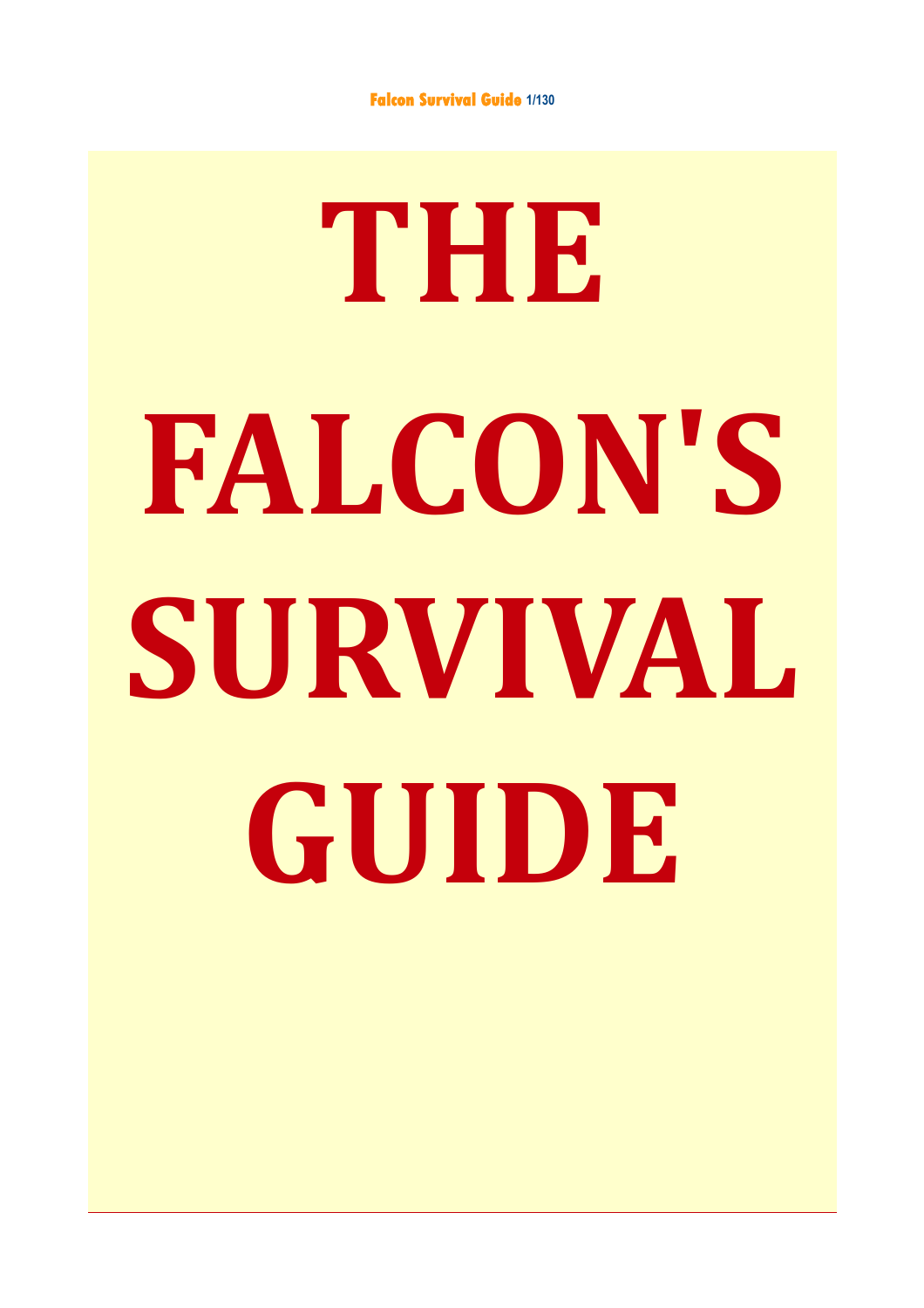#### **Falcon Survival Guide 2/130**

## **Table of contents**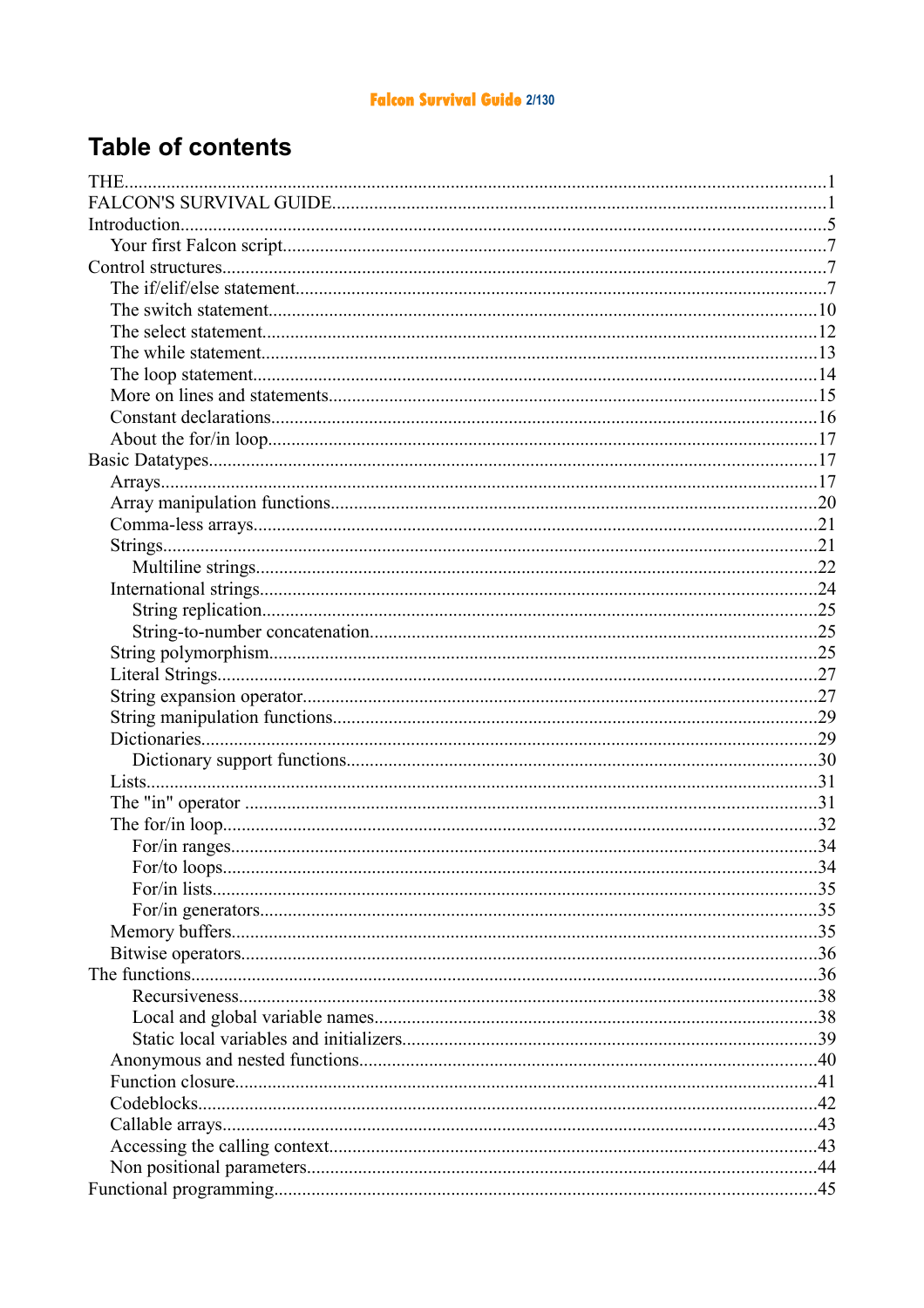#### **Falcon Survival Guide 3/130**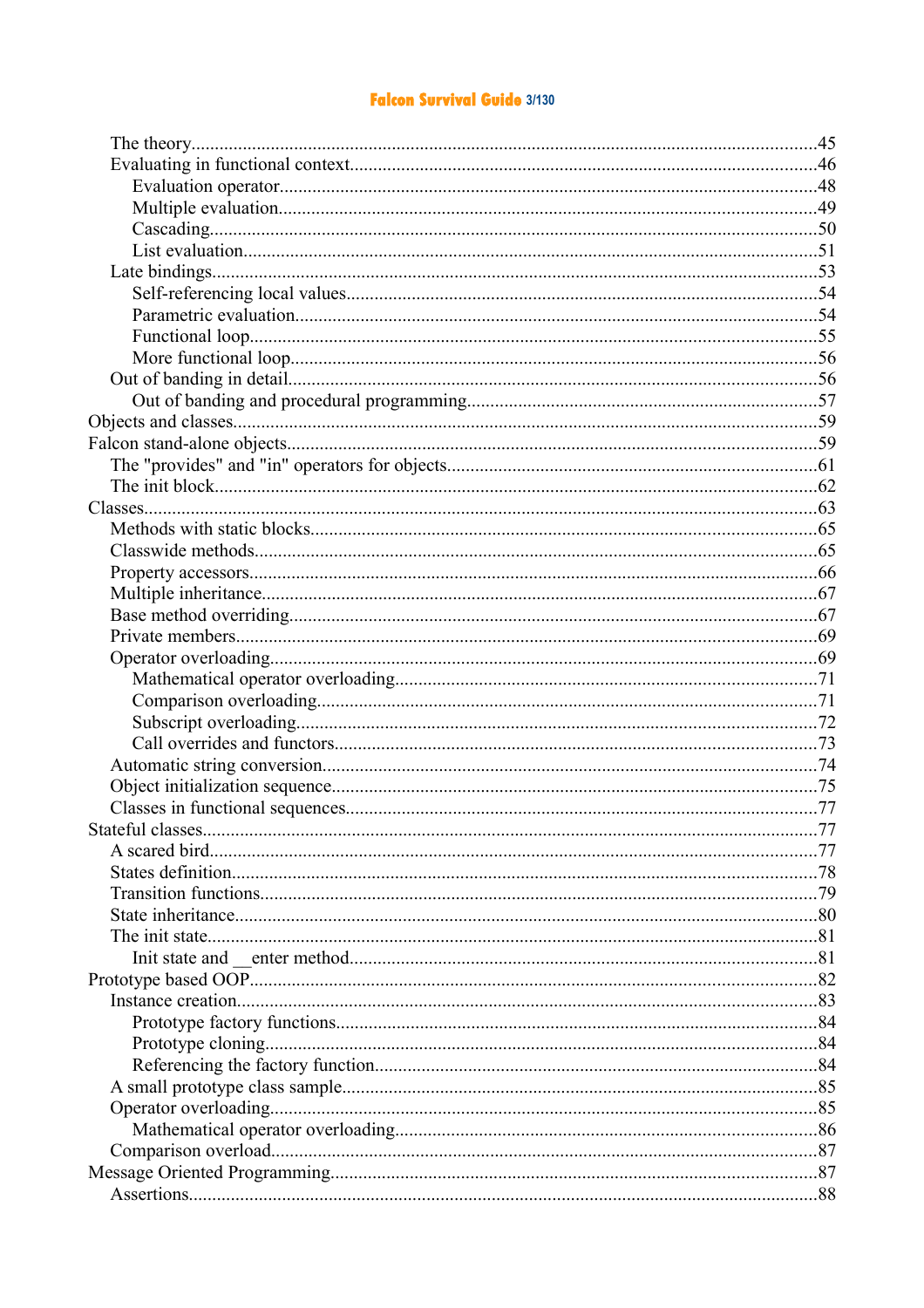#### **Falcon Survival Guide 4/130**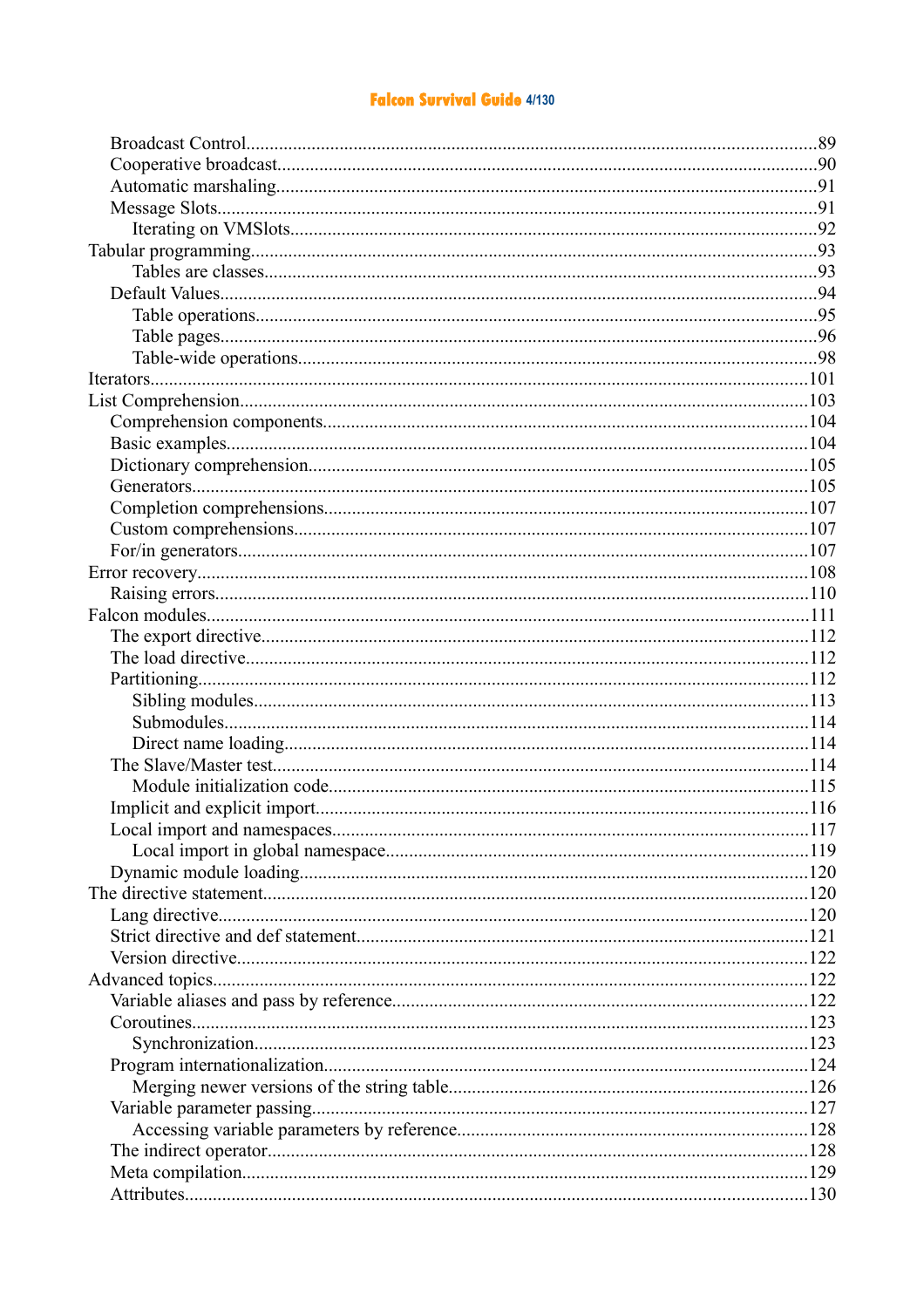# Introduction

Falcon is what is commonly known as a scripting language ; program source code is simply referred as the "script". The script is organized into lines that are executed one after another (empty lines being ignored). Every line is interpreted as a command, or more properly, as a statement. The most basic statement is the assignment , which allows storing a value into a variable. A variable is exactly that: a temporary storage for a value. Meet our first falcon script:

 $number = 0$ 

This is an assignment storing the value 0 into the variable named number. Variable names must start with a lower case or uppercase letter, with a \_ underline sign or with any international character; after that you may use any letter or number, and the "\_" underline sign. Some examples of valid names: number, Aname, variable number 0.

Falcon understands symbol names in any language of the world. For example , the number we have seen above may be written in Chinese:

数 = 0

Falcon provides three elementary value types: integer numbers, floating point numbers and strings. Integer numbers include 0, 1, 2 and also -1, -2, -3 and so on. Floating point numbers are numbers that contain a floating point; i.e. 1.2, 0.001, or scientific notation numbers such as 1.34e15, indicating 134 followed by 13 zeros. Falcon also supports hexadecimal and octal numbers in standard C notation  $(0x_{and 0})$ ; explaining what hexadecimal and octal numbers are is beyond the scope of this text (and if you don't know what they are, then you don't need them).

Strings are sequences of characters enclosed with double quotes, like this: "this is a string" . Strings may span across multiple lines; and in that case any blanks or tabs before the first character will be removed.

An element that is quite important in every programming language is the comment. Comments are pieces of text that are completely useless to the program, but that can be used to write information, warnings or just notes in the text. Falcon supports C-language style single line and block comments. A single line comment begins with two slashes (//) and ends at the end of the line. A block comment begins with a slash followed by an asterisk, and terminates when an asterisk followed by a slash is met (/\*...\*/). Many programmers love to mark code areas with lots of asterisks or slashes. So, we are ready to see how a Falcon script may look like:

```
/********************************* 
    My First falcon Script
*/ 
var1 = 156 // An integer number<br>var2 = 1e15 // A scientific notat
                                \frac{1}{2} A scientific notation number
var3 = "Hello World" // A string
```
//////////////////////////// end of the script

*Falcon supports the "execute script" pre-processing directive for Unix shells: if the first line of the script begins with a pound sign (#) the line is ignored by Falcon . Its*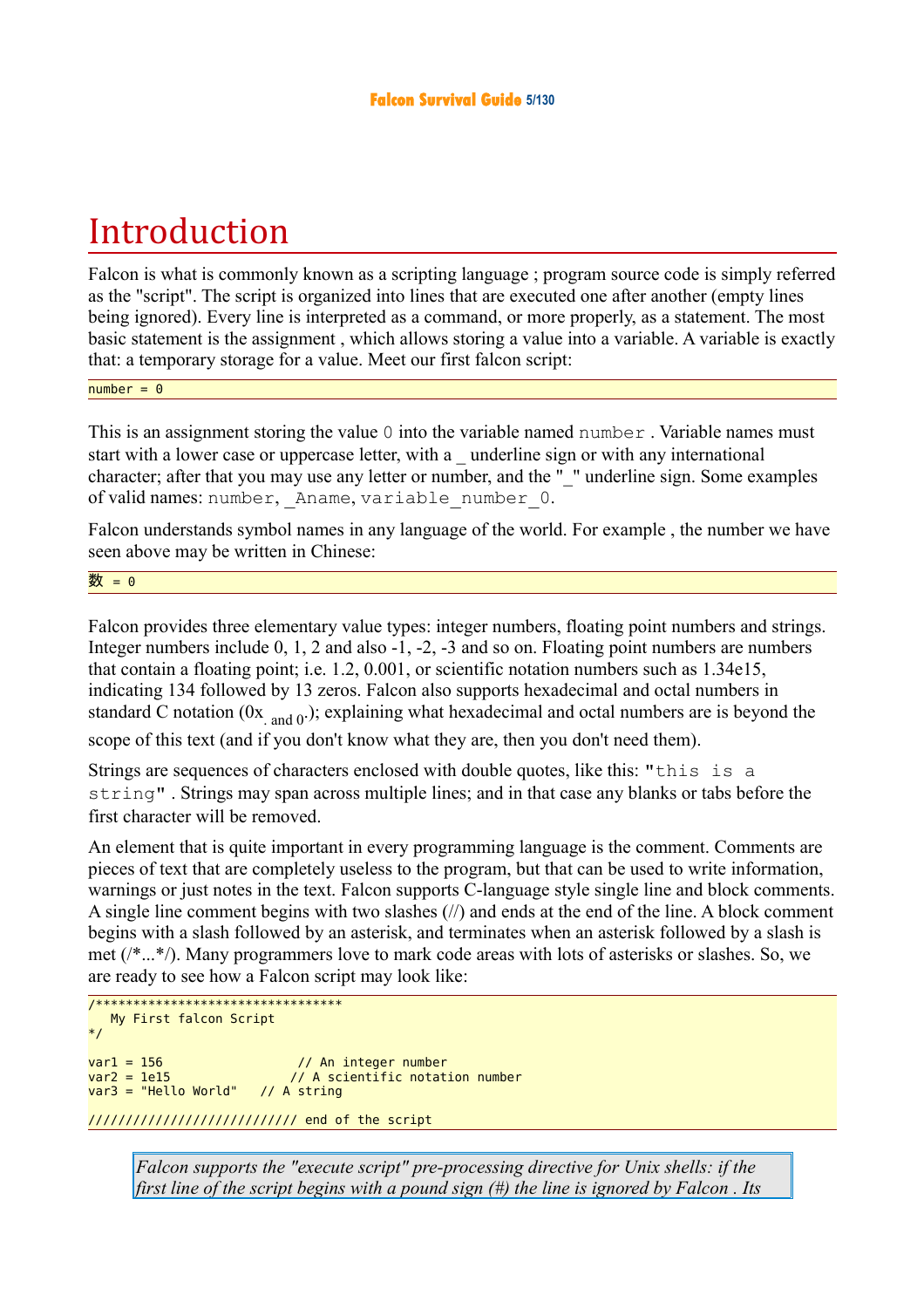#### **Falcon Survival Guide 6/130**

*use is to indicate to the shell that it's the Falcon interpreter that is to execute the script, i.e. #!/usr/bin/falcon*

Other than comments, statements and elementary constants, the last Falcon basic brick is the expression . An expression is a set of elementary constants, variables or simpler expressions connected via operators. Here are some examples:

```
number = 10sum = number + numbervalue = number * sum * 5 + 2
complex_value = value * (number + 1.2 ) - 15 * (sum/3.15)sum of string = "A string" + " "+ "and another"
```
Falcon provides a number of operators that work on strings. For example , summing a string to another, or to a variable which contains a string, will result in new strings containing the two original strings joined together.

The mathematical operators that Falcon supports are addition (+), subtraction (-), multiplication (\*), division ( $\ell$ ), power (\*\*) and modulo (%). The power operator can take a fractional number as a second operand; in this way it's possible to perform arbitrary roots. For example, 100 \*\* 0.5 will give 10 as result. The modulo operator can be applied to two integer numbers ONLY and gives the remainder of their division; for example,  $10\%$  5 is 0, while 10 % 3 is 1 (because  $3*3 = 9$ , and 10 - $9 = 1$ ). Applying the modulo operator to non-integer numbers will cause an error to be raised.

Falcon also supports "self operators"; they are  $+=, =, *=, /=, **=$  and  $%=$ . Self operators assign to a variable the operations they represent using the same variable value in the operation. For example:

```
number = 10number += 1
```
will cause { $number$ } to become 11.

*Falcon also provides ++ and -- operators. Both prefix and postfix operators are supported.* 

One particularly important expression in Falcon is the function call . Function calls are composed of a symbol near two round brackets which can contain a list of parameters , each of which may be an expression and separated by commas. Like this:

```
number = 10printl( "The square of 10 is: ", number * number )
```
We just met our first function:  $print$ . This function prints all of its parameters and then advances the cursor to the next line. Another function, named print, just prints all the parameters without advancing the cursor to the next line.

*print and printl are actually using the virtual machine standard output stream to perform output. This stream can be managed by the embedding application, redirected to files, and encoded through Unicode or through other encodings.* 

Functions may "return a value"; print and printl do not return any value, but a function that returns a value may be used as a part of an expression, like this:

number =  $10 * a$  function of some kind( 10 )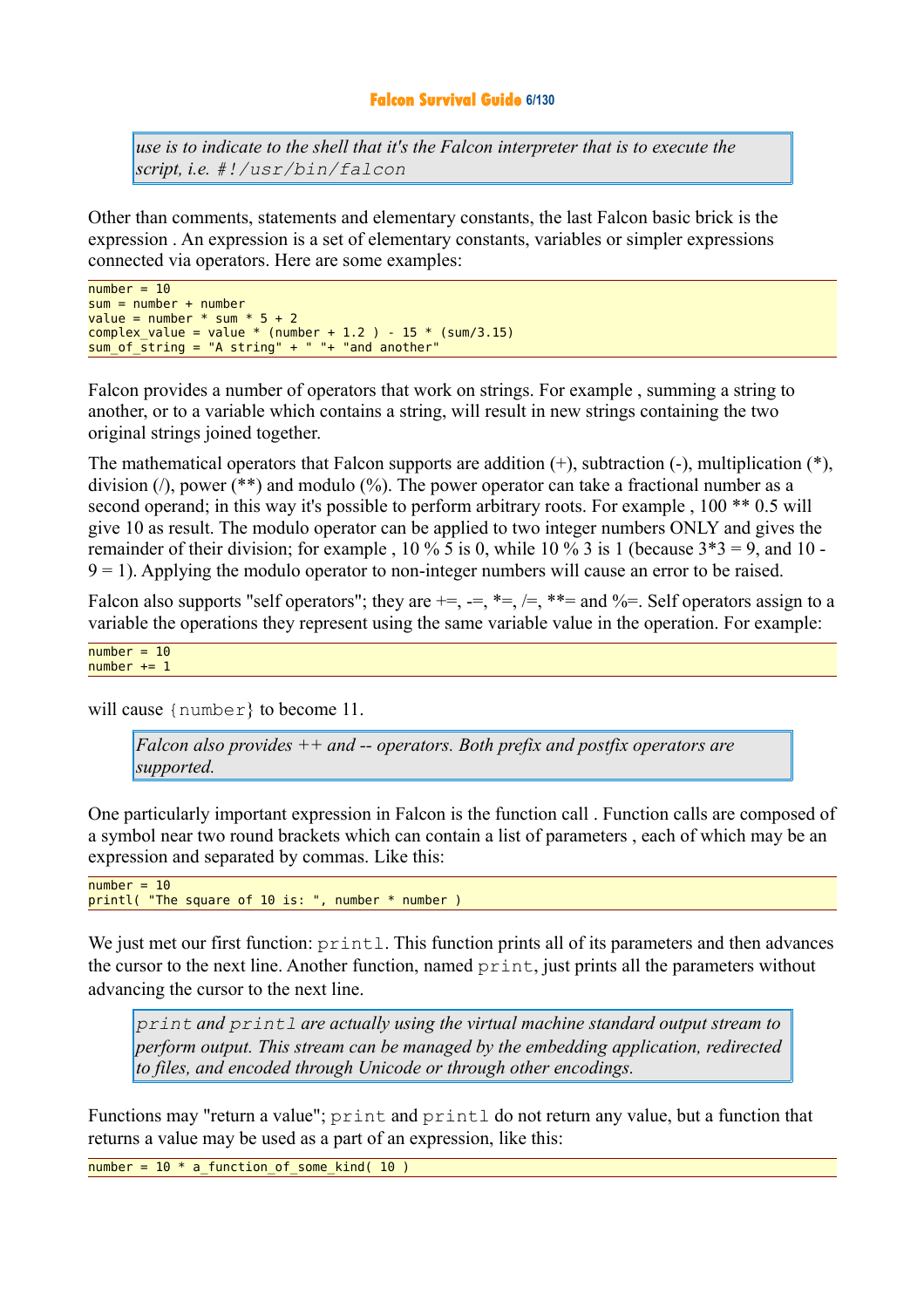#### **Falcon Survival Guide 7/130**

As variables, function names may be written in any language. For example, the following sentence in Japanese is correctly understood in Falcon:

かず = 10 \* 例え\_ファンクチオン( 10 )

## Your first Falcon script

It's time to execute your first Falcon script. To do this, write the following lines in a text editor (i.e. Notepad), save the file as first.fal and enter a console (also known as "Ms-Dos" prompt, or "cmd" prompt). To do this, you are supposed to know how to access the console and change the directory. Minimal survival instructions for Windows-users are: press "start" and select "execute command". If you are running Windows 95, 98, or ME write "command" in the box that appears on the screen; if you are running Windows NT, 2000 or XP write "cmd". Press enter, and voilà. Under Linux, for example, just open up a Terminal. Finally, launch Falcon with the command "falcon first.fal". Here is the code for first fal:

```
/************************************* 
* First Falcon program: first.fal 
* This is just a comment; its content 
* does not matter, is just here to
* remind you that this was your first 
* Falcon script ever. 
**************************************/ 
> "Hello world."
```
When a line begins with  $>$  what follows is sent to the output stream and a newline character is added. This is called called fast print, as opposed to other methods to write output (for example, through the  $print()$  function that has been shown before).

A line may begin with >> alone, in which case what follows is sent to the Falcon output stream, but without appending a final end-of-line (EOF) character.

# Control structures

Falcon programs, or scripts, are executed one line after another, beginning from the first to the last. This is a quite dull way to program, so it's possible to modify the order by which lines are executed. This is done using some statements that go generally under the name of "control structures", and are divided in two main categories: conditional control structures and loop control structures. We'll begin with the former.

Conditional structures allow the execution of part of the script if a condition is verified, or otherwise acknowledged to be true. Verifying that a condition is true is the responsibility of the "relational" operators, and by their big brothers the "logical operators". Relational operators put two variables or values in a relation and the expression becomes either true or false depending on the truthfulness of the expression. The most important relational operators are "==", ">", "<", ">=" (greater or equal), "<=" (less or equal) and "!=" (different from). Note that "==" is used in place of "=", as the latter is used for assignment.

## The if/elif/else statement

The basic control structure is the  $\pm$  f statement. The  $\pm$  f statement executes a set of statements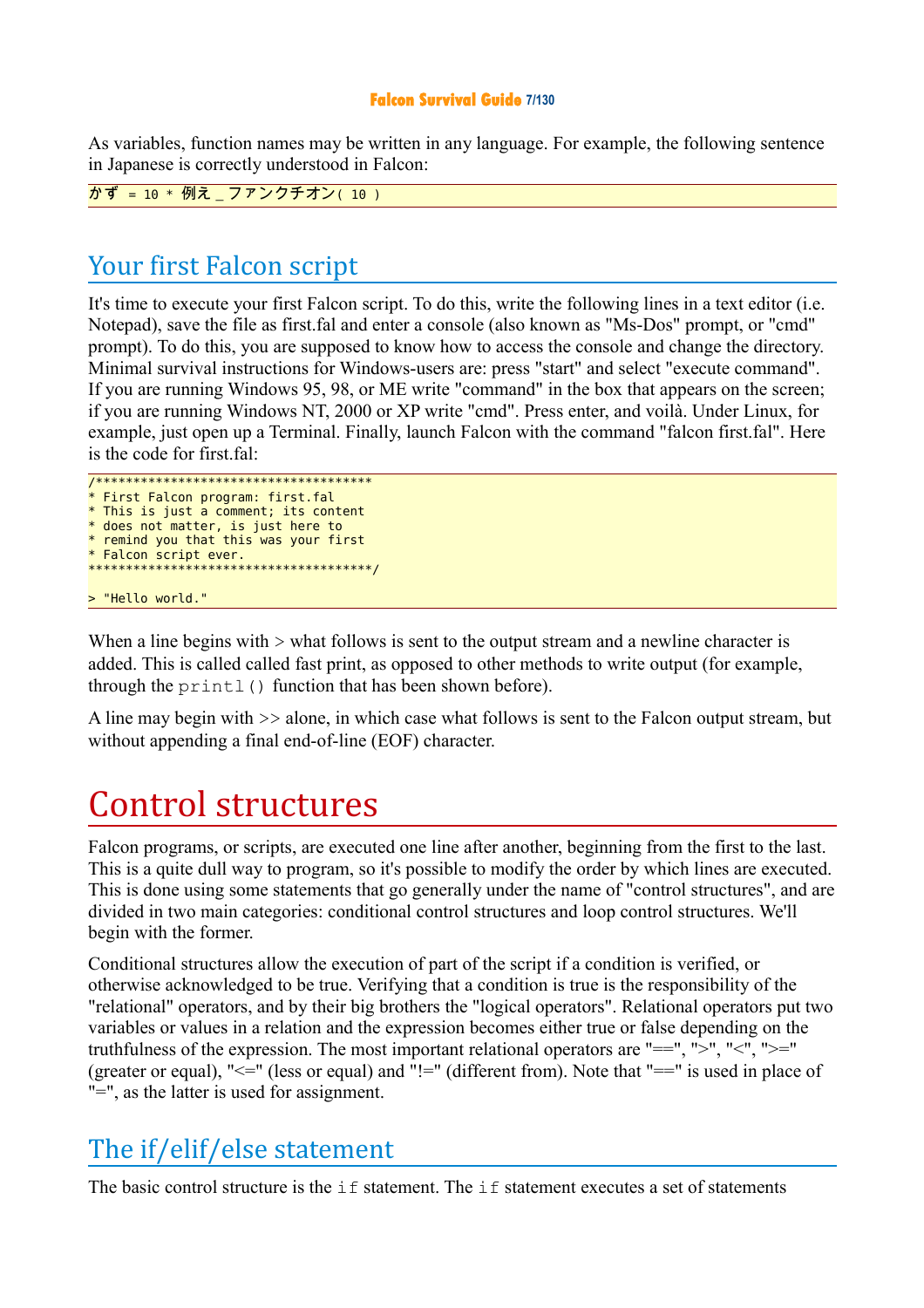#### **Falcon Survival Guide 8/130**

beginning with the very next line up to the "end" statement only if the condition is true. Look at this example:

```
number = 10if number > 10 printl( "This is impossible" )
end
```
As the expression above is always false, the printl function will be never called. The "if" statement may have an optional "else" clause that is executed only when the expression is false. Look at this example:

```
number = 10if number > 10 > "This is impossible"
else 
   > "This is possible"
end
```
This code will always print "this is possible". Finally, the  $\pm$  f statement may contain a list of clauses called elif. Every elif clause evaluates an expression; if the expression is true, then the instructions below the elif are executed, else the next elif is checked, or else block is executed. This is how a complete if statement should look:

```
if expression 
     statements... 
elif expression 
     statements... 
elif expression 
     statements... 
    /* other elifs */
else 
     statements... 
end
```
Empty lines are always ignored; putting space below every statement block is considered "elegant". Also, it's wise to put some space right before every statement that is inside a block; all this makes immediately visible what a block is supposed to do and where it is supposed to end. The technique of moving the statements inside a block is called indentation and is considered very important for program readability; having a good indentation style will make your code be regarded as clean and professional. As a general rule, add three spaces each time you put some statement inside a code block.

Let's see a more interesting example for the  $if$  statement:

```
print( "Enter your age: >" )
age = int( input() )if age \leq 5
    > "You are too young to program. Maybe."
elif age > 12 > "You may already be a great Falcon programmer."
else 
    > "You are ready to become a programmer."
end
> "Thanks for telling me"
```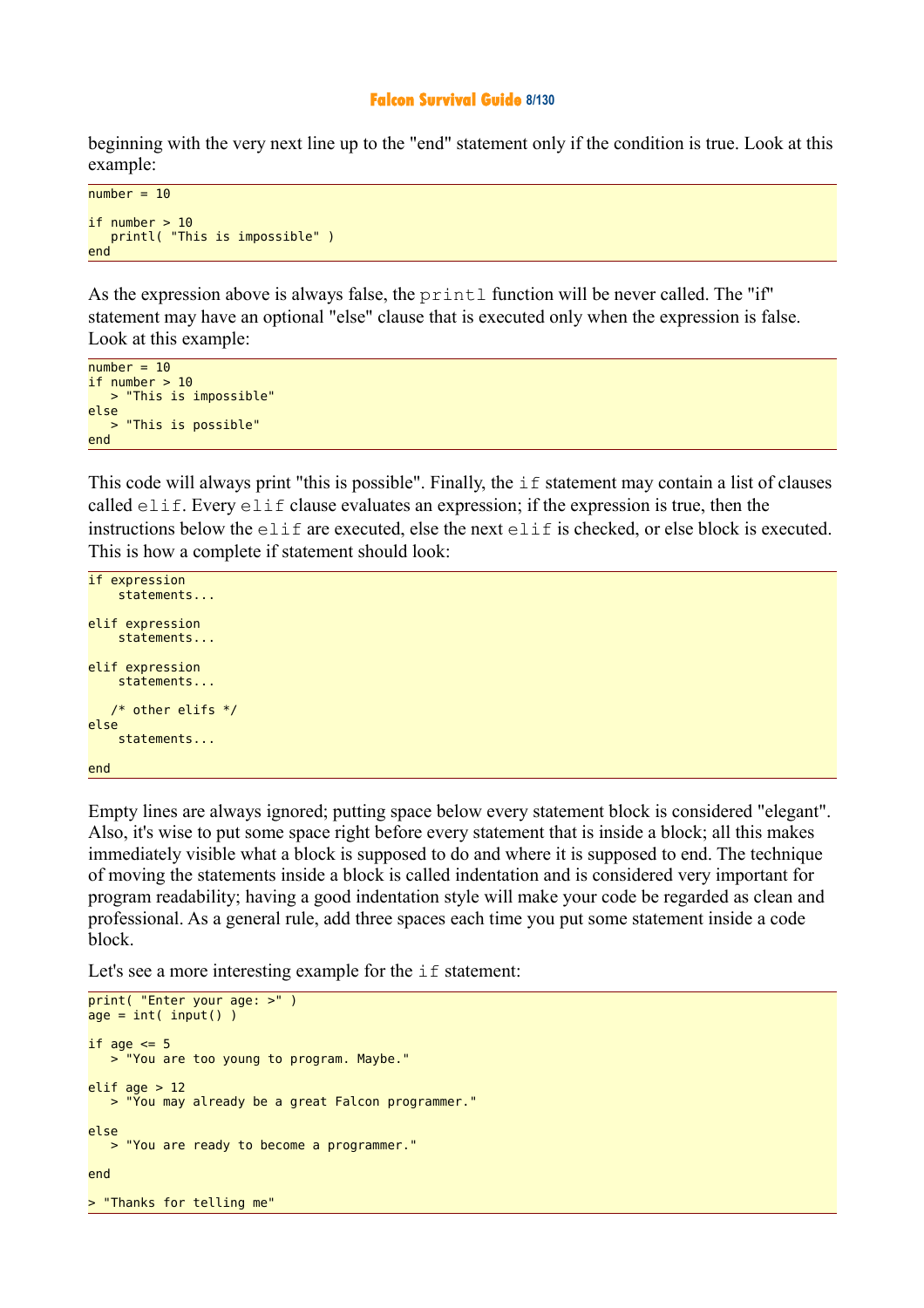#### **Falcon Survival Guide 9/130**

Try this program and enter some numbers. Then try to enter a letter; you'll get what is called a "runtime error" that will terminate your application. We'll learn how to take advantage of this fact later; for now go on trying some numbers.

The input function will read the data you type up to when you press the enter key; the int() function will try to convert your typing into an integer number. Now look at the  $if$ ; the statements inside it are executed only when the entered number is equal or less than 5. If this happens, neither the following elif nor the else blocks are executed; if the number is greater than five then the elif condition is checked. If it's true, the statements inside it are executed and the else block is skipped; if it's false, the else block will finally be executed. The code outside the if (the last printl) will always be executed.

Let's move on; we talked about the relational and logical operators. Logical operators are responsible for combining several relational expressions into one; there are three: and, or and not.

The and operator will make the expression to be true only when both its left part and right part are true. The or operator will cause the expression to be true when at least one of the left or right expressions is true. The not operator will reverse the truthfulness of the expression that follows it.

For example,  $aqe > 8$  and  $aqe < 12$  would be true when the age is 9, 10 or 11, while  $aqe$  $= 9$  or age  $= 10$  would be true when age is 9 or 10.

As in algebra, the logical operators have a precedence. The  $\circ$  r operator has the least precedence, and has a higher precedence and not has the highest; this means that any or will be considered after any and , and both of those will be considered only after any not. In this example:

 $a == 0$  or  $a > 2$  and not  $a > 8$ 

The expression is true if a is 0 (notice the double  $=$ ), or if a is greater than 2 but not greater than 8. You can make things generally much easier to read adding parenthesises, like this:

```
(a == 0 \text{ or } a > 2) and not a > 8
```
This expression will held true if a is 0 or a is greater than 2. Additionally, in both cases the variable must be not greater than 8. Variables may also hold a truth value. In this example a is assigned the value of the expression opposite it:

```
b = -1c = -2a = (b > 0 \text{ or } c > 0)/* some code here */ 
if a: printl( "a is true" ) // typing > a at the prompt would output 'false'
```
A variable is considered false if it holds 0, an empty string (like ""), an empty collection or the special value  $n \in \mathbb{I}$ . It is true in every other case. Two base logic values are provided: true and false can be used as special values, one always being true and the other always evaluating to false; they are equal only to themselves. For example:

```
a = truea == true: print( "A is true") // same as if a: ... if
```
The value of an assignment always matches the final value of the variable that received the assignment. In other words:

 $a = 1$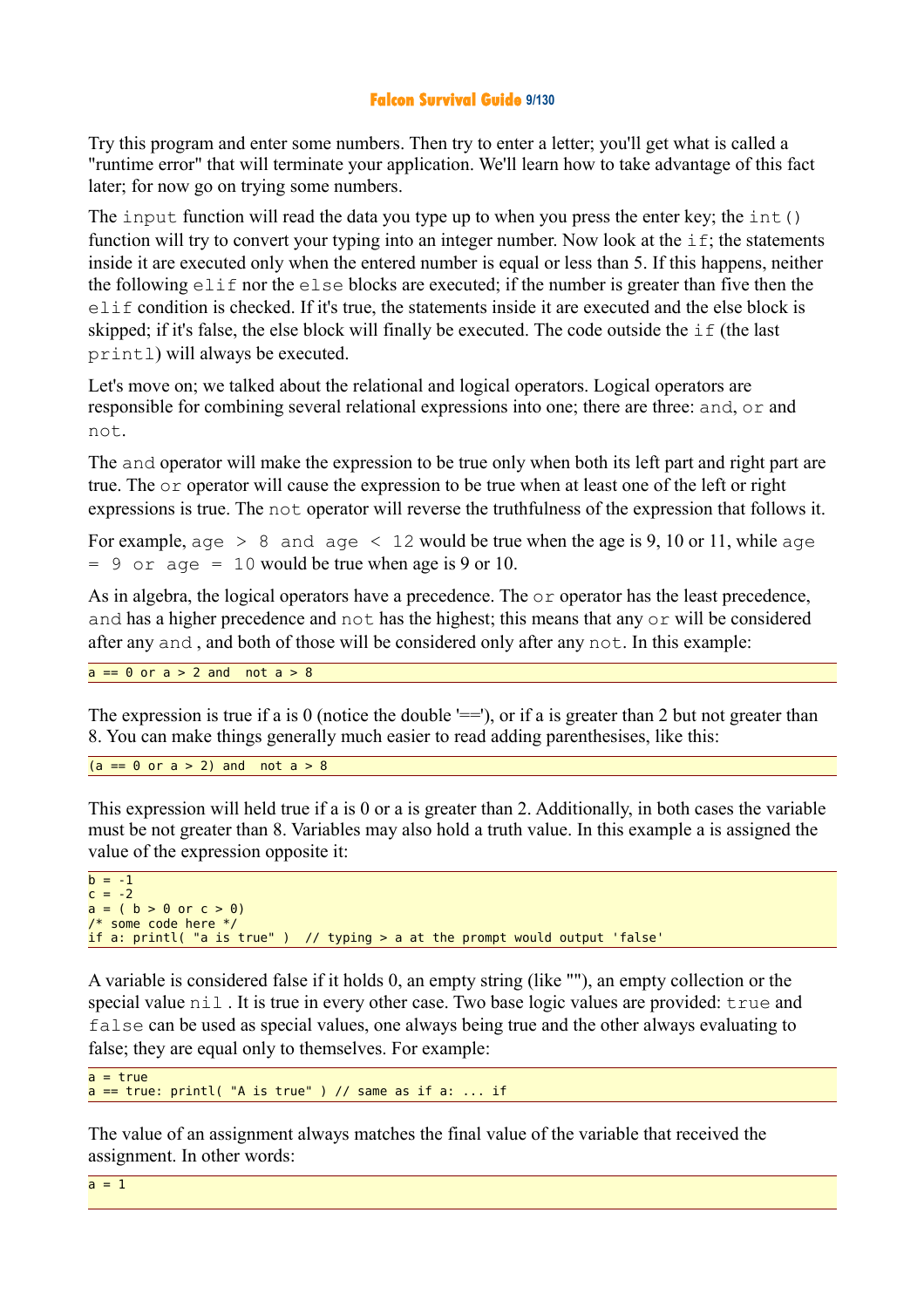#### **Falcon Survival Guide 10/130**

```
(a \leftarrow 1) == 2: > "a is now 2" // a was 1 but became 2 by the time it was evaluated if
a = 2: > "a is now 0, so this check is 'false' and this line won't be printed" if
```
Be sure not to write "=" instead of "==" when you want to check for a value! Another way to execute a piece of code based on a condition is the so-called fast-if operator. The definition is as follows:

```
<condition> ? <if true> [ : <if false>]
```
Actually, this operator (also known as the ternary operator or "?:") is directly borrowed from C. The value of the whole expression will be the expression right after the question mark if the condition is true, and the expression right after the colon if the condition is false. The latter may be missing; in that case, if the condition is false the whole expression will assume the nil value. Here are some examples:

```
var = is process done ? "Done" : "Still incomplete" // assigns text to a variable
> is_process_done ? "Done" : "Still incomplete" // outputs text
  if is_process_done ? first_test() : second_test() 
       printl( "One of the two tests had been successful" ) // reports the a result
end
```
## The switch statement

When a single value is needed to be checked against several different values, the  $if$  statement is a little clumsy. The switch statement checks a single value against several cases, providing a different set of statements to be executed in each of these conditions. The only limitation of switch is that the expressions it can examine must be strings or integers.

The prototype of a switch is as follows:

```
switch expression 
   case item [, item, .. item ] 
     statements... 
   case item [, item, .. item ] 
     statements... 
    /* other cases */
   default
     statements... 
end
```
With switch a case statement may present one or more items, each of them separated by commas. If any of them is equal to the switch expression, then that case's statements are executed. Items that can be used as case selectors are:

- Integer numbers
- String literals
- Integer intervals
- Variable names
- The nil literal

Switches are actually powerful statements that can handle in one single VM step a very complex set of operations. If the item resulting from the switch expression is a number, it is checked against the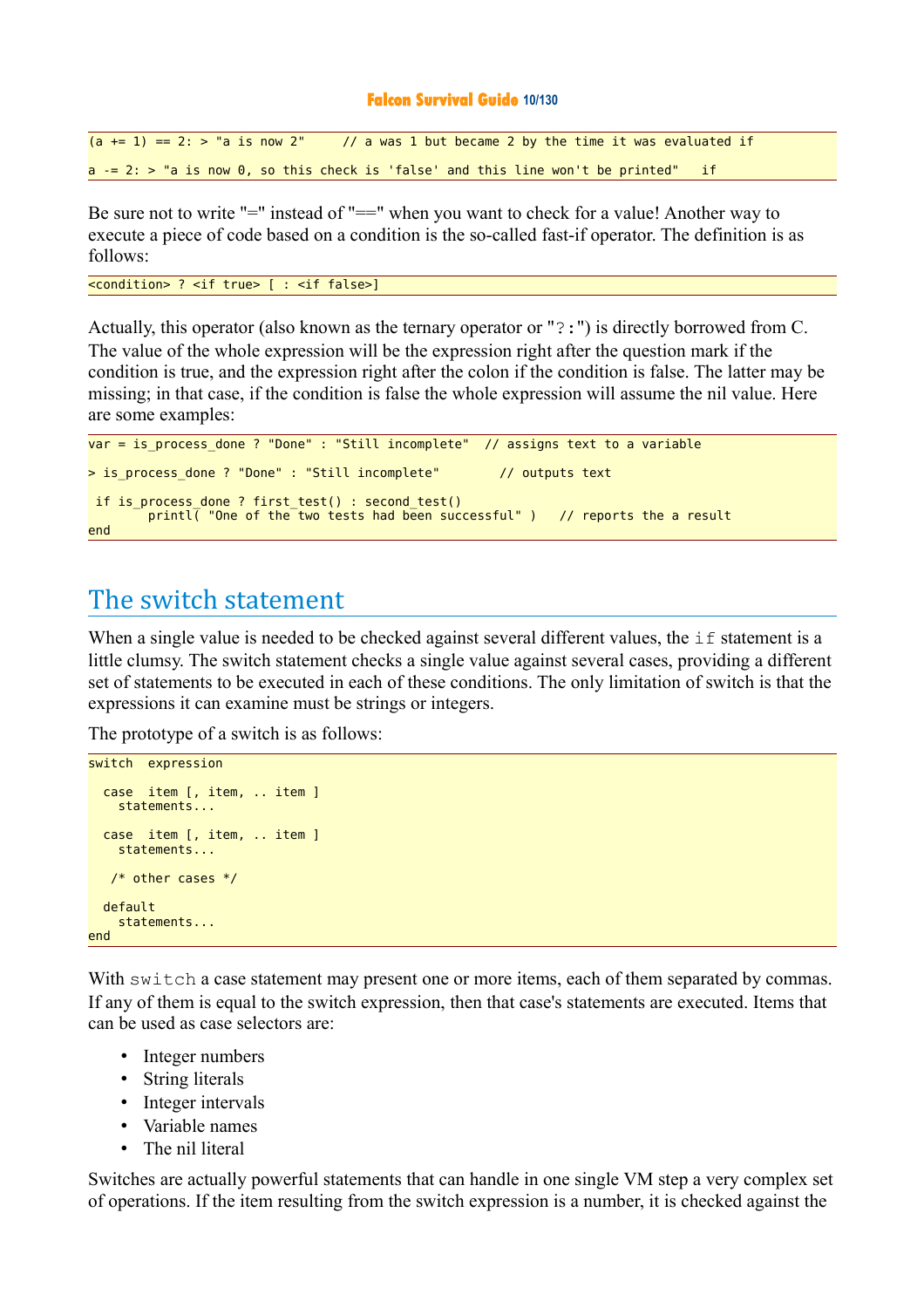#### **Falcon Survival Guide 11/130**

integer cases and intervals. If it is a string, it is checked against all the string cases. These operations are actually performed as binary searches on the cases, so the selection of a case is quite fast. Ranges of integers to be checked can be declared with the to keyword as in this example:

```
switch expression 
  ...
 case 1 to 13, 20, 30, 40, 50, 60, 70, 80, 90 to 100 
 /* Special number formatting handling */ 
 ...
```
Case items can also be simple variable names. Since their value can't be known in advance, and the check will be performed by scanning all the given variables for one matching the value of the expression in the order they are declared.

An optional default clause may be present and will be executed if none of the cases can be matched against the switch expression. This is an example:

```
print( "Enter your age: >" ) 
age = int( input() )switch age
     case 1 to 5
       printl( "You are too young to program. Maybe." )
     case 6, 7, 8
       printl( "You may already be a great Falcon programmer." )
     case 9, 10
       printl( "You are ready to become a programmer." )
     default 
       printl( "What are you waiting for? Start programming NOW" )
end
```
As mentioned before, the switch statement may also be used to check against strings:

```
switch month
 case nil 
 > "Undefined"
 case "Jan", "Feb", "Mar"(P43) 
 > "Winter"
 case "Apr", "May", "Jun"
 > "Spring"
    case "Jul", "Aug", "Sep"
      > "Summer"
    default 
      > "Autumn"
end
```
And symbols (that is, variable names) can be used as well.

```
switch func
     case print 
       printl( "It was a print !!!" )
     case printl
      printl( "It was a printl !!!" )
     case MyObject
       printl( "The value of func is the same of MyObject" )
end
```
The values of symbols are determined at runtime. That is, in the above example, we may assign everything to MyObject, including printl. If this happens, the first matching case gets selected,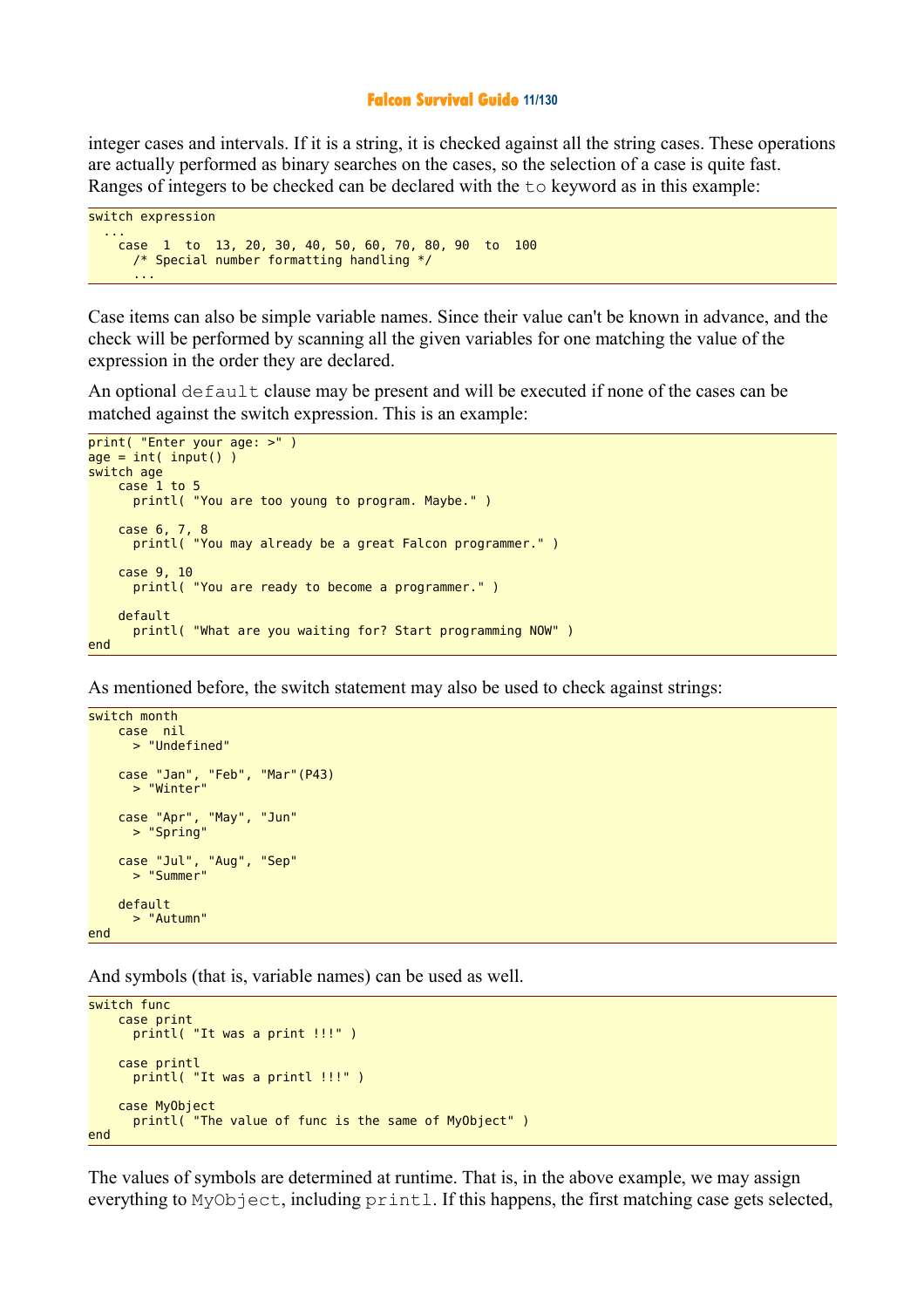#### **Falcon Survival Guide 12/130**

as if a set of  $if/else$  statements were used to determine the value of  $func$ .

However, since these checks are performed by the virtual machine in just one loop, the switch statement is much more efficient than a set of if/else statements (and it's more elegant), so when there's the need to check a variable against values that may be held in other variables, or against constant integer or string values, it's always better to use the switch statement.

As switch is a multi-line statement by nature, and since it should hold at least a "case" statement, it cannot be abbreviated on a single line with the colon (":"); however, each case can be placed on a single line if it improves the look of the code.

## The select statement

The select statement is a switch that considers the type of the selected variable, rather than considering its value.

```
select variable
     case TypeSpec 
      ...statements...
     case TypeSpec1 , TypeSpec2 , ..., TypeSpecN 
      ...statements...
     default 
      ...statements...
end
```
A TypeSpec can either be one of the pre-defined variable types or a symbol defined in the program. The symbol may be a variable, or it may be one of the things that has not yet been introduced: it may be a function, a class or an object instance.

Predefined types are the following:

- NilType
- BooleanType
- IntegerType
- NumericType
- RangeType
- MemBufType
- FunctionType
- StringType
- ArrayType
- DictionaryType
- ObjectType
- ClassType
- MethodType
- ClassMethodType
- OpaqueType

Predefined types get priority over class and instance cases, so a case such as "ObjectType" will prevent any branch on classes and objects ever to be considered. Case checking for symbols is performed in the order they are declared.

Even if obj is derived from Beta, as the check on derivation from Alfa comes first, that branch will be executed. In case of select statements testing related classes, the topmost siblings should be listed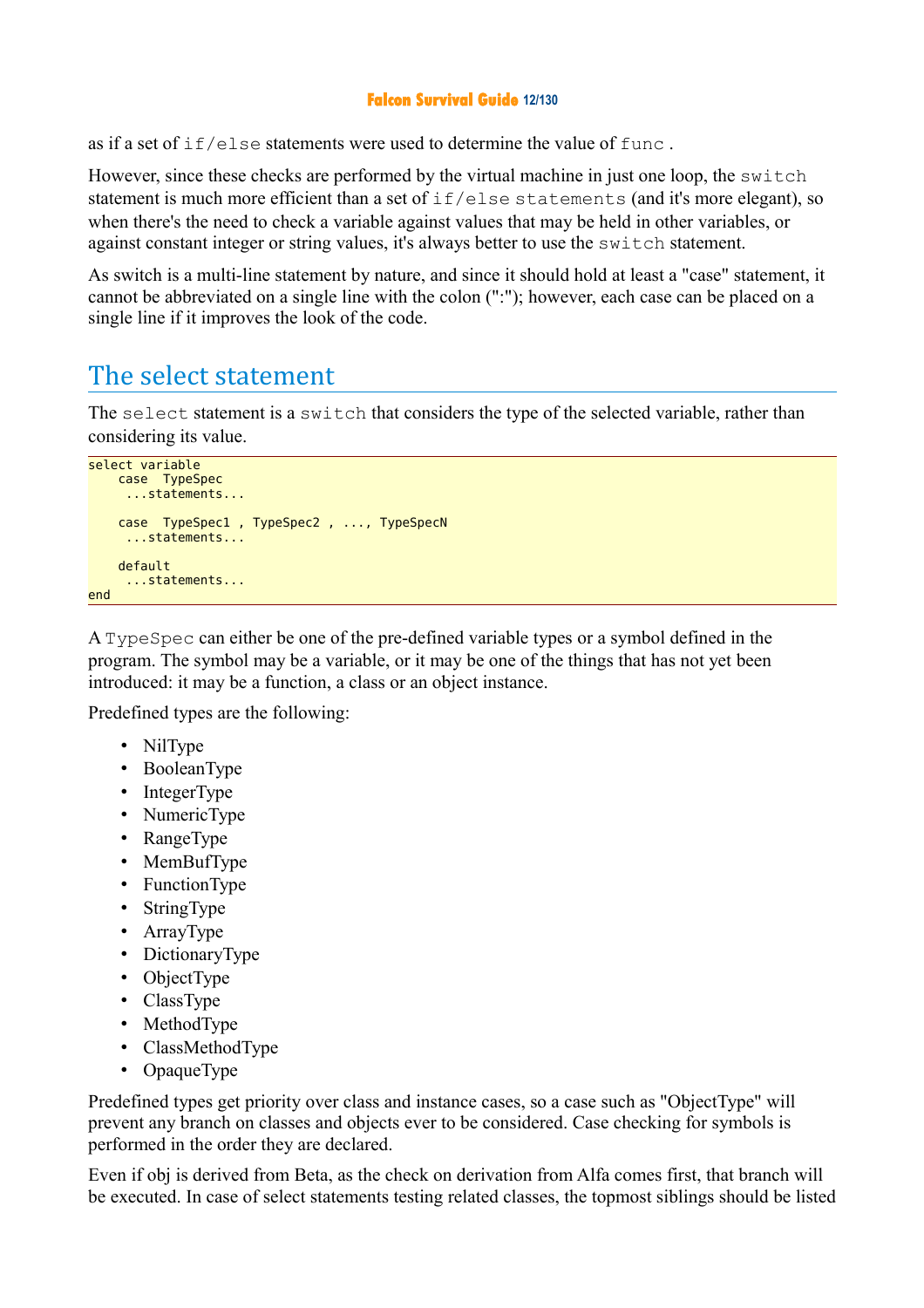#### **Falcon Survival Guide 13/130**

first.

As with the switch statement, select case and default statements can be shortcut with the colon. The following is an example:

```
select param
     case IntegerType, NumericType
      return "number
     case StringType: return "string"
     case Test2: return "class test2"
     case Test: return "class test"
     case Instance: return "instance obj"
     default : return "something else"
end
```
As with switch statements, symbolic case branches can actually be any kind of variable. Being dynamic, their contents may change at runtime.

## The while statement

The while statement is the most important loop control statement. A loop is a set of zero or more statements that can be repeated more than once; usually there is a condition that causes the loop to be interrupted at some point.

The prototype of the while statement is:

```
while expression 
     statements... 
      [break]
     statements... 
     [continue] 
     statements... 
end
```
While the expression is true, that is, each time the expression is found true, the statements are repeated. When the "end" keyword is reached the while expression is evaluated again, and if it's still true, the statements are repeated. The while statement may contain two special statements called break and continue . The break statement will cause the loop to be immediately terminated, and the Falcon VM will execute the first statement right after the end keyword. The continue statement does the opposite: it brings control immediately back to the while condition evaluation. If the condition is still true, the loop is repeated from start, and if it's now false the loop is terminated. (P6)Look at this example:

```
>> "Enter your age: > " 
age = int( input() )count = 0while count < age
    if count == 18 printl( "Congratulations, you may be able to vote!" )
      count += 1 continue 
     end 
    if count == 23 printl( "Ok, I'm bored with this." )
       break
     end 
   count += 1
```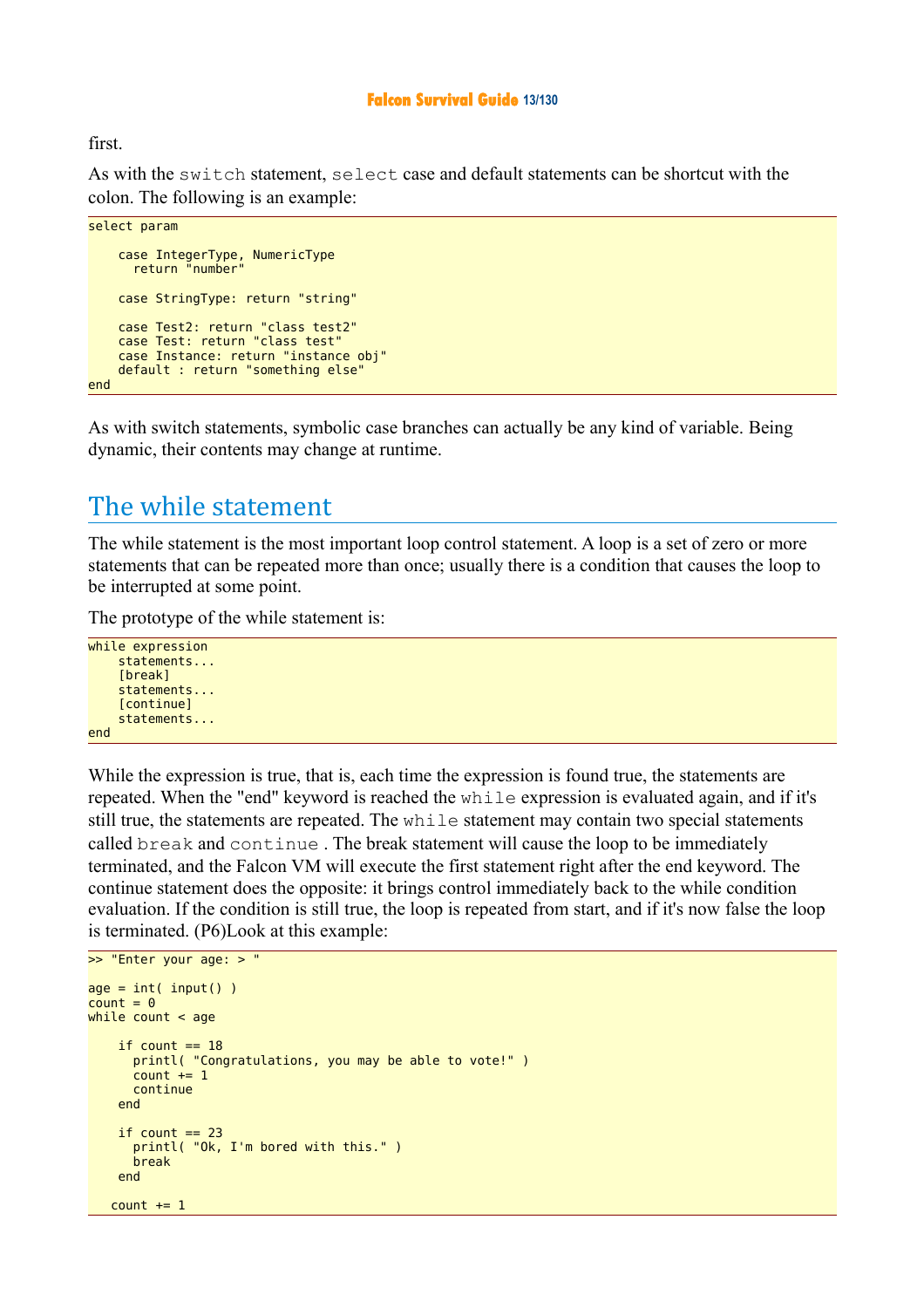#### **Falcon Survival Guide 14/130**

```
 > "Happy belated birthday for your ", count, "."
end
```
Please notice that we have used ">>" here to print the first line without appending a newline after it, and that the last ">" is followed by a list of values. In fact, the ">>" and ">" commands work respectively like print() and printl(), and, just like those two functions, they have the ability to accept more than one parameter. From now on we'll use mainly print ()/printl() calls in the examples. This example will print some compliments for seventeen times; at the eighteenth it will change behavior. Notice that we must increment the counter before using the continue statement, because without this the while expression will be true again, and the number won't change. If you want to experiment with your first endless loop, remove that instruction. You can then stop the program by pressing CTRL+C. Then, when it comes to twenty three, an if statement causing immediate interruption of the loop will be executed. Notice that it's always possible to create endless loops that have an internal break sequence:

```
count = 0while true
    if count > 100 break
     end 
    // do something here
   count += 1end
```
But this is less efficient and somewhat confusing for the human reader. Sometimes you'll want it anyway, but you must have a good reason for having a while loop work this way. A while statement can be abbreviated with the trailing colon if the loop is composed by only a statement. One example might be:

while var  $< 10$  : var = calc( var )

hoping that calc(var) will somehow increase var to more than 10, sooner or later.

## The loop statement

The loop works similarly to the while statement; it loops up to the moment where an *end condition* is met. The end condition is given after the end keyword, and is evaluated after the loop is performed at least once. Use of the end condition is optional; if not given, the loop goes on forever (or until a break statement is given inside it).

In example, to repeat a code section until a counter becomes 100:

```
count = 0loop 
   > ++ count
end count == 100
```
which is equivalent to:

```
count = 0loop 
  > ++ count
   if count == 100 break
```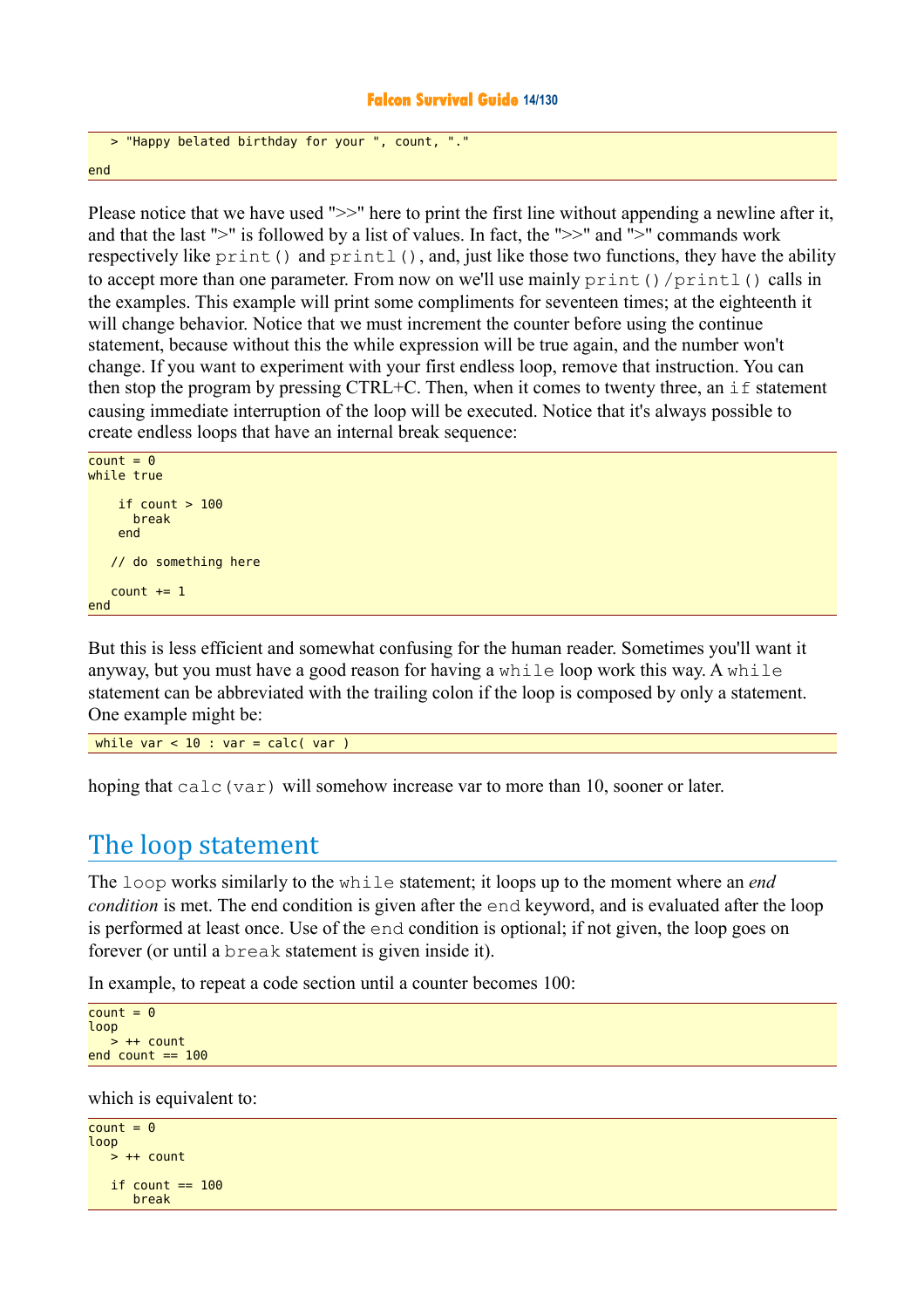end end

As with all the other block statements, the loop statement may be shortened with the ":" colon.

## More on lines and statements

It is possible that an expression will not fit on a text line. There are ways to avoid it, i.e. putting the partial expression values inside short name variables like so:

```
a = a very long name and another long name
b = a_very_very_long_name and AnotherNameWithCapitals
if a or b
//... 
end
```
This usually improves readability of the scripts; but it costs memory, and sometimes it is just not possible to split expressions into different lines.

It's possible to split a statement on more than one line by putting a backslash ("\") at the end of it:

```
if a very long name and another long name or
       a_very_very_long_name and AnotherNameWithCapitals
   /* some statements here */
end
```
When you do so, it's a good habit to indent the exceeding part of the statement many times, so that it can be seen that it belongs to the upper statement, and to separate the block statements with at least a blank line.

When evaluating very long expressions, or when passing many long parameters to a function, having to use the backslash is a pain. So, in scripts, Falcon keeps track of the open parenthesis, and allows splitting the statement up to when the parenthesis is closed. In lists of elements, the comma may be followed by a new line without the need for a backslash. Look at this example:

```
printl( "This is a very long function call ",<br>"which spawns on several lines ",
 "which spawns on several lines ",
 "and includes long math such as: ",
         (alpha_beta + gamma) * 15 - 2 +psi + fi)printl( "This is shorter" )
```
As it is not possible to put any statement inside a parenthesis, you don't have to worry about the fact that you may accidentally forget to close one; the compiler will raise an error when it finds a statement that looks as it were inside an expression, and sooner or later you'll have to put a statement somewhere.

This "auto-statement continuation" is useful while defining arrays or dictionaries, that we'll see later, because it allows declaring one item on each line without having to add an escape character at the end of the line.

Sometimes it's a good idea to split a statement onto two lines; sometimes you'll want the opposite. There are some code slices that are better read and managed if they are kept tiny, in a handful of lines. This can be achieved by separating different statements with the semicolon sign (";") and placing them on the same line:

print( "Expression is " );  $a == 2$ ; printl( $a$ )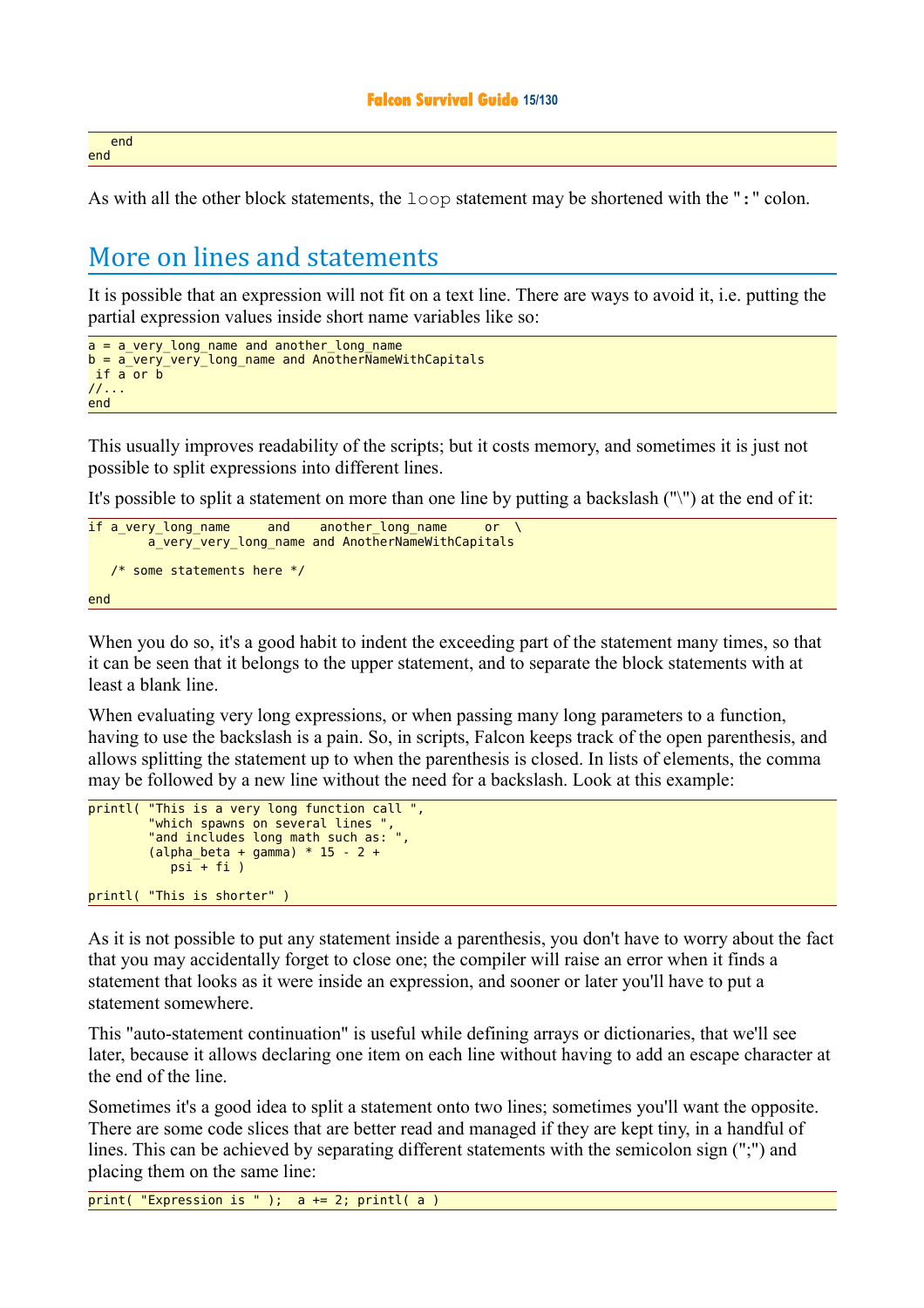#### **Falcon Survival Guide 16/130**

: By using the semicolon, you are putting different statements on the same line. There's no way in which you can use the colon "short statement block" indicator to have more than one statement to be considered by that method. Using a shortened statement and a semicolon will just cause the second statement to be considered as if it were separated. The compiler won't warn about this fact, that may pass unobserved; for example:

 $a == 0$ : print( "Expression is " );  $a += 2$ ; printl( a ) if

This line of code may look like as if it were executed only if a is 0. Indeed, just the first print is executed in that case; but the other two statements are executed regardless, and that may not be a desirable thing. A similar effect may be achieved instead with:

if  $a == 0$ ; print( "Expression is " );  $a += 2$ ; printl( a ); end

Notice the semicolon instead of the colon after the  $if$ . This is just an if statement, a block of three statements and an end written on the same line. As the compiler will complain if the end is missing (not immediately, just when it will find some incongruity in the control flow, but at least it will warn about it) this code is safer than the one above that may look to be doing one thing and actually do something else. You have to be careful when you put more than one statement on a line, and so, when you use shortened statements with the ":" colon operator the general rule is to avoid the practice unless you are sure that 1) you can't get confused and 2) statements look better on a single line.

## Constant declarations

Sometimes it's useful to create a set of constants that may be used as symbols. This is useful to parameterize scripts at compile time, so that they can, for example, behave differently on different platforms, or just to associate a number with a symbolic meaning. The const keyword defines a constant and has this definition:

 $const$  name = immediate value

An immediate value can be a number, a literal string, the nil keyword or another already defined constant. Once a constant is defined, it can be used in the program as if it were a variable:

```
const loop_times = 3
for i in [1:loop times]
    > "looping: ", i
end
```
Remember that const can only declare constants that will be visible in the module currently being compiled, and only from the point where they are declared onwards.

A more organic constant values declaration, which may also be made available in foreign modules, is the enum keyword. This keyword creates a list of correlated constants which may assume any value. If a value is not declared, the constants are given an integer value starting from zero. For example :

```
enum Seasons 
    spring
    summer
    autumn
    winter
end 
> Seasons.spring // 0
```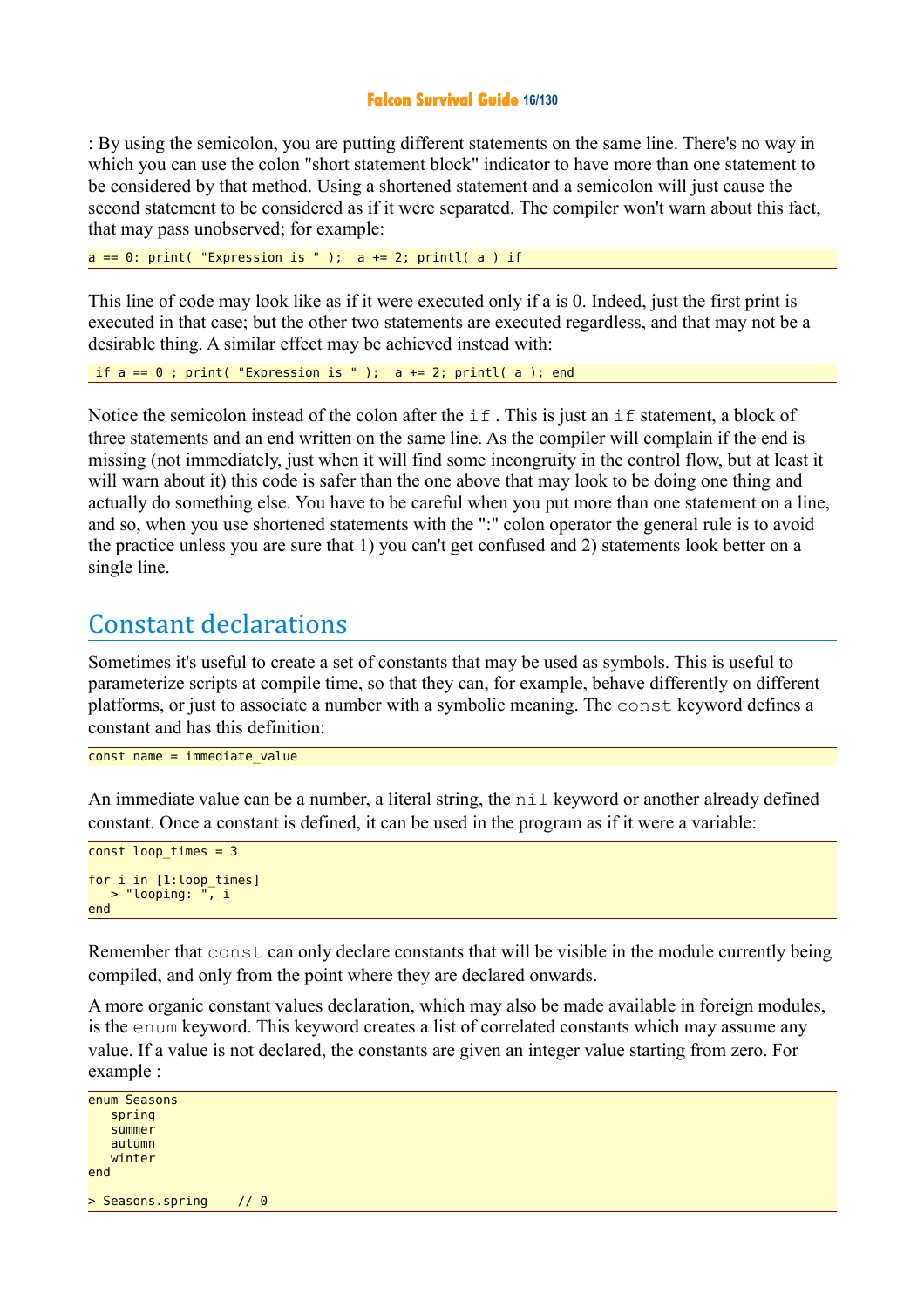#### **Falcon Survival Guide 17/130**

> Seasons.winter // 3

The numeric values given to these constants are generated by adding 1 to the previous numeric value (rounded down); so it's possible to alter the sequence and to insert strings like this:

```
enum Seasons 
  spring = 1 // 1
  summer // 2<br>midsummer = "So hot..." // "So hot..."
  midsummer = "So hot..."endsummer // 3 (string skipped)<br>autumn = 10.12 // 10.12 // 10.12
  autumn = 10.12winter \frac{1}{11}end
```
As the enum keyword is meant for readability, it's suggested that this feature be used widely to set a starting point, or to mix strings, numeric and nil values coherently.

Enumerated variables are runtime constants. This means that the compiler won't complain if an assignment to an enumerated constant is found, but an error will be raised in case a script actually tries to change one of those values.

## About the for/in loop

A last control structure is the for/in loop; as its main function is that to iterate over particular data types (strings, arrays, dictionaries, lists, ranges and so on) it is presented in the next chapter, after having introduced those data types in detail.

## Basic Datatypes

## Arrays

The most important basic data structure is the array. An array is a list of items, in which any element may be accessed by an index. Items can also be added, removed or changed.

Arrays are defined using the [] parenthesis. Each item is separated by the other by commas, and may be of any kind, including the result of expressions:

 $array =$  ["person", 1, 3.5,  $int($  "123" ),  $var1$ ]

Actually the square brackets are optional; if the list is short, the array may be declared without parenthesis:

 $array = "person", 1, 3.5, int("123")$ , varl

But when using this method it is not possible to spread the list on multiple lines without using the backslash. Compare:

```
array = [ "person",
               1,
               3.5,
                int( "123" ),
           \frac{var1}{1}\sim \sim \sim \sim \sim \simarray = "person", \n\end{aligned}1, \lambda3.5,
```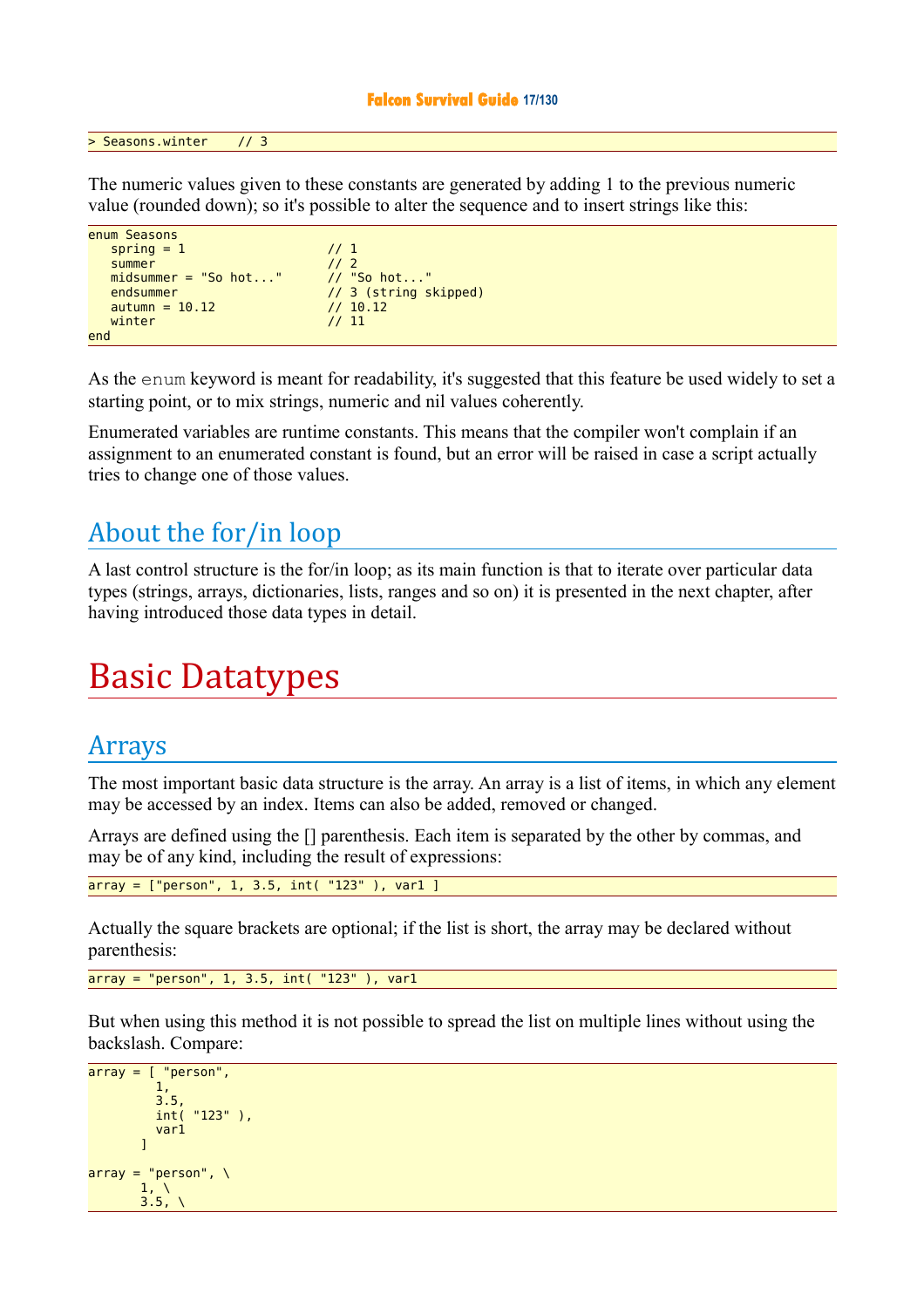#### **Falcon Survival Guide 18/130**

 $int('123'')$ , \ var1

These two statements do the same thing, but the first is less confusing.

A list may be immediately assigned to a literal list of symbols to "expand it". This code:

a, b,  $c = 1, 2, 3$ 

Will cause 1 to be stored in a, 2 to be stored in b, and 3 in c. More interestingly:

 $array = 1, 2, 3$  // a regular array declaration /\* Some code here \*/  $a, b, c = array$  // the array's contents get copied to single variables

This will accomplish the same thing, but having the items packed in one variable makes it easier to carry them around. For example, you may return multiple values from a function and unpack them into a set of target variables. If the size of the list is different from the target set, the compiler (or the VM if the compiler cannot see this at compile time) will raise an error.

An item may be accessed by the  $\Box$  operator. Each item i numbered from 0 to the size of the array -1. For example, you may traverse an array with a for loop like this:

```
var1 = "something'array = [ "person", 1, 3.5, int( "123" ), var1 ]
i = 0while i < len( array )
 printl( "Element ", i,": ", array[i] )
  i++end
```
The function  $l$ en() will return the number of items in the array. Array items also provide a method called len which allows extraction of the length of the array through the "dot" object access operator; the above line may be rewritten as:

while  $i < array.length()$ : > "Element ",  $i,$  ": ", array[ $i++$ ]

A single item in an array may be modified the same way by assigning something else to it:

 $array[3] = 10$ 

An element of an array may be any kind of Falcon item, including arrays. So it is perfectly legal to nest arrays like this:

 $array = [1,2], [2,3], [3,4] ]$ 

Then, array [0] will contain the array  $[1, 2]$ ; array [0] [0] will contain the number 1 from the  $[1,2]$ array.

Array indexes can be negative; a negative index means "distance from the end", -1 being the last element, -2 the element before the last and so on. So

 $array[0] == array[-len(array)]$ 

always holds true (with a list that has at least one element).

Trying to access an item outside the array boundaries will cause a runtime error; this runtime error can be prevented by preventively checking the array size and the type of the expression we are using to access the array, or it can be intercepted as we'll see later.

It is possible to access more than one item at a time; a particular expression called "range" can be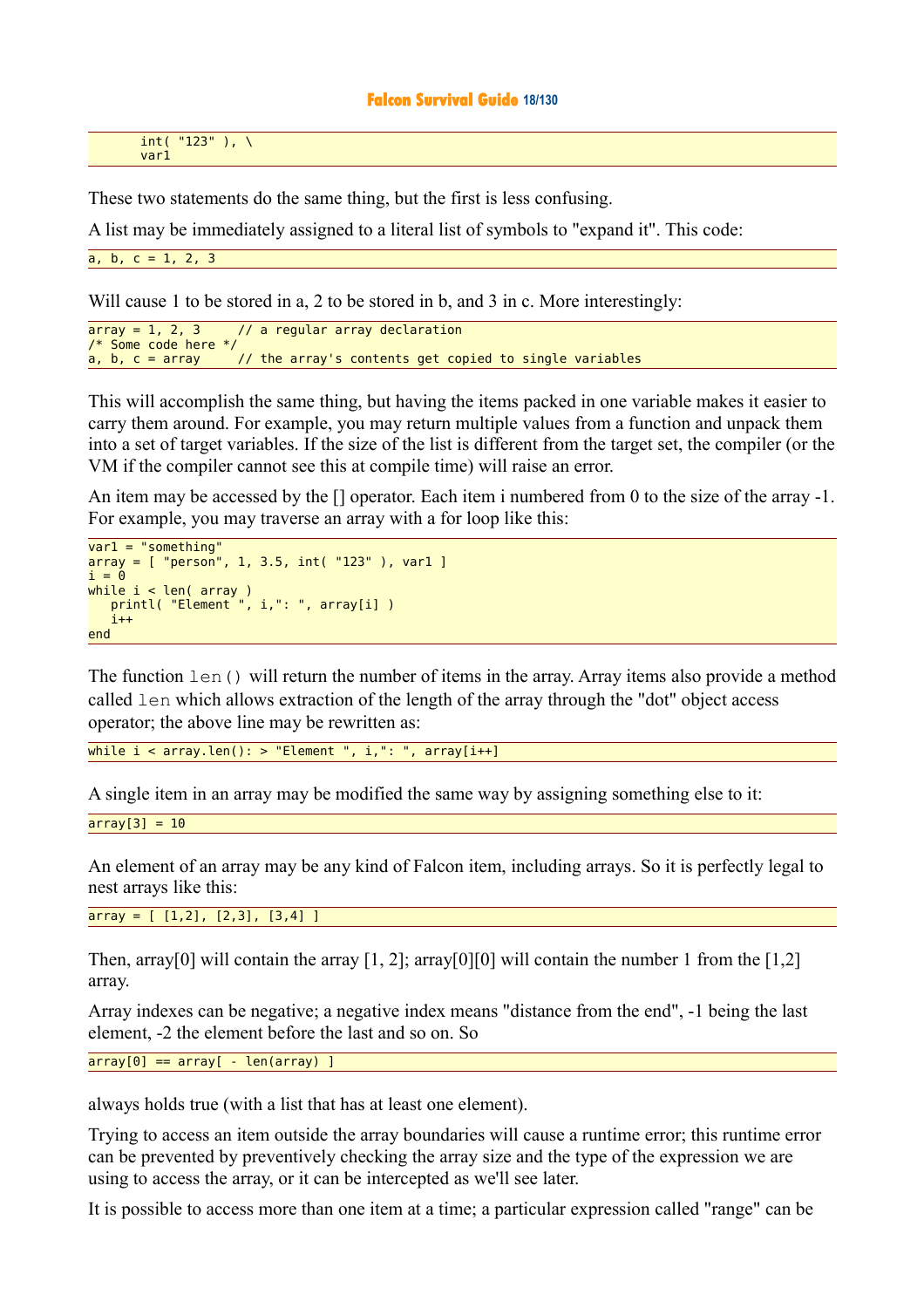#### **Falcon Survival Guide 19/130**

used to access arrays and extract or alter parts of them. A range is defined as a pair of integers so that  $R=[n : m]$  means "all items from n to m-1". The higher index is exclusive, that is, excludes the element before the specified index, for a reason that will be clear below. The high end of the range may be open, having the meaning "up to the end of the array". As the beginning of the array is always 0, an open range starting from zero will include all elements of the array (and possibly none). The following shows how a range is used:

```
var1 = "something"<br>list = [ "person", 1,
list = [\n    "person", 1, 3.5, int("123" ), var1 ]\n  list1 = list[2:4]  // 3.5. int("123" )\frac{1}{2} 3.5, int( "123")
list2 = list[2:] // 3.5, int('123"), "something"<br>list3 = list[0:3] // "person", 1, 3.5
list3 = list[0:3] // "person", 1, 3.5
list4 = list[0:] // "person", 1, 3.5, int( "123" ), "something"
list5 = list[:] // "person", 1, 3.5, int( "123" ), "something"
```
A range can contain negative indexes. Negative indexes means "distance from end", -1 being the last item:

```
list1 = list[-2:-1] // the element before the last
list2 = list[-4:] // the last 4 elements.<br>list3 = list[-1:] // the last element.
                            1/ the last element.
```
Finally, an array can have a range with the first number being greater than the last one; in this special case the last index is inclusive (note that the last element is counted in the resulting list). This produces a reverse sequence:

```
list1 = list[3:0] // the first 4 elements in reverse order<br>list2 = list[4:2] // elements 4, 3 and 2 in this order
                                 \frac{1}{2} elements 4, 3 and 2 in this order
list3 = list[-1:4] // from the last element to the 4th list4 = list[-1:0] // the whole array reversed.
                                 \frac{1}{2} the whole array reversed.
```
Don't be confused about the fact that negative numbers are "usually" smaller than positive ones. A negative array index means the end of the array -x, which may be smaller or greater than a positive index. In an array with 10 elements, the element -4 is greater than the  $4(10-4=6)$ , while in an array of 6 elements,  $-4$  is smaller than  $4$  (6 $-4 = 2$ ).

Ranges can be independently assigned to a variable and then used as indexes at a later time:

```
if a < 5rnq = [a:5]else
  rng = [5:a]end
array1 = array[rng]
```
Of course, both the array indexes and the range indexes may be a result from any kind of expression, provided that expression evaluates to a number.

To access the beginning or the end of a range, you may use the array accessors; the index 0 is the first element, and the index 1 (or -1) is the last. If the range is open, the value of the last element will be nil.

```
rnq = [1:5]printl( "Start: ", rng[0], "; End: ", rng[1] )
rng = [1:]printl( "Will print nil: ", rng[1] )
It is possible to assign items to array ranges:
b, c = 2, 3<br>list[0:2] = b
                       \frac{1}{2} removes items 0 and 1, and adds b in their place
list[1:1] = c // inserts c at position 1.
list[1] = [] // puts an empty array in place of element 1<br>list[1:2] = [] // removes item 1, reducing the array size.
                       1/ removes item 1, reducing the array size.
```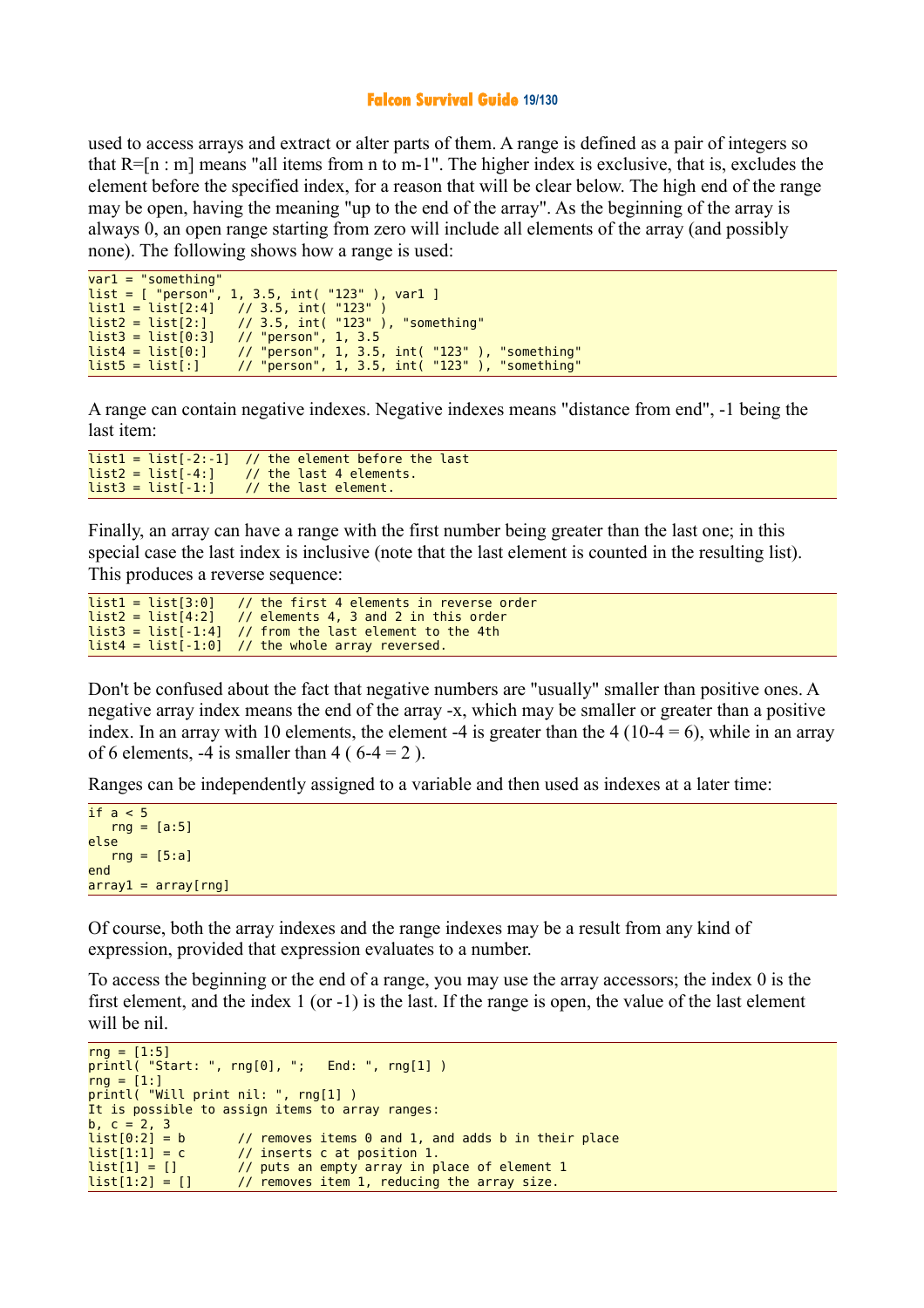#### **Falcon Survival Guide 20/130**

As the last two rows of this example demonstrates, assigning a list into an array range causes all the original items to be changed with the new list ones; they may be less, more or the same than the original ones. In particular, assigning an empty list to a range causes the destruction of all the items in the range without replacing them.

The fact that the end index is not inclusive allows for item insertion when using a range that does not include any items: [0:0] mean "inserts some item at place 0", while [0:1] indicates exactly the first item.

To extend a list it is possible to use the plus operator "+" or the self assignment operator:

```
a = [ 1, 2 ]b = [3, 4]<br>c = a + bc = a + b // c = [1, 2, 3, 4]<br>
c + b // c = [1, 2, 3, 4, 4]c += b // c = [1, 2, 3, 4, 3, 4]
c += "data" // c = [1, 2, 3, 4, 3, 4, "data"]
a += [] \qquad \qquad// a = [1, 2, [] ]<br>a[2] += ["data"] // a = [1, 2, ["da
                        \frac{1}{2} a = [1, 2, ["data"] ]
```
To remove selectively elements from an array, it is possible to use the "-" (minus) operator. Nothing is done if trying to remove an item that is not contained in the array:

```
a = [ 1, 2, 3, 4, 'alpha', 'beta'']<br>
b = a - 2b = a - 2 // b = [ 1, 3, 4, "alpha", "beta" ]
c = a - [ 1, "alpha" ] // c = [ 2, 3, 4, "beta" ]
c -= 2 \angle // c = [ 3, 4, "beta" ]
a -= c // a = [ 1, 2, "alpha"]
a = "no item" \frac{1}{a} a is unchanged; no effect
```
## Array manipulation functions

Falcon provides a set of powerful functions that complete the support for arrays. A preallocated buffer containing all nil elements can be created with the arrayBuffer function:

```
arr = arrayBuffer(4)arr[0] = 0arr[1] = 1arr[2] = 2arr[3] = 3inspect( arr )
```
This prevents unneeded resizing of the array when its dimension is known in advance.

To access the first or last element of an array, for example, in loops, arrayHead and arrayTail functions can be used. They retrieve and then remove the first or last element of the array. For example, to pop the last element of an array:

```
arr = [ "a", "b", "c", "d" ]while arr.length() > 0 > "Popping from back... ", arrayTail( arr )
end
```
It is possible to remove an arbitrary element with the arrayRemove function, which must be given the array to work on and the index (eventually negative to count from the end). More flexible are the arrayDel and arrayDelAll functions. The former removes the first element matching a given value; the latter removes all the matching elements:

```
a = [ 1, 2, "alpha", 4, "alpha", "beta" ]
arrayDelAll( a, "alpha" )
inspect( a ) // "alpha" has been removed
```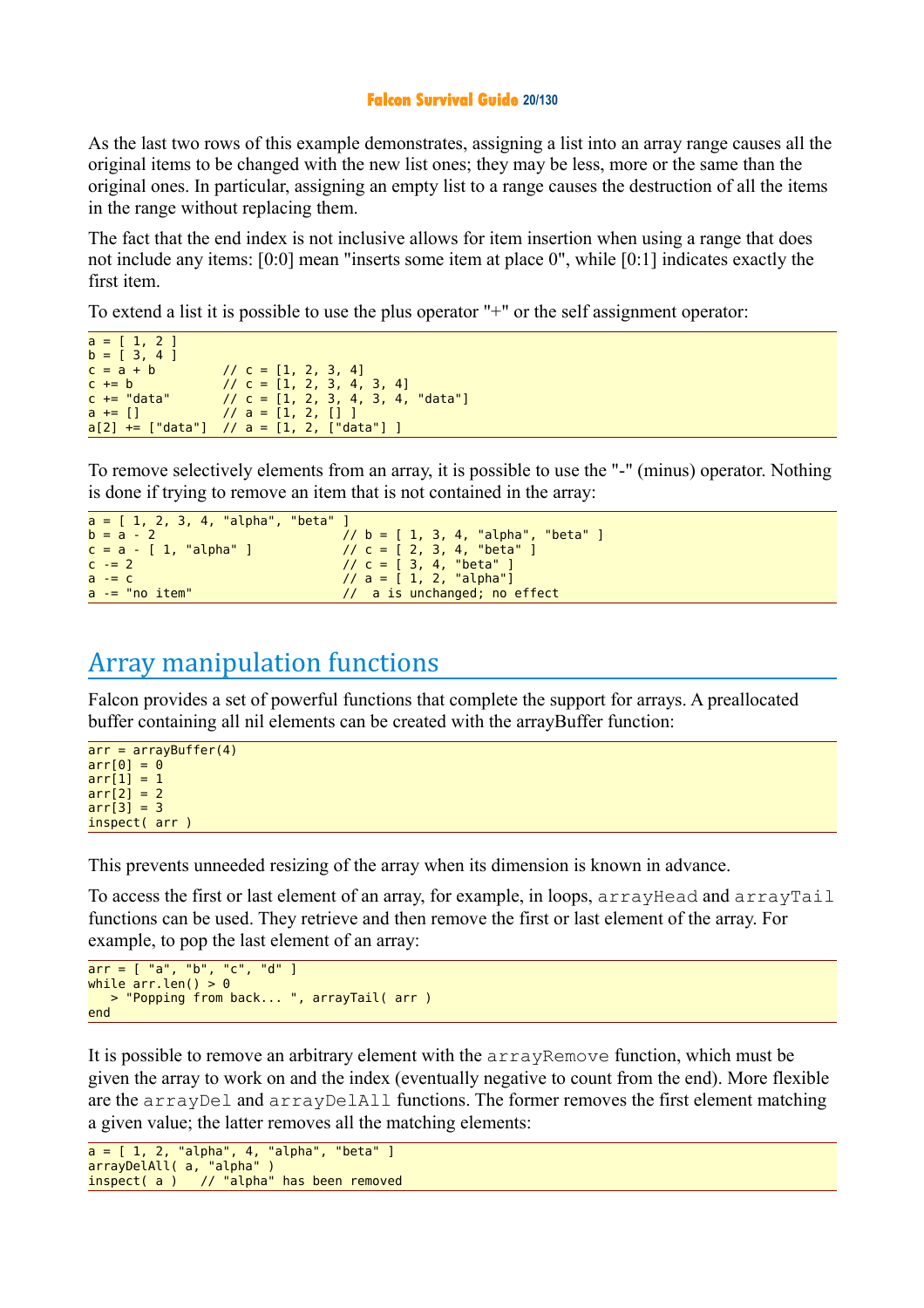#### **Falcon Survival Guide 21/130**

The arrayFilter function is still more flexible and allows the performance of a bit of functional programming over arrays (note that  $arrayF$ ilter is similar to the filter() functional construct that we'll see later on). This function calls a given function providing it with one element at a time; if the function returns true, the given element is added to a final array, otherwise it is skipped. We haven't introduced the functions yet, so just take the following example as-is:

```
function passEven( item )
  return item.type() == IntegerType and item % 2 = 0end
array = [1, 2, 3, 4, "string", 5, 6]inspect( arrayFilter( array, passEven ) )
```
To search for an element in an array, arrayFind and arrayScan functions can be used. The arrayFind functions returns the index in the array of the first element matching the second parameter, while arrayScan works like arrayFilter and returns the indexes at which the called function returned true. For example:

```
a = [ 1, 2, "alpha", 4, "alpha", "beta" ]
> "First alpha is found at... ", arrayFind( a, "alpha" )
```
Be sure to read the Array function section in the Function Reference for more details on the topic.

## Comma-less arrays

When there are very long sequences of items, or when functional programming is involved, using a comma to separate tokens can be a bit clumsy and error prone.

Commas offer a certain protection against simple writing errors, but once you gain a bit of confidence with the language, it is easier to use the "dot-square" array declarator. The following declarations are equivalent:

```
a1 = [1, 2, 3, 'a', 'b', var1 + var2, var3 * var4, [x,y,z]]
a2 = .[ 1 2 3 4 'a' 'b' var1 + var2 var3 * var4 .[x y z]]
```
When using this second notation, it is important to be careful about parenthesis as they may appear to be function calls, strings (they may get merged, as we'll see in the next chapter), sub-arrays (they may be interpreted as the index accessor of the previous item) and so on, but when programming in a functional context, where function calls and in-line expression evaluations are rare if not forbidden, this second notation may feel more natural.

The arrays declared with dot-square notation may contain commas if this is necessary to distinguish different elements; in this case, consider putting the comma at the immediate left of the element that they are meant to separate. For example, here's an array in which we need a range after a symbol:

```
array = .[ somesym , [1:2] ]
```
In this case without the comma separating the two, the range would be applied to the preceding symbol.

## **Strings**

Other than a basic type, strings can be considered a basic data structure as they can be accessed exactly like arrays that only have characters as items. Characters are treated as single element strings (they are just a string of length 1). It is possible to assign a new string to any element of an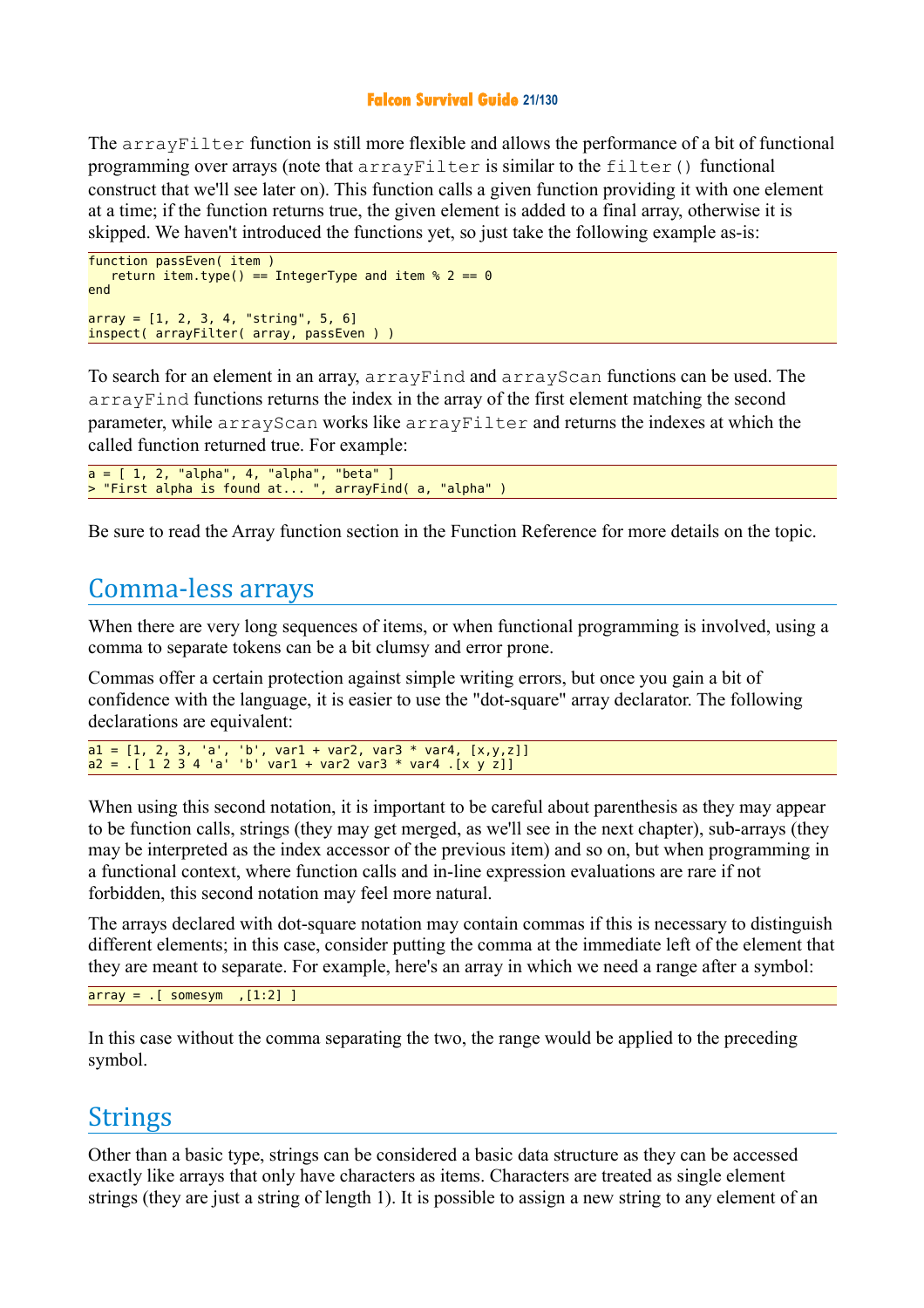#### **Falcon Survival Guide 22/130**

older one. Here is an example of the string functionality:

```
string = "Hello world"
/* Access test */
i = 0while i \leq len(\text{string}) - 1 >> string[i], "," // H,e,l,l,o, ,w,o,r,l,
end
> string[-1] // d
/* Range access tests */
printl( string[0:5] ) // Hello
printl( string[6:] ) // world
print( string[-1:6] )
printl( string[-2:] ) // ld
print( string[-1:0])
/* Range assignment tests */
string[5:6] = " - "printl( string ) // Hello - world
string[5:8] = " "printl( string ) \frac{1}{2} Hello world
/* Concatenation tests */
string = string[0:6] + "old" + string[5:]<br>printl( string ) // Hello old world
printl( string ) // Hello old world
string[0:5] = "Goodbye"
string[8:] = "cruel" + string[7:]printl( string ) \frac{1}{2} Goodbye cruel old world
/* end */
```
Assigning a string to a single character of another string will cause that character to be changed with the first character from the other string:

```
string = "Hello world"
                       // "Hello-world", the x characters are not used
```
#### **Multiline strings**

Strings can span multiple lines; starting the string with a single/double quote followed directly by an End Of Line (EOL) will cause the string to span on multiple lines, until another quote character is found.

```
longString = " Aye, matey, this is a very long string.
 Let me tell you about my remembering
     of when men were men, women were women,
     and life was so great."
printl( longString )
```
You'll notice that the spaces and tabs in front of each line are not inserted in the final string; this is to allow you to create wide strings respecting the indentation of the original block. To insert a newline, the literal  $\n\times$ n can be used. It is also possible to use the literal multiline string (see below).

To perserve the whole formating (to include newlines) in a string declaration one can use single quotes. Here is a quick example.

 $str =$ ABC 123  $dstr = "$ ABC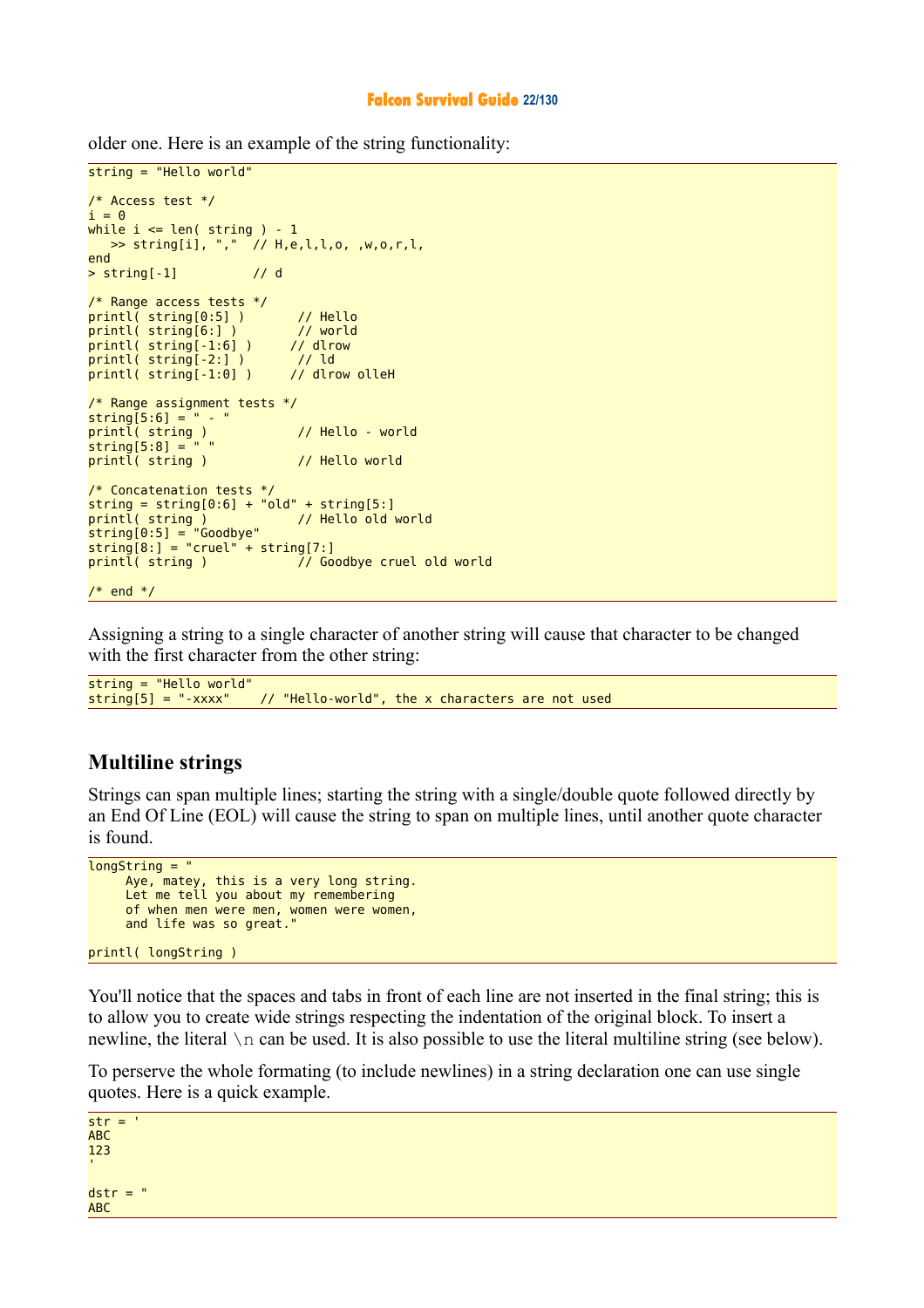"  $i$ Str =  $'$ 国際ストリング 国際ストリング  $i$ DStr = " 国際ストリング 国際ストリング " > @ "1 \$str" > @ "2 \$dstr" > @ "3 \$iStr" > @ "4 \$iDStr"

123

The above will output:

1 ABC 123 2 ABC 123 3 国際ストリング 国際ストリング 4 国際ストリング 国際ストリング

A finer control can achieved through explicit string concatenation, using the + operator (that can be placed also at the end of a line to concatenate with the following string):

```
longString = "Aye, matey, this is a very long string.\n" +
 " Let me tell you about my remembering\n" +
             " of when men were men, women were women,\n" +
                        and life was so great."
printl( longString )
```
You will have a long string on the console.

Falcon strings support escape characters in C-like style: a backslash introduces a special character of some sort. Suppose you want to format the above text so that every line goes one after another, with a little indentation so that it is known as a "citation".

```
longString = "\t Aye, matey, this is a very long string.\n" +
\hspace{1cm} "\t \hspace{1cm} Let me tell you about my remembering\n" +
\hspace{0.1cm} \hspace{0.1cm} \hspace{0.1cm} \hspace{0.1cm} \hspace{0.1cm} \hspace{0.1cm} \hspace{0.1cm} \hspace{0.1cm} \hspace{0.1cm} \hspace{0.1cm} \hspace{0.1cm} \hspace{0.1cm} \hspace{0.1cm} \hspace{0.1cm} \hspace{0.1cm} \hspace{0.1cm} \hspace{0.1cm} \hspace{0.1cm} \hspace{\mathbb{R}^n and life was so great."
```

```
printl( longString )
```
The  $\n\alpha$  sequence tells Falcon to skip to the next line, while the  $\iota$  instructs it to add a "tab" character, a special sequence of (usually) eight spaces.

Other escape sequences are the  $\langle \cdot, \cdot \rangle$ ,  $\langle \cdot \rangle$  and  $\langle \cdot \rangle$ . The sequence  $\langle \cdot \rangle$  will put a quote in the string, so that it is possible to also print quotes; for example:

printl( "This is a \"quoted\" string." )

The "\\" sequence allows the insertion of a literal backslash in the string, for example:

myfile = "C:\\mydir\\file.txt"

will be expanded into C:\mydir\file.txt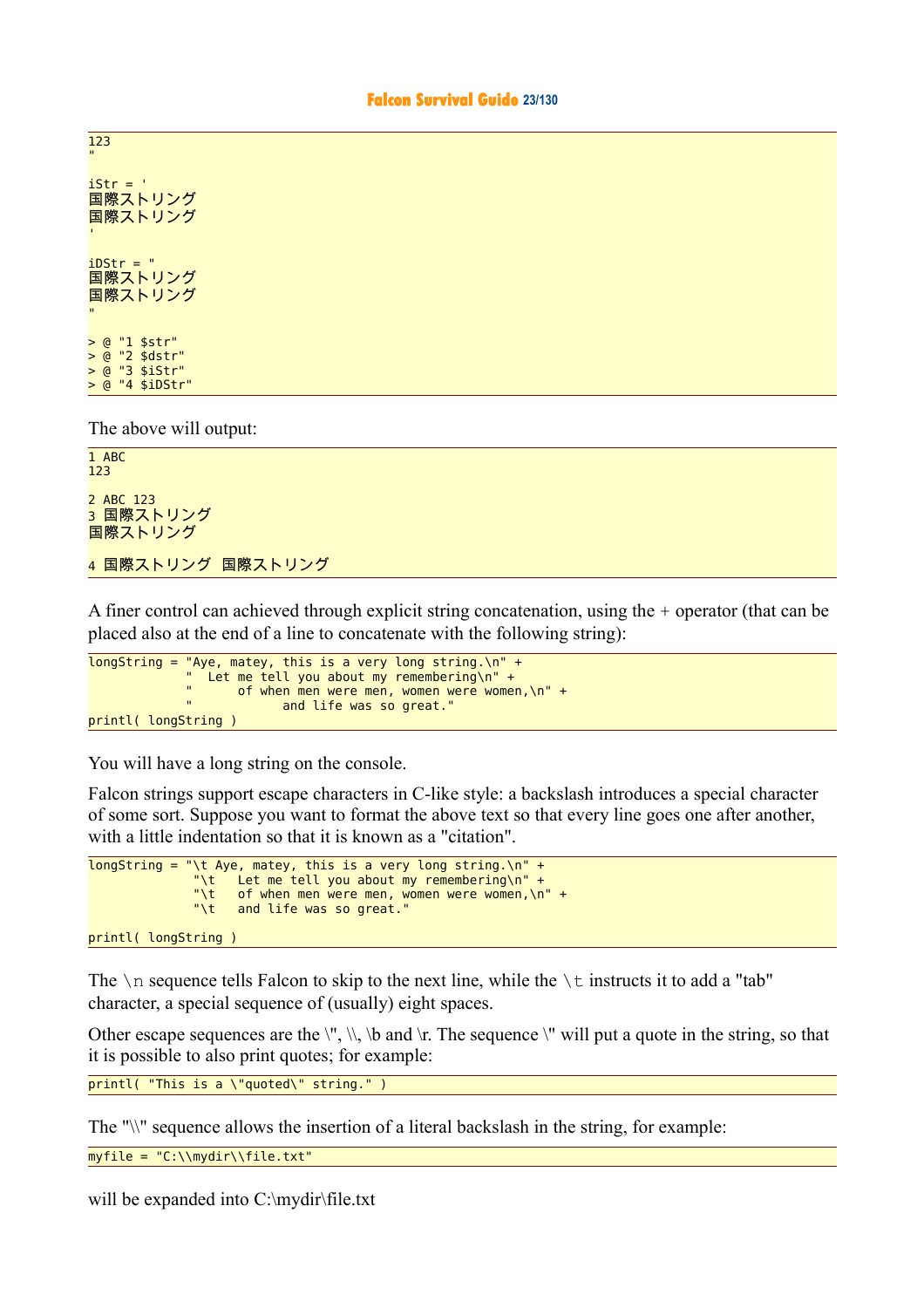#### **Falcon Survival Guide 24/130**

The  $\chi$  escape sequence is used to make the output restart from the beginning of the current line. It's a very rudimentary way to print some changing text without scrolling the text all over the screen, but is commonly used for effects like debug counters or console based progress indicators. Try this:

```
i = 0while i < 100000
  print( "I is now: ", i++ , "\r" )
end
```
Similarly, the  $\mathcal{S}$  b escape causes the output to go back exactly one character.

```
print('T is now: '')i = \thetawhile i < 100000
    print( i )
    if i < 10
        print('"\b"')elif i < 100 print( "\b\b" )
    elif i < 1000
        print( "\b\b\b" )
    elif i < 10000
        print('"\b\b\b\b\"
    else
        print( "\b\b\b\b\b" )
    end
   i+4end
printl()
```
## International strings

Falcon strings can contain any Unicode character. The Falcon compiler can input source files written in various encodings. UTF-8 and UTF-16 and ISO8859-1 (also known as Latin-1) are the most common; Unicode characters can also be inserted directly into a string via escapes. For example, it is possible to write the following statement:

string = "国際ストリング" printl( string )

The printl function will write the contents of the string on the standard Virtual Machine output stream. The final outcome will depend on the output encoding. The Falcon command line sets the output stream to be a text stream having the encoding detected on the machine as output encoding. If the output encoder is not able to render the characters they will be translated into "?". Another method to input Unicode characters is to use numeric escapes. Falcon parses two kinds of numeric escapes: "\0" followed by an octal number and "\x" followed by an hexadecimal number. For example:

```
string = "Alpha, beta, gamma: x03b1, x03B2, x03b3"
printl( string )
```
The case of the hexadecimal character is not relevant.

Finally, when assigning an integer number between 0 and  $2^3$  (that is, the maximum allowed by the Unicode standard) to a string portion via the array accessor operator (square brackets), the given portion will be changed into the specified Unicode character.

```
string = <math>"Beta</math>:string[5] = 0x3B2printl( string ) // will print Beta:β
```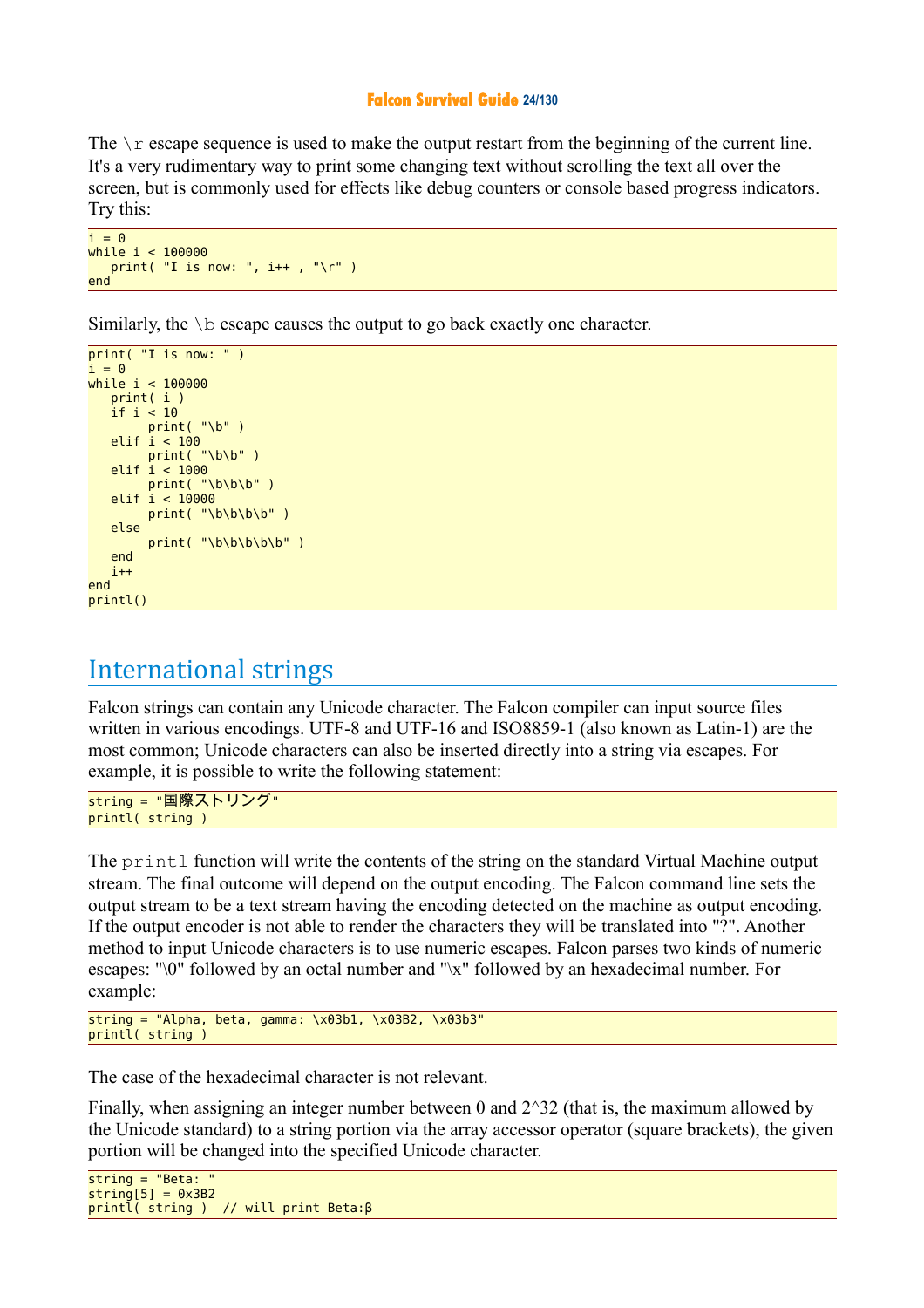#### **Falcon Survival Guide 25/130**

Accessing the nth character with the square brackets operator will cause a single character string to be produced. However, it is possible to query the Unicode value of the nth character with the bracket-star operator using the star square operator ([\*]):

```
string = "Beta:β"
i = 0while i < string.len()
   > string[i], "=", string[* i++]
end
```
This code will print each character in the string along with its Unicode ID in decimal format. If you need to internationalize your program, you may want to examine the Program Internationalization section.

#### **String replication**

It is possible to replicate a string a certain number of times using the  $\star$  (star) operator. For example:

```
sep = "--*--" * 12 > sep
 > " "*25 + "Hello there!"
  > sep
```
Notice the expression "  $"*25 + "Hello there!"]$ , concatenating the result of the first string expansion to the last part of the string.

#### **String-to-number concatenation**

Adding an item to a string causes the item to be converted to string and then concatenated. For example, adding 100 to "value" ...

| string = "Value: " + $100$ |                        |
|----------------------------|------------------------|
| > string                   | // prints "Value: 100" |
|                            |                        |

In the special case of numbers, it is possible to add a character by its *unicode* value to a string through the % (modulo) operator. For example, to add an "A" character, whose unicode value is 65, it is possible to do:

| string = "Value: " $% 64$     |                      |
|-------------------------------|----------------------|
| > string                      | // prints "Value: A" |
| $string \approx 0 \times 3B2$ |                      |
| > string                      | $1/$ "Value: $AB$ "  |

The / (slash) operator modifies the value of the last character in the string, adding to its UNICODE value the value you provide. For example, to get 'd' from 'a' and the other way around:

```
d_letter = "a" / 3 // chr( ord('a') + 3) == 'd'<br>a letter = d letter / -3 // chr( ord('d') - 3) == 'a'
                                            \frac{1}{2} chr( ord('d') - 3) == 'a'
> a_letter, ", ", d_letter
```
## String polymorphism

In Falcon, to store and handle efficiently strings, strings are built on a buffer in which each character occupies a fixed space. The size of each character is determined by the size in bytes needed by the widest character to be stored. For Latin letters, and for all the Unicode characters whose code is less than 256, only one byte is needed. For the vast majority of currently used alphabets, including Chinese, Japanese, Arabic, Hebrew, Hindi and so on, two bytes are required.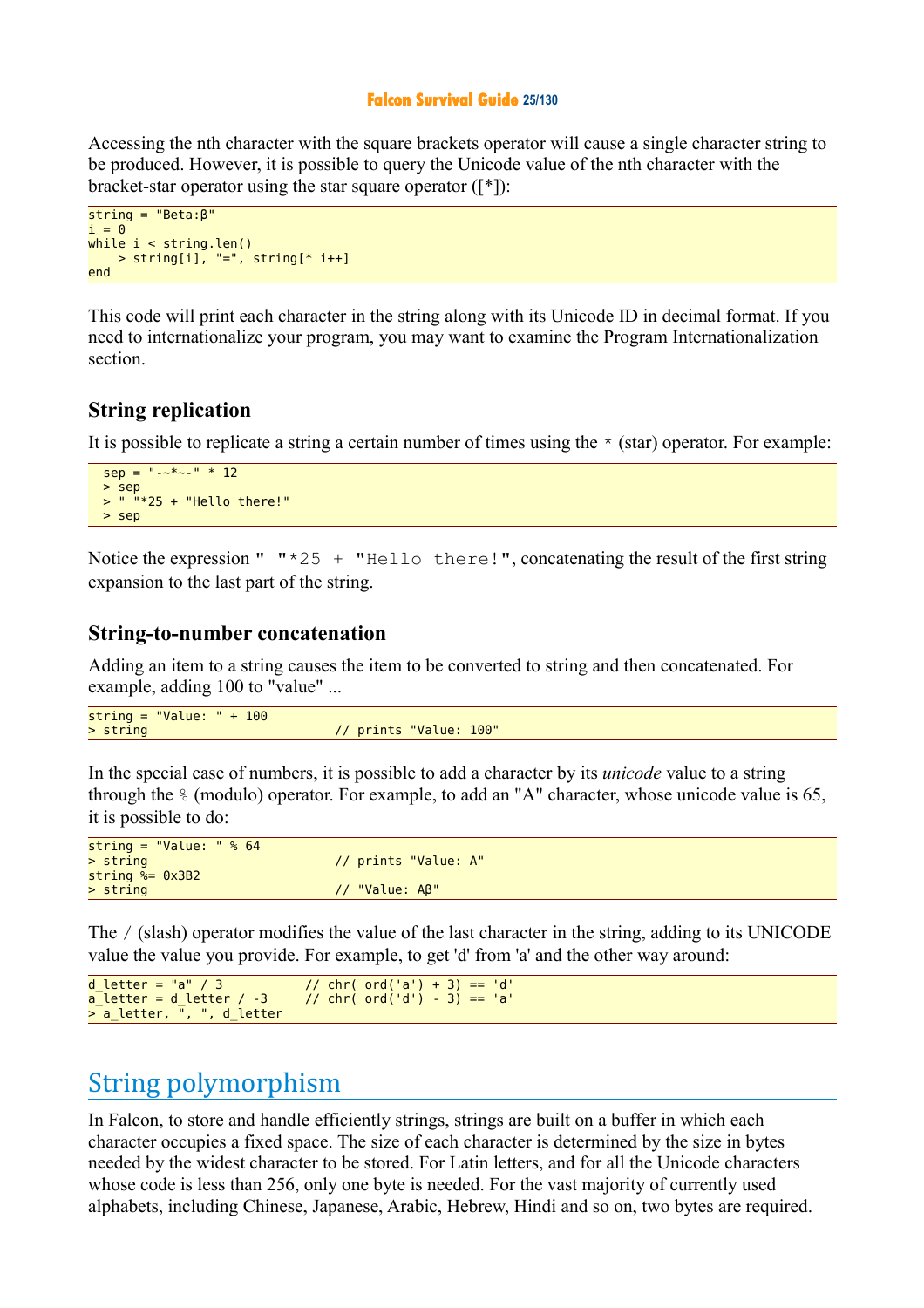#### **Falcon Survival Guide 26/130**

For unusual symbols like musical notation characters four bytes are needed. In this example:

```
string = "Beta: "string[5] = 0x3B2printl( string ) // will print "Beta:β"
```
the string variable was initially holding a string in which each character could have been represented with one byte.

The string was occupying exactly six bytes in memory. When we added  $\beta$  the character size requirement changed. The string has been copied into a wider space. Now, twelve characters are needed as β Unicode value is 946 and two bytes are needed to represent it.

When reading raw data from a file or a stream (i.e. a network stream), the incoming data is always stored byte per byte in a Falcon string. In this way binary files can be manipulated efficiently; the string can be seen just as a vector of bytes as using the [\*] operator gives access to the nth byte value. This allows for extremely efficient binary data manipulation.

However, those strings are not special. They are just loaded by inserting 0-255 character values into each memory slot, which is declared to be 1 byte long. Inserting a character requiring more space will create a copy of each byte in the string in a wider memory area.

Files and streams can be directly loaded using transcoders. With transcoder usage, loaded strings may contain any character the transcoder is able to recognize and decode.

Strings can be saved to files by both just considering their binary content or by filtering them through a transcoder. In the case that a transcoded stream is used, the output file will be a binary file representing the characters held in the string as per the encoding rules.

Although this mixed string valence, that uses fully internationalized multi-byte character sequences and binary byte buffers, could be confusing at first, it allows for flexible and extremely efficient manipulation of binary data and string characters depending on the need.

It is possible to know the number of bytes occupied by every character in a string through the String.charSize method of each string; the same method allows to change the character size at any moment. See the following example:

| $str = "greek: \alpha\beta v"$ |                                |
|--------------------------------|--------------------------------|
| > str.charSize()               | // $prints$ 2                  |
| str.charSize(1)                | // squeeze the characters      |
| > str                          | $// "greek: " + some garbage"$ |

This may be useful to prepare a string to receive international characters at a moment's notice, avoiding paying the cost for character size conversion. For example, suppose you're reading a text file in which you expect to find some international characters at some point. By configuring the size of the accumulator string ahead of time you prevent the overhead of determining character byte size giving you a constant insertion time for each operation:

```
str = ""
str.charSize( 2 )
file = \dotswhile not file.eof()
   str += file.read( 512 )end
```
*Valid values for String.charSize() are 1, 2 and 4*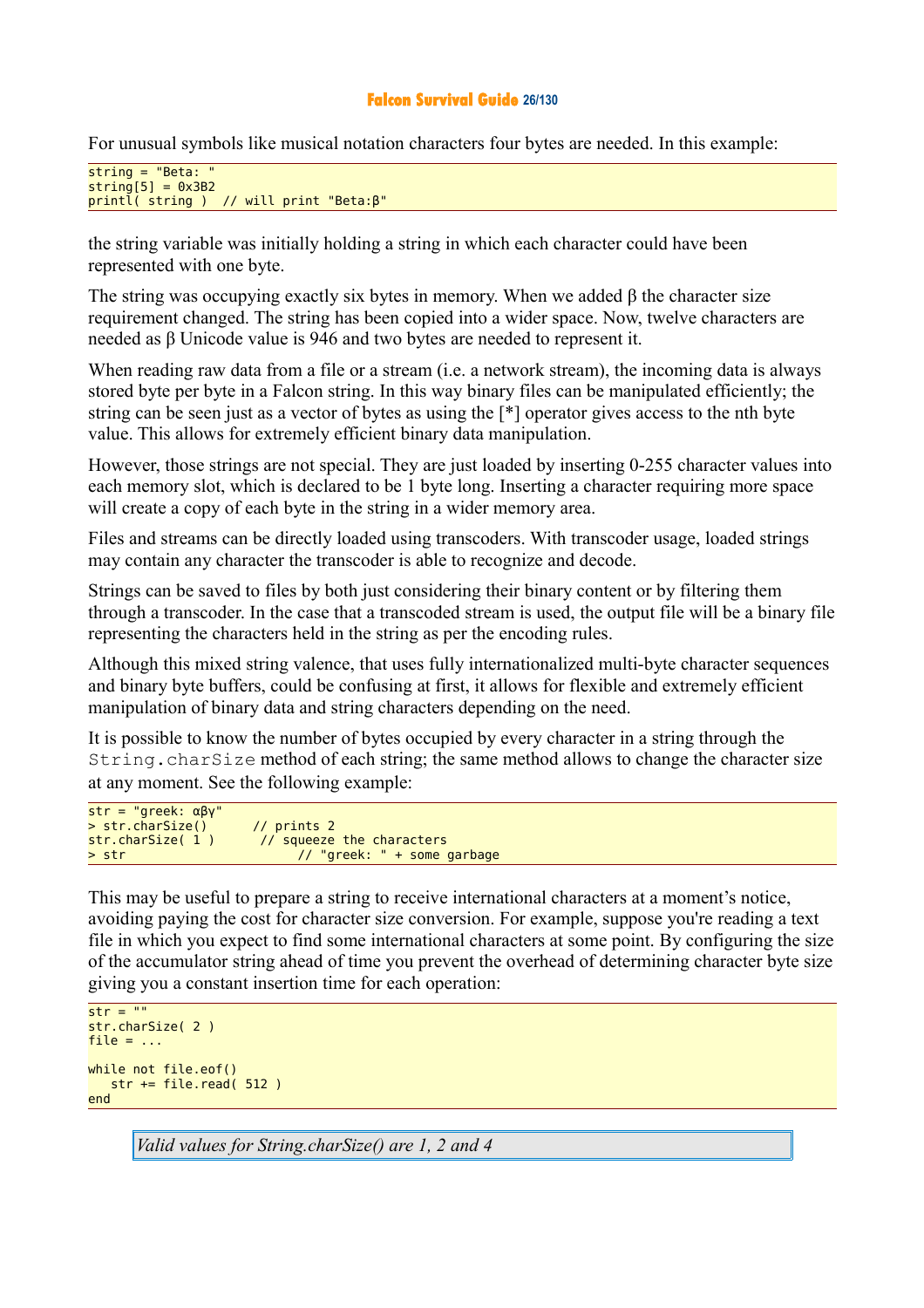#### **Falcon Survival Guide 27/130**

## Literal Strings

Strings can be also declared with single quotes, like this:

#### str = 'this is a string'

The difference with respect to the double quote is that literal strings do not support any escape sequence. If you need to insert a single quote in a literal string, use the special sequence '' (two single quotes one after another), like in the following example:

> 'Hello ''quoted'' world!' // Will print "Hello 'quoted' world"

Parsing of literal strings is not particularly faster or more efficient than parsing of standard strings; they have been introduced mainly to allow short strings with backslashes to be more readable. For example, they are useful with Regular expressions where backslashes already have a meaning.

When used as multiline strings, single quoted strings will include all the EOL and blanks present in the source. For example:

```
multi = Three spaces before me...
     And four here, and on a new line
      and now five on the final line.'
```
printl( multi )

## String expansion operator

Many scripting languages have a means to "expand" strings with inline variables. Falcon is no exception, and actually it adds an important functionality to currently known and used string expansion constructs: inline format specifications. This combination allows for an extreme precise and powerful "pretty print" construct which we are going to show now in detail.

Strings containing a "\$" followed by a variable can be expanded using the unary operator "@". For example:

```
value = 1000printl( @ "Value is $value" )
```
This will print "Value is 1000". Of course, the string can be a variable, or even composed of many parts. For example:

```
value = 1000chr = "s"\overline{\text{string}} = "Value is " + chr +"value"
> "Expanding ", string, " into ", @ string
```
The variable after the "\$" sign is actually interpreted as an "accessible" variable; this means that it may have an array accessor like this:

```
array = [ 100, 200, 300 ]
printl( @ "Array is $array[0], $array[1], $array[2]" )
Actually, everything parsed inside an accessor will be expanded. For example:
array = [ 100, 200, 300 ]
value = 2printl( @ "The selected value is $array[ value ]" )
```
The object member "dot" accessor can also be used and interleaved with the array accessor; but we'll see this in the character dedicated to objects. For now, just remember that a "." cannot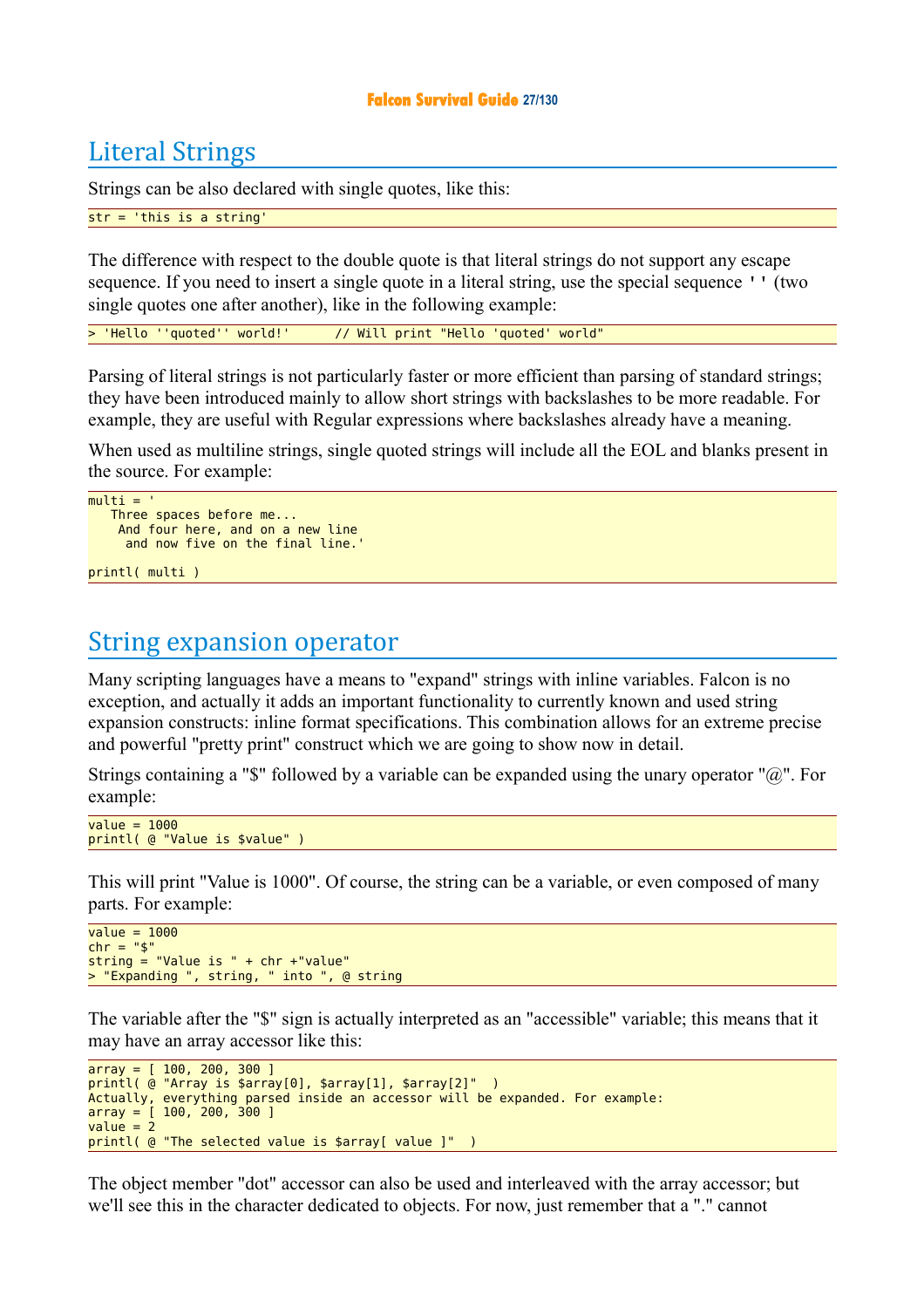#### **Falcon Survival Guide 28/130**

immediately follow a "\$" symbol, or it will be interpreted as if a certain property of an object were to be searched.

printl( @ "The selected value is \$(array[ value ])."

In this way the parser will understand that the "." after the array[value] symbol is not meant to be a part of the symbol itself. A string literal may be used as dictionary accessor in an expanded string either by using single quotes (') or escaping double quotes, but always inside parenthesis, as in this example:

dict =  $[$  "a" => 1, "b" => 2]  $>$  @ "A is  $$$ (dict['a']), and B is  $$$ (dict[\"b\"])"

To specify how to format a certain variable, use the ":" colon after the inlined symbol name and use a format string. A format string is a sequence of commands used to define how the expansion should be performed; a complete exposition is beyond the scope of this guide (the full reference is in the function reference manual, in the "Format" class chapter), but we'll describe a minimum set of commands here to explain basic usage:

- A plain number indicates "the size of the field"; that is, how many characters with which the output should be wrapped.
- the 'r' letter forces alignment to the right.
- A dot followed by a plain number indicates the number of decimals.

For example, to print an account book with 3 decimal precision, do the following:

```
data = [ 'a' => 1.32, 'b2' => 45.15, 'k69' => 12.4 ]
for id, value in data
   printl( @ "Account number $(id:3):$(value:8.3r)" )
end
```
The result is:

|  | $Account$ number a : $1.320$ |
|--|------------------------------|
|  | Account number b2 : 45.150   |
|  | Account number k69: 12.400   |

As it can be seen, the normal (left) padding was applied to the ID while the right padding and fixed decimal count was applied to the value. Formats can be also applied to strings and even to objects, as in this example:

```
data = [ "brown", "smith", "o'neill", "yellow" ]
i = 0while i < data.len()
   value = data[i++] printl( @ "Agents in matrix:$(value:10r)" )
end
```
The result is:

```
Agents in matrix: brown<br>Agents in matrix: smith
Agents in matrix:
Agents in matrix: o'neill
Agents in matrix: yellow
```
The sequence "\$\$" is expanded as "\$". This makes possible to have iterative string expansions like the following:

| $value = 1000$ |                         |
|----------------|-------------------------|
|                | $str = @$ "\$\$\$value" |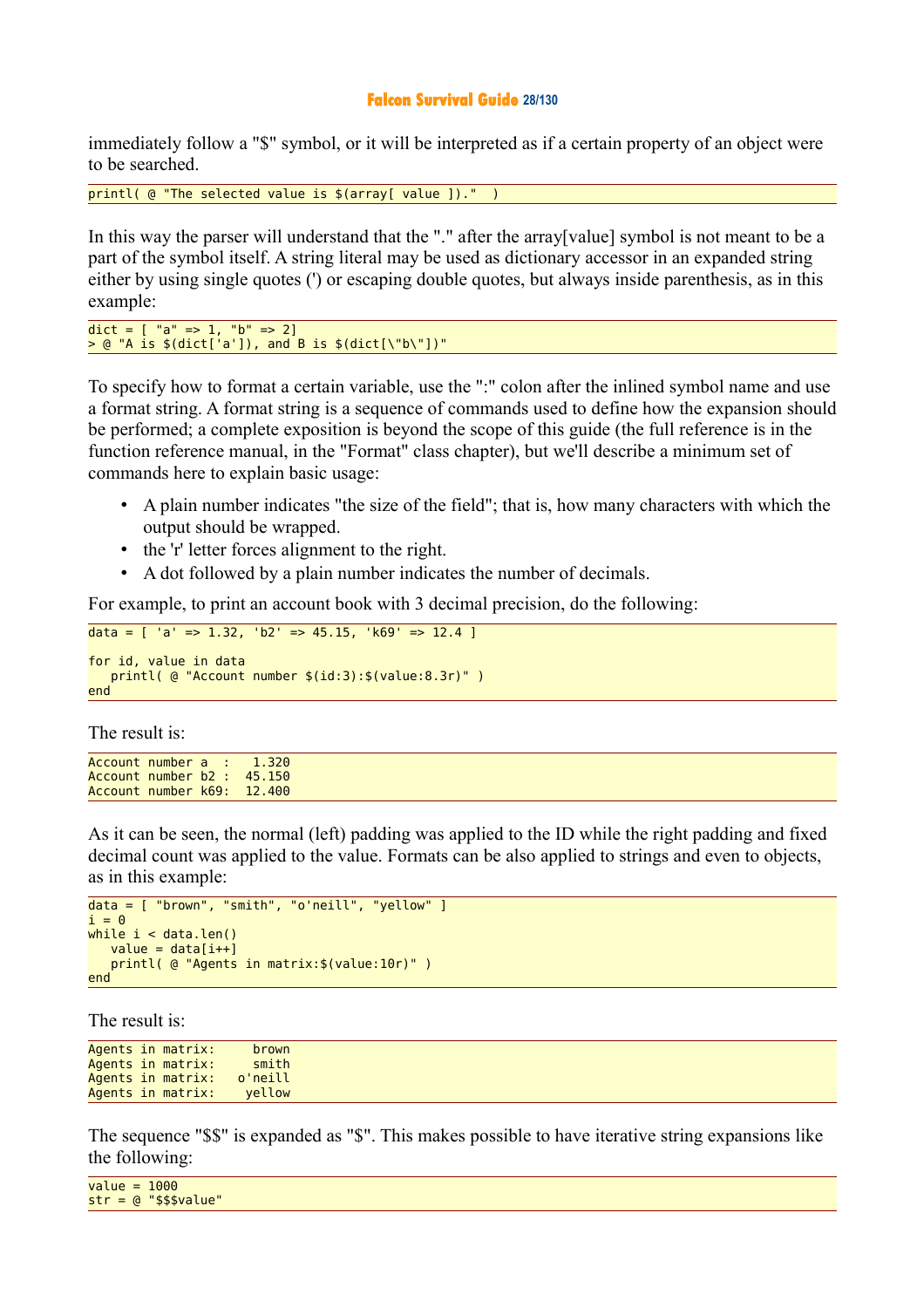```
printl( str )
Or more compactly:
value = 1000str = "$$$value"
> @ str
```
In case of a parsing error, or if a variable is not present in the VM (i.e. not declared in the module and not explicitly imported), or if an invalid format is given, an error will be raised that can be managed by the calling script. We'll see more about error raising and management later on.

## String manipulation functions

Falcon provides functions meant to operate on strings and make string management easier. Classic functions such as trim (elimination of front/rear blank characters), uppercase/lowercase transformations, split and join, substrings and so on are provided. For example, the following code will split "Hello world" and work on each side:

```
h, w = strSplit( "Hello world", " " )
> "First letter of first part: ", strFront( h, 1 )
> "Last letter of the second part: ", strBack( w, 1 )
> "World uppercased: ", strUpper( w )
```
Several interesting functions are strReplicate that builds a "stub" sequence repeating a string, and  $strBuffer$ , which creates a pre-allocated empty string. A string allocated with  $strBuffer$ can then be used as buffer for memory based operations such as iterative reading of data blocks from binary files.

For more details on Falcon's support of strings, read the *String functions* section in the Function Reference.

## **Dictionaries**

The most flexible basic structure is the Dictionary. A dictionary looks like an array that may have any object as its index. Most notably, the dictionary index may be a string. More formally, a dictionary is defined as a set of pairs, of which the first element is called key and the second value. It is possible to find a value in a dictionary by knowing its key. Dictionaries are defined using the arrow operator  $(=>)$  that couples a key with its value. Here is a minimal example:

```
dict = [->] // creates an empty dictionary
\det = \int "a" => 123, "b" => "onetwothree" ]
\frac{1}{2} printl( dict["a"] ,":", dict["b"] ) // 123:onetwothree
```
Of course, the keys and values can be expressions, resulting in both in dictionary definition and in dictionary access:

```
a = "one"b = "two"dict = [a + b \Rightarrow 12, a => 1, b => 2]printl( dict[ "onetwo" ] ) // 12
printl( dict[ a + b ] )
```
Dictionaries do not support ranges. To extend a dictionary, it is possible to just name an nonexistent key as its index; if the element is an already existing key, the value associated with that key is changed. If it's a nonexistent key the pair is added:

```
\overline{\text{dict}} = [ "one" => 1
```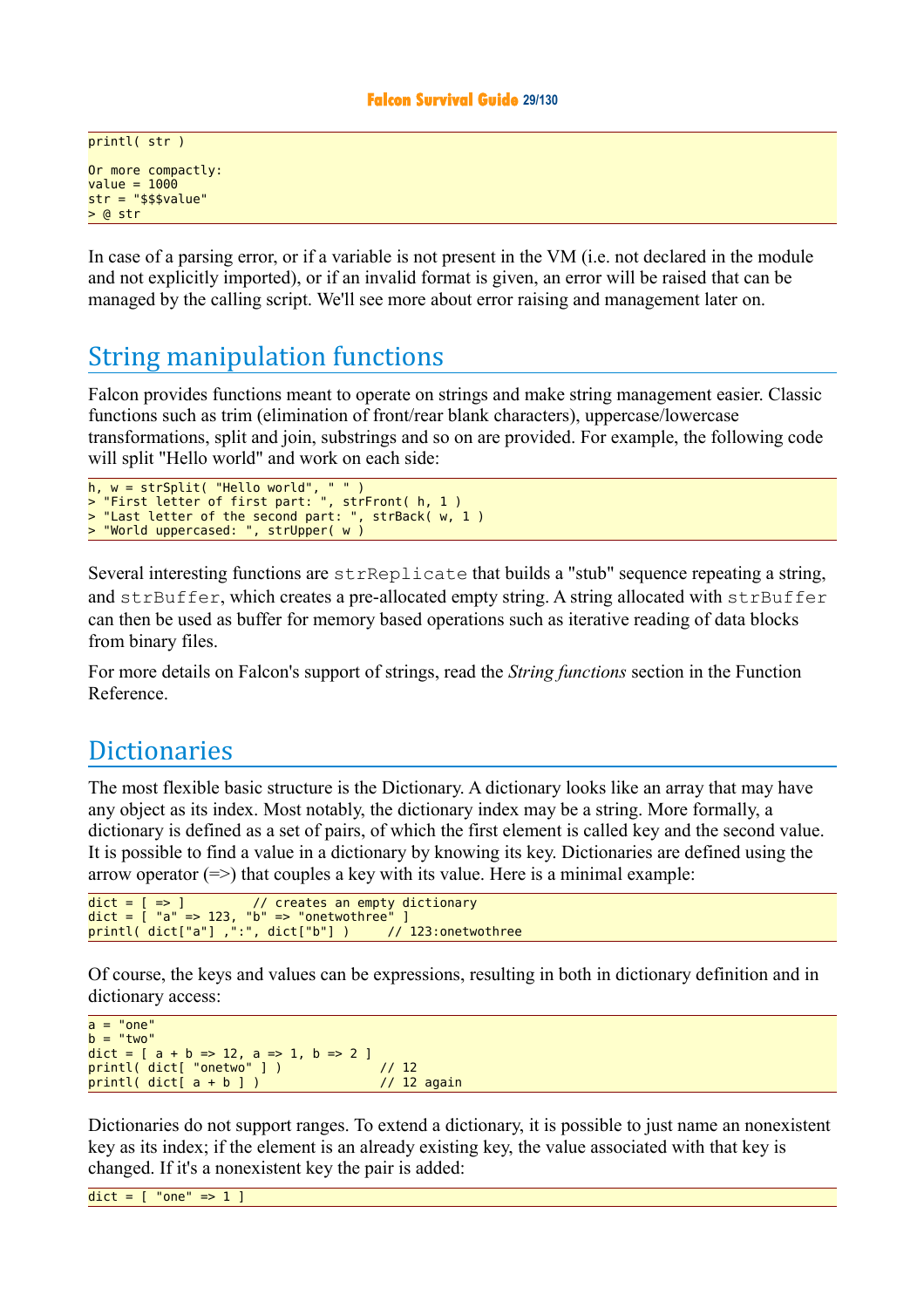#### **Falcon Survival Guide 30/130**

```
dict[ "two" ] = 2
dict[ "three" ] = 3
// dict is now [ "one" => 1, "two" => 2, "three" => 3 ]
```
It is also possible to "sum" two dictionaries; the resulting dictionary is a copy of the first addend, with the items of the second added being inserted over the first one. This means that in case of intersection in the key space, the value of the second addend will be used:

```
\text{dict} = \left[ \begin{array}{cc} \text{"one"} \end{array} \right] = \left[ \begin{array}{cc} \text{"two"} \end{array} \right] = \left[ \begin{array}{cc} \text{"three"} \end{array} \right] = \left[ \begin{array}{cc} \text{"three"} \end{array} \right] = \left[ \begin{array}{cc} \text{"four"} \end{array} \right] = \left[ \begin{array}{cc} \text{"one"} \end{array} \right] = \left[ \begin{array}{cc} \text{"two"} \end{array} \right] = \left[ \begin{array}{cc} \text{"two"} \end{array} \right] = \left[ \begin{array}{cc} \text{"two"} \end{array} \right\frac{1}{2} dict is now [ "one" => 1, "two" => 2, "three" => 3, "four" => 4 ]
dict = [ "one" => 1, "two" => 2 ] + [ "two" => "new value", "three" => 3 ]
// dict is now [ "one" => 1, "two" => "new value", "three" => 3 ]
dict += [ "two" => -2, "four" => 4 ]
// dict is now [ "one" => 1, "two" => -2, "three" => 3, "four" => 4 ]
```
On the other hand, accessing an nonexistent key will raise an error, like trying to access an array out its bounds:

 $dict =$   $\lceil$  "one" =>  $1 \rceil$ printl( dict[ "two" ] ) // raises an error

To selectively remove elements from a dictionary, it is possible to use the "-" (minus) operator. Nothing is done if trying to remove an item that is not contained in the dictionary:

```
a = [ 1 \Rightarrow 1', 2 \Rightarrow 2', 'alpha"=>0, "beta"=>1 ]
b = a - 2 // b = [ 1=>'1', "alpha"=>0, "beta"=>1 ] 
c = a - [ 1, "alpha" ] // c = [ 2=>'2', "beta"=>1 ]
c = 2 // c = [ "beta"=>1 ]
a = b<br>
a = \frac{b}{2} // a = \frac{1}{2} 2=>'2' ]<br>
a = \frac{b}{2} // a is unchanged
                           // a is unchanged; no effect
```
#### **Dictionary support functions**

Falcon offers some functions that are highly important to complete the dictionary model. For example, the most direct and simple way to remove an item from a dictionary is to use the **dictRemove** function (or **remove** method):

```
a = [ 1=>'1', 2=>'2', "alpha"=>0, "beta"=>1 ]
dictRemove( a, "alpha" )
inspect(a) // alpha is not in the dictionary anymore.
a.remove( "beta" )
inspect(a) // and now, beta is gone too.
```
It is also possible to remove all the elements using the **dictClear** function or **clear** method). Other interesting functions are **dictKeys** and **dictValues** (again, with corresponding dictionary methods **keys** and **values**), which create a vector containing respectively all the keys and all the values in the dictionary.

Serious operations on dictionaries require the recording of a position and proceeding in some direction. For example, in the case it is necessary to retrieve all the values having a key which starts with the letter "N", it is necessary to get the position of the first element whose key starts with "N" and the scan forward in the dictionary until the key changes first letter or the end of the dictionary is reached.

To work on dictionaries like this, Falcon provides two functions called **dictFind** and **dictBest** (or **find** and **best** methods), which return an instance of a class called *Iterator*. We'll see more about iterators in the next sections.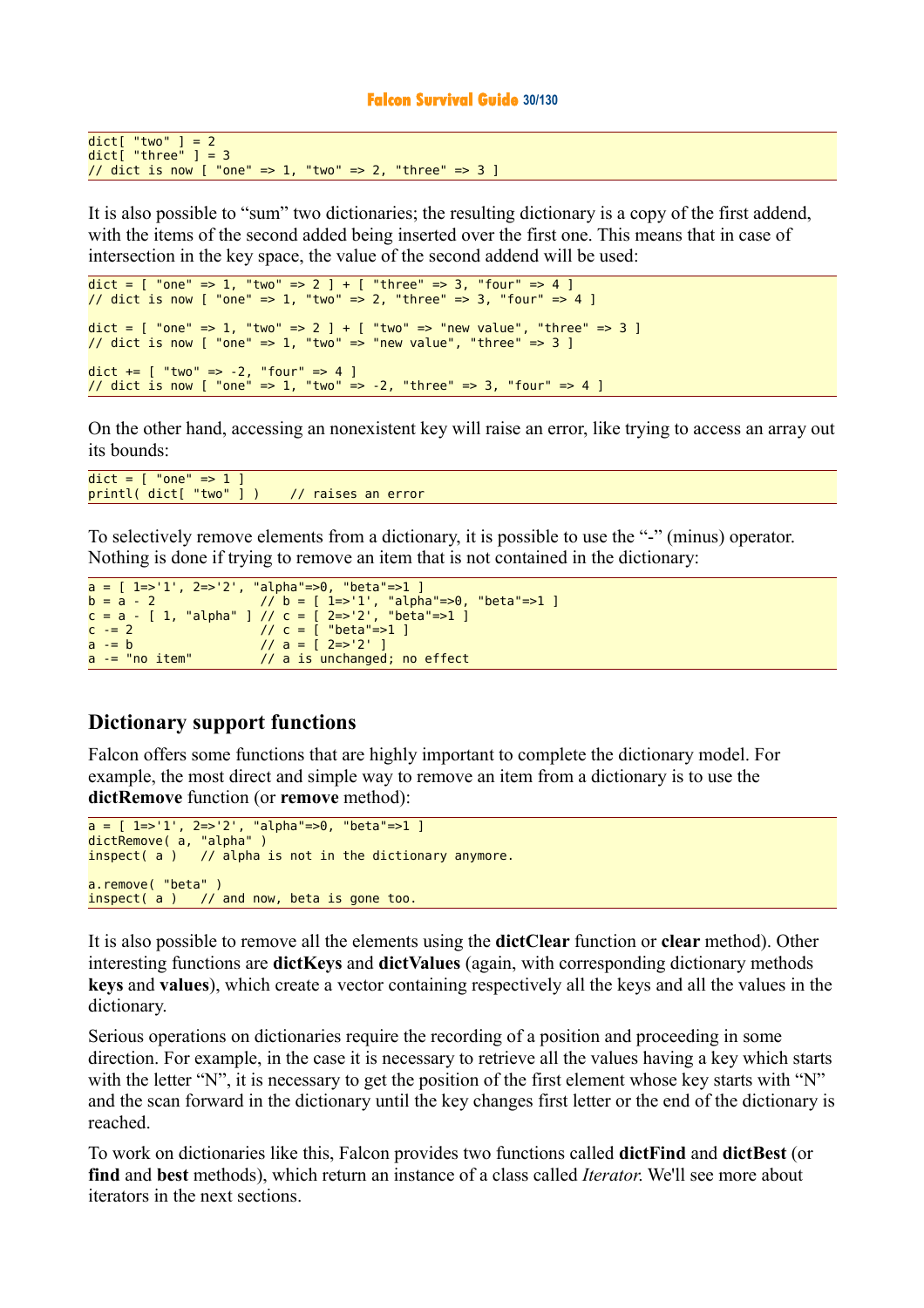#### **Falcon Survival Guide 31/130**

Be sure to read the section called Dictionary functions in the function reference.

#### **Lists**

We have seen that arrays can be used to add or remove elements randomly from any position. However, this has a cost that grows geometrically as the size of an array grows. Insertion and removal in lists are more efficient, by far, when the number of elements grows beyond the size a simple script usually deals with. Switching from arrays to lists should be considered at about 100 items.

Contrary to strings, arrays and dictionaries, Lists are full-featured Falcon objects. They are a class, and when a list is created, it is an instance of the List class. Objects and classes are described in a further chapter, but Lists are treated here for completeness.

A list is declared by assigning the return value of the List constructor to a variable.

```
l = List('a", "b", "c")Operations that can be performed on a list are inspection of the first and last element and
insertion and removal of an element at both sides.
Some examples below:
> "Elements in list: ", l.len()
> "First element: ", l.front()
> "Last element: ", l.back()
// inserting an element in front
l.pushFront( "newFront" )
> "New first element: ", l.front()
// Pushing an element at bottom
l.push( "newBack" )
> "New first element: ", l.back()
// Removing first and last element
l.popFront()
l.pop()
  "Element count now: ", l.len()
```
Lists also support iterator access; it's possible to traverse a list, insert or remove an element from a certain position through an iterator or using a **for/in** loop. We'll treat those arguments below.

## The "in" operator

The in relational operator checks for an item to its left to be present in a sequence to its right. It never raises an error, even if the right operand is not a sequence; instead, it assumes the value of true (1) if the item is found or 0 (false) if the item is not found, or if the right element is not a sequence.

The in operator can check for substrings in strings, or for items in arrays, or for keys in dictionaries. This is an example:

```
print( "Enter your name > " )
name = input()if "abba" in name
    printl( "Your name contains a famous pop group name" )
end
dict = [ "one" => 1 ]<br>if "one" in dict
if "one" printl( "always true" )
end
```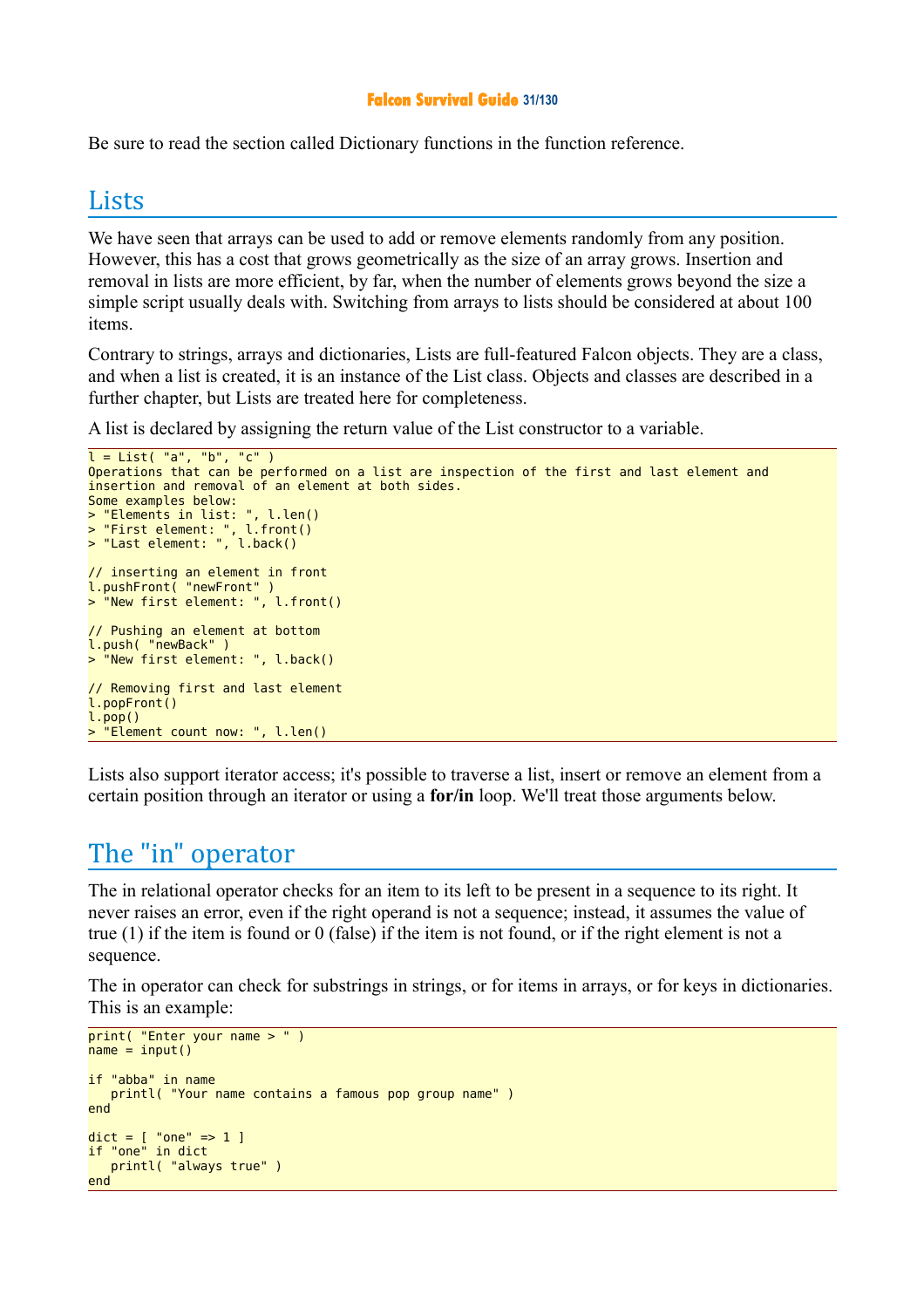#### **Falcon Survival Guide 32/130**

There is also an unary operator notin working as not (x in name):

```
if "abba" notin name
    printl( "Your name does not contain a famous pop group name" )
end
```
## The for/in loop

The for/in loop traverses a collection of items (an array, a dictionary, a list or other application/module specific collections), usually from the first item to the last one, and provides the user with a variable assuming the value of each element in turn. The loop can be interrupted at any point using the break statement, and it is possible to skip immediately to the next item with the continue statement. The value being currently processed can be changed with a special operator, called "dot assign", and the continue dropping statement discards the currently processed item, continuing the processing loop from the next one.

The for/in loop can also be applied to strings, where it picks all the characters from the first to the last, and to ranges, to generate sequences of integer numbers. A special application of the for/in loop to ranges is the for/to loop, which follows a slightly different semantics.

Other than the main body, the for/in loop can contain three special blocks: forfirst, forlast and formiddle blocks can contain code that is respectively executed before the first item, after the last item, and after every item that is not the last (between items, essentially).

Loop control statements (namely break, continue and continue dropping) being declared in the main block will prevent formiddle and forlast blocks from being executed. If they are contained in the forfirst block, even the main block for the first item is skipped, as forfirst block is executed before the main block.

This is the formal declaration of the for/in block:

```
for variable[,variable...] in collection
    ...statements...
    [break | continue | continue dropping]
    ...statements...
    forfirst
        ... first time only statements ...
    end
    formiddle 
        ... statements executed between element processing ...
    end
    forlast 
        ... last time only statements ...
    end
end
```
The forfirst, forlast and formiddle blocks can be declared in any order or position; actually, the can even be interleaved with the main for/in block code; the code will just be separated and executed sequentially. As with any block, they can be abbreviated using the ":" colon shortcut.

This example will print "Contents of the array: Have a nice day!" on a single line.

```
array = [ "Have", "a", "nice", "day" ]
for element in array
    forfirst: print( "Content of the array: " )
    // this is the main for/in body
    print( element )
```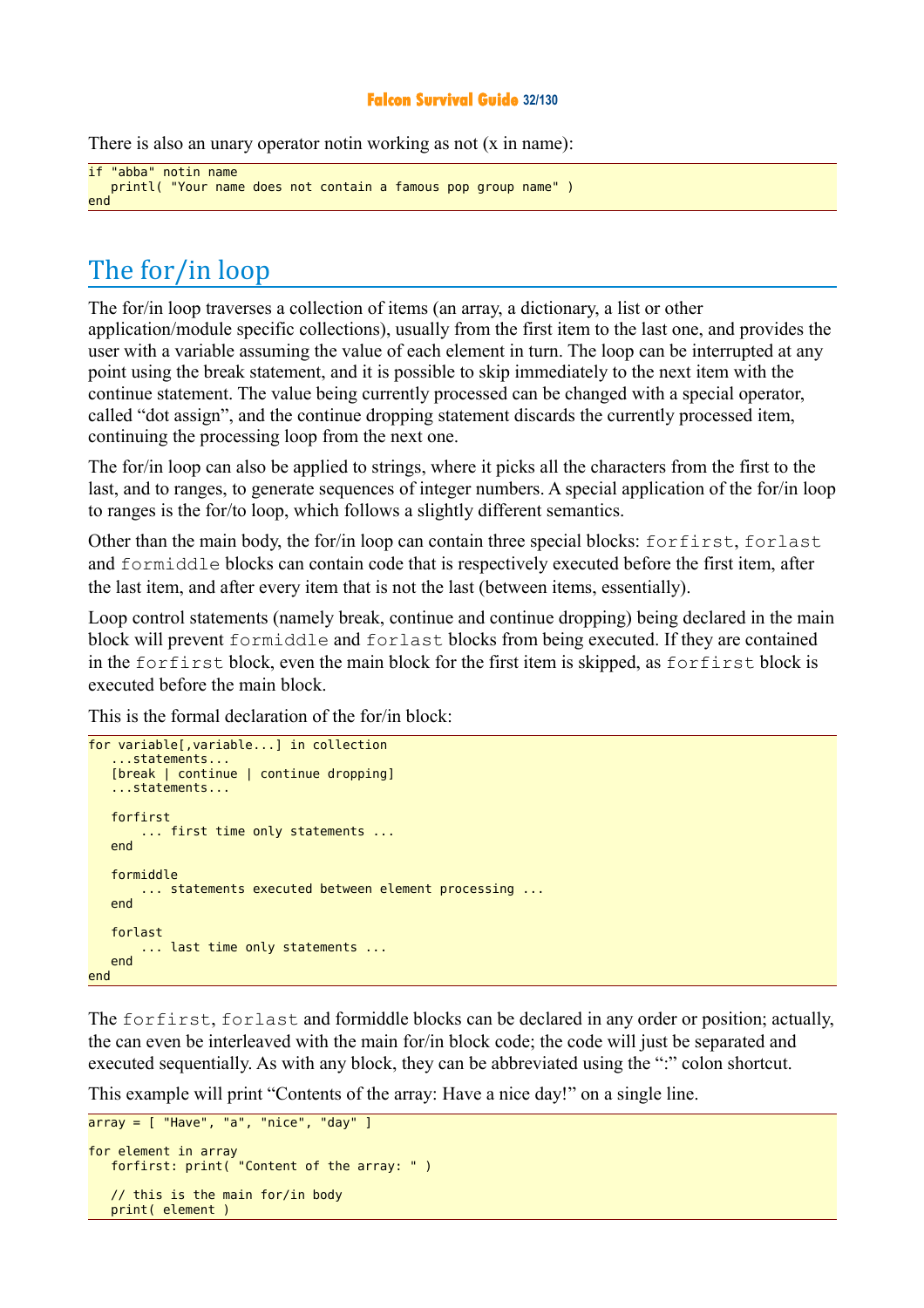```
 formiddle: print( " " )
    forlast: printl( "!" )
end
```
Using forfirst and forlast blocks in the for/in loop will allow actions to take place only if the collection is not empty, exactly before the first element and after the last one. Using those blocks, there isn't the need of extra checks around the collection traversal loop. Also, the special blocks in the  $for/in$  loop are managed at VM level, and are considerably faster than using repeated checks in a normal loop.

An empty set, that is, an array or a dictionary with no elements, will cause the for/in loop to be skipped altogether. A nil value will be interpreted as an empty set, so the following:

```
array = nifor element in array<br>nrint(alement."")
   print( element,
end
```
will just be just skipped. A for/in loop applied to a dictionary requires two variables to be used; the first one will receive the current key, and the second one will store the entry value:

```
dict = [ "Have" => 1, "a" => 2, "nice" => 3, "day" => 4 ]
for key, value in dict
    printl( "Key: ", key, " Value: ", value )
end
```
This technique will also work with multidimensional arrays, provided that every element is an array of the same size:

```
matrix = [1, 2, 3], [3, 4, 5], [5, 6, 7]for i1, i2, i3 in matrix
   printl( i1, ",", i2, ",", i3 )
end
```
The values which are retrieved in the for/in loop can also be changed on the fly. To do this, use the unary operator " $=$ " (called dot-assign), that changes the currently scanned item without altering the loop variable, like in this example:

```
array = [1, 2, 3, 4, 5]for elem in array<br>= 0. = 0 // sets all the array elements to zero...<br>printl(elem) // ... but prints the original items
                       \frac{1}{2} ... but prints the original items
end
for elem in array
   printl( elem ) // prints five zeros
end
```
In the case of a dictionary being traversed the function dot-assign operator will also change the current value of the dictionary. The current key of a dictionary cannot be changed.

To remove an item from a collection, use the continue dropping statement; for example, the following code will filter the source array so that only even numbers are left:

```
array = [1, 2, 3, 4, 5]for elem in array
  if elem % 2 == 1 continue dropping
```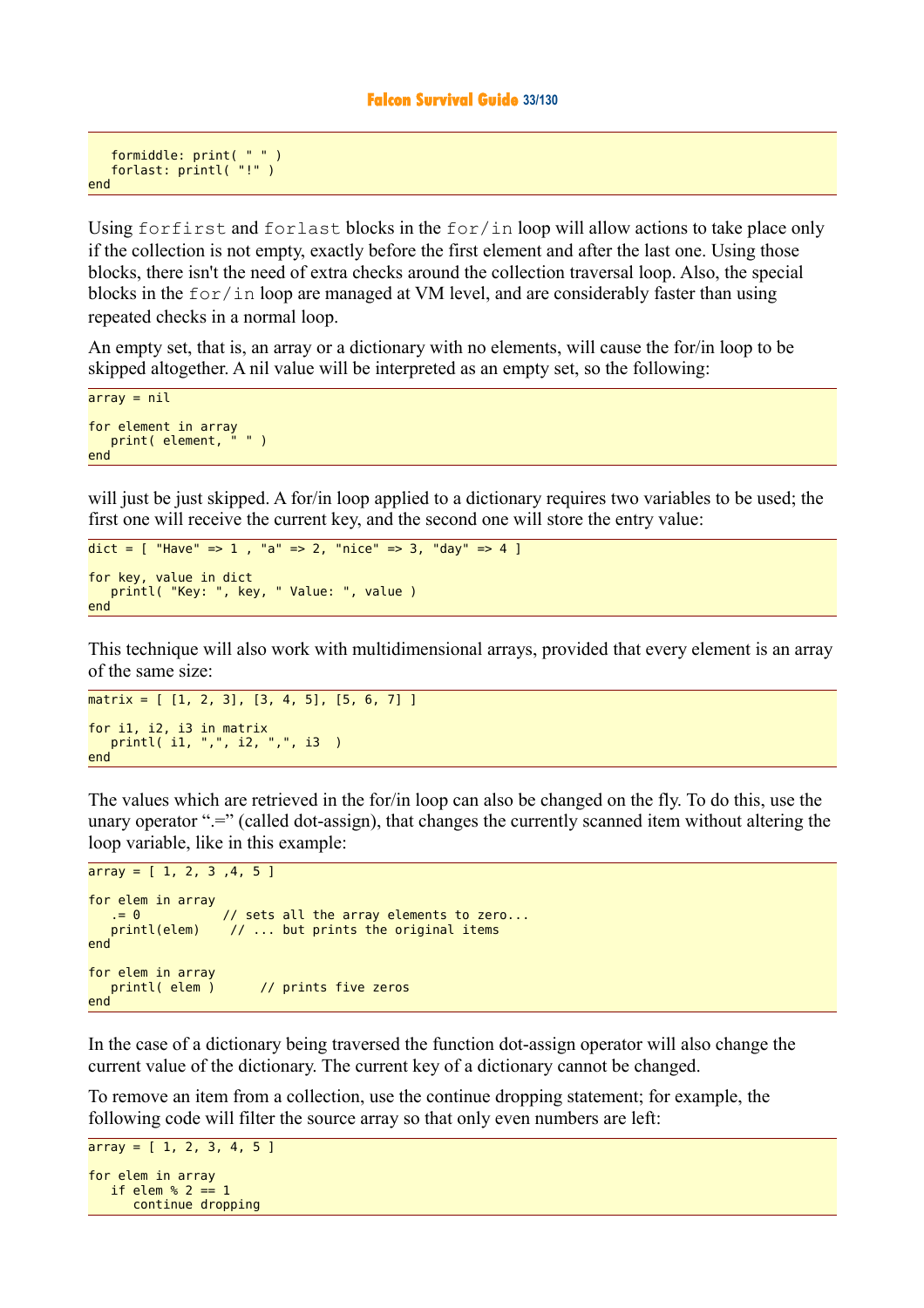#### **Falcon Survival Guide 34/130**

```
 end
    printl( "We accepted the even number: ", elem )
end
```
As shown, the continue dropping statement will also skip the rest of the main for/in body, as well as formiddle and forlast blocks, if present.

#### **For/in ranges**

The range based for/in loop is an efficient way to generate increasing or decreasing values. The target variable of the for/in is filled each loop with an integer value.

If the range beginning is lower than the end, the index variable will be filled with values from the beginning, included, to the end, excluded. So:

for value in [1:10] printl( value ) end

will print a sequence between 1 and 9. Contrarily, if the beginning of the range is higher than the end, the variable will be filled with decreasing values, including the end limit. This resembles the way that ranges are used to extract substrings or subarrays.

If the range is open, or if it is empty ([n:n]), then the for/in loop is completely skipped.

The continue dropping statement is performed, but it is translated to a simple continue. The dotassignment has no effect.

Ranges in for/in loop support steps; a third parameter may be specified in the range to indicate a stepping value; for example, the following loop shows the pair numbers between 0 and 10:

```
for value in [ 0: 11: 2 ]
   > value
end
```
If the step is zero, or if it's greater than zero when the loop would be descending or if it's less than zero when the loop would be ascending, the for/in statement is skipped. In case the direction of the loop is unknown because of variable parameters, the step can be used to ensure a certain processing order:

```
array = [1, 2, 3, 4, 5]for index in [ start : len( array ) : 1 ] // so if start too high, we'll just skip
   > array[ index ]
end
```
#### **For/to loops**

The for/to loop works as a for/in loop in ranges, but it includes the upper limit of the range. It is declared as:

```
for variable = lowerbound to upperbound \left[, step]
    // for/to body, same as for/in
end
```
For example, this will count 1 to 10 included, treating 1 and 10 a bit specially:

```
for i = 1 to 10 forfirst: >> "Starting: "
  \gg i
```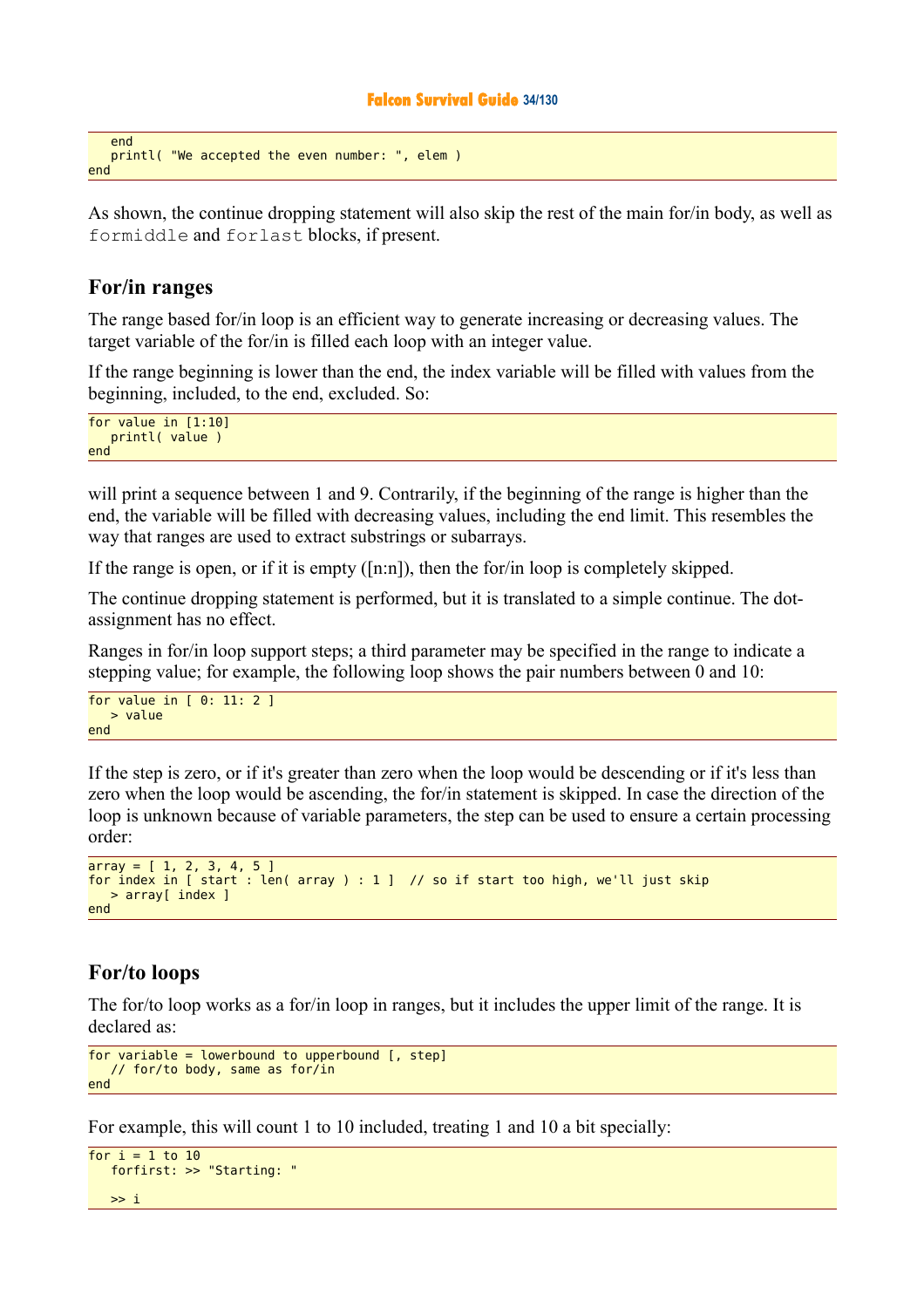```
 formiddle: >> ", "
 forlast: > "."
end
```
The step clause works exactly as in for/in ranges, declaring the direction of a loop and eventually having the loop skipped if the direction is wrong. For example, this prints all the pair numbers between 1 and 10 included:

for  $i = 2$  to 10, 2  $> i$ end

### **For/in lists**

Lists can be processed through a for/in loop exactly as arrays. Positional blocks will work as for any other type; continue dropping statement removes the current element, while the dot assign operator changes the value of the current element. For example:

```
list = List('Have'', 'a'', 'nice'', 'day'')for value in list
    forfirst: >> "The list is... "
    >> value
    formiddle: >> " "
    forlast: > "!"
end
```
Although lists can also be traversed with iterators, the for/in loop is completely VM driven, and thus it is more efficient; it also uses a simpler internal representation of the iterator, sparing memory.

Iterators have a small chapter on their own, as they are tightly bound with the Object Oriented Programming paradigm supported by Falcon; so, they will be presented after the chapter in which OOP support is described.

#### **For/in generators**

The for/in loop supports genetator functions since version Eagle (0.9.4). As we didn't introduce functions and other functional programming elements useful for this construct, we'll descend in details of this structure in the [List Comprehension](http://kib2.free.fr/Falcon/sg/Basic%20Datatypes.html) chapter.

## Memory buffers

Memory buffers are "tables" of raw memory which can be directly manipulated through Falcon scripts. They are mainly meant to access binary streams or to represent memory mapped data (as images). They may be also used by modules and applications to pass a set of data in a very efficient way to the script, or the other way around, as each access to them refers to a small unsigned integer value in memory. Memory buffers can be sequences of numbers occupying one to four bytes (including three bytes, which is a quite common size for memory mapped images).

Memory buffers cannot grow nor shrink, and it is not possible to access a subrange of them. From a script standpoint, they are table of small integer values. Consider the following example:

```
m_{\text{S}} = MemBuf( 5, 2 ) // creates a table of 5 elements, each 2 bytes long.
for value in [0:5]
   memory[ value ] = value * 256
end
inspect( memory )
```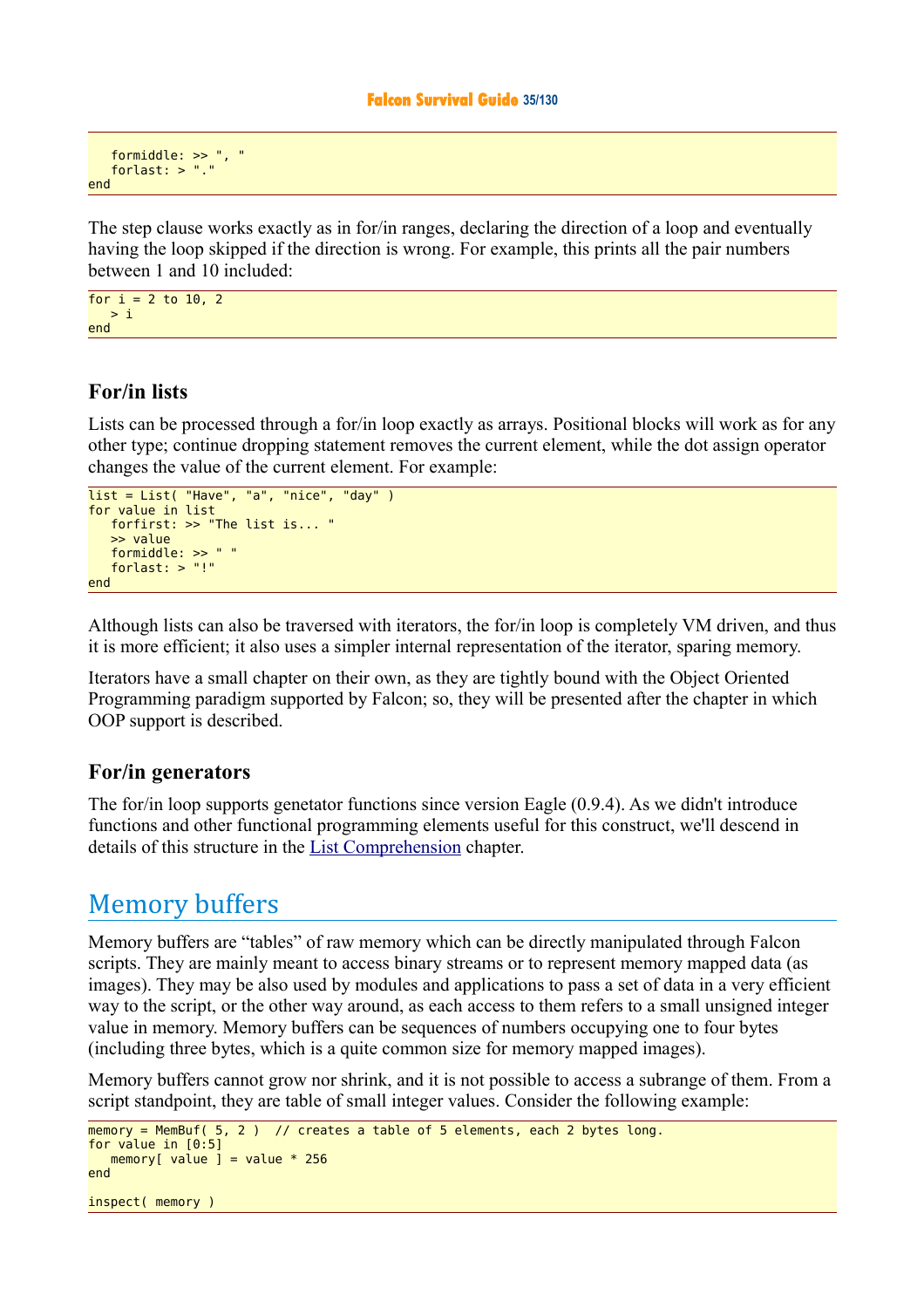#### **Falcon Survival Guide 36/130**

The inspect function will show a set of two-bytes binary data inside the buffer:

```
MemBuf(5,2)0000 0100 0200 0300 0400 ]
```
Hexadecimal 0100 value equals 256, 0200 is 512 and so on.

Functions dealing with files may be given a string or a memory buffer to fill. In the second case, manipulation of binary data may be easier. Strings can be used to manipulate binary data too (as it is possible to access their content by the value of each character), but memory buffers are more fit for that task.

## Bitwise operators

Dealing with binary data often requires checking, setting or resetting specific bits. Falcon support bitwise operations on integer data (memory buffer elements, string characters accessed by numeric value or integer items).

The bitwise and '&&', bitwise or '||', bitwise xor '^^' and bitwise not '~' operators allow the changing bits of integer values through binary math. And, or and xor operator are binary, while not operator is unary. For example,

```
value = 0x1 || 0x2 // or bits 0 and 1
// display binary:
> 0"$(value:b)b = $(value:X)H = $value"
value = value & 0 \times 1 // turns off bit 2
> 0"$(value:b)b = $(value:X)H = $value"
value = ~value && 0xFFFF // Shows first 2 bytes of reversed value
> @ "$(value:b)b = $(value.X)H = $value'value = value \sim 0x3 // turns off bit 2 and on bit 1
> @ "$(value:b)b = $(value:X)H = $value"
```
Shift operators are also provided. Shift left "<<" and shift right ">>" allow moving bits at an arbitrary position:

```
for power in [0:16]
   value = 1 \leq power> 0.2^s(power:2r): $(value:b17r)b = $(value:X4r)H = $value
end
```
And, or, xor, shift left and shift right operators are also provided in the short assignment version; for brevity, and, or and xor assignments are respectively " $\&=$ ", " $=$ " and " $\simeq$ ", while to avoid confusion with relational operators shift left and shift right assignments are indicated with " $\ll\ll$ " and " $\gg$ =".

```
value = 0xFF00 // set an initial value<br>value \delta = 0xF00F // Trv an and...
                              \frac{1}{2} Try an and...<br>\frac{1}{2} shall be F000H
> @ "$ (value:X) H"value \gg= 4 \frac{1}{2} drag a semibyte to the right
> @"$(value:X)H" // shall be F00H
```
# The functions

Functions are pieces of code that may be reused again and again by providing them with different values called parameters . More formally, functions are relational operators that relate a set of zero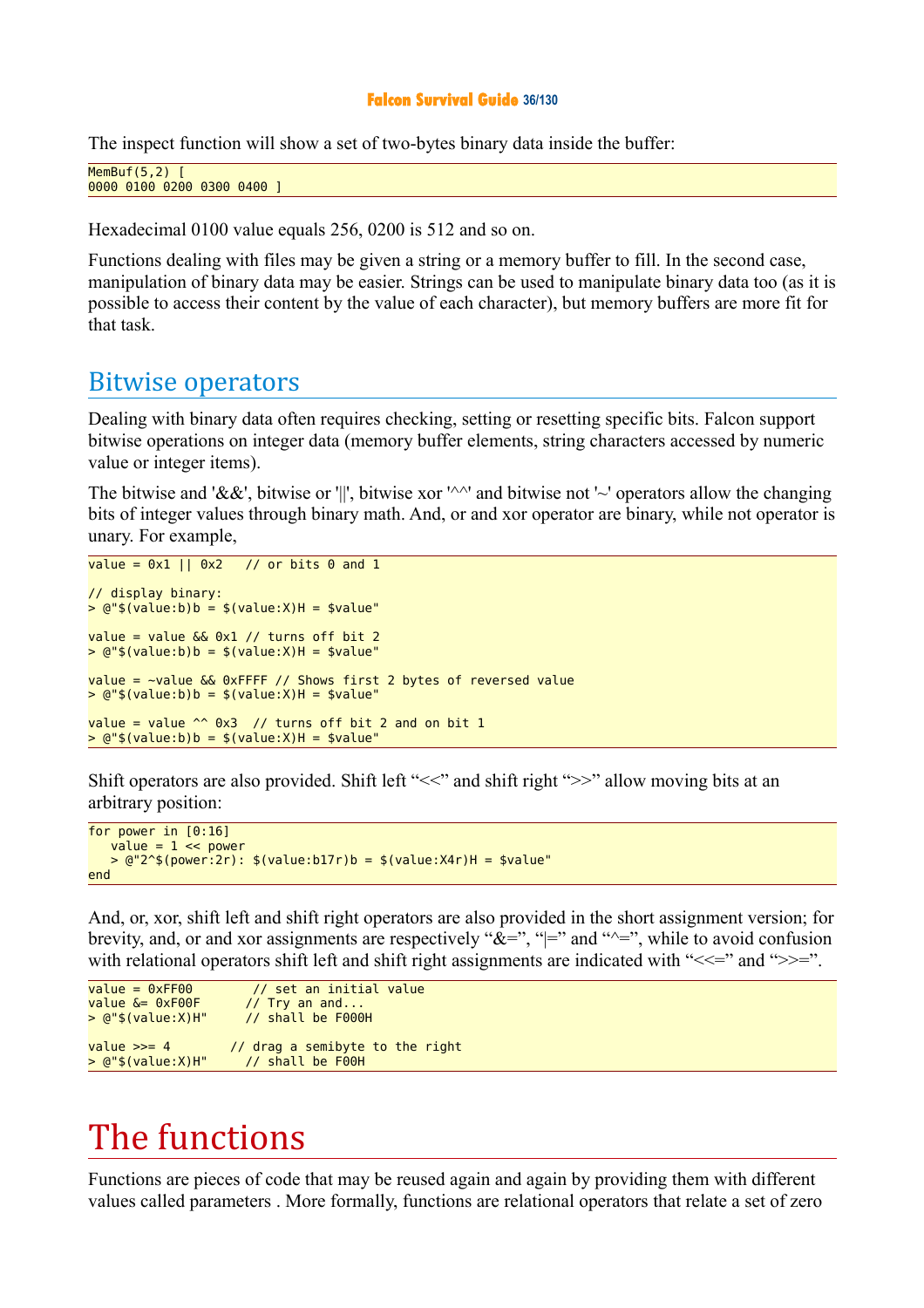#### **Falcon Survival Guide 37/130**

or more values (called parameters) that can be taken from a finite or infinite set of possible values (called a dominion) with exactly one item that can be taken from a finite or infinite set of possible values (called a co-dominion).

Meet our first function:

```
function do_something( parameter )
 printl( "Hey, this is a function saying: ", parameter )
end 
do_something( "Hello world" ) 
do_something( 15 ) 
y^* again, ad libitum y
```
Functions are declared by the function keyword, followed by a symbol and two parenthesis which can contain a list of zero or more parameters. In this case, the function doesn't return any value; actually this is an illusion, because a function that does not return explicitly a value will be considered as returning the special value nil.

Functions can even be declared after being used:

```
do_something( "Hello world" ) 
do_something( 15 ) 
function do something( parameter )
    printl( "Hey, this is a function saying: ", parameter )
end
```
All the code that is not in a function is considered to be "the main program"; function lines are kept separated from normal code, and so it is possible to intermix code and functions like this:

```
do_something( "Hello world" ) 
function do_something( parameter )
 printl( "Hey, this is a function saying: ", parameter )
end 
do_something( 15 )
```
Anyhow, it is very important to have a visual reference to where the "real program" begins, if it ever does, so in real scripts you should really take care to separate functions from the other parts of the script, and show clearly where the function section or main section begins:

```
/* 
   This is my script
*/ 
do_something( "Hello world" ) 
do_something( 15 ) 
/************************************* 
        Main section over,
        starting with functions.
**************************************/ 
function do_something( parameter )
   printl( "Hey, this is a function saying: ", parameter )
end
```
Or if you prefer a bottom-top approach:

```
/* 
   This is my script
*/ 
function do_something( parameter )
```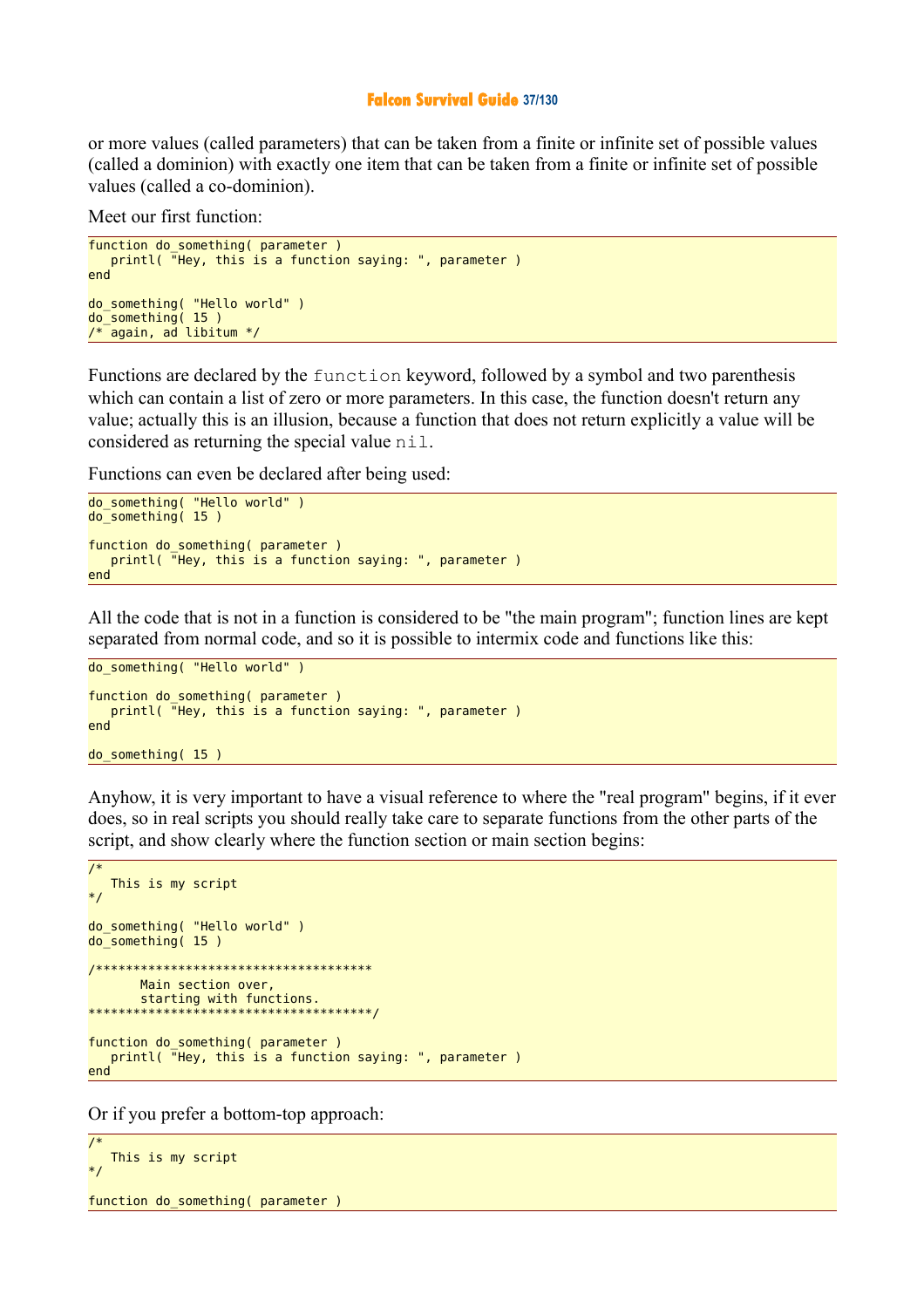```
 printl( "Hey, this is a function saying: ", parameter )
end 
/************************************* 
        Main program begins here.
**************************************/ 
do_something( "Hello world" ) 
do_something( 15 )
```
As many other statements, functions executing just one statement may be abbreviated with the colon indicator (":").

Functions are not just useful to do something, but also to return some values:

```
function square( x )
   y = x * x return y
end
```
or more briefly:

```
function square(x): return x * x
```
Return will immediately exit the function body and return the control to the calling code. For example:

```
function some branch(x)
   if x > 10000 return "This number is too big"
    end 
   /* do something */
    return "Number processed"
 end
```
The first return prevents the rest of the function to be performed. It is also possible to return from inside loops.

A function may be called with any number of parameters. If less than the declared parameters are passed to the function, the missing ones will be filled with nil.

### **Recursiveness**

Functions can call other functions, and surprisingly, they can also call themselves. The technique of a function calling itself is called recursion. For example, you may calculate the sum of the first N numbers with a loop, but this is more fun:

```
function sum of first(x)
   if x > 1return x + sum_of_first(x - 1) end 
     return x
end
```
Explaining how to use the recursion (and when to prefer it to a loop) is beyond the scope of this document but if you're interested here is a [start point.](http://kib2.free.fr/Falcon/sg/The%20functions.html)

### **Local and global variable names**

Whenever you declare a parameter or assign variable in a function for the first time, that name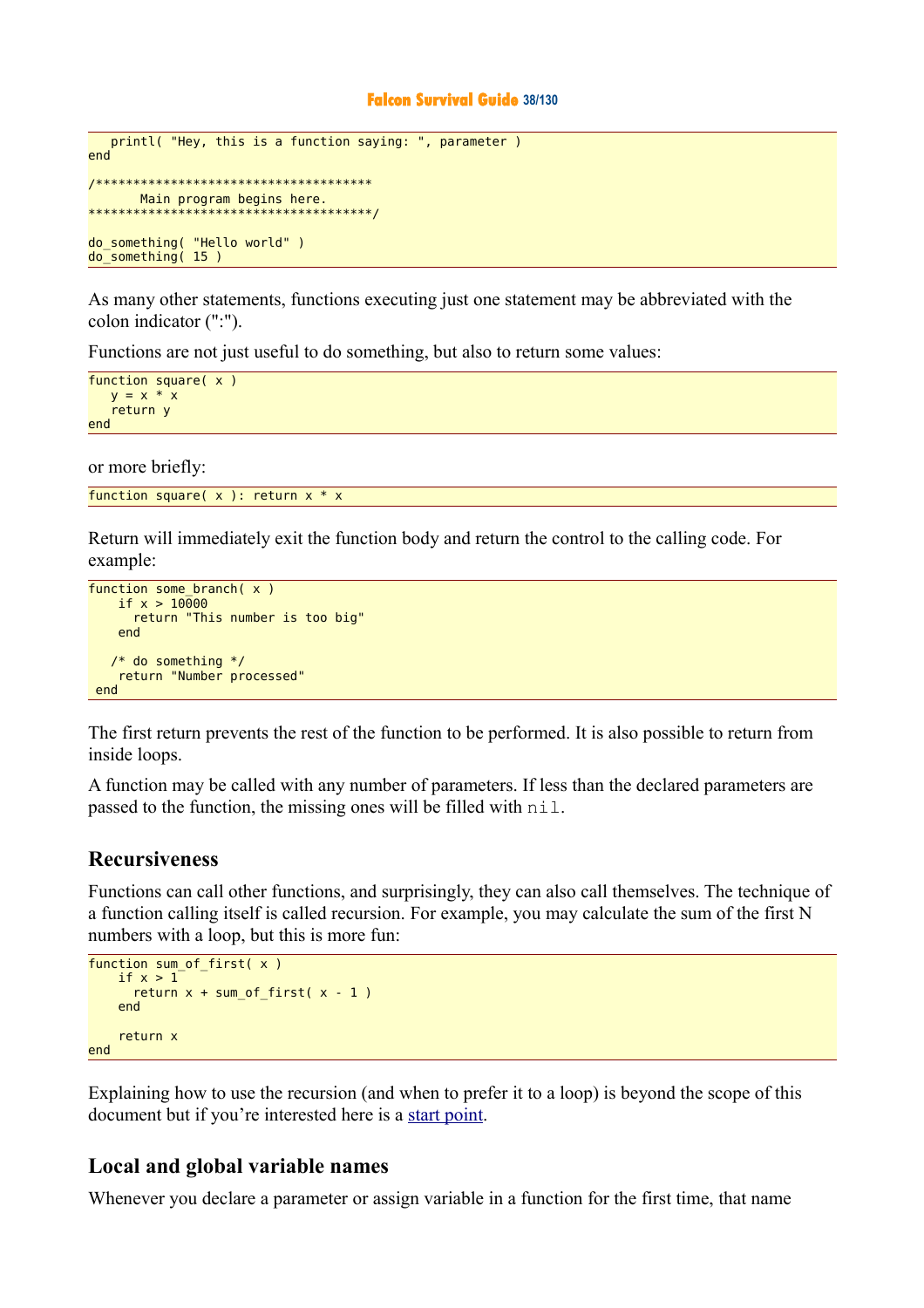#### **Falcon Survival Guide 39/130**

becomes "local". This means that even if you declared a variable with the same name in the main program, the local version of the variable will be used instead. This prevents accidentally overwriting a variable that may be useful elsewhere; look at this example.

```
sar = 1.41
function square( x )
   sqr = x * x return sqr
end 
number = square(8) * sqr
```
If the sqr name inside the function were not protected, the variable in the main program would have been overwritten.

Global variables can be accessed by functions, but normally they cannot be overridden. For example :

```
sar = 1.41
function square( x )
 printl( "sqr was: ", sqr )
sqr = x * x return sqr
end 
number = square(8) * sqr
```
will print 1.41 in the square function; however, when the sqr variable is rewritten in the very next line, this change is visible only to the function that caused the change.

Anyhow, sometimes it's useful to modify to an external variable from a function without having that variable being passed as a parameter. In this case, the function can "import" the global variable with the keyword global .

```
function square_in_z( x )
    global z
   \frac{3}{7} = x * x
end 
z = \thetasquare in z( 8 )printl\overline{z} ) \overline{z} // 64
```
### **Static local variables and initializers**

Sometimes it's useful to have a function that remembers how its variables were configured when it was last called. Using global imported names could work, but is inelegant and dangerous as the names may be used to do something beyond the control of the function. Falcon provides a powerful construct that is called a "static initializer". The statements inside the static initializer are executed only once, the first time the function is ever called, and the variables that are assigned in it are then "recorded", and they stay the same up to the next call.

This example shows a loop that iteratively calls a function with a static initializer. Each time it's called, the function returns a different value:

```
function say something()
     static 
         data = [ "have", "a", "nice", "day" ]
        current = <math>0</math> end
```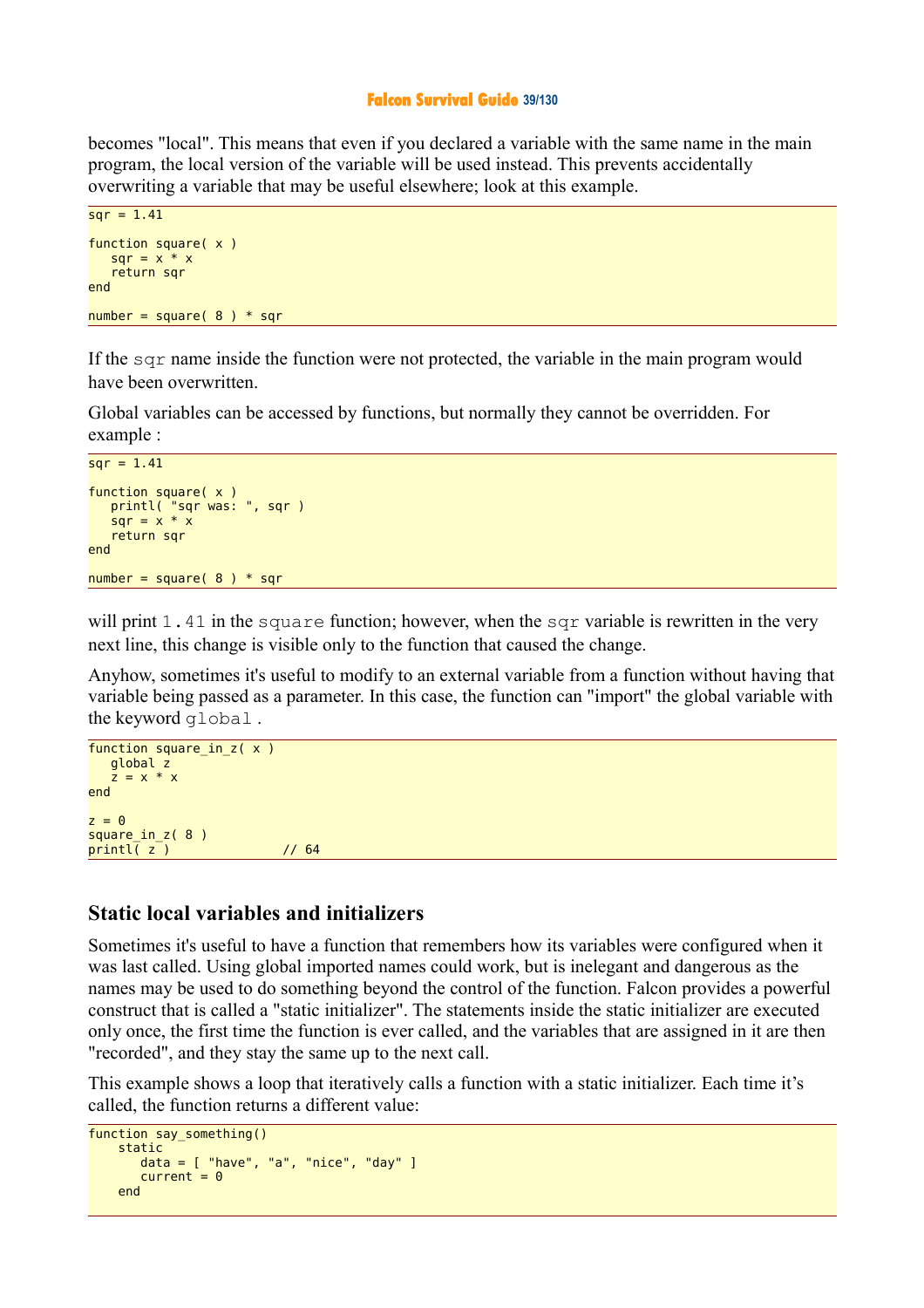```
if current == len( data)
        return 
     end 
   element = data[current]current += 1 return element
end 
thing = say_something()while thing != nil
   print( thing, " " )
    thing = say_something()
end 
printl()
```
The first time say something is called, the static statements are executed, and two static variables are initialized. The static block can contain any statement, and be of any length, just any local variables that are initialized in the static block will retain their value across calls.

We have also seen the nil special value in action; when the function returns nothing, signaling that it has nothing left to say, the thing variable is filled with the nil special value, and the loop is terminated.

# Anonymous and nested functions

Normally, functions are top-level statements. This means that the "parent" of a function must be a Falcon module. Anyhow, on need however it is possible to create locally visible functions.

The keyword innerfunc can be used to define a new nested function that spawns from its definition to the relative end keyword. The function must be immediately assigned to a local or global variable:

```
var = innerfunc ( [param1, param2, ..., paramN] )
    [static block]
   Estatements1
end
```
The following is a working example:

```
square = innerfunc (a) return a * a
end 
printl( "Square of 10: ", square( 10 ) )
```
Anonymous functions can be nested, and generally manipulated as variables, as the following example demonstrates:

```
function test( a )
   if a == 0res = innerfunc ( b, c ) // nested anonymous function!
            l = innerfunc (b)return b * 2 end
            result = b * l(c) + 1 return result
           end 
    else 
      res = innerfunc ( b, c ); return b * c -1; end
    end 
    return res
end
```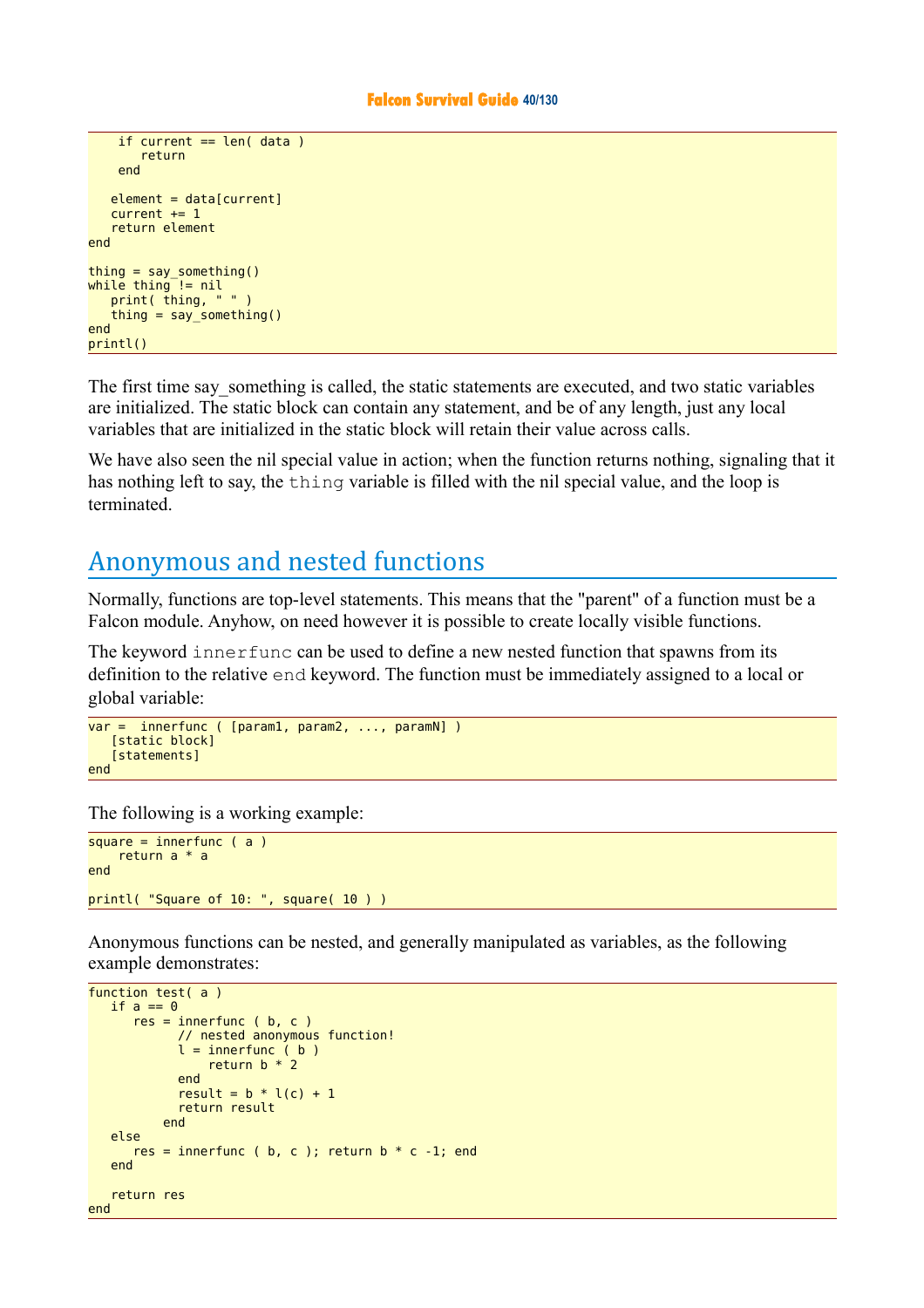```
// instantiates the first anonymous function 
func<sub>0</sub> = test( <math>0</math> )// instantiates the second anonymous 
func1 = test(1)printl( "First function result:", func0( 2, 2 ) ) 
printl( "Second function result:", func1( 2, 2 ) )
```
Anonymous functions are useful constructs to automatize processes. Instead of coding a workflow regulated by complex branches, it is possible to select, use and/or return an anonymous function, reducing the size of the final code and improving readability, maintainability and efficiency of the program.

As with any other callable item, anonymous functions can also be generated by a factory function and shared across different modules.

To exploit this feature to its maximum, it is important to learn to think in terms of providing the higher levels (the main script) not just with data to process, but also with code to perform tasks.

### Function closure

Function closures, or nameless functions , act as inner functions that may cache the value of the local variables (and parameters) of the context in which they were declared. They are declared through the function keyword, and work exactly as "inner functions", except for the fact that they perform a closure on their context.

Take the following example:

```
function makeMultiplier( operand )
  multiplier = function( value ) return value * operand
   end 
   return multiplier
end 
m2 = makeMultiplier(2) // ... by 2
> m2( 100 ) // will be 200
m4 = makeMultiplier( 4 ) // ... by 4> m4( 100 ) // will be 400
```
At the moment, closure can access and close only the local symbols in the direct parent. They won't close symbols from the global scope nor from any other surrounding function other than their parent's; however is it possible to repeat a global variable or an outer scoped variable to the immediate parent by simply naming it to have it reflected, as in the following sample:

```
function makeMultiplierGlobal()
   global globalFactor
   g = globalFactor // repeat locally
   multiplier = function ( value )
      return value * g
   end 
   return multiplier
end 
qlobalFactor = 2m2 = makeMultiplierGlobal() // ... by 2
> m2( 100 ) // will be 200
```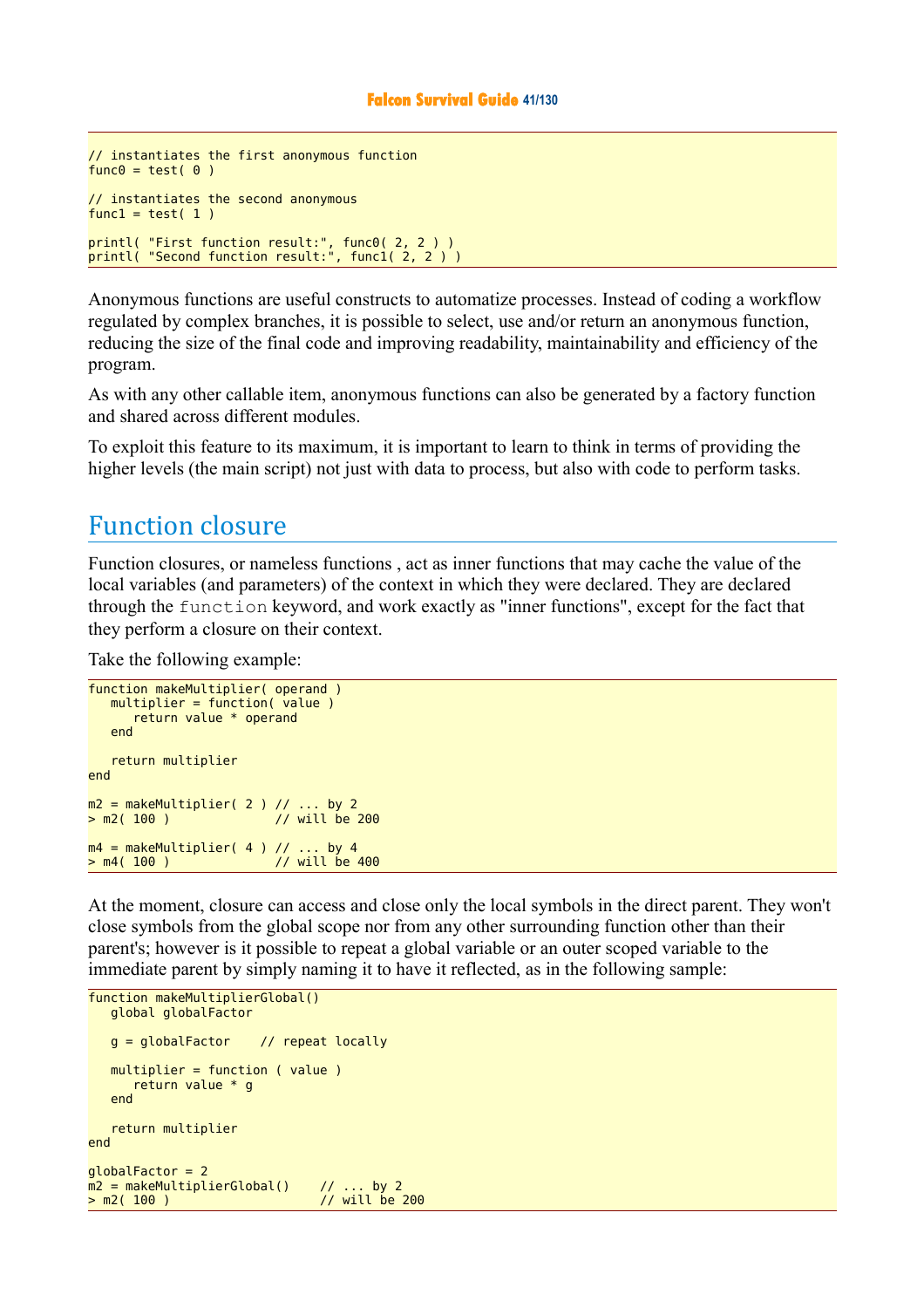#### **Falcon Survival Guide 42/130**

```
globalFactor = 4m4 = makeMultiplierGlobal() // ... by 4<br>> m4( 100 ) // will be
                                              \frac{1}{100} will be 400
```
Inner functions and nameless functions are actually expressions. The first example may be rewritten as:

```
function makeMultiplier( operand )
     return ( function ( value );
       return value * operand;
     end ) 
end
```
Notice the extra ";" after each line. In an open parenthesis context, EOL is not considered a statement terminator anymore; the termination of the statement must be explicitly indicated through the semicolon symbol. As such, the whole statement may be rewritten on a line:

function makeMultiplier( o ): return ( function (v); return v \* o; end )

# **Codeblocks**

Codeblocks are mainly a syntactic sugar for nameless functions, especially for functions just needing to perform an expression and return its value.

The formal declaration of lambda expression is the following:

```
block = \{ [p1, p2..., pn] \implies expression \}// or
block = { [p1, p2..., pn] =>
  statement
  ...
}
```
where  $p1 \ldots p$  is an optional list of parameters.

Actual parameter values can be fed through the function call operator (open and close round parenthesis). For example, to print the sum of a number a rather complex way may be:

printl(  $\{a, b \Rightarrow a + b\}(2,2)$  )

Notice that codeblocks are functional closures, so:

```
function makeMultiplier( \circ ): return { v = v * o }
multBy2 = makeMultiplier( 2 ) 
> multBy2( 100 ) // will be 200
```
Codeblocks containing more than one single expression are totally equivalent to nameless functions; as for nameless functions, it is necessary to return a value from within them to make it visible in the caller. For example:

```
posisum = { a, b =>}val = a + b if val < 0: return -val
    return val }
> posiSum( -5, 1 ) // 4
> posiSum(5, 1)
```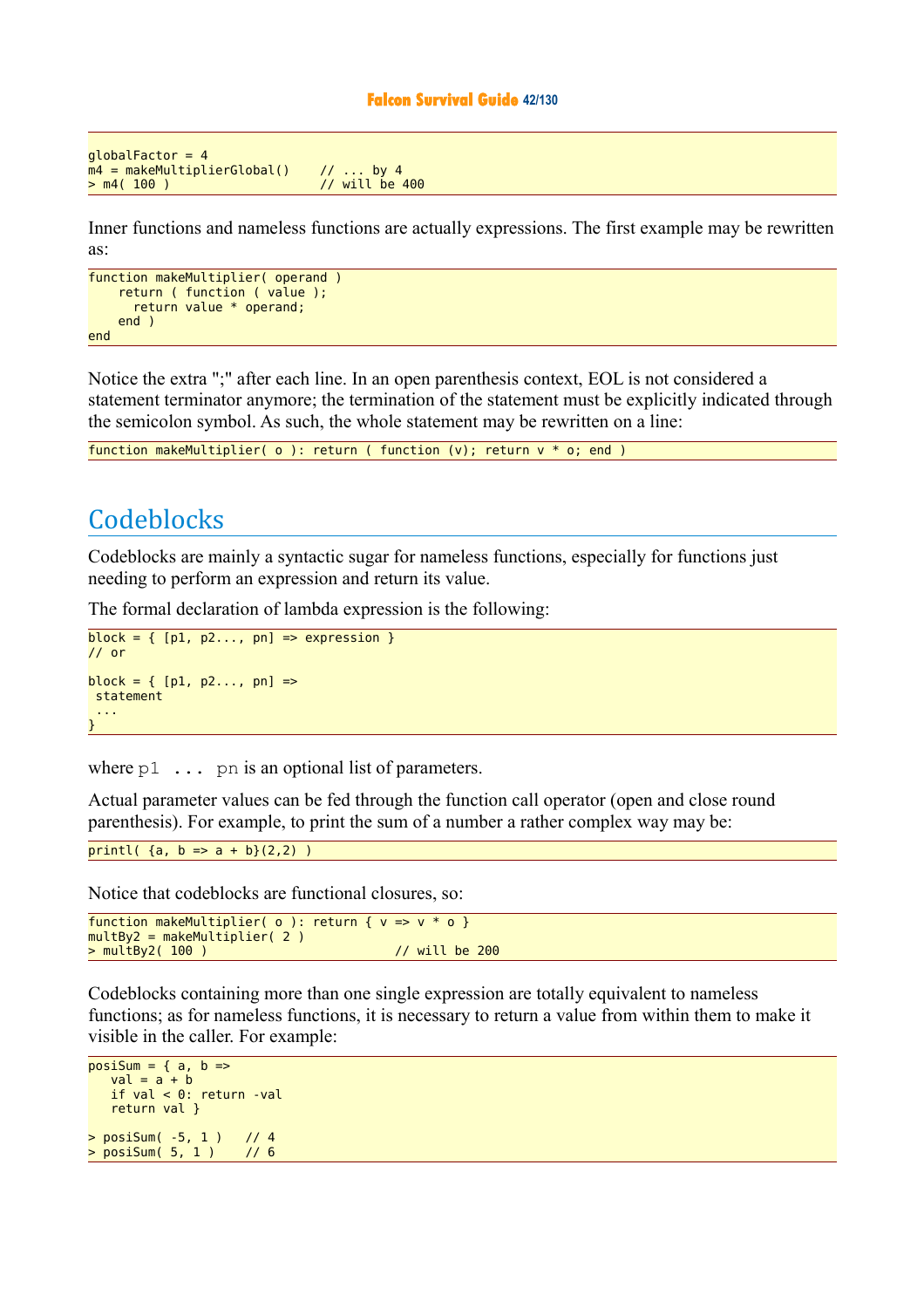### **Falcon Survival Guide 43/130**

# Callable arrays

When the first element of an array is a function, the array becomes "callable". Applying the function call operator to it, the function used as first element is called. Other elements in the array are passed to the function as parameters; other parameters may be passed to the function normally, through the call operator.

For example, the following code always prints "hello world".

```
printl( "Hello world" ) 
[printl]( "Hello world" ) 
[printl, "Hello"]( " world" ) 
[printl, "Hello", " ", "world"]()
```
It is then possible to create pre-cached parameters functions. For example, to prepend every call to printl with a prompt, the following code may be used:

```
p_print = [printl, "prompt> "] 
p_print( "Hello world!"
```
An interesting usage of arrays as functions with pre-cached parameters is that to store an item in the array by reference. Item references will be shown in a future chapter, but consider the following code:

```
i = 0icall = .[printl $i ": "] 
for i in [0:10]: icall( "Looping..." )
```
Notice that in this code we have used the dot-square array declarator to avoid using commas between tokens.

The "\$i" code extracts a reference out from the "i" variable; the called function will be then presented with the current value of the desired variable, and not with the value that it had when the callable array was created.

Callable arrays are considered callable items in every aspect. For example, they can be used everywhere a function is needed as a parameter (I.e. the  $\arctan\sqrt{F}$  ilter() function), or in place of methods for objects.

### Accessing the calling context

At times, it is useful to know:

- Who is the caller of a function.
- In which function we're currently working.

The keyword  $f \text{self}$  assumes the value of the currently executed function. It is syntactically equivalent to use the name of the function in which the fself keyword is used. For example:

```
function sumFirst 1( n )
   return n \le 1 \frac{7}{7} 1 : n + sumFirst_1( n-1 )
end
// this is equivalent
function sumFirst 2( n )
   return n \le 1 ? 1 : n +  fself( n-1 )
end
```
The fself keyword comes handy when the name of the current function is not known, as for code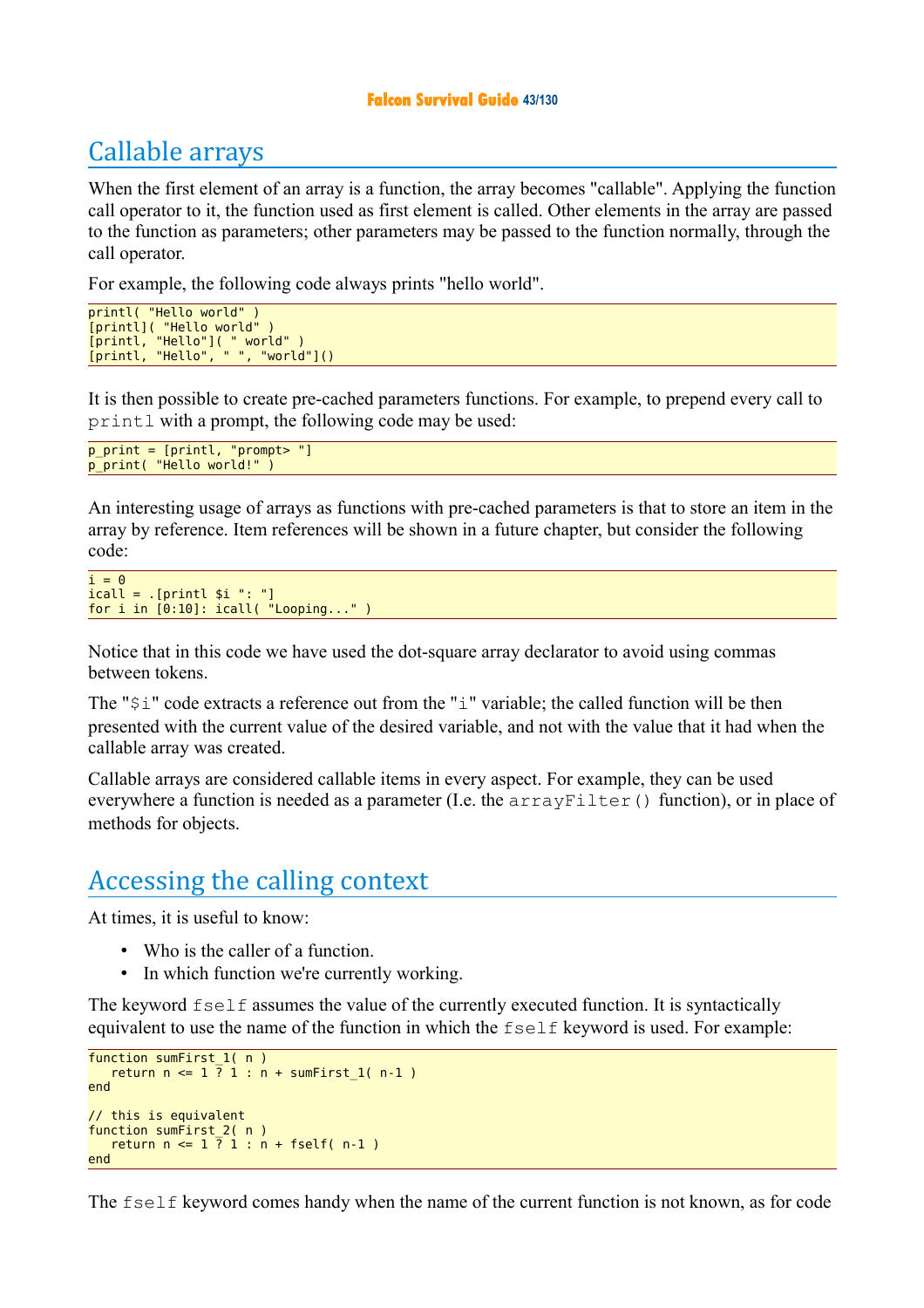#### **Falcon Survival Guide 44/130**

blocks and nameless functions.

 $>$  "Sum of first 30 numbers: ", { n => n <= 1 ? 1 : n + fself( n-1 ) } (30)

The caller method can be applied to functions to discover who called them.

```
function recurse( val )
 if val <= 0: return 1 
 > recurse.caller(), ":", val // or fself.caller()
    return recurse( val-1 ) + val
end
recurse( 5 )
```
We'll see that when the caller is a method, this comes quite useful as we can guess which object originated a call for us.

## Non positional parameters

It is possible to address function parameters by names through a construct called *future binding*. In short, a parameter with a given name can be filled by adding a " (pipe) sign after a single-word symbol, and giving a value or an expression right after. See the following example:

```
function f( alpha, beta, gamma )
  > @"alpha: $alpha"
  > @"beta : $beta"
  > @"gamma: $gamma"
end
f( gamma| "a" + "b" + "c", beta|"b-value" )
```
This sets nil in alpha, "b-value" in beta and "abc" in gamma. The interesting point about "future bindings" is that they are actually expression; so the above  $\epsilon$  call is equivalent to:

```
future_beta = beta|"b-value" 
future_gamma = lbind( "gamma", "a" + "b" + "c" )
f( future_gamma, future_beta )
```
The lbind function can create *late* and future bindings; it's less efficient than the pipe operator, but it's more flexible as it can create bindings with arbitrary names.

A future binding value gets expanded in any function call, including callable array calls. Calling a function with a future binding having a name not matching any parameter name raises an error, like in the following case:

f( non existing|"value" ) // raises an error!

It is possible to mix positional and non-positional parameters in the same call. In that case, the positional parameters are applied first, then all the non positional parameters (no matter where they appare in call order) are applied to the matching parameters. This may lead to effectively overwrite a value given in a positional parameter, as in the following example:

f( beta| "new value for beta", "in alpha", "in beta" )

As the first positional parameter is stored in alpha, the second in beta, and then the beta parameter is overwritten by the named parameter, the result is the following:

```
alpha: in alpha
beta : new value for beta
gamma: Nil
```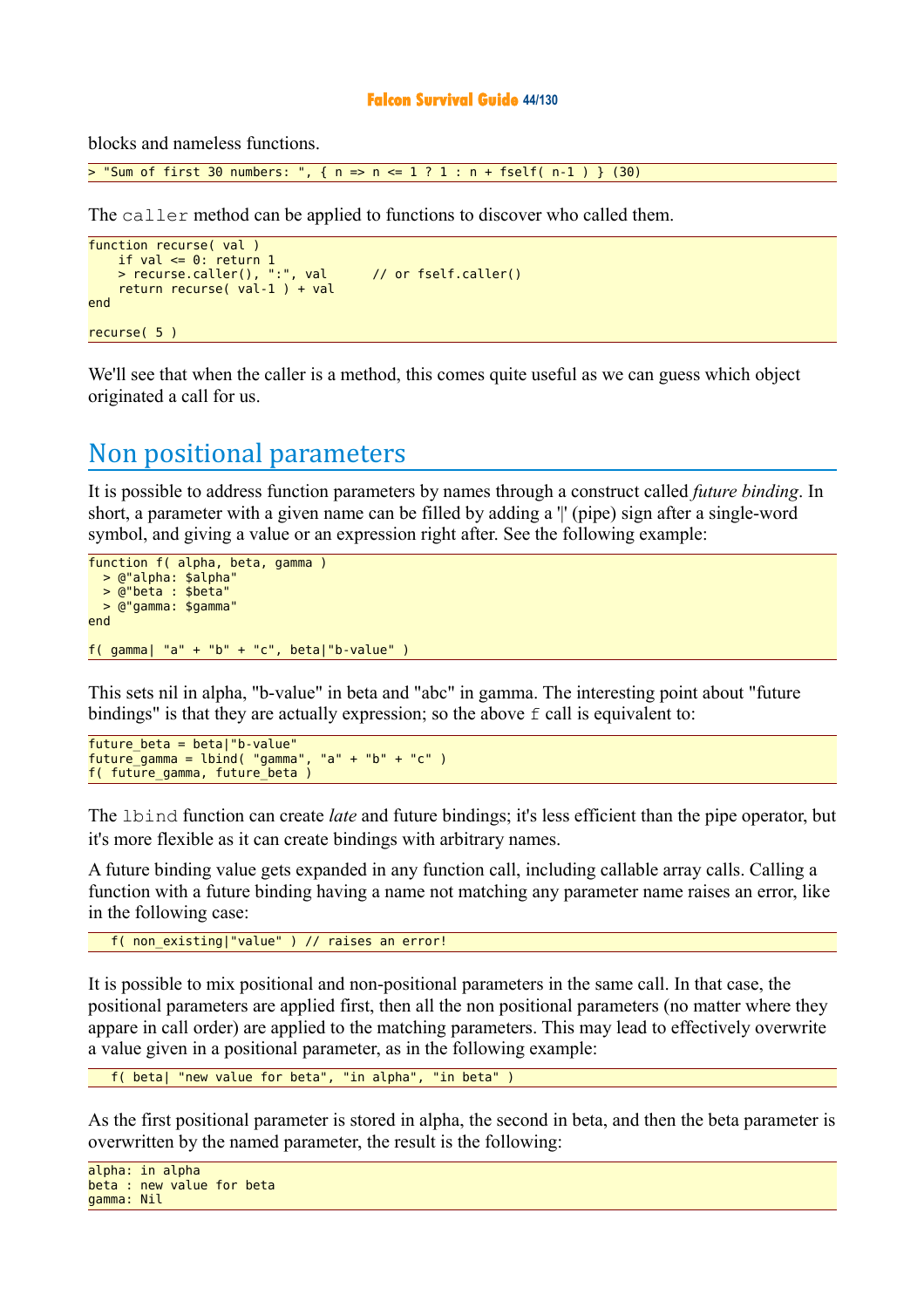### **Falcon Survival Guide 45/130**

# Functional programming

According to [Wikipedia's definition:](http://kib2.free.fr/Falcon/sg/Functional%20programming.html)

*Functional programming is a programming paradigm that treats computation as the evaluation of mathematical functions and avoids state and mutable data. It emphasizes the application of functions, in contrast with the imperative programming style that emphasizes changes in state.* 

As Falcon provides a hybrid model, where the user can chose "how much functional" its code will be, we present some novel nomenclature to identify functional programming entities. Experts will recognize well known concepts from lambda calculus and former languages as LISP or Scheme being given new names, but as some concepts fit while other are slightly overlapping or not fully compliant with pre-existing theory, we decided to present a completely new nomenclature to avoid confusion. Otherwise, we should have borrowed names and indicated where they fit and where not. Moreover, the relatively novel concept of "optional" functional programming, where in the past it has been more or less the only paradigm of programming languages implementing it, requires a slightly different approach that justifies new names even for old things.

*Before going into the new nomenclature, a bit of context information may be useful to those ones knowing functional programming. Falcon functional programming is an "impure" model (functional with "side effects") with strict evaluation. Actually, evaluation is "strict", that is, parameters are evaluated before functions, only if not explicitly required differently by the user through "constructs". Despite being impure, Falcon supports monadic programming. It is inherently possible to create pure functions with monads, and have various form of lazy evaluation, but this is currently not used by the VM to optimize calculus and is not "forced". Means to achieve this are just provided to the programmers for their usage.*

# The theory

In this paragraph we explain formally how functional paradigm works in Falcon. In the next paragraph, we'll proceed with samples and introduce terminology little by little, so it is not necessary to read and understand this paragraph to proceed further. However, it is strongly advisable to gain confidence with the formalization of the paradigm, as understanding its working model may spare from some misunderstanding and headaches in using this features. In case this paragraph seems too abstract, it may be a good idea to start from the example and return to read it when the practice is mastered.

In short, the model used by Falcon functional programming is called Sigma to Alpha. The functional evaluation is the process to apply the Sigma-to-Alpha function to a list of zero or more items, each of which is called "topic". A topic may be either an Alpha, in which case Sigma-to-Alpha applied to that topic gives the same Alpha, or a Sigma, in which case it is Sigma-evaluated to obtain a result topic. The result may be an Alpha or again a Sigma, in which case Sigma-to-Alpha may be applied again until an Alpha result is reached. A list of topics is an Alpha if and only if each elements is an Alpha; this implies that topics containing a list of topics have Sigma-to-alpha applied to each one of their elements.

Sigmas are sequences composed of an application Kappa followed by zero or more topics. Sigmaevaluation of a Sigma is applying K to its argument (the list of topics), each of which being Sigma-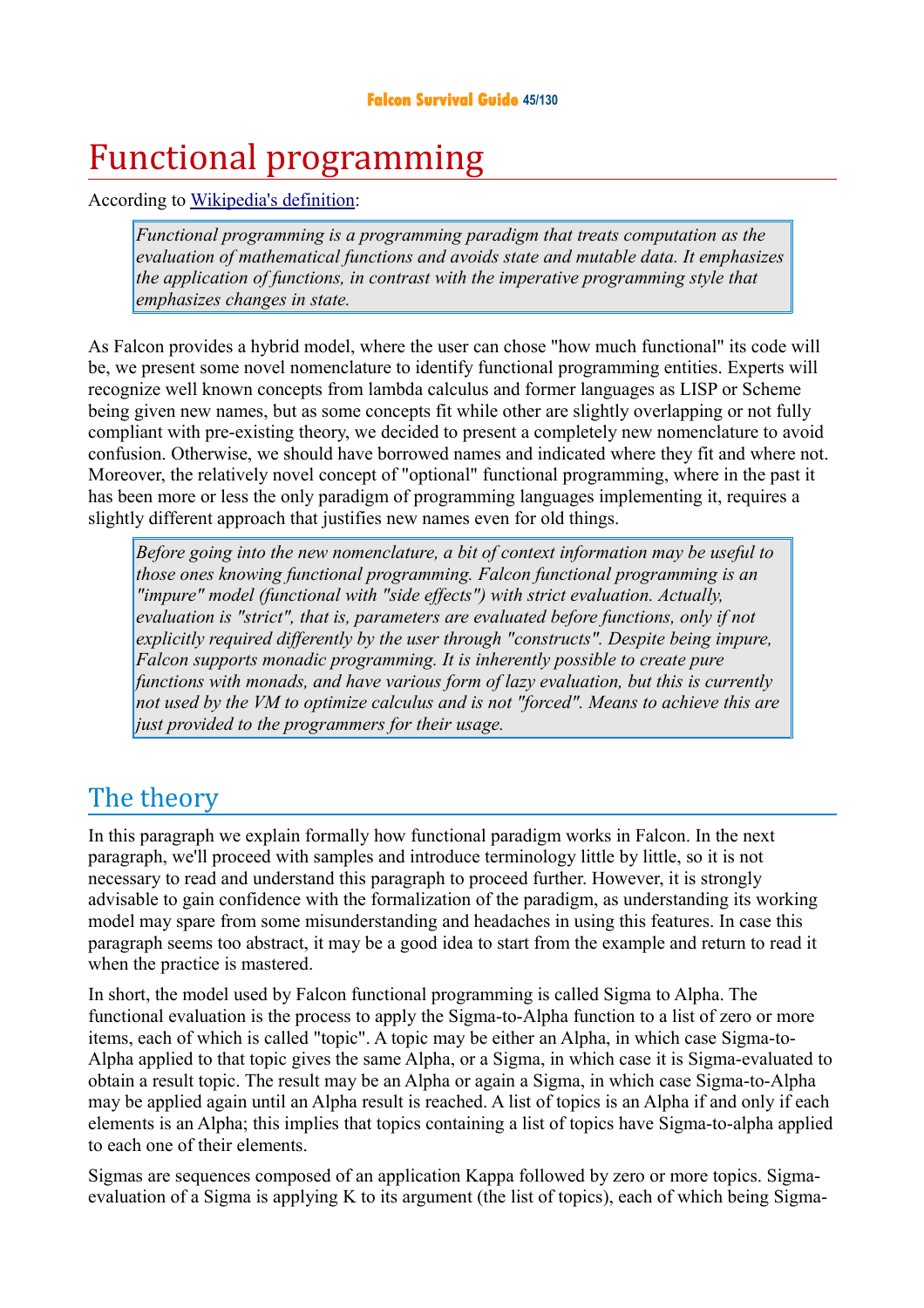### **Falcon Survival Guide 46/130**

to-alpha processed before K -application.

Applying the Sigma-to-alpha function to a sequence of topics is called Sigma-evaluation, and applying a K to its topics is called K-reduction.

Let's discuss this topic in a bit less cryptic language. In functional context, we want to determine the final value of a sequence of data, which may contain functions or terminal data. "Determining" this value may be interesting both for the value itself or for the process that is performed to achieve the value, as this may involve calling functions. However, let's focus on determining the value. We have an item that must be evaluated in functional context (a topic), or sigma-evaluated . It may be itself an atom, or a list of atoms not needing simplification. Those two entities are indicated with the term "alpha", initial letter of "atom" in the Greek Alphabet.

In a sequence, the sigma-evaluation is applied to each element to determine if it can be reduced, while if the topic was not a list in the first instance, the value is already known and corresponds to the value itself.

If the first element of a sequence to be sigma-evaluated is a Falcon callable item (Kappa for Greek initial of "callable"), then the sequence must be simplified (hence the name "Sigma" from the Greek letter "S"). In that case, the other topics in the sequence are themselves Sigma-evaluated, and when they are all reduced, the list of topics is passed to the K callable symbol. The return value is substituted with the previous Sigma in the sequence where it was found.

The return value of a K-reduction needs not to be an alpha. It may be still a Sigma, in which case the topic may be evaluated again, if needed and wished.

A special class of K applications is called Eta (extra-Kappa). The K reduction of Etas modifies the way Sigma-evaluation is performed. Actually, when a Sigma-evaluation finds a Sigma whose K is an Eta, it doesn't sigma-evaluate the other topics in the list, and passes them unchanged to the Eta for K-reduction. Then, it's the Eta that, if needed, starts a subsequent Sigma-evaluation on its parameters, or on just some of its parameters. This is called Eta-reduction, and form the basis of the implementation of functional "constructs" in Falcon.

Actually the concept of Sigma currently overlaps 1:1 with the callable arrays, as the arrays are the only sequence known as Sigma at this stage of development, but we'll keep the term "sequence" through, as the model shall be extended to various kind of sequences.

# Evaluating in functional context

Falcon, by default, is not in functional mode. Functional evaluation, or Sigma-evaluation, is invoked by using special functions that instruct the VM to begin to consider items in Sigmaevaluation mode. Those special functions are called "ETA" (from the Greek letter "eta"), and have a special significance for Falcon functional model. When the Sigma-evaluation meets an Eta function, the VM drops sigma mode and lets the Eta function handle the situation. Then, the Eta usually instructs the VM on further sigma-evaluation needed.

The most simple eta function is the eval, which sigma-evaluates its contents and returns the evaluation result.

### $>$  eval (1)

Not surprisingly, this results in 1; in fact, 1 is an atomic value, whose sigma-evaluation value is exactly itself. Sigma-evaluation recognizes special values only to certain sequences, and specifically to callable arrays.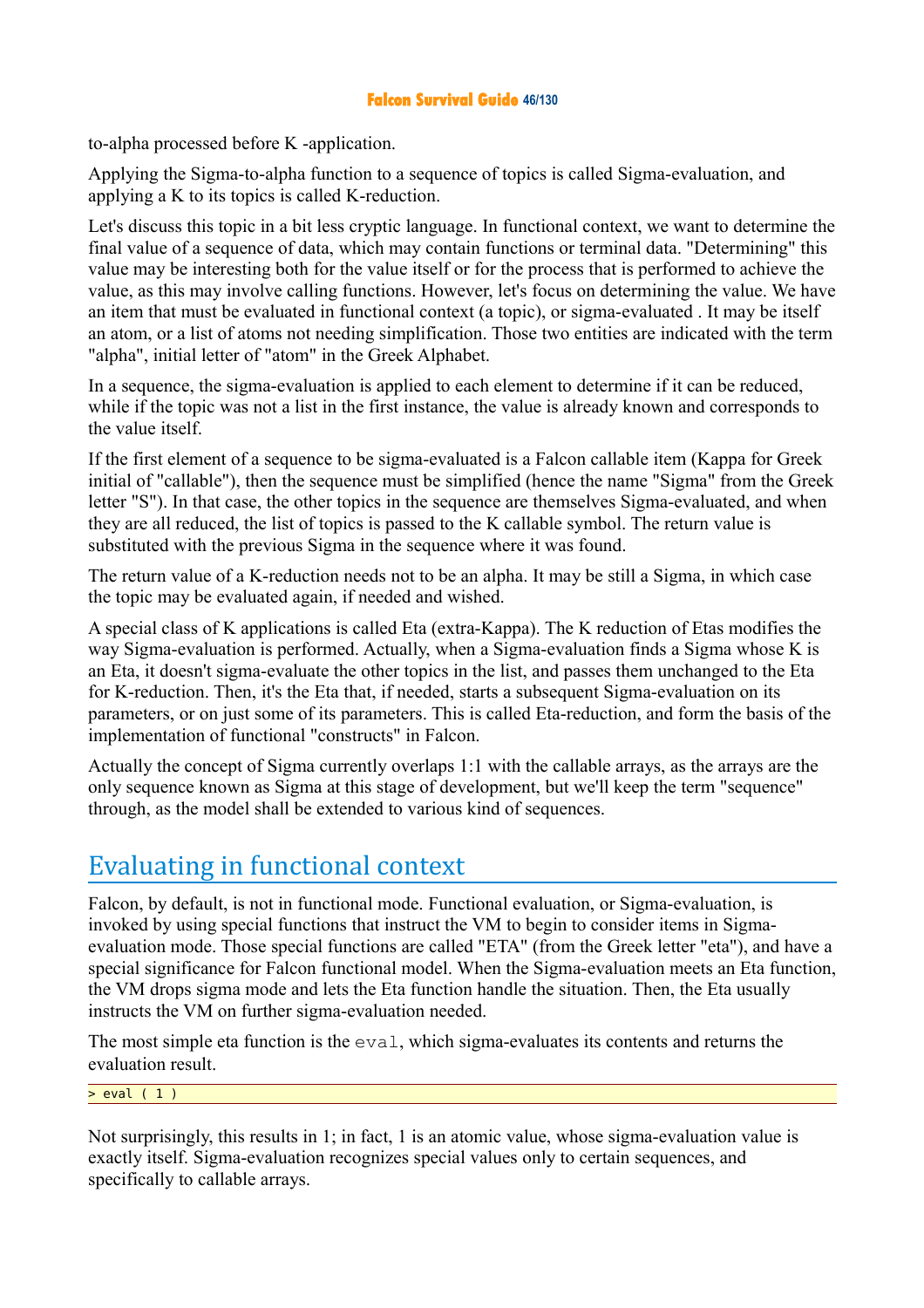#### **Falcon Survival Guide 47/130**

Sigma-evaluation on normal arrays results in sigma-evaluation of each element:

```
inspect(<math>[1,2,3]</math>) )
```
will result in [1,2,3]; however, consider the following case (we'll be using dot-square notation for arrays from now on):

```
function returnTwo()
    return 2
end 
inspect( eval( .[ 1 .[returnTwo] 3 ] ) )
```
As the sigma-value of an array is the sigma-evaluation of each element, the [returnTwo] array gets evaluated. It's not a simple array; the evaluator finds out that its first (and only) element is a callable item, and to reduce it to a plain value the function gets called. The return value is substituted in place of the function that was called, so the final evaluation results in  $[1,2,3]$ .

A callable item as first element of an array is called Kappa, and calling the Kappa with its parameters is called K-reduction.

When the K is not an Eta function, that is, if it's a plain function that has no special meaning in functional evaluations, all its parameters get sigma-evaluated before it is called. For example :

```
function sum(a, b)
    return a+b
end 
inspect( eval( .[ 
        .[sum .[sum 2 2] 4]
        .[sum 3 .[sum 3 3]]
       ]))
```
In this case, the inner sums are K-reduced and then they are passed to the outer sum for Kreduction. The result of this evaluation is an array [8, 9].

Another common Eta function is  $\exists f$  (functional if). This function Sigma-evaluates the first parameter. If the result is true, according to Falcon truth test, then the second parameter is Sigmaevaluated and the result of the evaluation is returned. If it's false, an optional third parameter will be Sigma-evaluated and returned.

For example :

```
function greater(a, b): return a > bprintl( iff (
 .[ greater .[random] 0.5],
 "you were lucky",
   "you were unlucky" ))
```
*Falcon evaluates as true non-zero numeric values, non empty strings, arrays and dictionaries and any object. Zero, nil empty strings, arrays and dictionaries are considered false.* 

Notice two important aspects of the Falcon functional model. First, it is an impure model, meaning that K-reduction may have "side effects". In other words, they may alter the state of the program (as in creating items), and they can have input or outputs. Second, normal expression evaluation is also available in functional context; it is not strictly necessary that every parameter of an Eta-function gets evaluated through Sigma-evaluation; it's just an option at the programmer's disposal.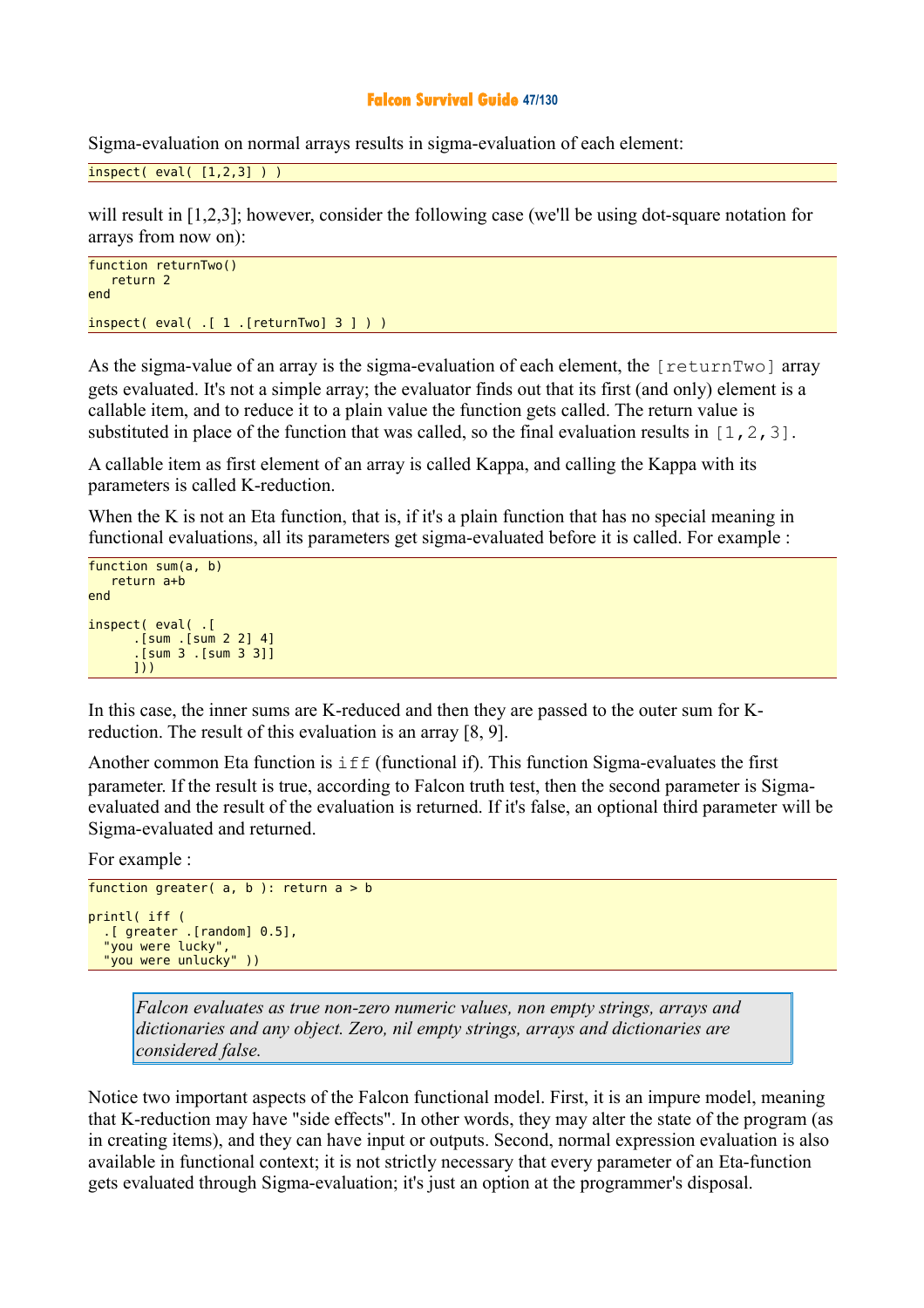#### **Falcon Survival Guide 48/130**

Given these two features, the above code can be rewritten as:

```
iff (random() > 0.5,
 .[printl "you were lucky"],
 .[printl "you were unlucky"] )
```
Expression evaluation is performed before Sigma-evaluation, and is performed on every parameter of any function, regardless of their being Eta-functions or not; this means that it is possible to prepare simple values using imperative programming, and use them in a later functional context, as the above example has shown. However, be careful not to confuse imperative evaluation with Kreduction. Rewriting the above code as follows:

iff ( $random() > 0.5$ , printl( "you were lucky" ), printl( "you were unlucky" ) )

both the printl calls would be performed, and then the Sigma-evaluation of one of their return values would end up being returned by iff. It is unlikely that this is the desired effect.

At times, the caller is interested in having a Sigma expression returned for later evaluation rather than evaluated on the spot. The lit Eta-function just passes down its parameters, interrupting the Sigma-evaluation. For example, take the following code:

```
picked = if f ( random() > 0.5) .[ lit .[printl "you were lucky"]],
        .[ lit .[printl "you were unlucky"]] )
... 
picked()
```
This behavior is actually replicated by the Eta-function choice, which works like iff, but doesn't Sigma-evaluate the second and third parameter, returning one of them unevaluated. For example:

```
choice( random() > 0.5, ) .[printl "you were lucky"],
 .[printl "you were unlucky"] )() // notice the () call operator.
```
### **Evaluation operator**

Since version 0.8.12, Falcon also provides an *eval operator*, formed by a cap-star sequence, which performs functional evaluations on sequences. It's an unary operator returning the item as-is if it's not callable, calling it if it's a function or evaluating it if it's a sequence:

```
> ^* 1 // 1
function test() 
 > "Test"
     return 2 
end 
^* test // calls test() 
inspect( ^* .[ 1 .[test] 3 ] ) // evaluates 1,...,3 sequence
```
This operator can be used only to initiate functional sequences, but it is more efficient than calling the eval function. It is also meant to retrieve values that may be either values or functions that return a value in an efficient way:

```
// Instead of this... 
// Should I get a value or call a property giving me the value?
if obj.prop.type() == FunctionType 
   value = obj.prop()else
```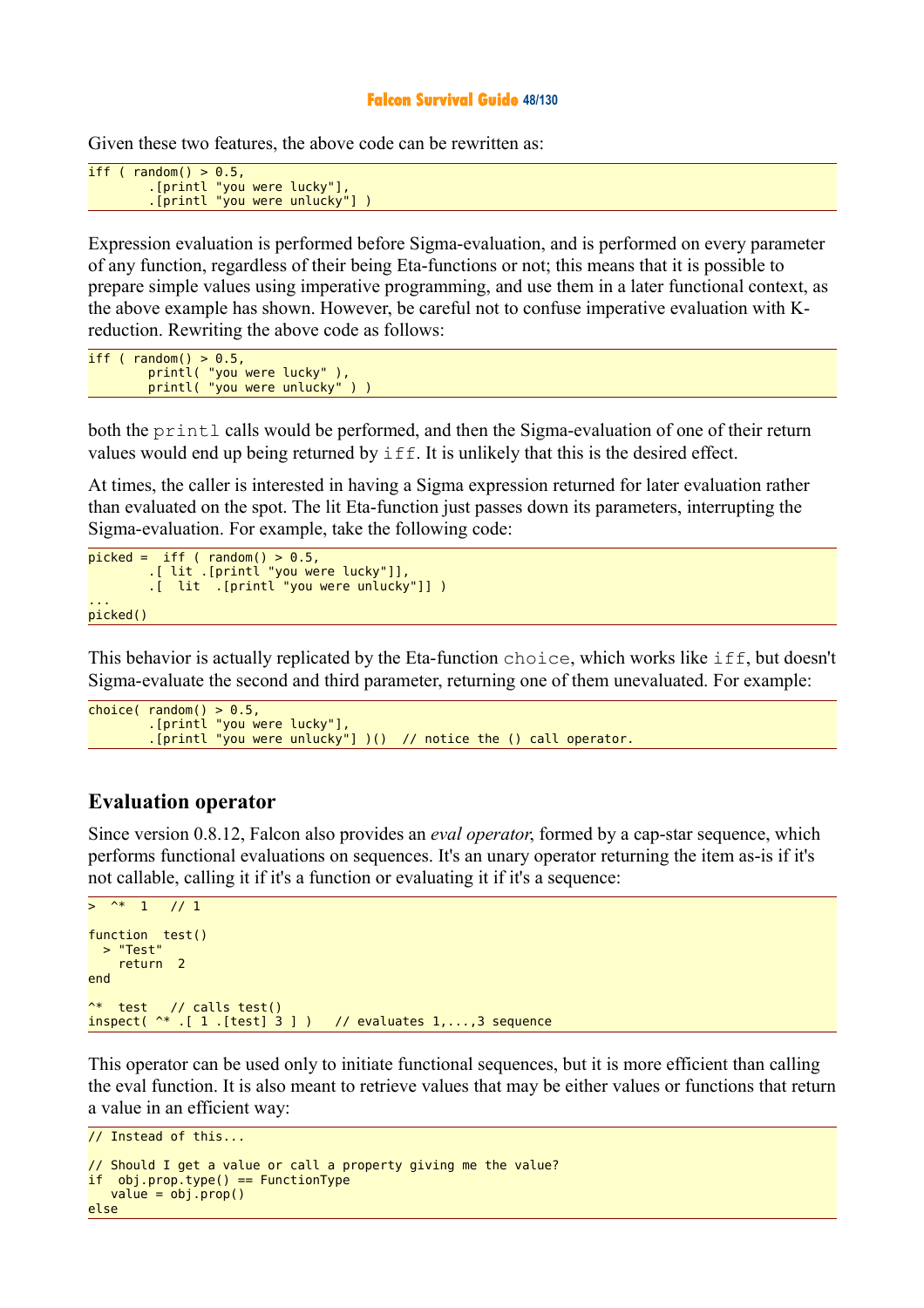```
value = obj.propend 
// ...you can just do 
value = \rightarrow * obj.prop
```
### **Multiple evaluation**

The Eta-functions all and any take a sequence of items as parameters. The all Eta-function returns true if the results of all the items in the sequence are true, while any returns true if anyone of the items is true. Each item is Sigma-evaluated separately; so the net effect of all and any in functional context is that to perform Sigma-evaluations on a sequence of items respectively while and until an evaluation result is true.

Consider this example:

```
function falsifier(): return false
function verifier(): return true
anv( .[falsifier .[printl "First call..."]]
 .[verifier .[printl "Second call..."]]
 .[falsifier .[printl "Third arg..."]]
])
```
As falsifier is not an Eta-function, its arguments are sigma-evaluated, with the effect to print the desired string; then the falsifier is called (with a value that is ignored), and being false it forces the evaluation of the next statement. The verifier returns true; once Sigma-evaluated its parameters, the function interrupts evaluation, and the third element is not K-reduced.

There are also two Eta-functions named allp and anyp , which work respectively as all and any , but they doesn't take a sequence as unique parameter; instead, they repeat Sigma-evaluation directly on each of their parameter respectively while and until an item evaluates to false. They are provided to avoid redundant array declarations, especially when all and any are themselves part of Sigmas:

```
iff ( reverseCalc,
    .[ any .[third second first]],
    .[ anyp first second third] ) // notice anyp vs. any
```
These four little functions can be also used to shorten long and  $\pm$  f and/or sequences. For example, an  $if$  statement like the following:

```
if cond1 and cond2 and cond3 and cond4
 ...
```
may be even more readable if written as

```
if allp( cond1, cond2, cond3, cond4)
 ...
```
and even long sequences of logical operators may be changed into all/any sequences:

```
if (condition(1) and condition(2) and (c1 or condition(3))) or \
    (c2 and condition(4))
... 
end 
// same, but using anyp/allp 
if anyp ( .[ allp .[condition 1] .[condition 2] .[ anyp c1 .[condition 3]] ],
          .[ allp c2 .[condition 4]])
```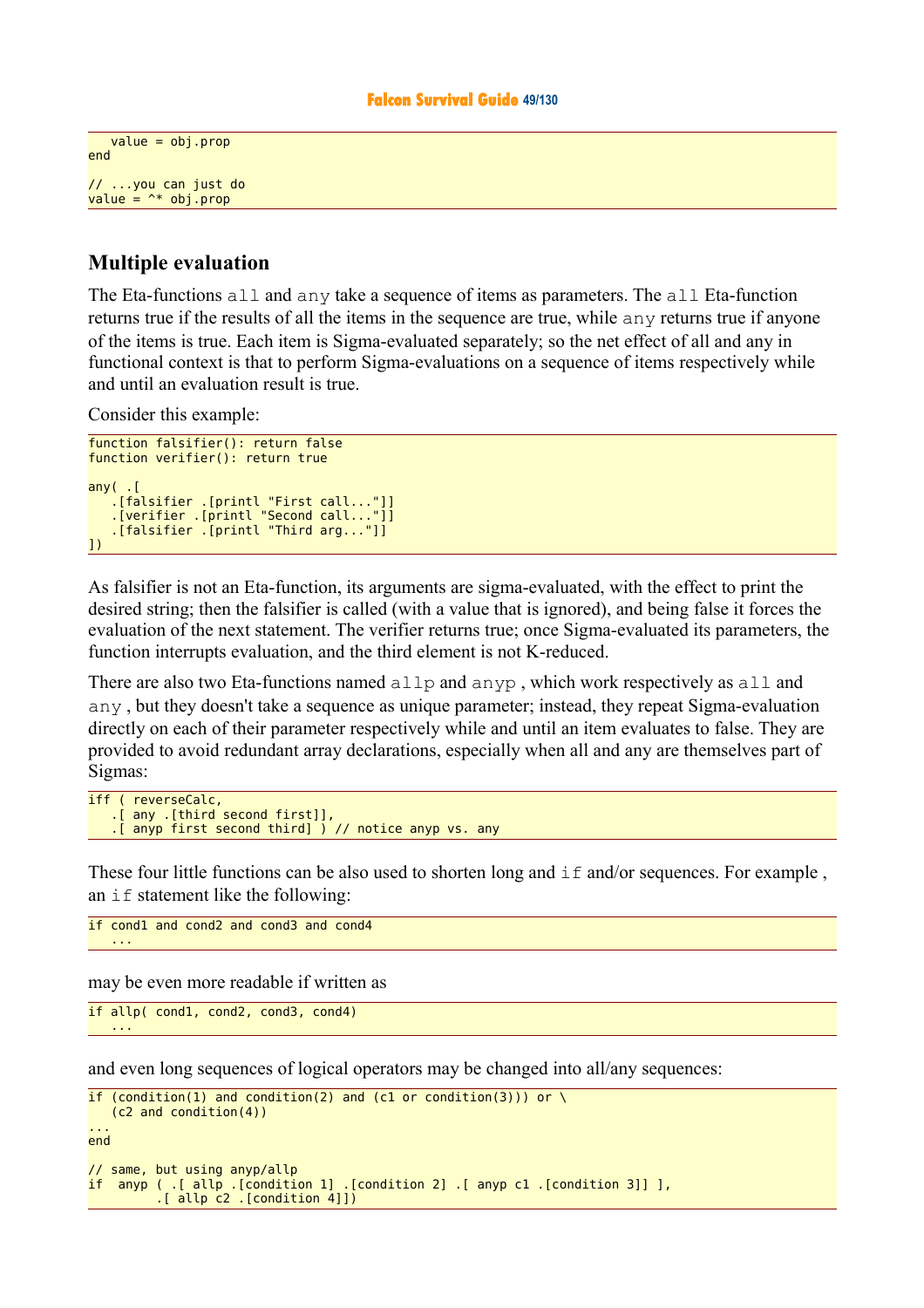### **Cascading**

The Eta-function cascade evaluates a sequence of K-applications one after another, where the result of the first evaluation is feed as parameter of the second one and so on. In other words, cascade executes a predefined list of functions one after another, passing the result of the former as the parameter of the latter. The first K-application in the list receives all the parameters given to cascade, and the return result of the last K-application is finally returned by cascade. As an example, it's possible to use the classical mathematical definition of absolute value as the square root of the square of a number.

```
function square(x): return x * xfunction sqrt( x ): return x**0.5
> cascade( .[square sqrt], 5 ) // prints 5
> cascade( .[square sqrt], -5 )
```
Cascade becomes useful when used create new functions by simply concatenating existing ones. For example , to create a "classical abs" function that works as the above example, the following code can be used:

```
cascade_abs = [cascade, [ { x = > x * x } , { x = > x * * 0.5 } ] ]<br>> cascade_abs( 5 ) // prints 5
> cascade_abs( 5 )<br>> cascade abs( -5 )
                                         // prints 5 (again)
```
The items in the sequence of K-applications need not to be just K, they can be complete Sigma (that is, i.e. callable arrays), so it's possible to pre-cache parameters that will be passed to functions in the sequence before the value coming from previous evaluation. For example , the following sequence calculates the percent ratio between two numbers.

```
function factorize( factor, x ): return x * factor
function proportion( whole, part ): return part / whole
percent = .[cascade .[proportion .[factorize 100]]] 
// if the whole is 2, and the part 1, what % is it? 
> percent( 2, 1 ), "%" // 50%
```
The factorize K has been given 100 as the first parameter; the second will be the one received as result of the proportion function.

Being faithful to the impure character of Falcon functional programming model, cascade accepts functions having a pure side-effect, that is, accepting the value or values given as parameters, but refusing to produce a result. If a function returns an out-of-band item, then it is considered as if not called, and the same parameter (or parameters) that were given to it by cascade are given to the next one. In the following example, we inspect results as they are being formed:

```
function factorize( factor, x ): return x * factor
function proportion( whole, part ): return part / whole
function inspector( phase )
   \Rightarrow phase,
     for id in [1:paramCount()]
       >> parameter( id )
 formiddle: >>", " 
 forlast : > "."
     end 
       // returns an out-of-band item 
     return oob( nil ) 
end
```
#### ... end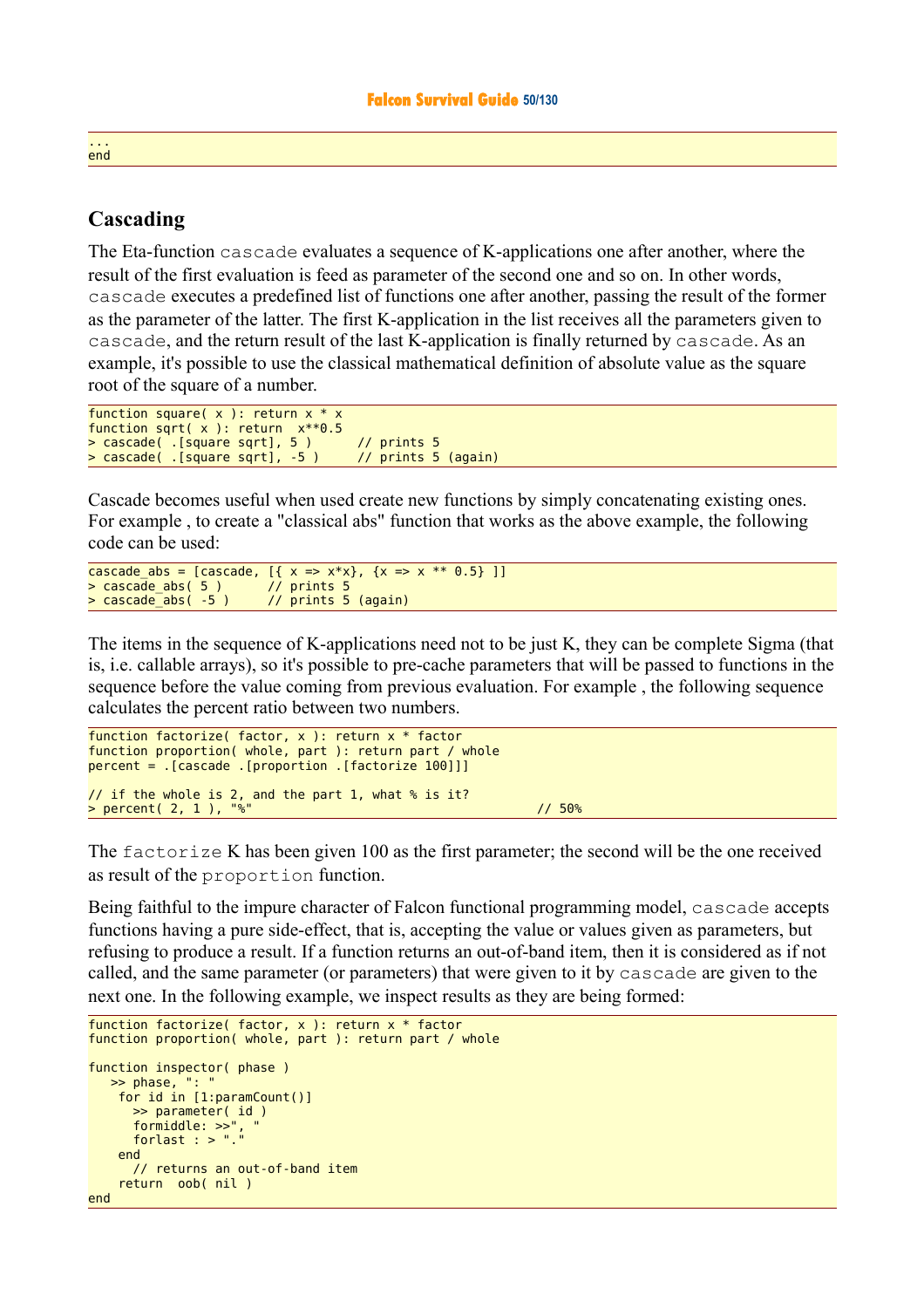```
percent = .[cascade .[ 
    .[inspector "Begin"]
    proportion
    .[inspector "After proportion"]
    .[factorize 100]
    .[inspector "After factorize"] ]
] 
> percent( 2, 1 ), "%"
```
The oob() function turns any item into an *out-of-band* item; the out-of-band characteristic of an item is a marker, a signal that the upstream function wants special (namely out-of-band ) processing for the item being returned. Scripts can use the out of band feature too. We'll talk more specifically of out-of-band items in a later paragraph.

When a function in the sequence returns an out-of-band item, it instructs cascade not to use its return value, and to pass the same parameters it has received to the next function.

### **List evaluation**

Some functional programming oriented functions (some of them being Eta-functions, other being normal functions) operate repeatedly on a list of elements. They are: the normal functions map , filter and reduce and the Eta-Functions dolist and xmap .

The map function transforms a list into another through a so called "mapping function"; it returns a sequence where each item is the return value of the mapping function applied to the original item. For example , to obtain the square of three numbers using map, it is possible to do:

s1, s2, s3 = map(  $\{ x \Rightarrow x * x \}$ , [1, 2, 3])

The variables  $s1$ ,  $s2$  and  $s3$  will respectively contain 1, 4 and 9.

The filter function stores the original items passed in an array in the result sequence if a "filtering" function applied to them returns true. For example , to filter a list so that only even numbers are left in, the following code can be used:

```
function passPair( x )
    return x % 2 == 0end 
vals = filter( passPair, .[1 2 3 4 5 6] ) 
inspect( vals )
```
The vals array holds now the values 2, 4 and 6.

The functions filter and map can be combined to filter an array and change its value, but map may be also used to filter the mapped sequence: if the mapping function returns an out-of-band item, the value is skipped. The example can be rewritten as:

```
function mapPair( x )
    if x \cdot 2 != 0: return oob(nil)
     return x
end 
vals = map( mapPair, .[1 2 3 4 5 6] ) 
inspect( vals )
```
The reduce function applies a sequence of values to a reducing function one at a time; it also passes the previous return value of the reducing function to the next call as the first parameter. An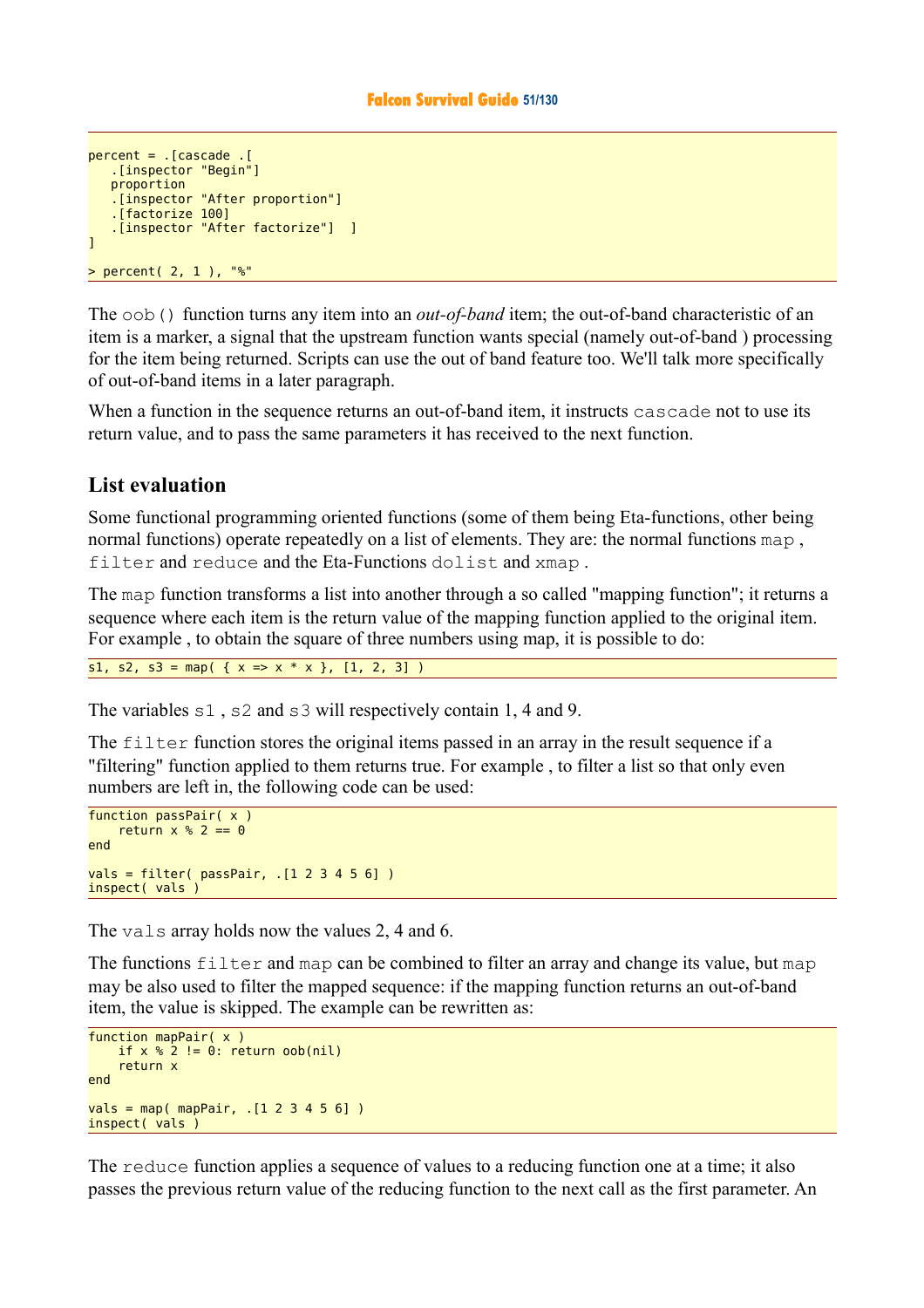#### **Falcon Survival Guide 52/130**

extra initialization value can be optionally given; if present, that initialization value will be used as the first parameter in the first loop, else in the first loop the reducing function will be called with the first two elements in the array.

The final return value of the reduce function is the last return value of the reducing function.

For example , the reduce function may be used to sum all the numbers in an array:

```
function sum( x, y ): return x + y<br>> reduce( sum, // the fu
                                     \frac{1}{1} the function
   [1, 8, 4, 9, 3, 2], // the array to be reduced 0<br>(1) the initial sum value
                                      // the initial sum value
)
```
Using reduce in a bit of a smart way, it is possible to do interesting things such as calculating the mean value of a sequence:

```
function partialMean( x, y )
   static: count = 0 // use an oob value to control start...
    if isoob( x )
      count = 0 return y
     end 
    // ... and to control the end
     if isoob(y): return x / count
    // normally, count and sum
    count++
   return x + yend 
function mean( sequence )
    return reduce( partialMean, sequence + oob(nil), oob(nil) )
end 
> mean( [ 1, 2, 3, 4, 5, 6, 7, 8, 9, 10])
```
The xmap Eta-Function works as map , feeding a list of items as parameters of a given function one at time and building an array of results, but it has a relevant difference: it is an Eta-Function, so it takes care to Sigma-reduce its parameters by itself. Each item of the list to be mapped is Sigmareduced before being fed to the mapper, and if the mapper is not a simple function, but a sigma, it is Sigma-reduced too before being used.

In other words, it is possible to map function results, and provide a variable mapper (the result of the sigma function). If one of the items in the list, or the evaluator itself, is not to be evaluated, it can be passed to xmap through the lit Eta-Function.

Finally, the dolist Eta-Function works similarly to xmap, feeding a Sigma-reduced item from a sequence in as parameter of a given function, but it doesn't create a result map. The dolist function is useful when it's necessary to process the list or to generate some non-functional effect in the processing function, avoiding paying extra unneeded memory. For example , the following example creates a even number counter:

```
function countPairValsIn( sequence )
   // local function cp
  cp = function ( x )static : count = 0 if isoob(x)
      val = countcount = 0 return val
```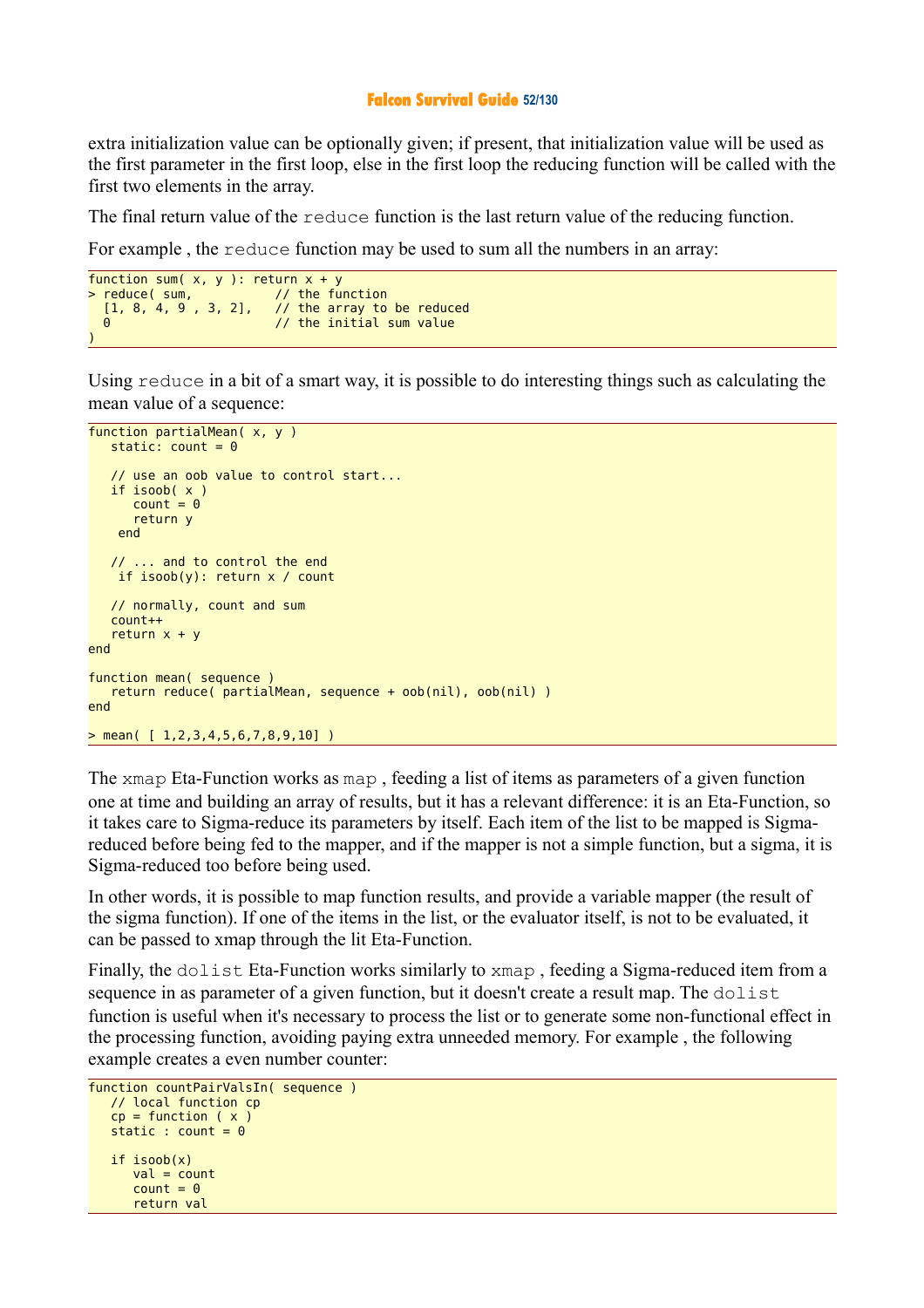```
 end 
   if x\ == 0: count++
       return true 
    end 
    dolist ( cp, sequence )
    return cp( oob(nil ) )
end 
> countPairValsIn( [1, 2, 3, 4] ) // will print 2
```
# Late bindings

So far we have been using external item references to provide functional evaluations with symbols that may be changed. Although effective, this technique precludes the possibility of creating a single execution unit consisting only of functional code. Also, sharing code across coroutines (logically parallel program execution units) could be tricky.

Falcon proves an item type called "late binding" which is specifically designed to be bound to a value only during array-calls and functional evaluation. Late bindings can be generated at any time through the & operator and the lbind function.

For example :

```
counter = lbind( 'counter' ) 
> counter
```
Late bindings become interesting when merged with arrays. Arrays can be assigned local variables through the '.' operator; then, a late binding can be applied to retrieve that value and pass it to the function during the call or the evaluation.

For example :

```
calling = .[printl &value] 
calling.value = "Hello world" 
calling() \frac{1}{2} // execute directly<br>eval( calling ) \frac{1}{2} evaluate in func
                                           \overline{11} evaluate in functional context
```
So, the value local symbol will be bound only at call, and it may be changed between calls, or changed directly in between. For example :

```
function inc(x): x+=1calling = [] // our execution canvas
calting.value = 10 // initializing
calling += .[ .[inc &value]] // adding an increment call calling += .[ .[inc &value]] // and another one
calling += . [ . [inc &value]]
eval( calling ) 
> "After increment: ", calling.value
```
The binding context is always the outermost sequence in a computation. Notice that the calling array in the above example includes two sub-arrays, both calling  $\text{inc}$ , but the  $\text{value}$  late binding refers to calling and not to them.

As late bindings are items, they can be stored and applied separately.

For example :

```
caling = . [ printl ]
caling.even = "Even number:
calling.odd = "Odd number:
```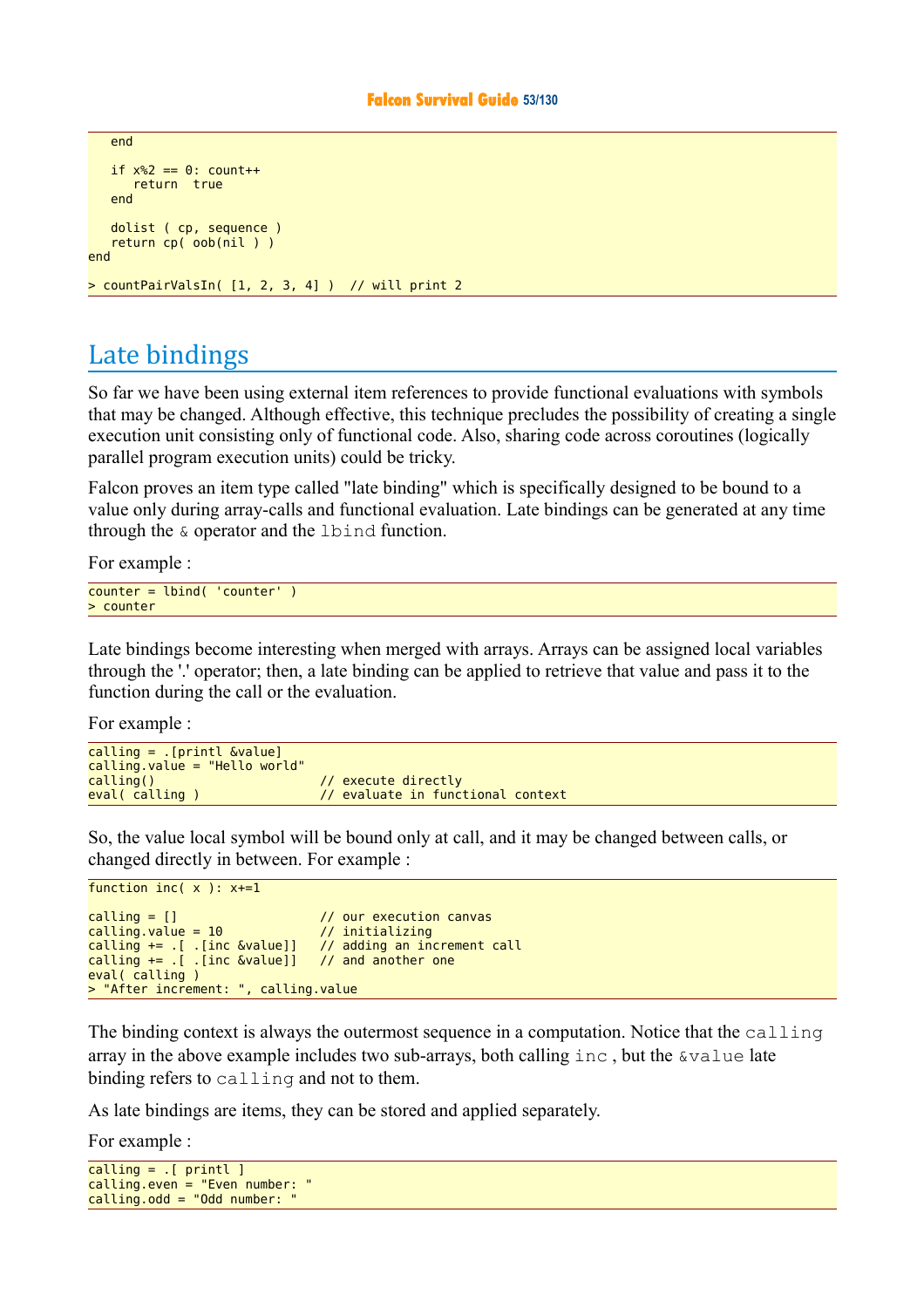```
for i in [0:4]
   valsym = i % 2 == 0 ? &even : &odd
   (calina + valsum) (i)
end
```
In the above example, a callable array is first created, and two symbol values are stored into as even and odd . Then, one late binding, either even or odd , is set in valsym and a new array composed from the original and the applied late binding is created and called at each time. The result is:

Even number: 0 Odd number: 1 Even number: 2 Odd number: 3

### **Self-referencing local values.**

Late bindings can have any value, including functions or callable sequences. For example :

```
sequence = \sqrt{25} . [ &multiplier 3 1
sequence.multiplier = .[x => x * 3]> eval(sequence)
```
Notice that when calling directly sequence in the above example is not possible as &multipler isn't bound to a callable item (the code block) until the evaluation context is started or the execution is performed.

Considering the fact that local values can store arbitrary functions, and that they can be used separately from the evaluation of the sequence, sequences can also be used to produce flexible object-oriented like functional operations. The special binding value &self resolves into the sequence leading the evaluation context, and can be used to reference the "calling sequence".

For example, it is possible to use part of the current functional sequence as a value:

```
load funcext // for the "at" function
vector = .[.[print.[at &self 1] ] 100] // print [1] of this sequence
eval( vector ) // 100 
vector[1] = "New value" 
eval(vector) and the contract of the contract of the contract of the contract of the contract of the contract of the contract of the contract of the contract of the contract of the contract of the contract of the contract
```
Of course,  $\&\text{self1}$  $\&\text{self1}$  $\&\text{self1}$  wouldn't work as  $\&\text{self}$  gets bound only during an evaluation, while using [] on it would try to access the current value of self.

Finally, the self keyword (notice the lack of '&') can be used to access the host sequence when calling methods created as functions bound in the sequence. The following example prints each item in vector.

```
vector = .[ 'a' 'b' 'c' 'd' ] 
vector.display = {-color}d{split} . [printl "Item... "], self ) }
vector.display()
```
In short:  $\&\text{self}$  resolves in the currently being evaluated sequence (during evaluations), while self accesses the owning sequence in bound methods during calls.

### **Parametric evaluation**

At times it becomes useful to modify the evaluated sequences through different executions. It is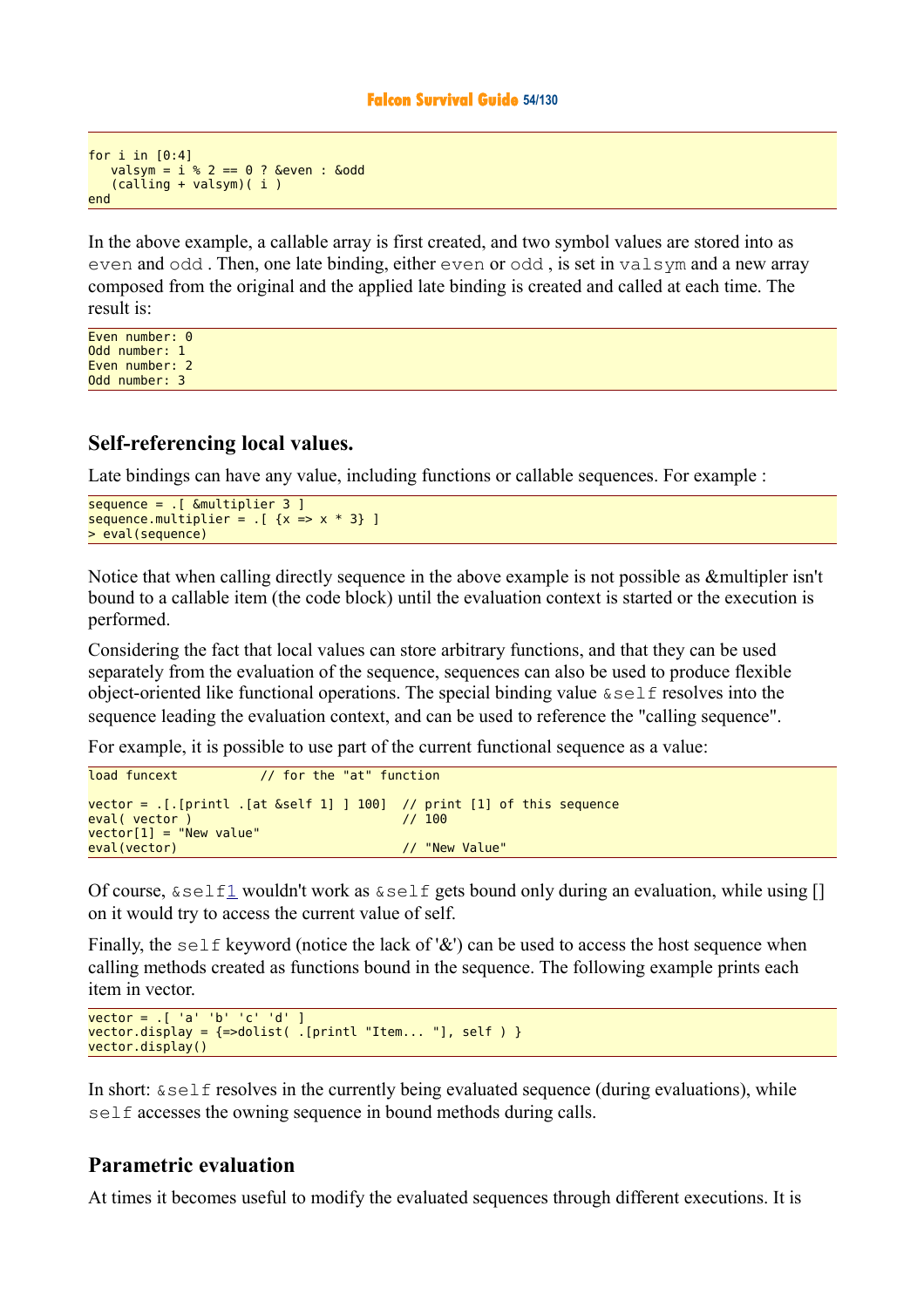#### **Falcon Survival Guide 55/130**

generically possible to insert variable references in the sequences and modify their values, or to modify directly the sequences (by changing their contents, as they are arrays and can be modified), but the simplest way is to use late bindings, which allow to modify the atoms stored in a sequence as the evaluator reaches them.

One special kind of late bindings are the parametric bindings. They refer to parameters given to the evaluated sequence by the most internal eval call (or generically, a functional parametric evaluator), and are formed by the  $\&$  symbol and the number of the parameter (1 based). So

```
eval( .[ printl ">" &1 "<" ], "The thing to be printed" )
```
Parametric evaluation comes very handy when building flexible functions on the fly:

```
looper = { limit, seq =}for n = 1 to limit
        eval( seq, n, limit )
    end }
looper( 5, .[ printl "loop " &1 " out of " &2 ] )
```
### **Functional loop**

It is even possible to create loops using functional constructs. The  $f_{\text{loop}}$  (functional loop) Eta-Function takes a sequence given as parameter, and iterates forever calling each callable item in the list one after another. When the last callable item is processed, the first one is executed again. For example , the following loop prints forever "one, two, three".

```
floop( .[ 
 .[ print "first, "]
 .[ print "second, "]
    .[ printl "third."]
])
```
You can interrupt this endless loop by pressing CTRL+C. There are times when endless loops are needed, but usually, it is useful to provide a condition for the loop to terminate. If a function in the sequence returns an out-of-band 0, the loop is interrupted, and if it returns an out of band 1 the loop is restarted. In other words, out-of-band zero works as functional break, while out-of-band 1 is interpreted as functional continue.

The following example prints the numbers from 1 to 10.

```
i = 0.[floop .[ 
   .[inc $i]
   .[printl $i]
   .[iff .[ge $i 10] oob(0) ]
11()function inc(x): x = x + 1function ge(x, y): return x \ge y
```
First, an "i" variable is created with an initial value; then, the floop function is called iterating over a list of three Sigmas: the first increments its parameter, and gets called with a reference to "i", the second prints the variable and the third checks its value; if it's greater or equal than 10, an outof-band 0 is returned, breaking the loop.

Notice that the "i" loop variable is always used by reference in the list. The list gets first created and then evaluated; when the variables inside the list may change during evaluation, it is necessary to use a reference to them, as the list gets created only once and then evaluated. Variables not passed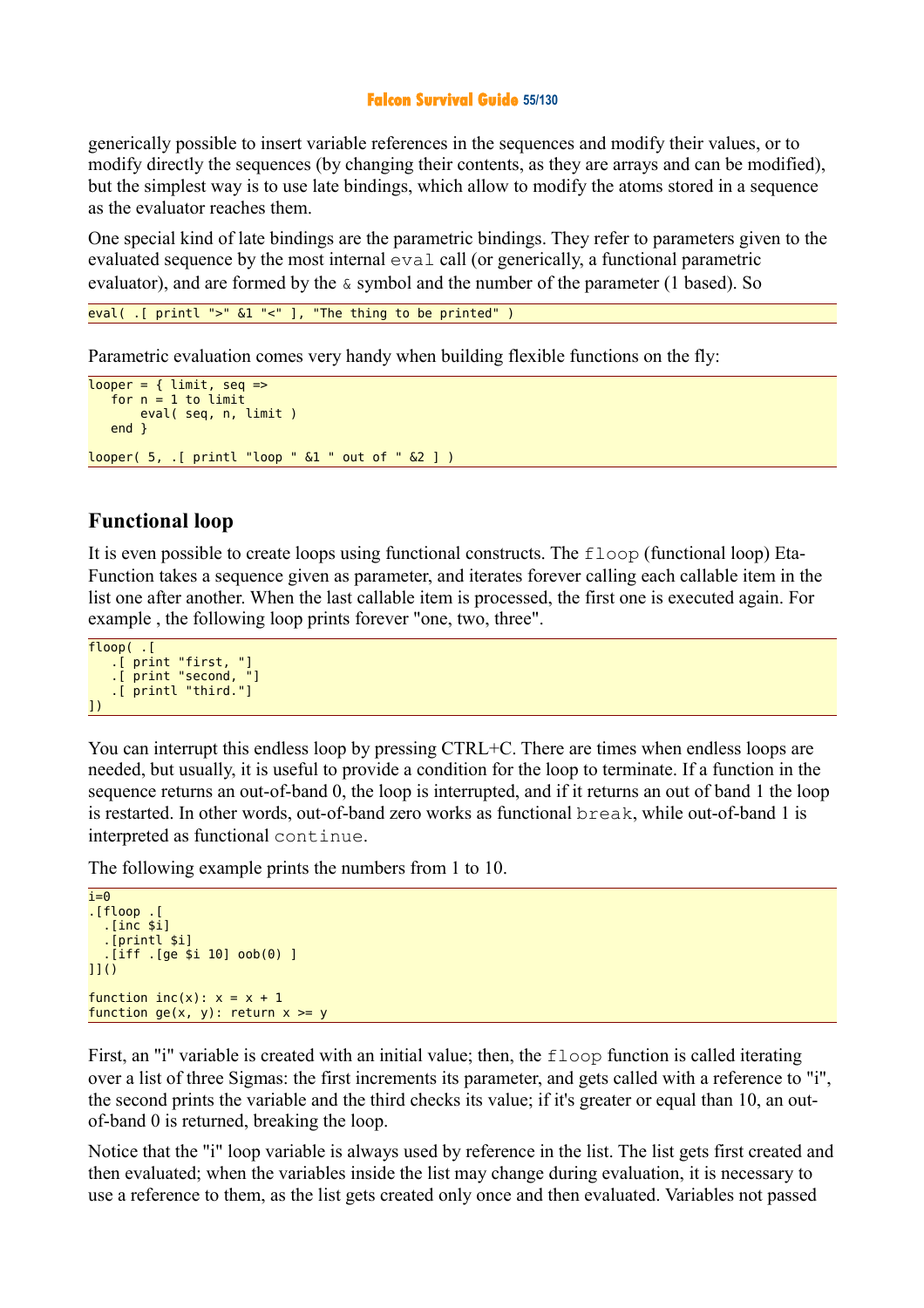#### **Falcon Survival Guide 56/130**

by reference are evaluated at list creation, or in other words, the evaluation access them by value using the value they had at list creation.

The same loop may be rewritten using code blocks instead of fully declared functions as follows:

```
i=0.[floop .[ 
  \{x = > x = x + 1\} $i]
   .[printl $i]
   [iff ] [x => x>=10] $i] oob(0) ]
\overline{11}()
```
### **More functional loop**

Another function performing functional loops is times . The times function is extremely flexible: it can perform ranged loops (as for/in) and it can either execute repeatedly functions or evaluate repeatedly sequences. It passes the current value of the loop variable as the first parameter of functions, or as the  $\&1$  parametric evaluation parameter if receivs a sequence. As in  $floop$ , oob(0) and oob(1) have special meanings, causing the loop to be respectively broken or restarted.

For example:

```
// Times used with functions
times( 5, \{ x \Rightarrow print( "As a function: ", x) } )
// Times used with sequences
.[times ,[2:11] .[ // Notice the ',' to tell the range
 .[iff .[{ x=> x % 2 == 1} &1] oob(1) ] // skipping impairs
 .[printl 'Counting even... ' &1]
11()
```
The times function can be applied also to integers (will loop from 0 to the number excluded). It also provided as a method of both ranges and integers; so the above can be rewritten as:

```
// using the step variable
[2:11:2].times( .[printl 'Counting even... ' &1] )
```
Integers have also downto and upto methods, working similarly:

```
5.upto(10, { n => printl( "Loop up: ", n )} )
10.downto(5, .[ printl "Loop down: " &1 ] )
```
# Out of banding in detail

It is often useful to give items a "special meaning", so that when they travel in functional sequence evaluations, or as we'll see, when they travel along in messages, or just when they are to be returned by functions in your scripts.

Every Falcon item can be associated with a out of band status flag which can be given, removed or queried through a set of three functions and four operators.

Operators are faster and possibly more compact and readable than functions, but functions are useful in functional sequences where the value of the item on which to perform the out of banding isn't ready or known from the beginning.

The operations on out-of-band items (oob) are the following:

- Assigning the out-of-band status: **^+** operator or **oob** function.
- Removing the oob status: **^-** operator or **deoob** function.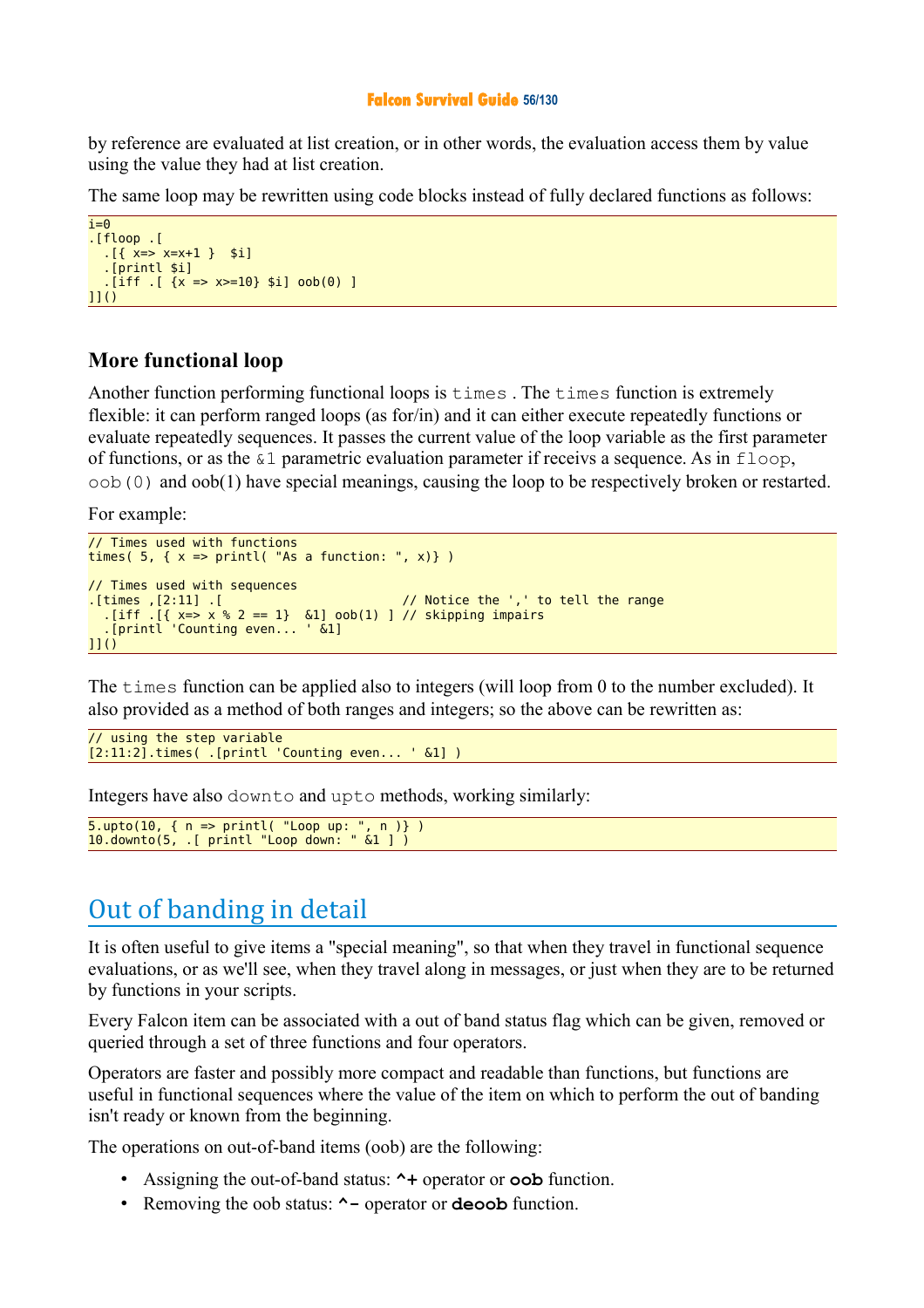### **Falcon Survival Guide 57/130**

- Checking the oob status (evaluates to true if oob is given to the item): **^?** operator or **isoob** function.
- Reversing oob status (removing it if given, giving it if ungiven): **^!** operator.

The following example show a script-level usage of out of band items through operators.

```
function getNum()
   num = random(1.10) if num > 4: return ^+ num
    return num
end 
for i = 1 to 10\rightarrow "At round ", i, " the number is ", \
 ^? getNum() ? "less." : "greater."
end
```
In this example, the function getNum() also performs a check on the random number, and if it's greater than 4, it marks it as out of band via the  $\rightarrow$  operator. The calling program can check the outcome of this test via the ^? operator, and print a different string depending on what happened. This example is trivial, but in case the check is complex or if the remote code is the only part of the program that could easily perform the check (i.e. because the information needed to decide the status of an item are transient and destroyed soon after), then this technique comes extremely useful.

There are cases in which a function return, or a generic processing result, may legally be any Falcon item, including, for example, nil. In those cases, having an extra flag on the returned item if it is to be considered valid, of if the process evaluation was faulty or couldn't be completed correctly can be extremely handy and can obviate the need of setting validity flags elsewhere (in a by-ref parameter, in properties or in global variables).

While it is sometimes more appropriate to raise errors in those cases, in other cases the raise semantic may not be the correct solution to handle the caller the notion of an impossible evaluation. This is the case with functional sequences and message programming, where the caller may not be prepared to deal with exceptions coming from the processor code, but at times it also becomes useful in procedural and object oriented programming. In fact, a raised exception has the semantic value of signaling a problem, while an "empty result" or "result to be specially considered" may not necessarily be due to a fault in the processing algorithm or in the input data. It may just be one of the possible and legal outcomes of the processing.

### **Out of banding and procedural programming**

Out of band construct comes also extremely handy in procedural programming. For example, functions with static data may reset or change their state through out-of-band paramters.

Suppose we want to create a generator, returning an item from an array. We can replenish the generator by sending it a new array, as in the following example:

```
function generator( data )
    static
      array = nil; pos = 0 end
    if data
      array = datapos = 0 return
    end
   if pos >= array.len(): return nil
```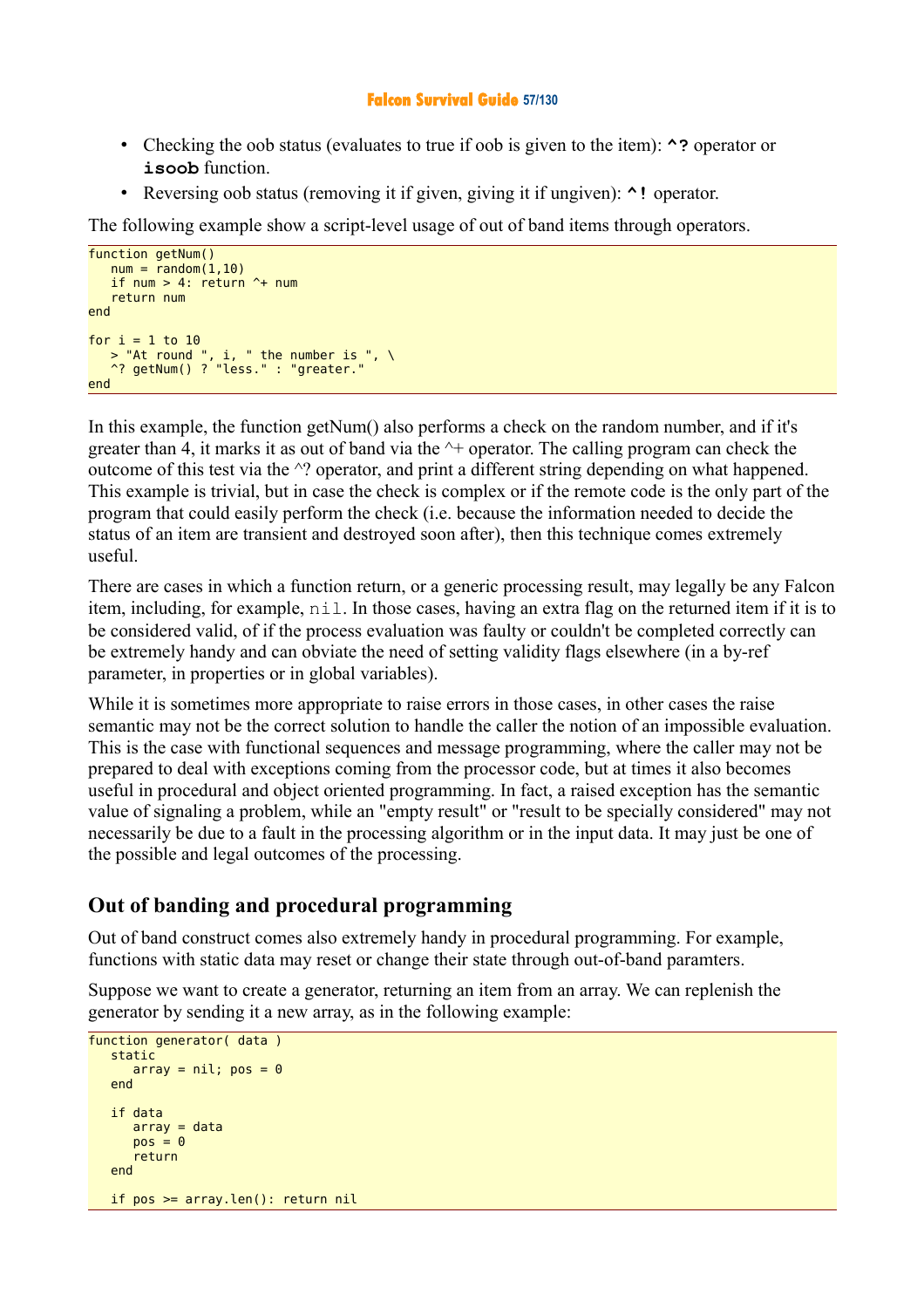#### **Falcon Survival Guide 58/130**

```
 return array[pos++]
end
generator( [1,2,3] )
> generator() // 1
> generator() // 2
> generator() // 3
> generator() // nil...
```
Now, the generator may be a bit smarter, and allow to reset the internal counter if it receives an out of band integer number; let's change if data with...

```
 if isoob(data)
    pos = data
 elif data
  array = data
  pos = 0 end
```
This new function can be invoked as follows:

```
generator( [1,2,3] )
> generator() // 1
> generator() // 2
generator( oob(0) ) // reset
> generator() // 1
> generator() // 2
```
The for/in loop understands generators; it respects formiddle and forlast blocks by caching in advance the results of generator calls, and terminates the loop when an oob(0) value is returned. For example, changing the return nil into return oob(0) in the above generator, it's possible to feed the function in a complete for/in loop:

```
function generator( data)
    static
      array = nil; pos = 0 end
    if data
      array = datapos = 0 return
    end
   if pos >= array.len(): return oob(\theta) return array[pos++]
end
generator( [1,2,3] )
for elem in generator
    forfirst: >> "Begin: "
    >> elem
    formiddle: >> ", "
    forlast: > "."
end
```
This will print "Begin: 1, 2, 3."

Generators could be created also with closures, methods, callable arrays, or in general with any callable Falcon item returning an oob(0) element to terminate the loop.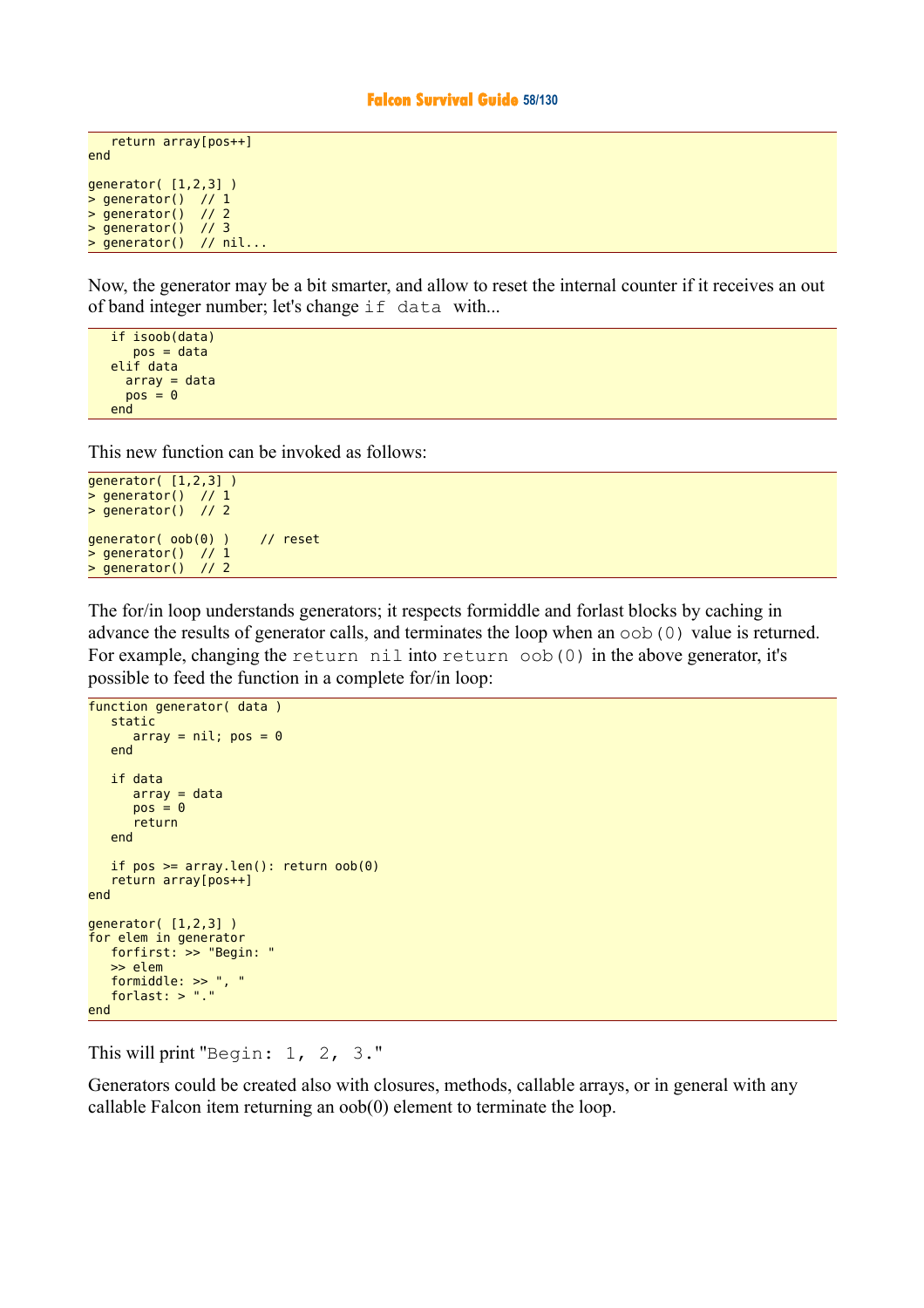# Objects and classes

Falcon provides a powerful object model that includes multiple inheritance, caller object tracking (sender) one bit attributes setting and non-classed objects. Here, we'll discuss how Falcon objects and classes can be used.

*Shortly we'll introduce Falcon objects before speaking about the more general cases of the classes. Objects are actually class instances whose class remains hidden in the virtual machine and is not accessible at script level.* 

# Falcon stand-alone objects

An object is an entity that possesses a series of properties. A property may be seen as a "variable" that belongs exclusively to a certain object. Some of these properties hold a function that is made to operate on the objects they belong to; these special functions are called methods. For example, an object modeling a cash box will have a property that records the current amount of money being held in it and a method to deposit and withdraw cash. So, supposing we have already our cashbox ready to be used, we may do natural operations on it like this:

```
cashbox.amount = 50 // initial amount
/* some code here */ 
object.deposit( 10 ) 
/* some code here */ 
object.withdraw( 20 ) 
/* some code here */ 
printl( "Currently, the cashbox holds ", object.amount, " Euros." )
```
The "." (dot) operator is also called the "object access operator", and is used to access a property or a method that is inside an object. Properties can written and read without any particular limitation; in some contexts, however, you'll prefer to have a method that knows how to handle the objects internally. For example, we can code a withdraw method that raises a warning if it finds the amount property has fallen below 0.

*A sort of protected scope is provided when declaring properties starting with an underline \_.*

The simple cashbox object may be declared as follows:

```
object cashbox
   amount = 0 function deposit( qt )
       self.amount += qt
     end 
     function withdraw( qt )
       self.amount -= qt 
     end 
end
```
Our object has a quantity of money (initially set to 0), and two methods: deposit and withdraw. In the object statement, every property is simply declared by assigning a constant (initial) value to it; the object declaration supports only the assignment from constant statement, other than the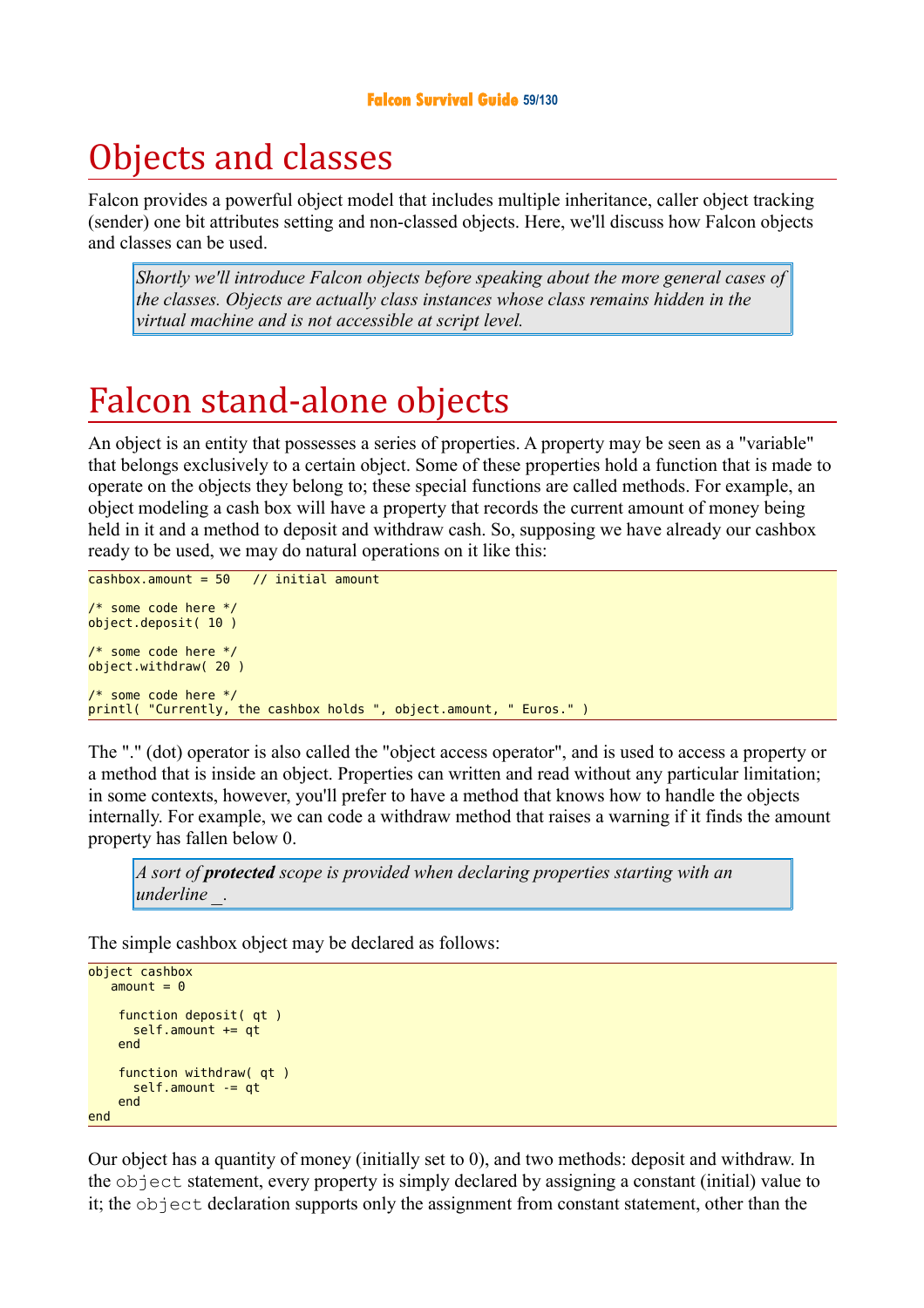#### **Falcon Survival Guide 60/130**

method declarations. Methods are nothing more than the functions we have just seen; as the object statement body does not support function calls, the declaration keyword function is not necessary to state that a method is being declared; the name of the method followed by parenthesis, optionally including a parameter list, is enough to define it.

The cashbox example includes a new keyword: self. This keyword refers to the *object that is currently handled by the method*. It is necessary for every method to use the self object to access object properties: look at this example:

```
object cashbox
  amount = 0 function deposit ( qt, interest_rate )
      amount = at * interest rate
      self.amount += amount
     end 
    /* other things */
end
```
As this example explains, methods may need local variables too, and they are simply defined by assigning some value to them. So, to distinguish between the "amount" local variable and the "amount" object property, the self object alias must be used.

Here follows a more formal definition of the object statement:

```
object object_name [ from class1, class2 ... classN]
  property_1 = expression property_2 = expression
 ...
  property N = expression
    [init block]
    function method_1( [parameter_list] )
      [method body]
    end 
 ...
   function method N( [parameter list] )
      [method body]
    end 
end
```
The method declarations may be shortened with the colon sign (":") if they hold only one statement, exactly as the function declaration.

We'll see later on that the class statement has a much more flexible way to define object entities, but the object statement is meant to provide a fast but clean way to define simple objects that are unique in their instances.

Once an object is defined, it is not possible to add new properties or new methods. Anyhow, it is possible to change its methods and properties at will; look at this example:

```
function new deposit( qt)
    if self.\frac{1}{2}amount + qt > 5000
       printl( "Sorry, you are too rich to be a programmer" )
     else 
       printl( "Ok, we authorize you to have that money" )
      self.amount += qt
     end 
end 
old deposit = cashbox.deposit
cas\overline{h}box.deposit = new deposit\overline{\text{cashbox.}} deposit( 10000) / // we are now forbidden to do that.
old deposit( 10000 ) // but the old method still works
```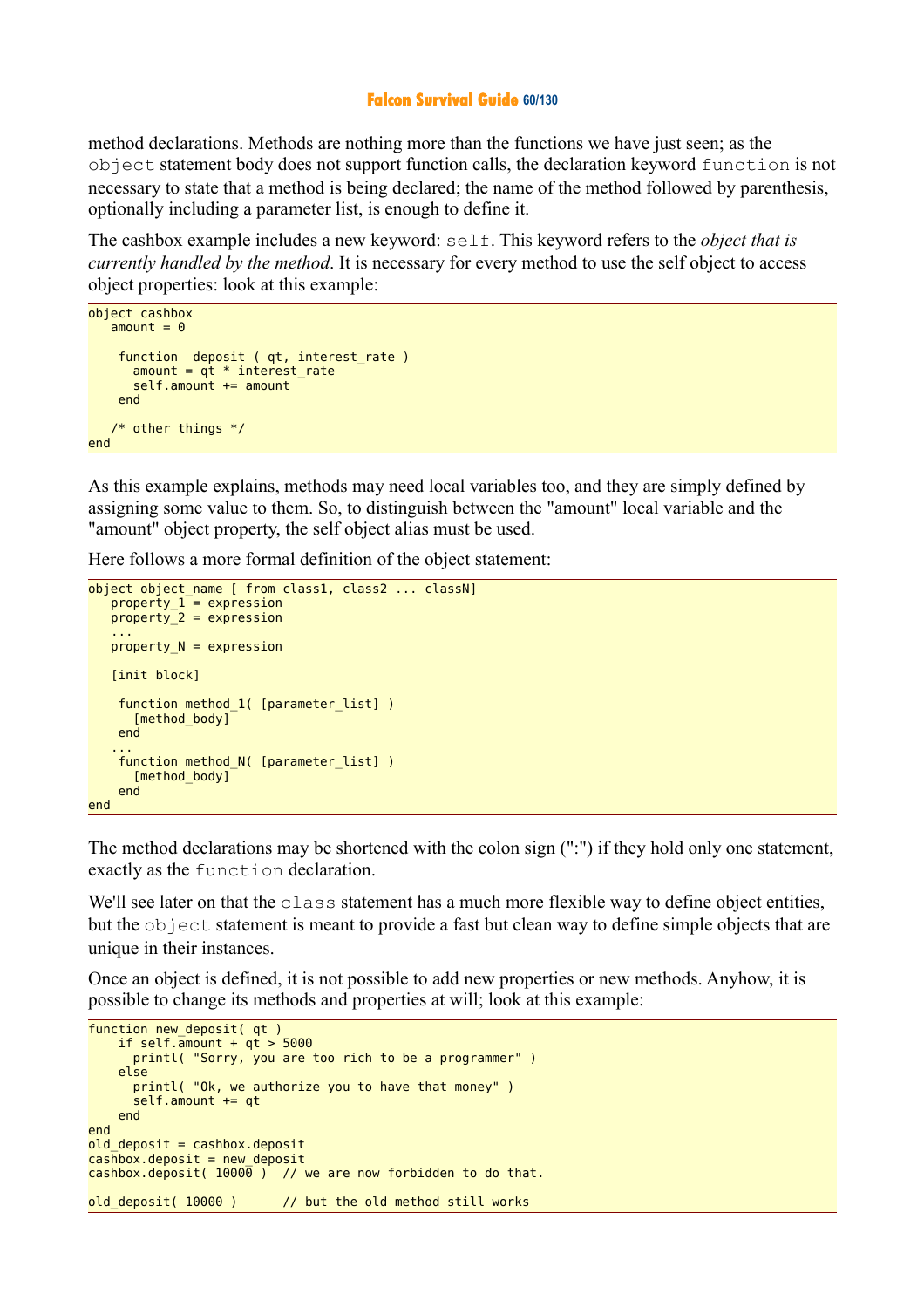### **Falcon Survival Guide 61/130**

printl( cashbox.amount ) // will be initial amount + 10000

Function names can be seen as items, and assigned to a property (or to any variable in general); it does not matter if that property was originally a method or not. In fact, we may have even assigned a function to cashbox.amount, but in this context it would not make much sense. Also, it is possible to store a method from an object in a variable; the variable also records the object from which the method was from, and when used to call the old method it will feed the old object in self. Finally, as you can see, functions also may access the self object; it is possible that they are assigned to an object method, and in that case, the self item will assume the value of the original object.

If a function call is not performed via a method, that is, if it's a function that is just called as we have done before this paragraph, the self item will assume nil value. So, it is possible for a function to know if it's being called as a method or not:

```
/* Data definitions */ 
function maybe method()
   if self = n\overline{i}l
       printl( "I am a function" )
    else 
       printl( "I am a method" )
    end 
end 
object test
   property = 0end 
/* Main program */ 
maybe method() \frac{1}{2} // prints "I am a function"
\text{test}.\overline{\text{property}} = \text{maybe\_method}test.property() // prints "I am a method"
maybe_method() \frac{1}{2} \frac{1}{2} prints "I am a function" again
```
We are going to see how to further configure the actions of possibly methods or object users in the next paragraph.

# The "provides" and "in" operators for objects

As object structures may be configured independently from predefined formal definitions (also known as classes), it is necessary to provide a way to have some information about object internals at runtime, so that generic object users have a minimal ability to configure themselves depending on object structure. In advanced object oriented languages, it is generally possible to know which type of object is currently being handled; in Falcon, although this information is present, it may not be enough to manipulate objects. Some of them, in fact, are just "objects", to which any property may be attached.

The provides keyword is a relational operator that assumes the value of 1 (true) if a certain object (first operand) provides a certain property (second operand). Let's redefine the new\_deposit function/method to act a little smarter. Provides never raises an error; it will just be false when the first operand is not an object:

```
function new deposit( qt)
   if not self provides amount
     printl( "This should have been a method of an object with an amount" )
       return 
   end
```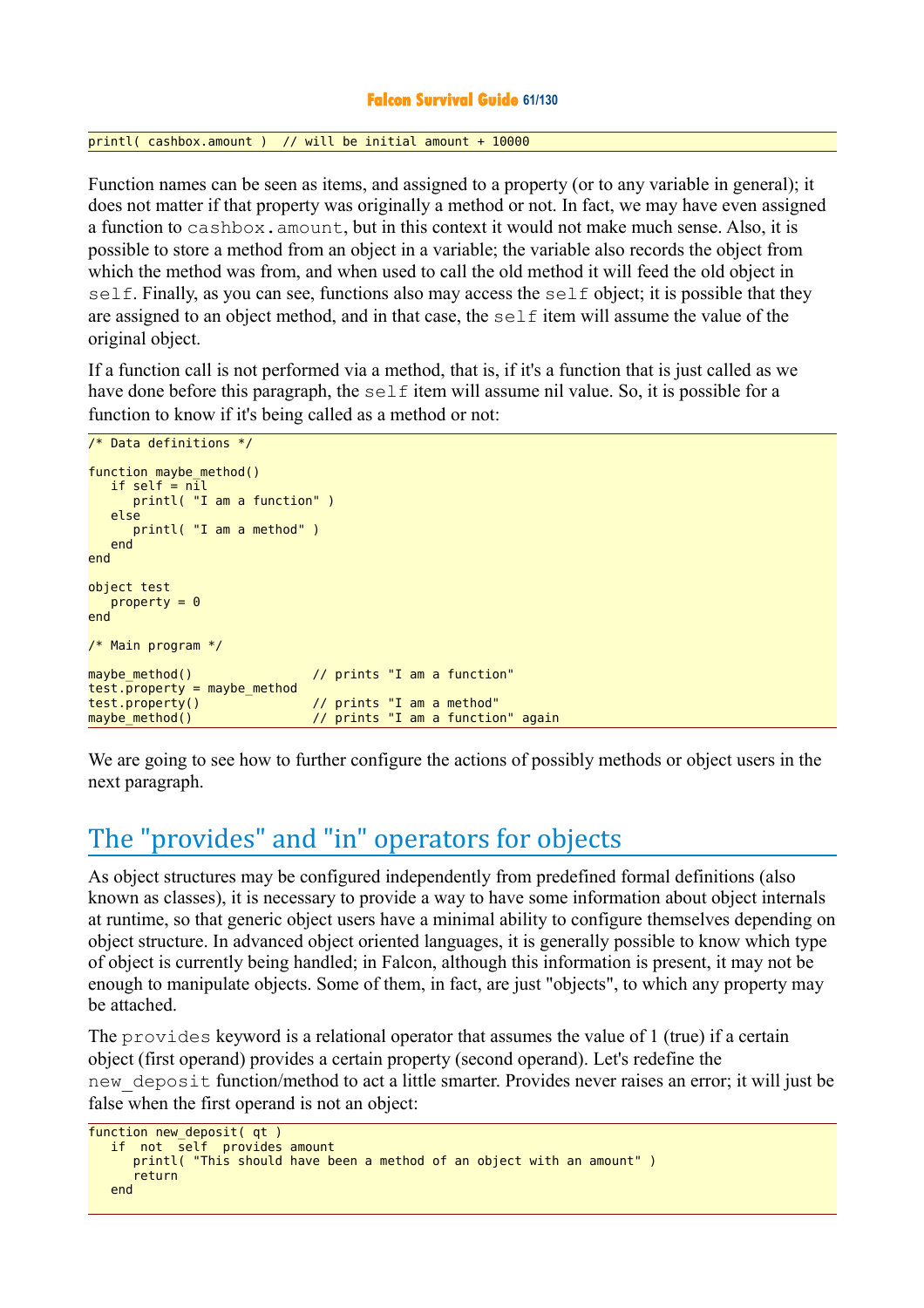#### **Falcon Survival Guide 62/130**

```
if self.amount + qt > 5000 printl( "Sorry, you are too rich to be a programmer" )
    else 
       printl( "Ok, we authorize you to have that money" )
       self.amount += qt
    end 
end
```
Now, if you try to call this function directly from the program, like this:

new deposit( 1000 )

the function will refuse to access the self object, which in fact does not exist.

We have already seen the in operator in action: it's the relational operator that scans an item for some contents: substrings in strings, items in arrays and keys in dictionaries. The in operator is so flexible that it can also be applied to objects and properties.

While the provides operator is specifically meant for objects, and is able to understand that its second operand should be a property, in is more generic and doesn't have this ability. As a side effect, in is slower than provides, but it is more flexible. The in operator will check for a string to be the same as a property name in the second operand, if it is an object; the function we have just seen may be also be written as:

```
function new deposit( at )
    if not "amount" in self 
       printl( "This should have been a method of an object with an amount" )
       return 
     end 
   /* the rest as before */end
```
One first thing to note is that in would also work if the second operand were a string, an array or a dictionary, in which "amount" may be found. So, except for the special case of self which may only be an object or nil, it is necessary to check for the second operand to be an object (or to be sure of that) before trying to use in. The other thing to be noted is that, as in does not takes the value of the first operand as a literal, the value to be checked may be also set in a variable:

```
function new deposit( qt)
     if some_condition
      proper'ty = "amount"
     else 
       property = "interest"
     end 
     if not property in self 
 ....
     end 
... 
end
```
# The init block

As you have probably noticed, the [init block] that has been introduced in the formal object declaration has not yet been explained. Objects can have an initialization sequence; however the explanation about how to use the init block in objects must be postponed, as it is first necessary to introduce the classes.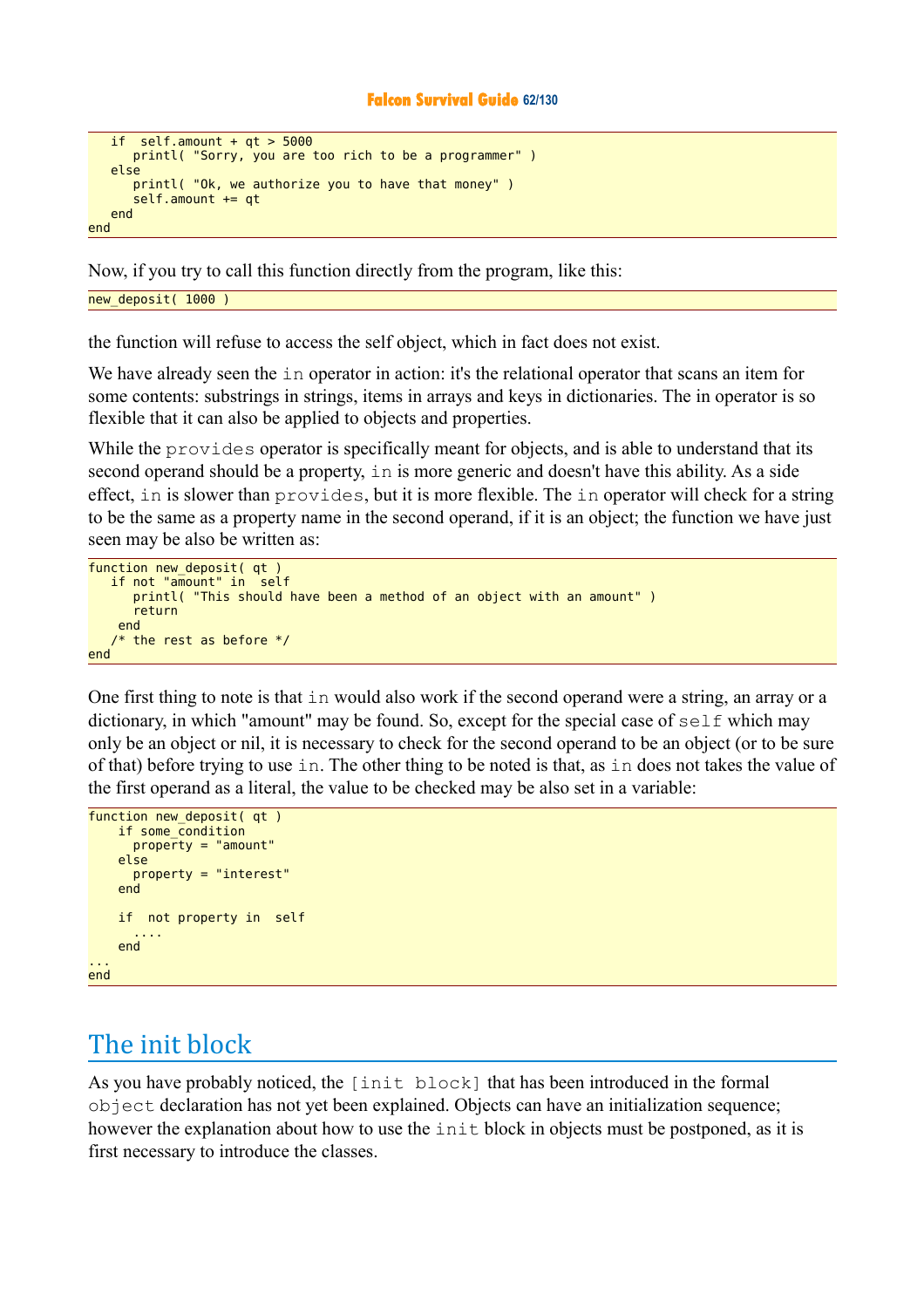# Classes

Defining an standalone object can be useful when there is specifically the need of one exact single object doing a very particular task; they are useful when the modeled object is so different from the other ones that it have very little in common with them (or nothing at all). However, in real world programs, this is a very rare case. Most of the time, there will be many points in common among different objects; it's natural for the human mind to categorize the reality so that every item of its attention is framed into a class. A class is then a schema, a basic description of the characteristics (properties) and behavior (methods) of a possibly infinite set of objects that may be represented or nearly approximated with this schema. The objects having those characteristics are called "instances", and the process to create an object from a class is called "instantiation".

Falcon classes are a mix of data (which is mainly extracted by the compiler at compile time implicitly) and code that can be used to instantiate objects. Classes are defined this way:

```
class class name[ ( param list ) ] [ from inh1[, inh2, ..., inhN] ]
   [ static block ]
    [ properties declaration ]
    [init block]
   [method list]
end
```
The property list of a class contains the name of the class properties and their initial values. Any valid expression can be assigned to the properties. If there isn't a meaningful value for an expression at initialization time, just use the nil value. Actually, the virtual machine and the compiler will work jointly to minimize the required initialization time, so that properties being given nil are not really assigned a value in the virtual machine loops during object creation, sparing time.

```
class mailbox( max_msg, is_public )
   capacity = max<sub>msg</sub>name = is\_public ? "" : "none";
   messages = [] a_property = nil
end
```
The instantiation process can be performed in two ways. One is that of calling the class as it were a function; the effect will be that of create an empty object that will be fed in the class constructor, like this:

```
my_box = mailbox( 10, false )pr\bar{i}ntl( "My box has "
          my_box.capacity, "/",
         len(my box.messages),
          " slots left.")
```
The other way is that to use the object semantic to expand a base class or initialize normally uninitialized members:

```
object my_box from mailbox( 10, false )
    name = "Giancarlo"
end
```
As classes are considered generically "callable items", it is possible to manipulate them more or less like if they were functions. For example :

```
if some_condition
   right class = mailboxelse 
   right class = X mailbox
end
```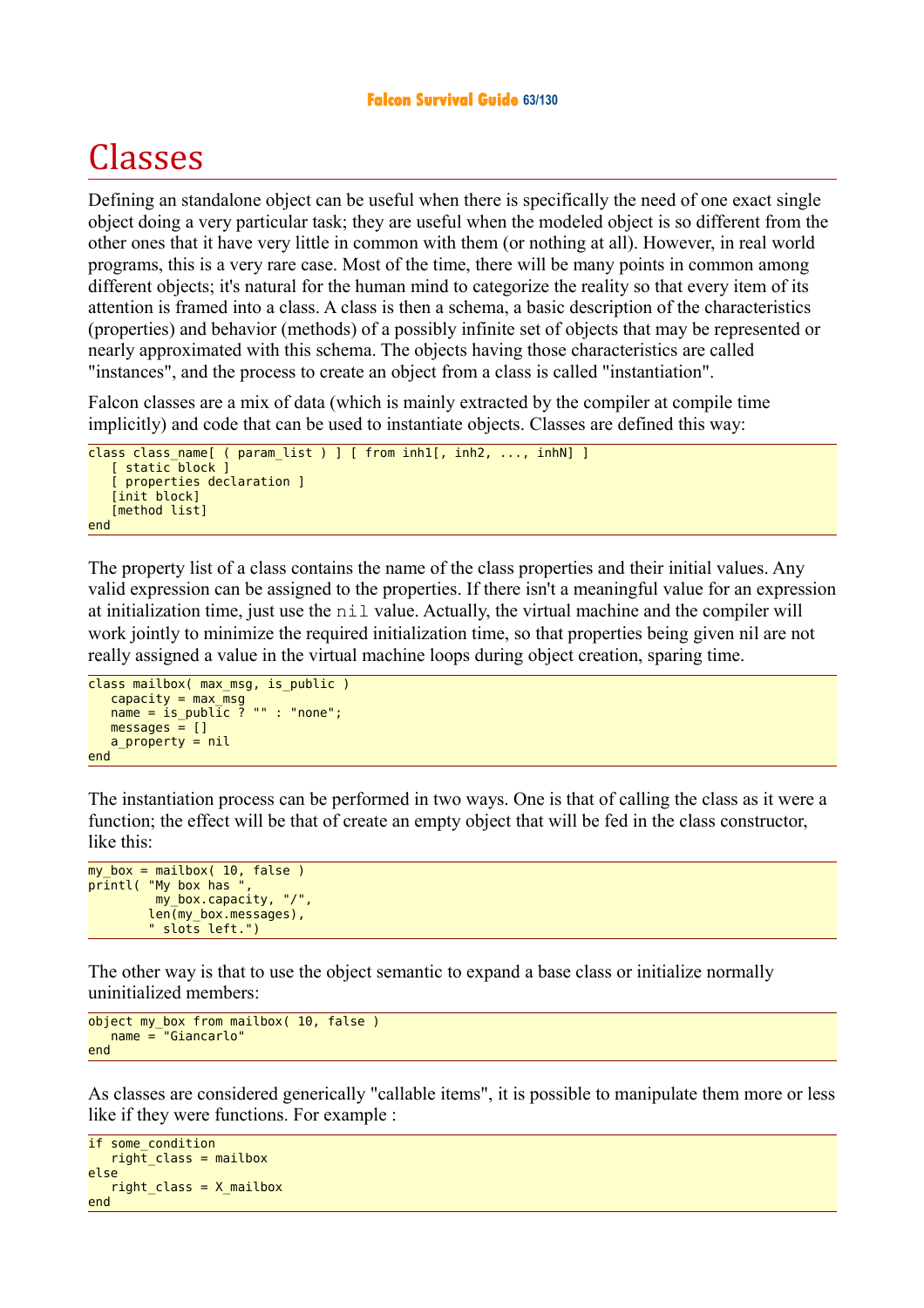```
/* some code here */ 
my box = right class( 10, false )
printl( "My box has ", 
          \overline{my} box.capacity # len( my box.messages ),
            slots left.")
```
To define a method in a class, the function keyword must be used:

```
class mailbox( max msg )
   capacity = max_msg * 10name = nil messages = []
   function slot left()
       return self.capacity - len( self.messages )
    end 
end
```
At times, the initialization of an object requires a little more than just assigning some expressions to properties. In the cases, there are two options. One is to write a method that will be called separately to complete the initialization of the object once it is already created. Although this is a clean way to do the job, this may be painful when creating singleton objects. The other method is to use the *explicit initializer*, also known as *explicit constructor*, the init block.

The explicit initializer works as a method, with the exception that it is called during object initialization, right after property assignments; it receives the parameters that are declared in the class statements, so it cannot be given any other parameter declaration. This is an example:

```
class mailbox( max msg )
   capacity = max msg * 10
   name = nilmessages = [] init 
       printl( "Box now ready for ", self.capacity, " messages." )
     end 
    function slot left()
      return self.max_msg - len( self.messages )
     end 
end
```
Properties can be declared static. By declaring a static property, it becomes shared among all the instances of a class. As the property is shared among many objects, it should not be initialized with dynamic data. The property will be initialized exactly the first time an object of that class is created; any update to the property will take effect both into all existing objects of the same class and into the new instances that are created afterwards.

```
class with static
   static element = "Initial value"
     function getElement(): return self.element;
    function setElement(e): self.element = e;
end 
obj a = with static()obj_b = with_static()printl( "The initial value of the property was: ", obj_a.getElement() );
obj_a.setElement( "value from A" ) 
obj_c = with_static() 
printl( "The value in B is: ", obj_b.getElement(), " and in C: " 
                         , obj_c.getElement() );
```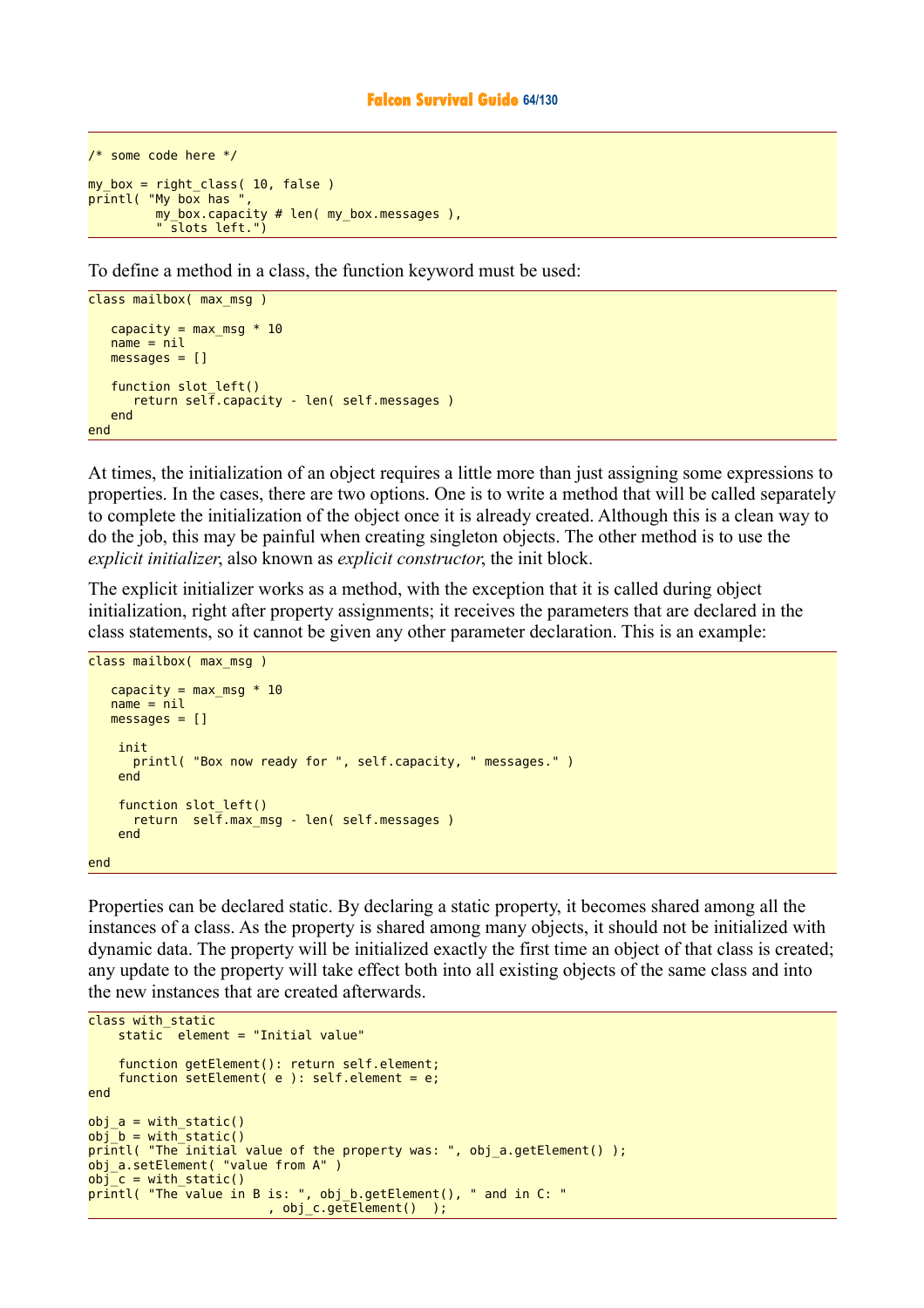### **Falcon Survival Guide 65/130**

The init block can have a static block that works very like function static blocks. However, the init static block is only called the first time an object of a certain class is instantiated. This allows preparing setup of an environment that will be then used by objects of the same class.

```
class with static init
  static numerator = nil
  my_number = nil init 
      static 
         self.numerator = 1 printl( "Class initialized" )
       end 
      self.my number = self.numerator++
   end 
end 
obj a = with static init()obj_b = with_static_init()obj^-c = with^-static^-init()printl( "Object number sequence: ", obj_a.my_number, " ", 
 obj_b.my_number, " ", obj_c.my_number )
```
The output will be:

Class initialized Object number sequence: 1 2 3

# Methods with static blocks

Static blocks can be declared in methods as they can be declared in normal functions; however, their behavior can be a bit counterintuitive. A method with a static block will enter and perform it only the first time the method is called for every instance of the parent class. Similarly, variables declared in the static block of a method are actually class static, and they are modified by all the instances of a certain class.

If there is the need to execute a part of a method only the first time that method is executed for a certain object, use a property, or even better, an attribute (see page74) and check its value with a normal branch.

# Classwide methods

It's also possible to access a method from inside a class. Instance-less methods, or classwide methods, can be called directly from the class names, but, as they do not refer to any instance, they cannot access the self object.

Declaring and accessing methods directly from classes can be a simple way to define a **namespace** where to access normal functions. For example :

```
class FunnyFunctions
     function a()
        > "This is funny function a"
     end 
     function b()
        > "This is funny function b"
     end 
end 
FunnyFunctions.a() 
FunnyFunctions.b()
```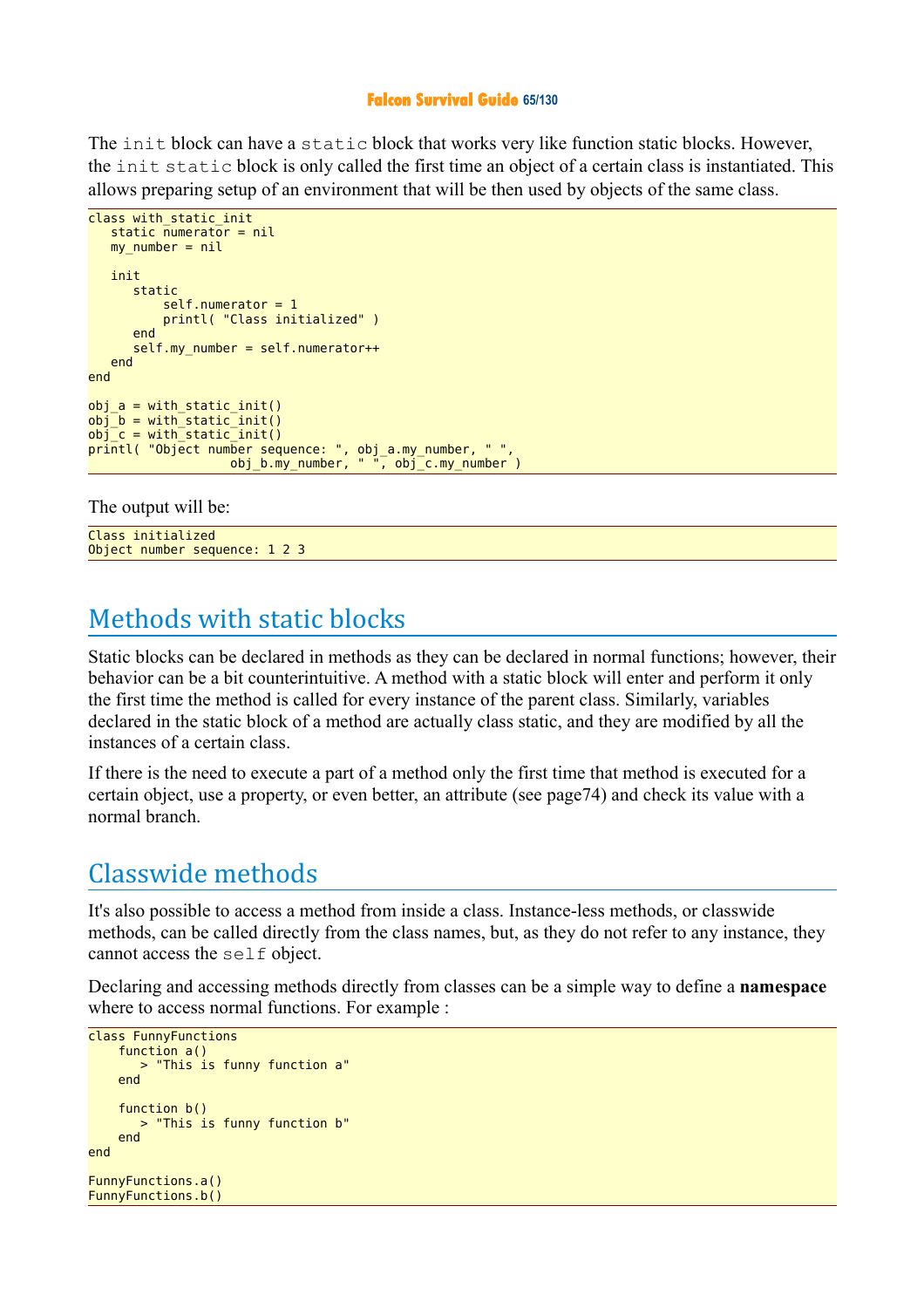#### **Falcon Survival Guide 66/130**

Classwide functions can be seamlessly merged with normal instance-sensible functions; the only requirement for a function to be callable not just from an instance, but also from the class, is that id doesn't access the self item.

### Property accessors

### *Since 0.9.4.4*

*Accessors* are hidden methods that intercept access on properties. Falcon accessors work on "virtual" properties. In short, you don't have to declare any property for the accessors to work on that; just declare the accessors for read, write or both the operations, and a "phantom" property will be created for you.

Write accessors are declared by creating a function named set *propname*, while read accessors are declared with \_\_get\_*propname*. It's two underline characters "\_" followed by "set" or "get", another underline and the property name you want to mask.

For example, this creates an accessor for the mean property, which returns the mean of a series.

```
class Series( values )
   value<sub>s</sub> = values function __get_mean()
sum = 0 for i in self.values: sum += i
       return sum / self.values.len()
    end
end
s = Series( [14,53,18,8] )
> "The mean is: ", s.mean // 23.25
```
As there isn't any set mean function declared in the class, mean is considered a read-only property; trying to set it to a different value will cause an AccessError to be raised.

The set accessor receives as a single parameter the value that should be set in the property. The following code ensures that the property value is a number in the 0..100 range.

```
class Guarded( value )
  value = 0 // We can't declare a "value" property, but...
    init
       // we can initialize it via accessors here:
       self.value = value
    end
   function set value( v )if v.typed\overline{()} != NumbericType: raise "Assigned not numeric value to 'value'" if v < 0 or v > 100: raise "Assigned value out of range to 'value'"
       > "Setting value ", v
      self. value = v end
   function __get_value(): return self. value
end
q = Guarded( 10 )
> "Initial value: ", g.value
g.value = 30> "Value is now: ", g.value
```
It is also possible to declare just the set accessor for a given property. In that case, the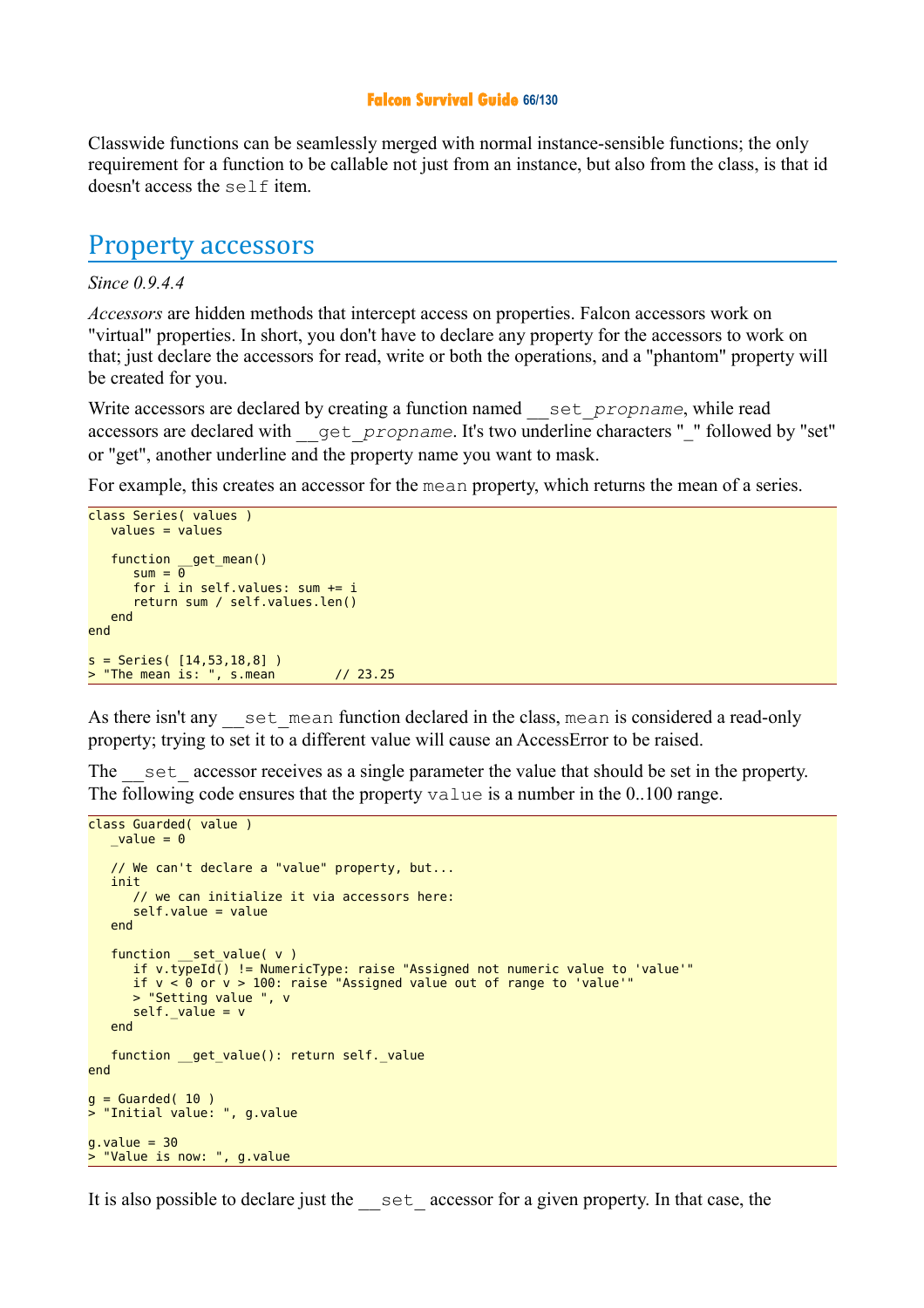#### **Falcon Survival Guide 67/130**

property becomes "write only" and can't be read back. This can be useful to create "plug points" that alter the host object depending on the data they receive, like in the following example:

```
class WOnly()
   data = nil init
      self.randomSeed = (seconds() * 1000) * 1000 end
    function __set_randomSeed( seed )
      randomSeed(seed)
      self.data = random() end
end
> "New random number: ", WOnly().data
```
*Notice that it's not possible to create a real property with the same name of a property guarded through accessors. Doing so will cause a Syntax Error for duplicate property name in class declaration to be raised.* 

# Multiple inheritance

One class (or one object) can be derived from multiple classes. The resulting class (or object) will have all the properties and methods of the subclasses. For example:

```
class parent1( p )
    prop1 = p init 
          > "Initializing parent 1 with - ", p
     end 
     function method1(): > "Method 1!"
end 
class parent2( p )
    prop2 = p init 
      > "Initializing parent 2 with - ", p
     end 
     function method2(): > "Method 2!"
end 
class child(p1, p2) from parent1( p1 ), parent2( p2 )
     init 
        > "Initializing child with ", p1, " and ", p2
     end 
end 
instance = child( "First", "Second" )
```
As the example shows, the initialization of the child class is performed after the initialization of its parents, which is performed following the order in which the inheritance are declared.

The instance will have all its functions and methods, and all the methods declared in the base and child classes.

### Base method overriding

It is often desirable that subclasses change the behavior of a base class by re-defining some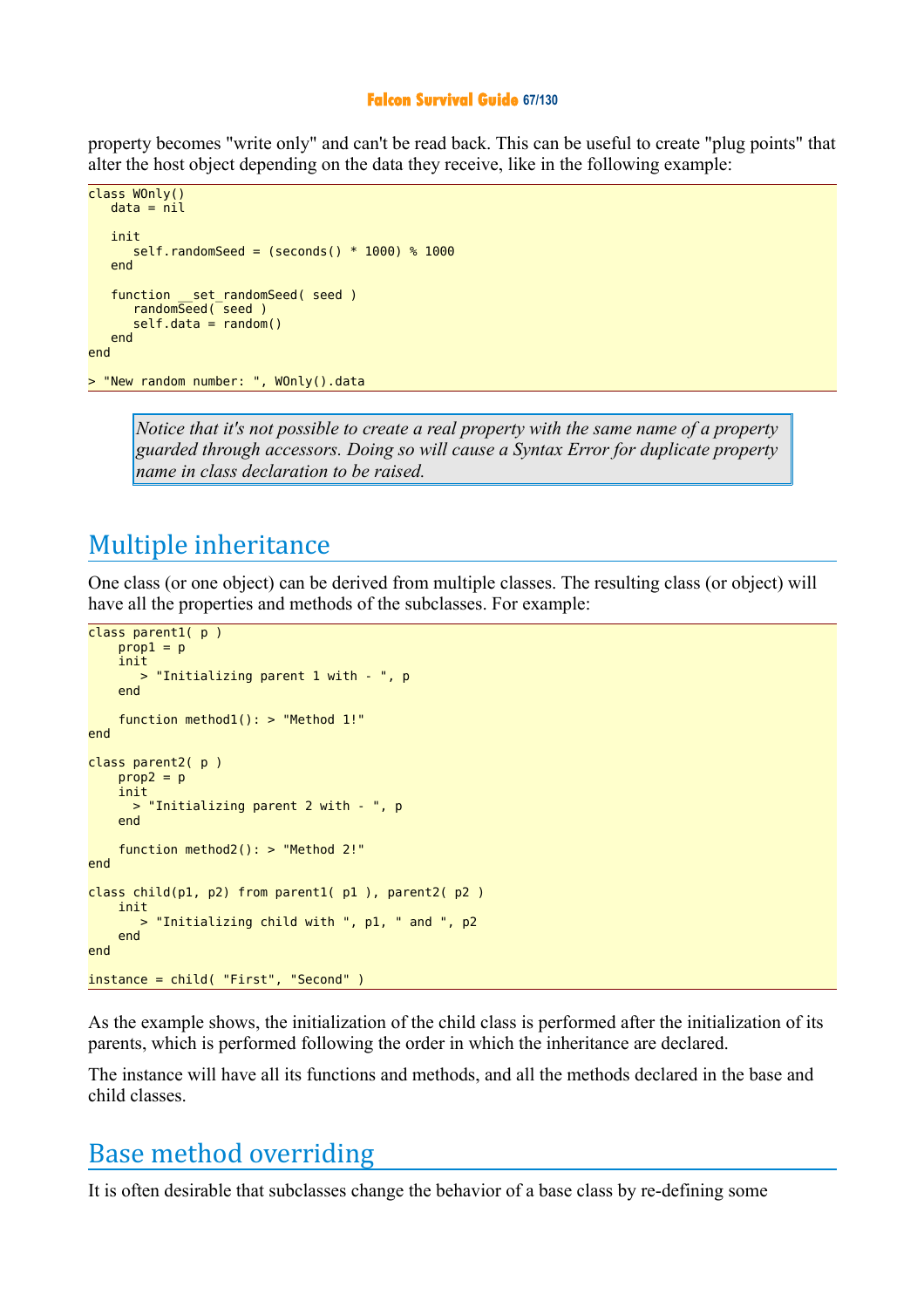#### **Falcon Survival Guide 68/130**

methods. Creating a new method (or property) in place of a method (or property) with the same name and parameters declared in a subclass is called *overriding*.

Once overridden, all the references to that property or method will receive the new member provided by the subclass. Consider this example:

```
class base
    function mth(): > "Base method"
    function callMth(): self.mth()
end
class derived from base
    function mth(): > "Derived method"
end
```
When an instance of the base class is created, it's mth method member is the function that prints "Base method". When an instance of the derived method is created, its mth method prints "Derived method". The derived instance inherits the callMth method. As now the mth member is the one provided by the derived class, the call self.mth() in its body will actually call the method in the derived class.

Continuing the above example:

```
base\_inst = base()<br>base\_inst.mth()base_inst.mth() // prints "Base method"
                             // again, prints "Base method"
derived_inst = derived()<br>derived inst.mth()
                              // prints "Derived method"
derived inst.callMth() // again, prints "Derived method"
```
It is however possible to access the base method (or property) of a derived object. For example, suppose that a class doesn't want to change a behavior of the base class, but just to extend it. Then it has to call the base class method before doing or after having done special processing. To access the method in the base class, the derived one must prepend the name of the base class to the name of the method (otherwise, it would call itself). In our case, the base class name is just base, so if we want to provide some callBase method in our derived class, it must be rewritten as follows:

```
class derived from base
    function mth(): > "Derived method"
    function callBase()
       > "pre-processing"
       self.base.mth()
       > "post-processing"
    end 
end 
derived inst = derived()
derived_inst.callBase()
```
This will result in the base class method being called instead of the derived one. The base class methods and properties may also be accessed from the main code directly; it is possible to append the base class name after the instance name to reach the base class.

In the case of multiple inheritance, overriding may also happen among subclasses; if two or more subclasses have a method with the same name, the classes being instantiated last are the ones overloading former methods. In the following example, the mth method is offered by both subclasses:

```
class first
    function mth(): > "First method"
end
```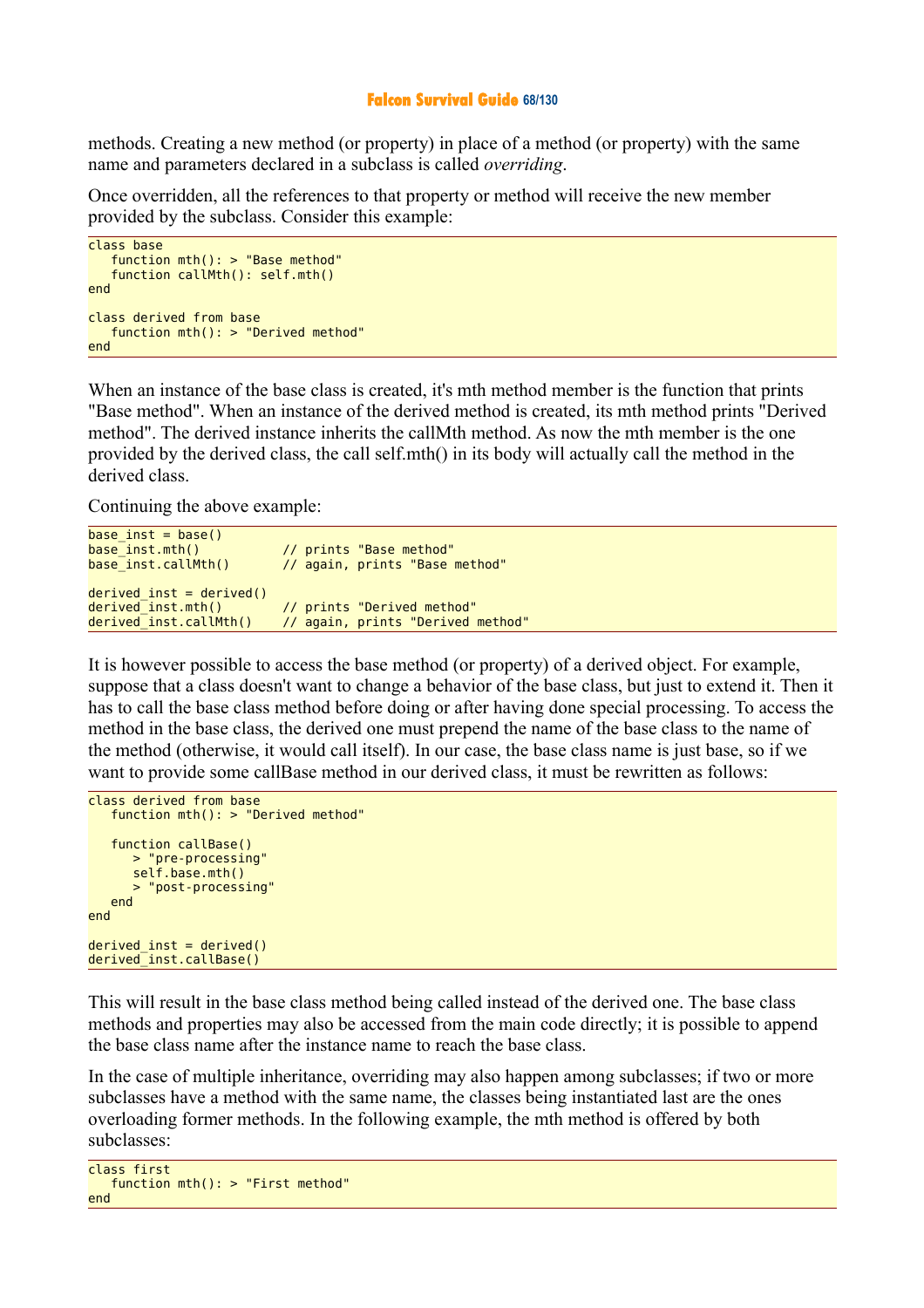```
class second
     function mth(): > "second method"
end 
class derived from first, second
end
instein = derived()instance.mth() // "second method"<br>instance.second.mth() // again "second m
                                 instance....<br>// again "second method"<br>// "first method"
instance.first.mth()
```
# Private members

In object and class declarations, member names starting with the \_ underline symbol can be accessed only through the self object. This means that only the object, or the class that declared them and its direct descendants, are able to access them. In case some of those properties or methods are needed outside the instance, they must be returned (or modified) using an accessor, that is a method returning or changing the property, as in the following example:

```
object privateer
   private = 0function getPrivate(): return self. private
    function setPrivate(value): self. pr\bar{i}vate = value
end
```
However, private members should be used mainly to store data that should not visible by other parts of the program; for example they may be used to store an internal state or counter.

Subclasses can access private members declared by parent classes, but they can access them only through the  $\text{self}$  object. It is not possible to access a private member through a base class; once overloaded, the instances can access only the topmost overloading of the private member.

# Operator overloading

Falcon objects (and class instances) provide several callback hooks that are called when the virtual machine applies operators on them. They all work similarly, by providing a method in the class or object definition, and they all are relative to *things done to the target instance*. In short, the virtual machine looks at the type of the first operand in an expression; if the operators are left-associative (i.e.  $+$ ,  $*$ ,  $-$  etc), the first operand is the leftmost. If that operand is an object or instance, and if it provides an appropriate overloaded method, that method is called and the other operands are passed as parameters.

For example, that's how "+" operator can be overridden in a class:

```
class OverPlus( initValue )
   numval = initValuefunction add ( operand )
       return OverPlus( self.numval + operand )
    end
end
op = OverPlus( 10 )\frac{1}{\text{nop}} = op + 10
> nop.numval //: 20
```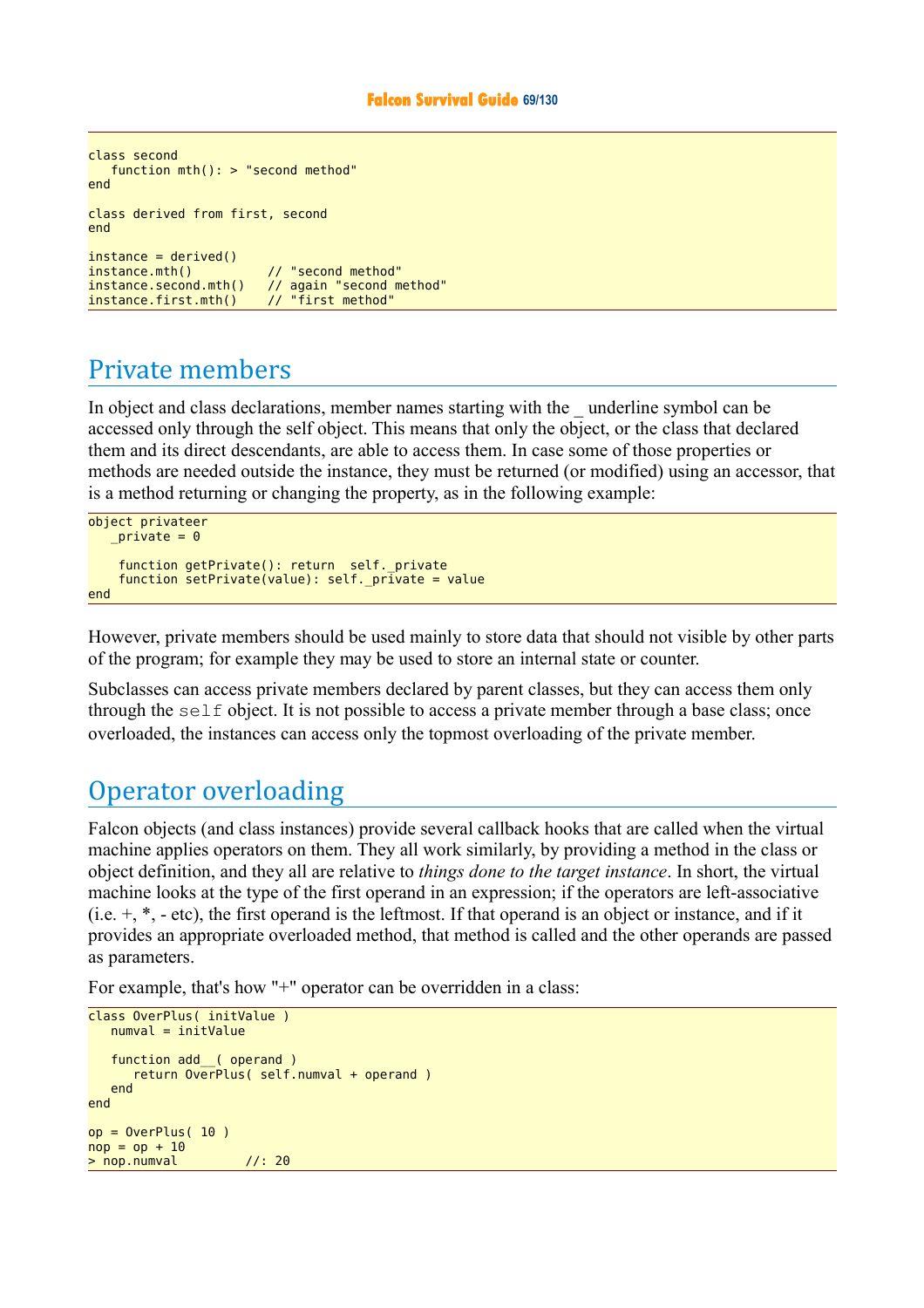*Operator overloads are suffixed with "\_\_" (two underlines) to indicate that they are special, and to provide some "namespace protection" as names like "add", "sub" and so on may be very common and used by developers for other reasons. However, the overloaded nouns are not prefixed with underlines because this would make them private, and there is no inherent reason to make them so. You may want to call the overloaded methods directly, and if you can invoke them anywhere from the code through language level symbols, there is no meaning in removing the ability to call them or refer to them directly away from you.* 

Of course, a class may want to check the type of the operand, and eventually work gracefully with compatible types. For example:

```
class OverPlus( initValue )
   numval = initValue function add__( operand )
      if operand provides numval
          return OverPlus( self.numval + operand.numval )
      elif operand.typeId() == IntegerType or operand.typeId() == NumericType
          return OverPlus( self.numval + operand )
       elif
          raise "Invalid type!"
       end
    end
end
op = OverPlus( 10 ) + OverPlus( 10 )> op.numval //: 20
```
Operator overloads are not bound to be read-only. If consistent, it is possible also to modify the values in self, as in:

```
...
 function add___( operand )
 self.numval += operand
      return self
   end
...
```
Also, the return value is totally arbitrary; you may want to return a different value. This allows you to create so called *manipulators*, having special significance in expressions as in the following example:

```
object saver
    function add__( operand )
      > "Saving value... ", operand
       // save it to a file
       return operand
   end
end
person = saver + 100> "data is ", persistent // 100
```
*This model has two limitations: first, it's not possible for the second operand to take control of the operator overloading. It's the first operand that is in control of overloading. Second, all the operator overloading is performed in atomic mode. This means that the virtual machine is not interruptible while inside those callback methods, and that functions that may interrupt or suspend the workflow of the virtual machine are forbidden. In short, calling sleep() from inside add\_\_ would raise an error, returning the VM to non-atomic mode and dumping all that's done inside*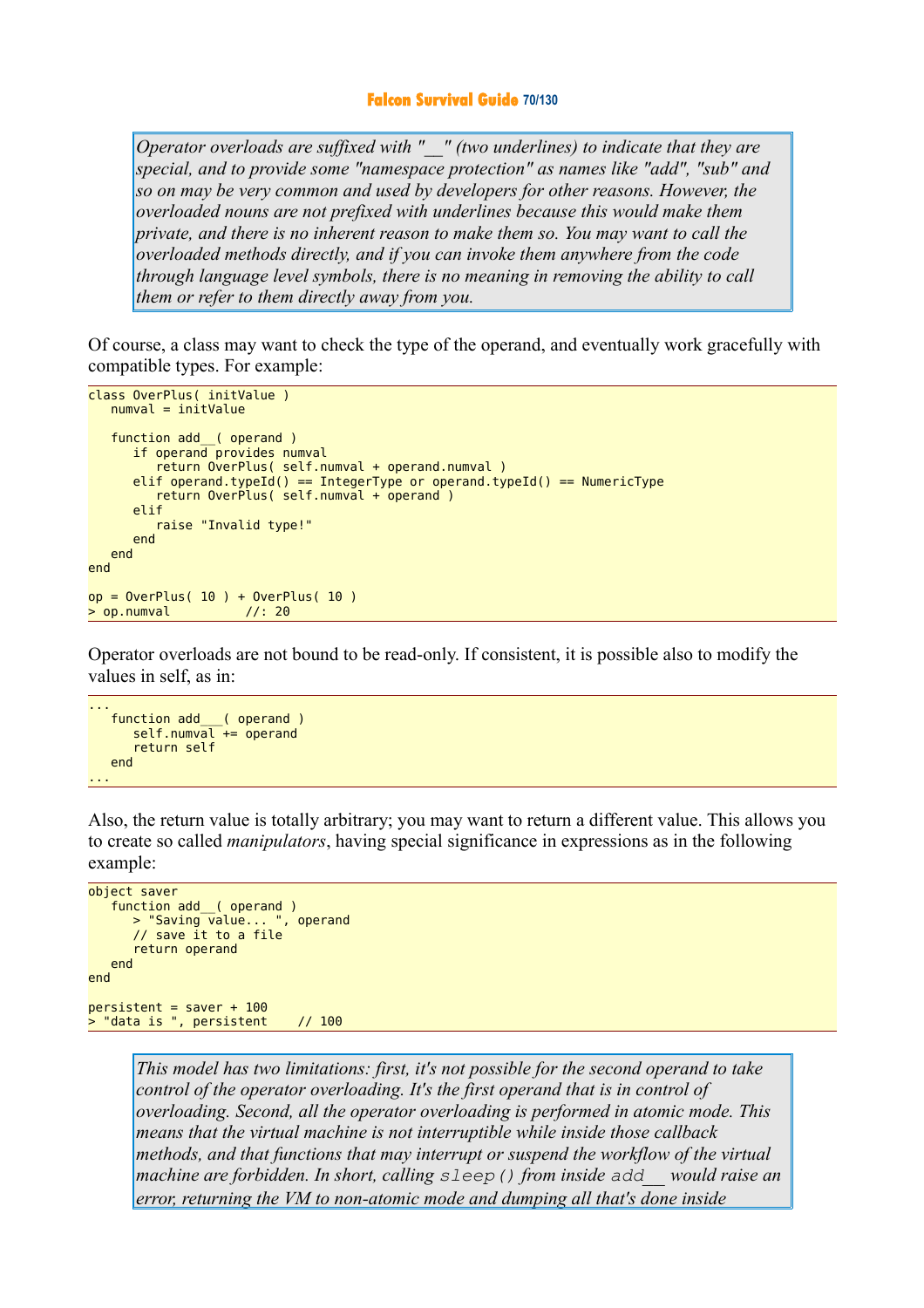### *callbacks.*

Operators overloading is divided into the follow:

- mathematical operators overrides.
- comparison overrides.
- accessor ovverides.
- call overrides (functors).

### **Mathematical operator overloading**

They are unary or binary operators overloading, working quite alike. Binary operators overloads gets a single parameter (the second operand) and are usually, but not necessarily, expected to return a value of the same type of self, or of the second operand:

- **add** Overloads "+" operator.
- **sub\_\_** Overloads "-" operator.
- **mul** Overloads "\*" operator.
- **div** Overloads "/" operator.
- **mod** Overloads "%" operator.
- **pow** Overloads "\*\*" operator.

### *NOTE: Since 0.9.6, "<u>" is before the operators. So, we have "</u>add", "\_\_sub", etc.*

Binary operator overloading works also when used as *self assignment*. For example, += operator calls the add\_\_ override and then stores the return value in the same variable that was used as self. For example:

```
class OperOver( num )
  val = numfunction add (v): return self.val + v
end
o = Operator(10)0 + = 5inspect(o) // a numeric 15 value
```
Unary operators overloads receive no parameters; they are the following:

- **neg** Overloads the unary prefix negation operator ("-" in front of a symbol).
- **inc** Overloads the prefix "++" increment operator.
- **dec\_\_** Overloads the prefix "--" decrement operator.
- **increment** Overloads the postfix "++" increment operator.
- **decpost** Overloads the postfix "--" decrement operator.

### **Comparison overloading**

Comparison operators, namely  $\leq, \leq, \leq, \geq, \leq, \geq, \leq$  and  $\leq$  all refer to the same overloaded method: compare. Notice the absence of the "  $\degree$  " suffix. This is both because of historical reasons and because compare doesn't exactly overload operators, but serve a more complex purpose with a different semantic.

The compare method is bound to return a number less than zero, zero or greater than zero if the self item is respectively less than, equal to or greater than the comparand item, passed as parameter. Contrarily to mathematical operators, the compare method should not raise an error in case the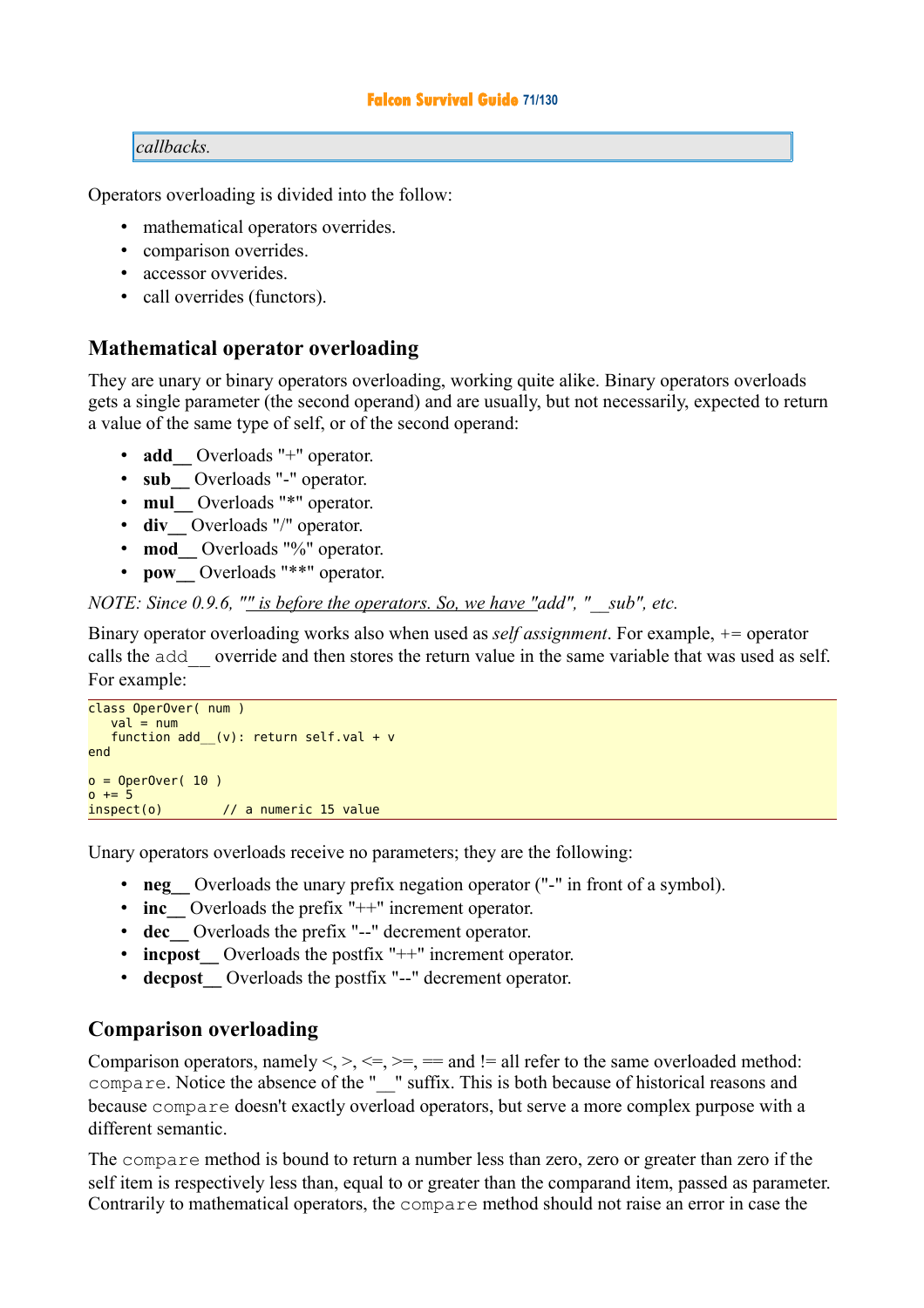#### **Falcon Survival Guide 72/130**

items are not comparable: Falcon VM prefers to have a strategy to sort all the items, even when sorting has no physical reason. When the compare function hasn't any mean to determine a sorting order, it should return nil; this informs the virtual machine that the override gave up, and that the default ordering algorithm should be applied: items of different kinds are ordered based on the value of their typeId() methods, and items of the same kind are checked based on the place they occupy in memory.

```
class CmpOver( val )
  number = val function compare( oper )
       if oper provides number
          return self.number - oper.number
      elif oper.typeId() == NumericType or oper.typeId() == IntegerType
          return self.number - oper
       end
       // else let the VM do our work
       return nil
   end
end
ten = CmpOver(10)> "Is ten > 5? ", ten > 5
> "Is ten != 3? ", ten != 3
> "Is ten <= 10? ", ten <= 10
> "Is ten > an array? ", ten > [1,2,3]
```
The compare method is not used just to resolve the comparison operators; it's used also when a default ordering method is needed, for example, in dictionary key insertions and searches, or in arraySort() call.

**Important**: as the compare method is invoked only on the first item of pair ordering checks, all the members of a collection to be sorted. For example:

```
function cmpFunc( o )
    if o provides number: return self.number - o.number
    return nil
end
class CmpOne( val )
   number = val compare = cmpFunc
end
class CmpTwo( val, name )
  number = valname = name compare = cmpFunc
end
dict = [CompOne( 10 ) == "ten", CompOne( 5 ) == "five", CompTwo( 7 , "seven" ) == "seven" ]for k,v in dict
    > @"$(k.number) => $v"
end
```
In this example, the items stored in the dictionary as (ordered) keys are different, but they all agree on the way they must be ordered (by sharing the same ordering function).

### **Subscript overloading**

Access through the array subscript accessor () can be overloaded through the following methods:

**getIndex** Overloads in read mode. Will receive 1 parameter (index), and should return an item.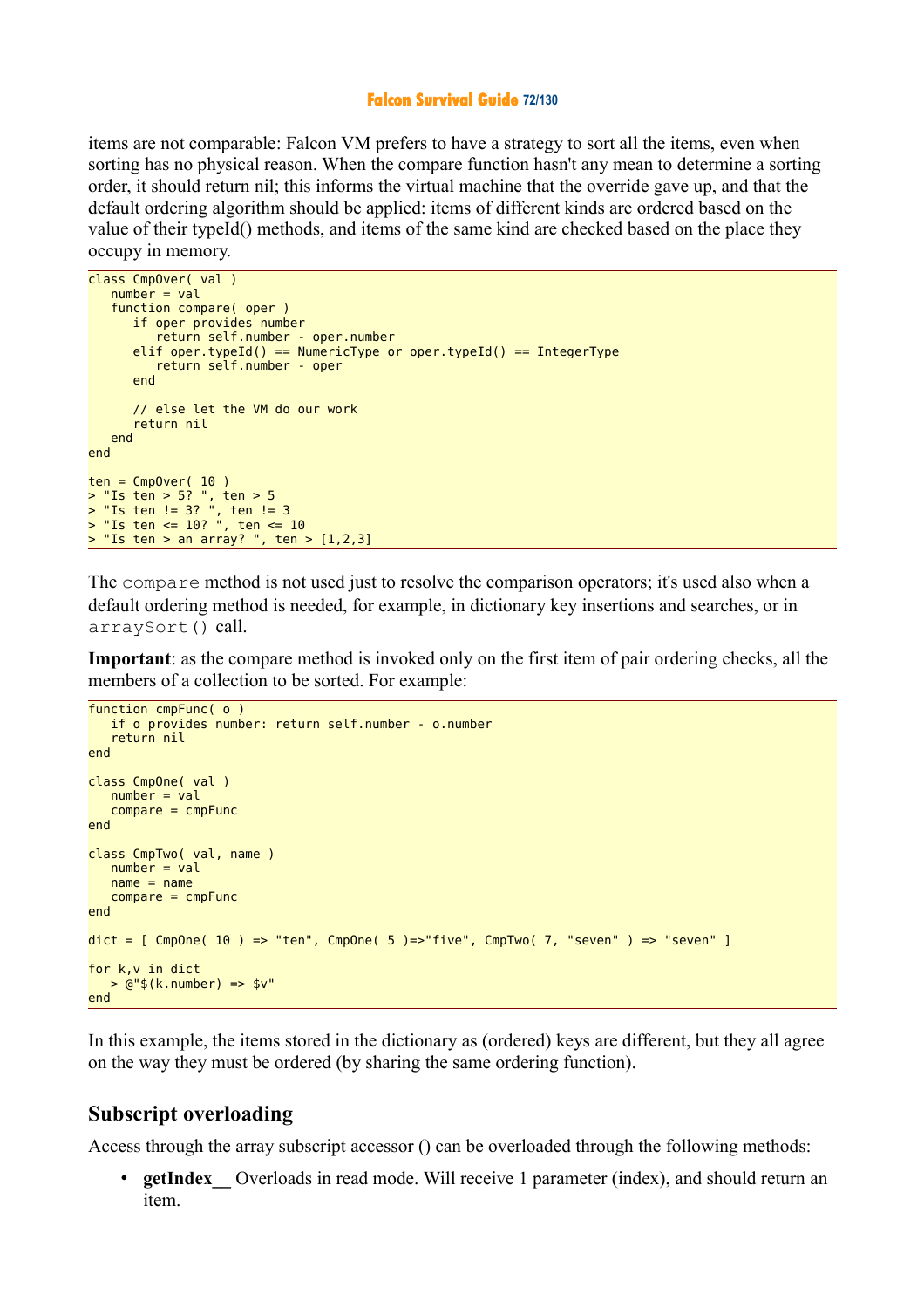## **Falcon Survival Guide 73/130**

• **setIndex** Overloads in write mode. Will receive 2 parameters (index, value), and it is supposed to return the stored item.

Be careful about the fact that the  $index$  parameter is not necessarily just a number; it may be any Falcon item, as the overrider may wish not just to implement an array semantic.

The following example implements a self-growing array, that enlarge itself when accessed out-ofbound.

```
class GrowArray( initSize )
   content = nil init
       if initSize
          self.content = arrayBuffer( initSize )
       else
          self.content = []
       end
    end
    function len(): return self.content.len()
 function getIndex__( pos )
 pos = self.absolutize( pos )
       return self.content[pos]
    end
 function setIndex__( pos, value )
 pos = self.absolutize( pos )
       return ( self.content[pos] = value )
    end
    function absolutize( pos )
       // for simplicity, consider only integer and not ranges.
      if pos < 0 pos = abs( self.content.len() + pos )
       end
       if pos >= self.content.len()
          self.content.resize( pos+1 )
       end
       return pos
    end
end
arr = GrowArray()arr[1] = "one"arr[2] = "two"arr[3] = "three"inspect( arr.content )
```
## **Call overrides and functors**

In Falcon, a function call is actually considered an expression with two operands: the called item and the parameter list. Objects can provide a call method to override the call operator  $(\ldots)$ . Objects implementing a call\_\_ method are called *functors*. Functors are *function objects*, that is, objects that have their own state and internal methods, but that can be called as regular functions.

In the following example, we use a functor to iterate through a vector, returning an  $oob(0)$ (functional break) when the scan is complete.

```
class gimmeNext( array )
  array = arraypos = 0function call_()
      if self.pos >= self.array.len(): return oob(0)
```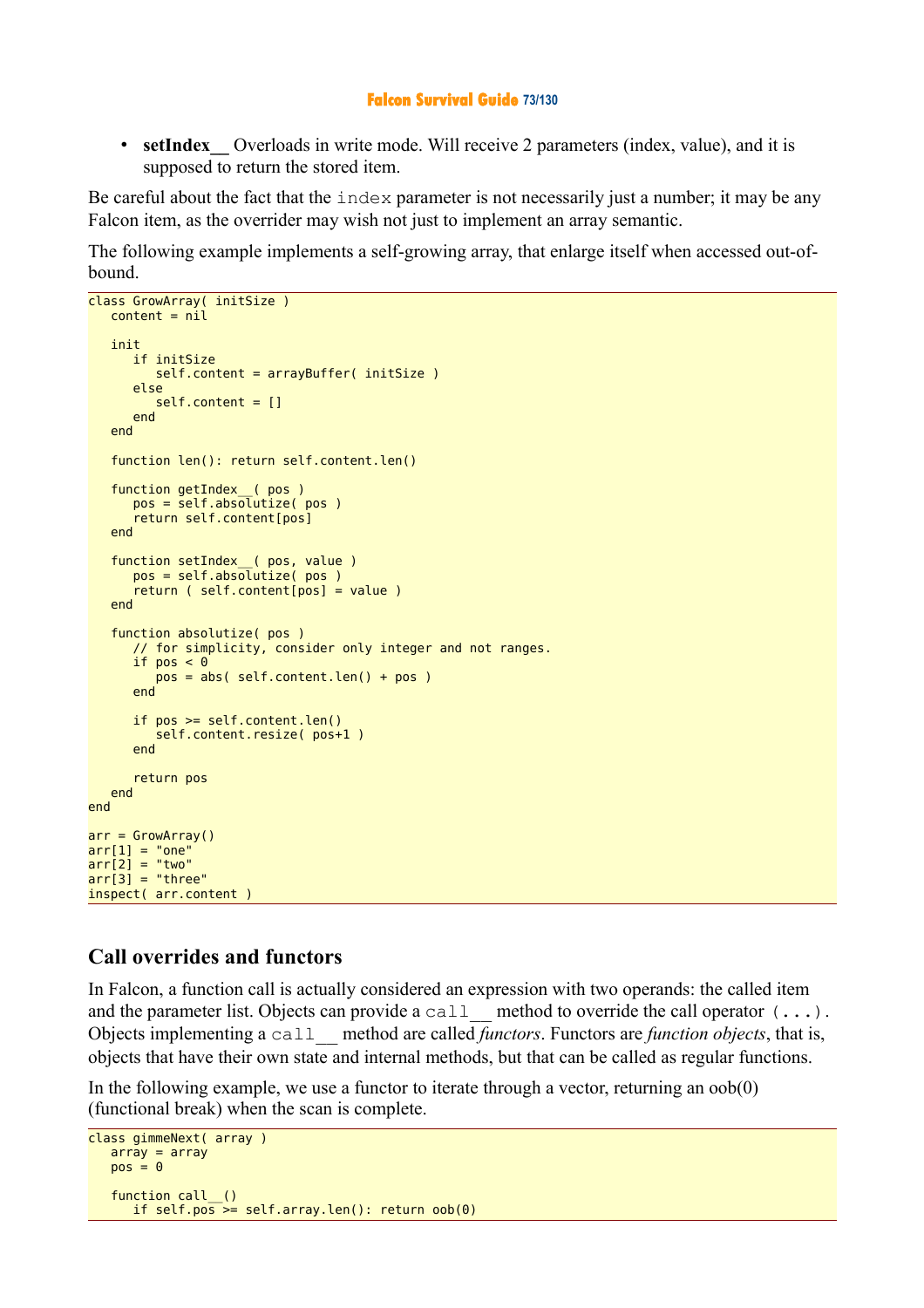```
 return self.array[ self.pos++ ]
    end
end
gn = gimmeNext( ["one", "two", "three"] )
while not isoob( data = gn() )
    > data
end
```
The interesting part, the gn() call, is actually resolved into the invocation of the call method in the functor.

Parameters passed to the call functor are translated into parameters for the call method:

```
object callTest
   function call__( a, b ,c )
 > "A: ", a
 > "B: ", b
 > "C: ", c
   end
end
callTest( 1, 2, 3 )
```
And of course, it's also possible to access the parameters through the variable parameter convention:

```
class promptPrinter( prompt )
   prompt = prompt function call__( /*var params */ )
      for i in [0:paramCount()]
         > self.prompt, parameter(i)
       end
    end
end
pp = promptPrinter( "::: " )
pp( "Hello", "world", "there!" )
```
## Automatic string conversion

It is often useful to turn an object into a string representation; this is done also by the virtual machine in several occasions, as when adding the object to a string, or when printing through the ">" fast-print operator. To provide a suitable string representation, an instance may provide a toString method, returning a string.

For example:

```
object Test
    function toString()
       return "I am the test"
    end
end
// automatic transformation to string
value = "Represent me " + Test
> value
// or also directly
> "Directly: ", Test
```
Notice that

> Test + "..."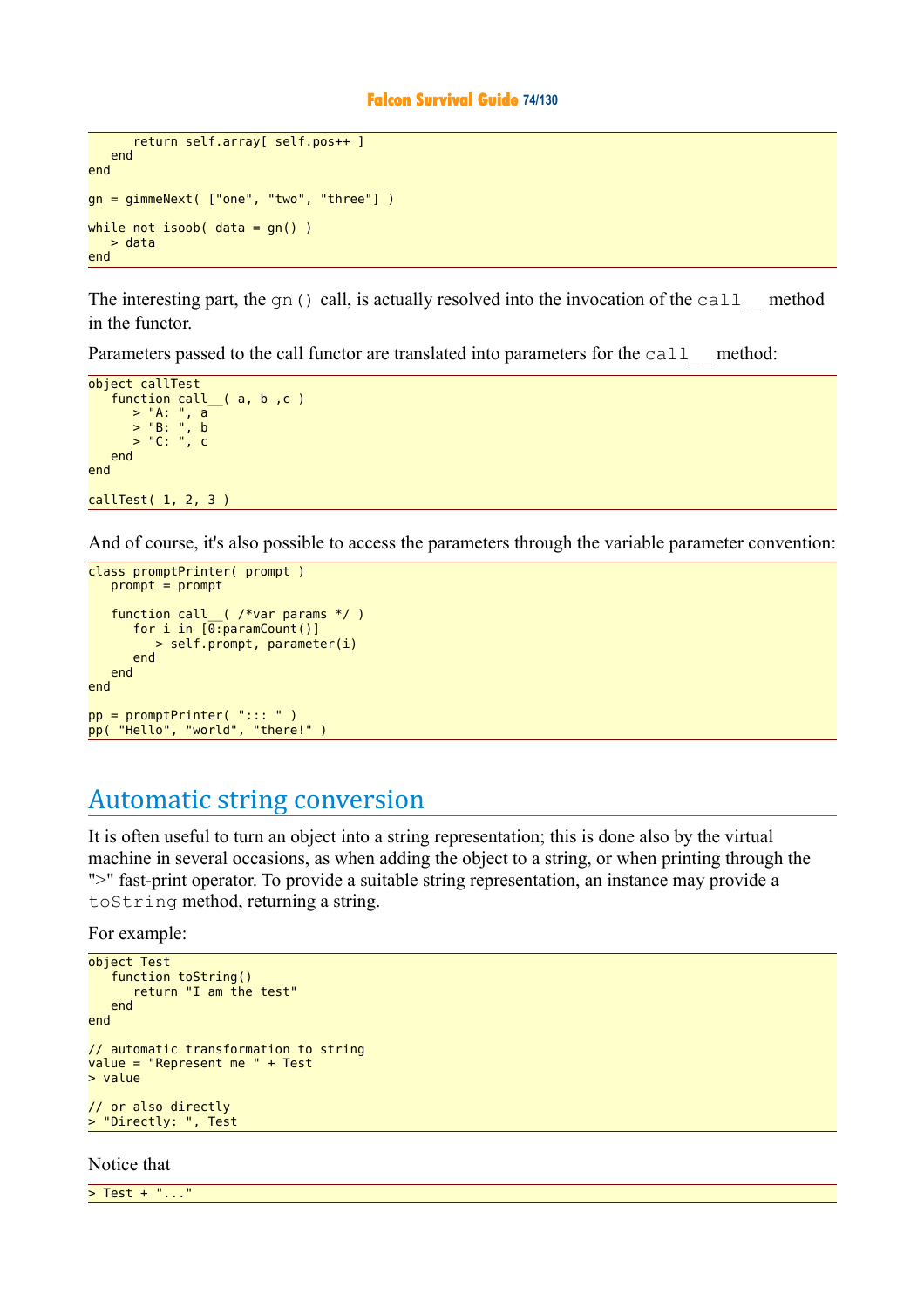## **Falcon Survival Guide 75/130**

wouldn't work as expected: in that case, the add\_\_ override is used instead.

## Object initialization sequence

Objects, or better, items automatically created with the object keyword, are actually instantiated from a class that is not accessible to the script. This class is synthetically created and stored in the module where the object resides; as the module is linked in the Virtual Machine, an instance is created as if the script called the constructor. So this code:

```
 class my_class
   property = some function()
       ... 
end 
my object = my class()
```
and this code:

```
 object my_object
   property = some function() ... 
end
```
are nearly equivalent. Nearly... but not quite, because the constructor of the stand alone objects, and the complex initialization involving their property, is completely managed by the Virtual Machine before the first instruction of the main script is executed.

In other words, even if a module does not provide a main code, and even if it's not the main script, the VM may execute some code from it to initialize the objects it declares.

This provides a powerful and easy way to configure Falcon modules as they are loaded in the virtual machine. However, this may actually bring two orders of problems.

The first problem is that the VM must be correctly configured for debugging, limiting script execution time, controlling script memory consumption and so on before the script you actually want to launch is launched; at link time, VM may execute some code, or even a lot of code, so the VM must be set up correctly before the link sequence is initiated. But this is a problem that involves the embedders, and it's a bit outside the scope of this guide.

The second order of problem is that the order of object initialization is undefined. Of course, objects declared in a module A that is loaded by a module B are all initialized before the first object from B gets the chance to be initialized, but the order by which the objects in A are initialized is undefined.

Usually, this is not relevant for the user, unless some of the objects in the code refer to some other object in the module. Consider the following example:

```
object first
    list = [ " one " , " two " , " three " ]
end 
object second
   sum = "" init 
       for elem in first.list
            self.sum += elem
       end 
    end 
end
```
This code may work or not. By the time second is initialized, the list in first may have already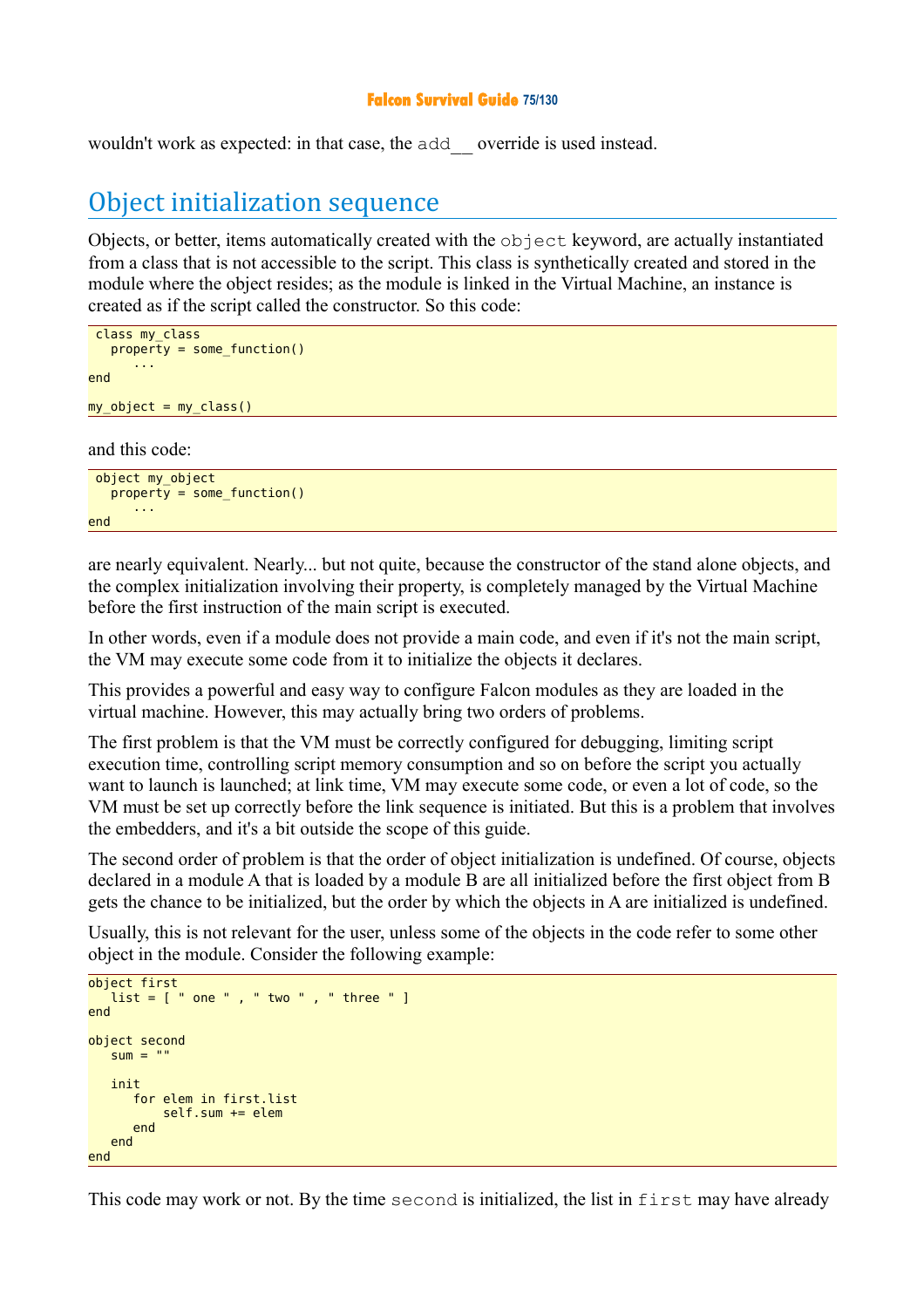## **Falcon Survival Guide 76/130**

been initialized or not. It's a 50% guess.

Luckily, the VM does some work for us, in the forecast that an item may reference some other item in the initialization step.

First of all, before the first initialization is performed, all the items of the module are correctly created, and their methods are readied. In this way, accessing properties of an arbitrary object is possible, and its content will either be a valid method, nil, or the fully readied value, in case the object has already been initialized. Filling all the non-method properties with nil allows eventual callers, or the object itself, to understand if the initialization routine has been called or not.

The second thing the VM does for us is avoid re-initialization. So, if some property of some object is initialized externally before the VM has the chance to call the automatic initializer, the already provided value will be saved.

Given these two services, what the implementer must do to solve this situation is called *initialization on first use* idiom (this is actually C<sup>++</sup> terminology, but also works great here).

The init method of second, referencing first, should be kind on the first object by calling some method of it that can set up the object in place of the automatic initializer. Even better, if possible access to the required property should be performed only via a method that is meant only for this reason. Those special methods are called *accessors*.

Here we see an accessor using the initialization on first use idiom in action.

```
 object first
   list = nil init 
      // forces initialization if this has not still happened
       self.getList()
    end 
    // accessor...
    function getList()
 // ... using init on first use idiom.
 if self.list = nil : self.list = [ " one " , " two " , " three " ]
       return self.list
   end 
end 
object second
   sum = "" init 
       // Reading first.list via the accessor 
       for elem in first.getList()
          self.sum += elem end 
     end 
end 
printl( "second.sum: ", second.sum )
```
The elegant part of this idiom is that the necessity to use it is present only during the initialization step, that is, in the init block of objects, or in their property declaration clauses. Once the link step is performed, (provided the init block and/or the property declarations do their jobs correctly, as in the example for object first), the properties are correctly set up, and there isn't the need to go on using the accessors to read the properties from an object.

The correct initialization of objects can be performed by following these simple rules:

As said, the main module and objects in other modules don't need to access other object properties via accessors with init on first use idiom; however, be careful, as init routines and property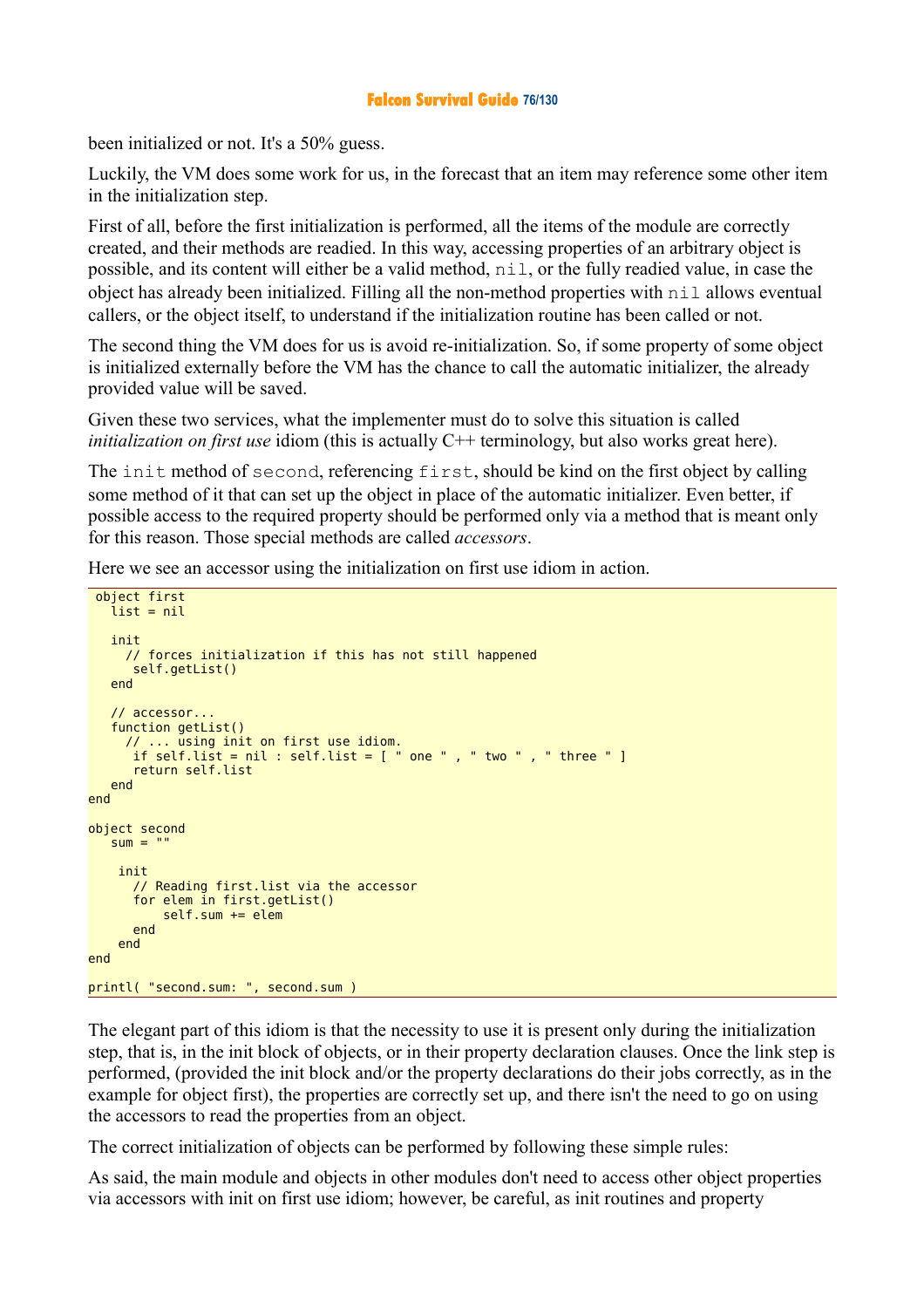## **Falcon Survival Guide 77/130**

initialization clauses may call functions that in turn may reference uninitialized objects.

So, if possible, avoid creating objects that need other objects being declared in the same module during initialization phase. If you have to, if possible, isolate them in a separate module so that you know that those object are correctly initialized, or be prepared to use the accessor instead of the property within all the functions in the same module where the target object is located.

## Classes in functional sequences

When evaluated in functional contexts, classes generate instances as if they were directly called. For example, you may fill an array of instances through a functional loop like the following:

```
class ABC( ival )
id = ival
end
arr = []1.upto(10, .[ arr.add .[ABC \&1]] )
inspect( arr )
```
# Stateful classes

## *Since 0.9.6*

Some kind of problems are better solved through "agents" or "machines" which are invoked to respond to certain events or perform certain tasks, and provide a different behavior under different situations.

## A scared bird

For example, let's take the example of a bird that needs to eat and is scared from people. The bird can be in one of three states: famished, quiet and scared.

Initially, the bird is "quiet".

```
class Bird
   famine = \theta init
       self.setState( self.quiet )
    end
//...
```
The bird can chose, each time, to be idle, eat or flee.

```
function eat()
        > "The bird eats."
       self.famine = <math>0</math> end
 function idle()
 > "The bird is idle"
        ++ self.famine
   end
    function flee()
        > "Flap flap flap..."
        ++ self.famine
   end
```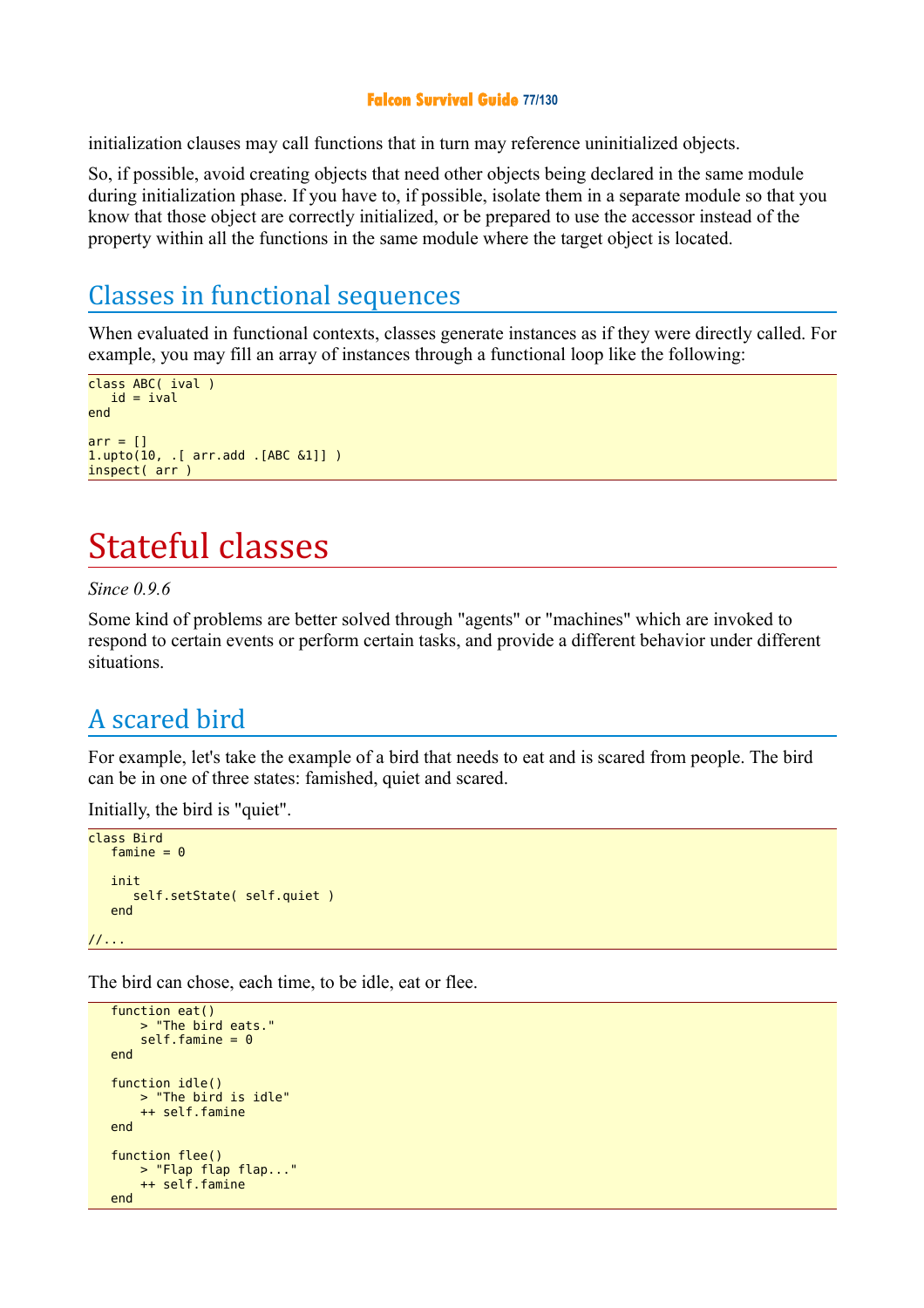#### **Falcon Survival Guide 78/130**

We present the current situation to the bird via an "onEvent" callback, in which we'll tell the bird if there's food and/or people around.

When the bird is quiet, it will ignore food, and get scared if a person approaches. After three turns, it will get famished again.

```
 state quiet 
    function onEvent( food_nearby, people_nearby )
       if people_nearby
          > "The bird is getting nervous."
          self.setState( self.scared )
       else
          self.idle()
          if self.famine > 3: self.setState( self.famished )
       end
    end
 end
```
When it's scared, it will flee when people is around; otherwise it will return to be quiet or famished depending on the famine level.

```
 state scared
   function onEvent( food nearby, people nearby )
       if people_nearby
         self.flee()
       else
          self.setState( self.famine > 3 ? self.famished : self.quiet )
       end
    end
 end
```
when it's famished it will eat and get quiet, if there is no people around. Otherwise it will get scared.

```
 state famished 
       function onEvent( food_nearby, people_nearby )
          if people_nearby
             > "The bird is getting nervous."
            self.setState( self.scared )
          elif food_nearby
              self.eat()
            self.setState( self.quiet )
          else
             self.idle()
          end
       end
    end
// end class:
end
```
We can now test this code with a simple sequence, like the following:

```
quail = Bird()for i in [0:12]
   food = random( true, false )
  people = random( true, false )
  > @ "Step $i: Food=$food, People=$people"
  quail.onEvent( food, people )
  > "The quail is in state ", quail.getState()
end
```
## States definition

As we intuitively seen in the previous paragraph, states are subsets of alternative methods that can be active at any time on an object. Fromally...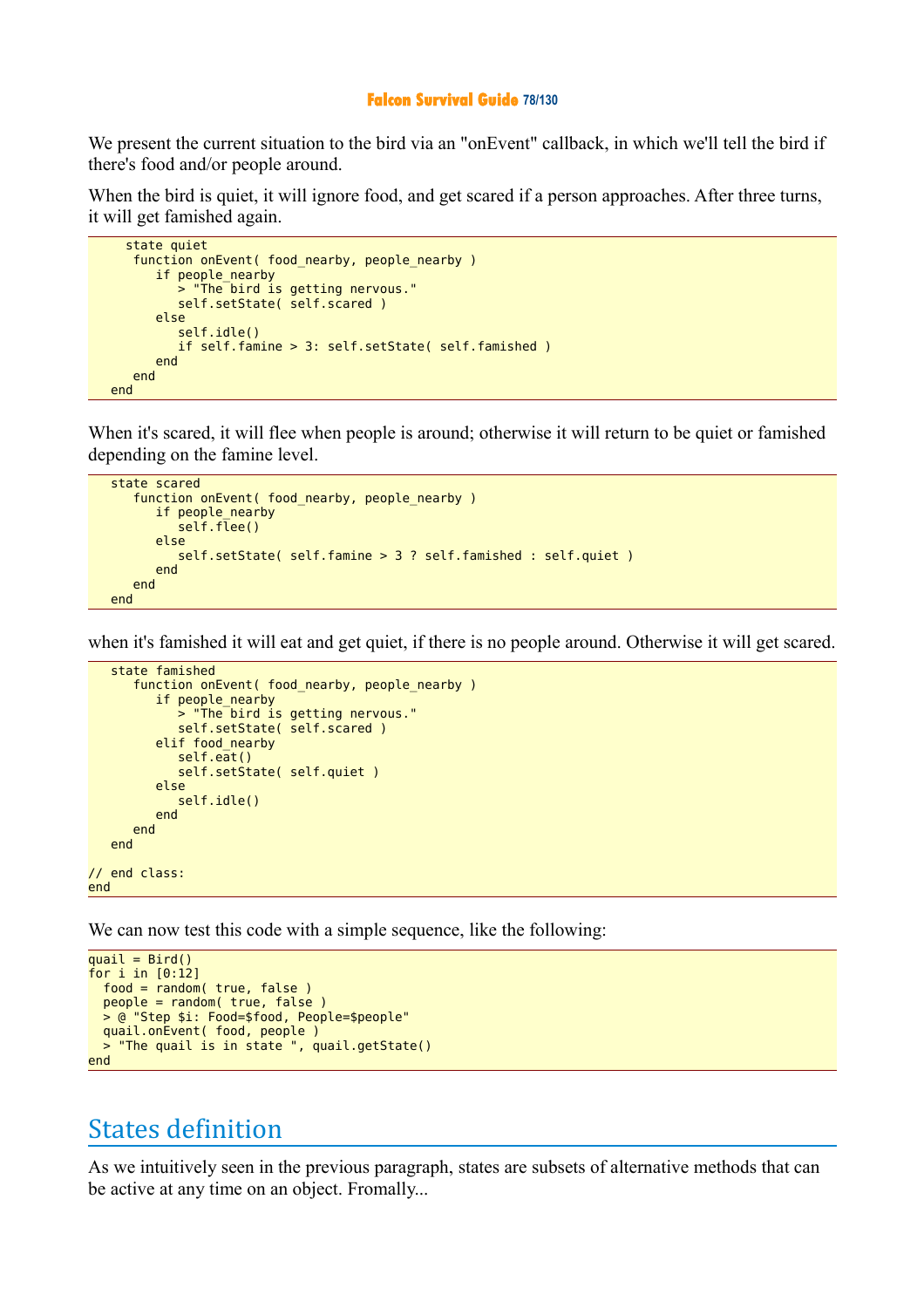```
\overline{\text{class}} ...
    [class declaration]
     state <state name>
        [state declaration]
     end
      ...
    state <state name>
         [state declaration]
     end
end
```
Each *state declaration* consists of zero or more function definition. It is not necessary that all the states declare the same functions. If a state doesn't declare a method that is declared in another state, when entering it the undeclared method is left unchanged. So if state **A** declares method *one* and *two*, while state **B** declares only method *two*, when moving from state **A** to **B**, method *one* is left untouched.

Method names declared in states can be present also in the class definition. When a state is not yet applied, they are reachable and behave normally. Once a state redefining them is applied, the methods declared in the generic class part are *shaded* (not anymore reachable in the host object), but they are still available if accessed statically or through the base class name.

States are actually represented as string properties; so an expression like className.state name where state name is the name of a state, resolves exactly in a string "state\_name".

The BOM methods setState and getState are normal methods. This allows to create synthetically state names and apply them at runtime.

# Transition functions

Two special functions, called leave and enter, are called back respectively before a state is applied (with the previous state still active), and after entering the new state. State transition is performed as indicated in this pseudocode:

```
function setState( new_state )
  value = nilif self. leave is callable
     value = self.__leave( new_state) end
   old state = current state
  app\bar{ly} new state
   if self. enter is callable
     value = self.__enter( old_state, value ) end
    return value
end
```
Both methods are optional and both can return a value (which is then returned by the setState method). Leave is called in the previous state, and receives the target state name as the parameter, while enter is called after the new state is applied, and careceives the states that was previously active.

If both the methods are provided, enter receives also the value returned by leave as second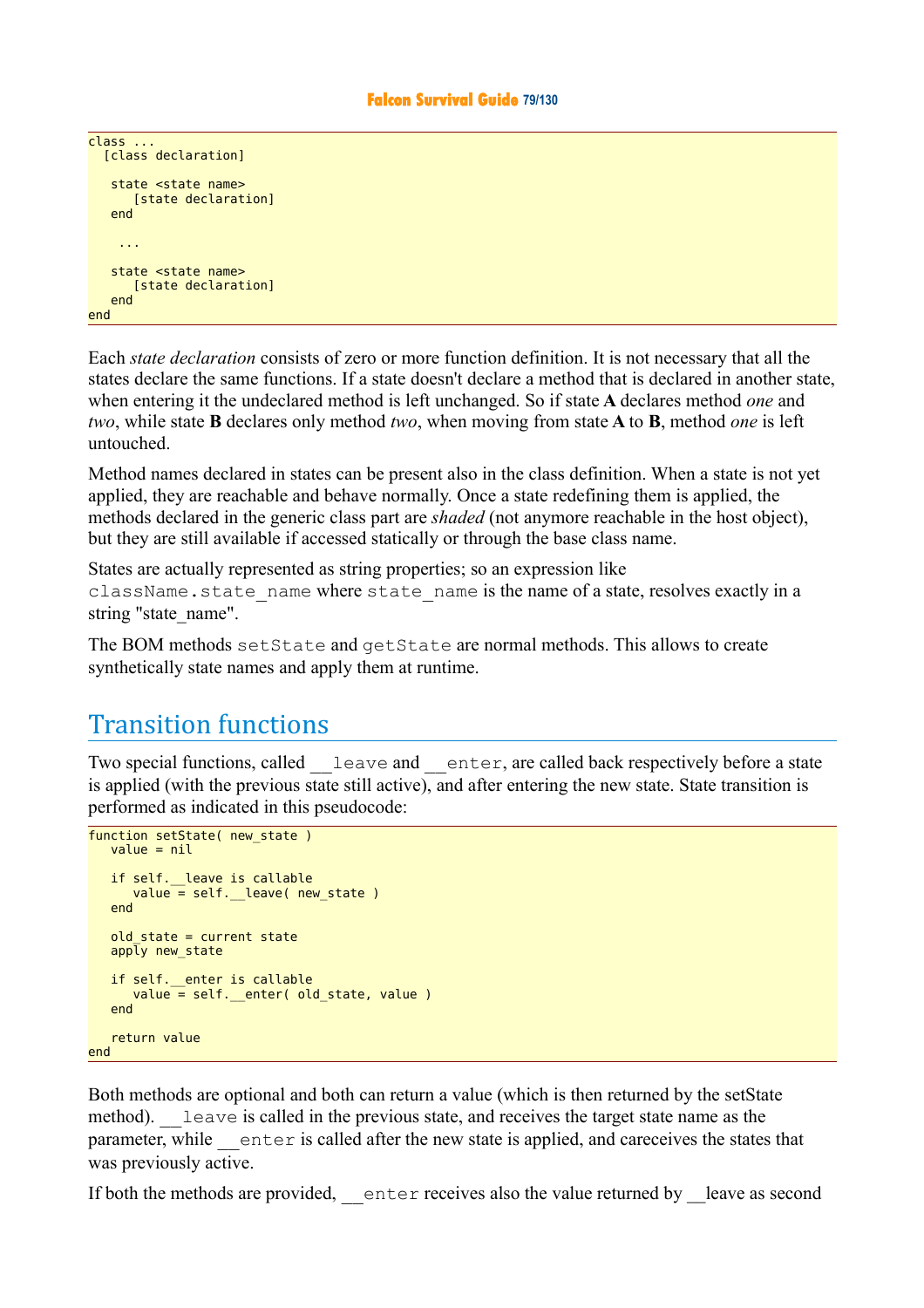#### **Falcon Survival Guide 80/130**

parameter; otherwise, if only leave is provided, its return value is returned by setState to the caller.

In our bird example, we wanted to notify the user about the fact that the bird is getting nervous when it passes into the scared state. Adding this method to the scared state:

```
...
   state scared
 function __enter( origin, lr )
 > "The bird is getting nervous"
      end
 ...
   end
...
```
We can now be sure that this code is executed each time the state is entered.

*Notice that controlling the return value of the setState() function it is possible to implement Mealy automata models (a mathematic definition of a finite state machine where output values obtained from input sequences are bound to state transitions).*

## State inheritance

State definitions are are inherited subclasses. Subclasses can override parent classes states as a whole; an overridden state will allow the subclass to define a new set of functions, or none at all, in the given state.

In the following example the child inherits the **A** state, overrides the **B** state changing its functions, empties the **C** state and declares a new **D** state:

```
class Base
    state A
       function callme(): > "A from base"
    end
    state B
       function callme(): > "B from base"
    end
    state C
       function callme(): > "C from base"
    end
end
class Child from Base
    state B
       function callme(): > "B from derived"
    end
    state C
    end
    state D
       function callme(): > "D from derived"
    end
end
c = Child()c.setState( "A" )
c.callme()
c.setState( "B" )
c.callme()
c.setState( "C" ) // still the same as B
```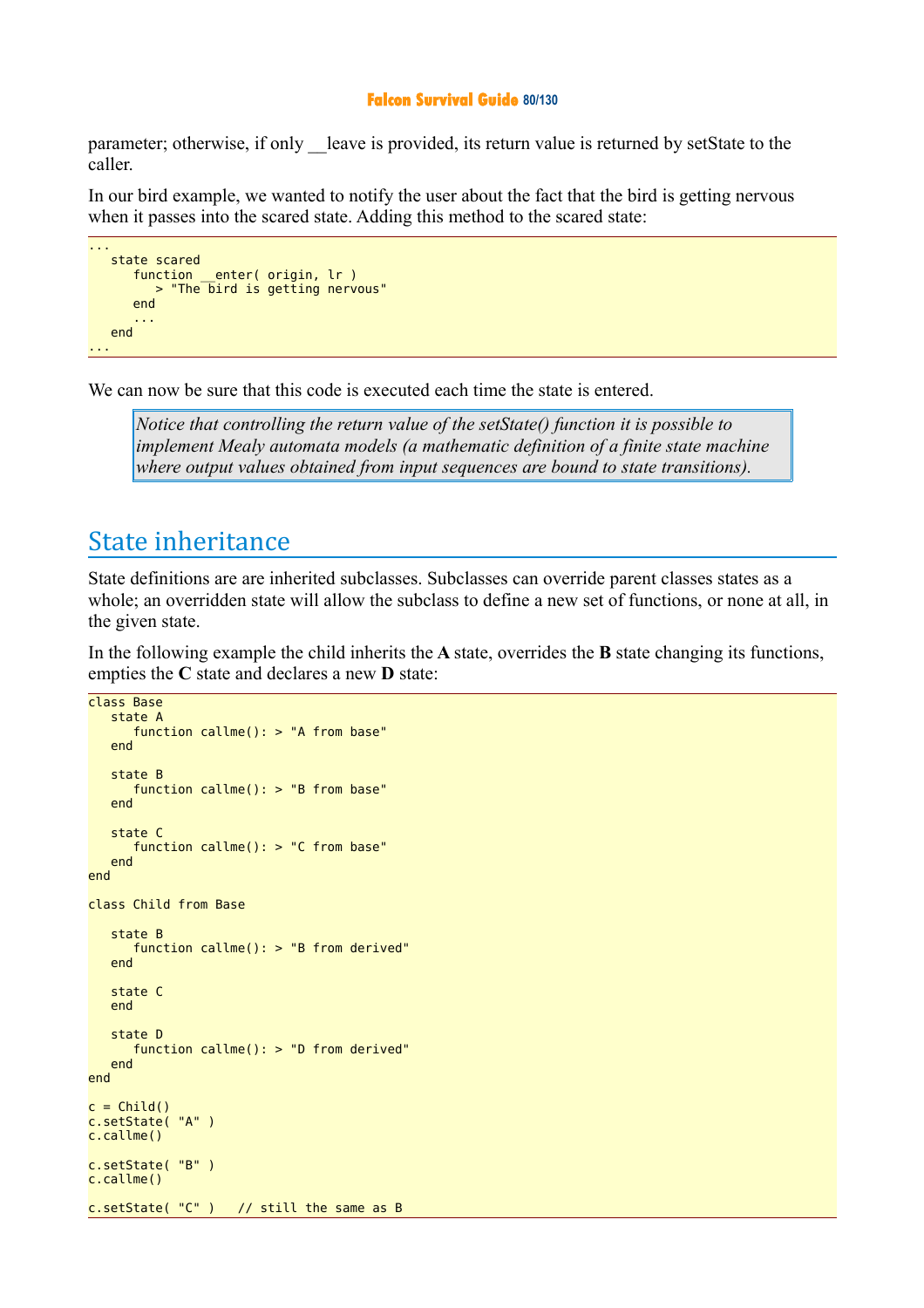### **Falcon Survival Guide 81/130**

```
c.callme() // as C state is deleted
c.setState( "D" )
c.callme()
```
Multiple inheritance is applied to states with the same rules as it is applied to method and properties: the rightmost child values override the left ones.

## The init state

A special state, called "init", can be declared to be applied immediately after the instantation of an object, and exactly before the object is returned to the user.

Substantially, it's like setting the state at the end of the last executed init block in the topmost child.

```
class HavingInit
    init 
      > "Instance created"
    end
    state init
      function callme(): > "from initial state"
    end
end
h = Having Init()
a.callme() // already in init state
```
It is possible to re-enter the init state after having abandoned it via instance.setState( "init" ).

## **Init state and \_\_enter method**

The enter method is in the init state is not useful just to manage transitions re-entering in the init state after having left it. As enter is called automatically when a state is applied, and the init state is applied to an instance before returning it to the caller, the enter method in the init state is automatically called after an instance is completely prepared and setup.

This is interesting because it provides a callback that can be set by base classes to provide common post-initialization code for a whole hierarcy.

Consider the following example: instances are automatically stored in a global dictionary under a key that is filled by child classes. Normally, it is necessary to call a virtual function of the base class from the client code after initialization, but whit enter from init state you can set this behavior in the base class:

```
qlobdict = [-5]class Base
    init
      > "Base init"
   end
   state init
 function __enter()
 global globdict
         > "Enter method called for ", self.type
         if self.type notin globdict
            globdict[self.type] = [self]
         else
```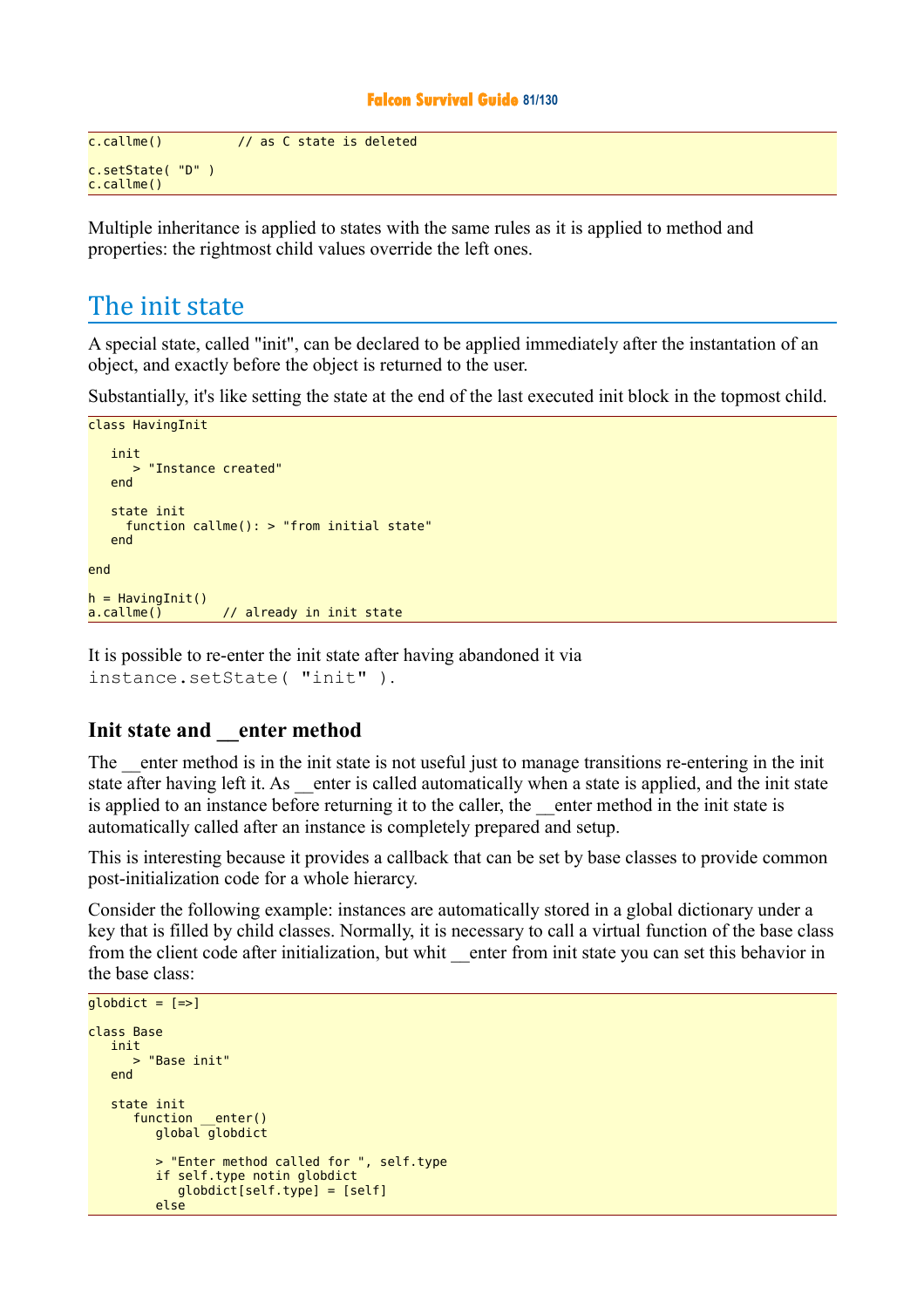```
 globdict[self.type] += self
          end
       end
    end
end
class TypeA from Base
   type = "Type A' init
       > "TypeA init"
    end
end
class TypeB from Base
   type = "Type B" init
       > "TypeB init"
    end
end
TypeA()
TypeA()
TypeB()
inspect( globdict)
```
As you can see from the sample, the base initializer is called before the child one, but then the \_\_enter method is applied after child initialization.

# Prototype based OOP

Classes and singleton objects have a fixed structure which cannot be changed during runtime. At times, defining the structure of objects dynamically may be useful; for example , property tables may be loaded from a file, or class definitions may be provided externally from another program. Creating an instance is then a matter of copying the structure of an original model item (the prototype), and this operation doesn't bind the structure of the new instance to stay faithful to the base instance definition for its whole lifetime.

We have already seen that arrays can hold both ordinal data and bindings, and these bindings can also be functions. When calling a function bound with an array, the value of self gets defined as the array for which the function has been called. See the following example:

```
vect = [ 'alpha', 'beta', 'gamma' ]
vect.dump = function ()
     for n in [0: self.len()]
        > @"$(n): ", self[n]
     end
end
vect.dump()
```
So, arrays with bindings can be seen as instances of abstract classes, which also hold a ordered set of 1..n values, which are accessible with the square accessors.

Dictionaries can provide another form of prototyped instances. String keys without spaces can be seen as property and method names. To tell Falcon that we'd like to have a dictionary as a prototype, we need just to bless it:

```
function sub_func( value )
  self['prop'] -= value
   return self.prop
```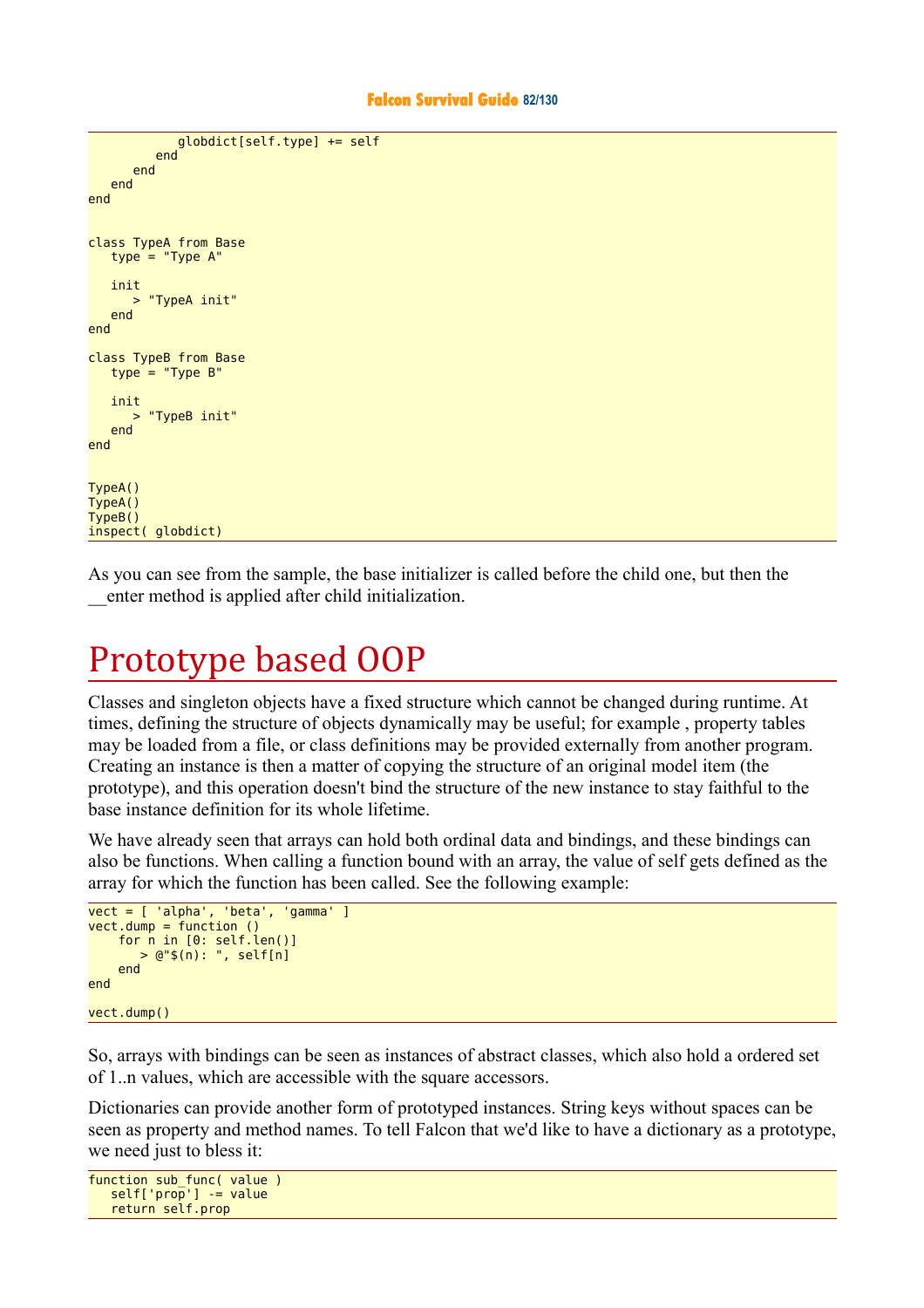```
dict = bless('prop' => 0,
 'add' => function ( value )
             self.prop += value return self.prop
            end ,
   'sub' => sub_func
   ])
```
end

As the above example shows, it is possible to place in the dictionary data and functions, either declared directly in the dictionary or elsewhere.

*Notice the ; after each statement in the internal function declaration. It's necessary because opening a parenthesis suspends the interpretation of end-of-line as statement terminator. Also, notice that after the end of the first function, it is necessary to add a comma, as the program flow returns immediately in parsing the dictionary being formed, and a separation from the next element becomes necessary.*

Blessing (that is, calling the bless function on the dictionary) is necessary because dictionaries are meant to hold potentially huge amounts of data (in the order of several hundred thousand items); the non-blessed dictionaries can be distinguished so that applying method on them doesn't require a full scan of their content, but just a search on the standard dictionary methods. Without a blessing mechanism, a simple len method applied on the dictionary would have caused first a complete search in all the keys, and then the needed scan in the standard dictionary methods. This is often not desired. Also, blessing a dictionary has the visual effect of declaring it as not just a dictionary.

Blessed dictionaries also can be accessed with the dot accessor, and functions stored in dictionary values and retrieved through the dot accessor are called as methods, with the self item correctly set to the owning item. Under every other aspect, they stay normal dictionaries; for example , as shown in the sub function, they can still be accessed by their key. Adding new string keys has the effect of adding new properties or methods dynamically; still, it is possible to add any item as a dictionary key, and retrieve it as usual.

```
dict.add( 10 ) // adding 10 to prop
> "test 1: ", dict.prop
dict.sub( 5 ) // and now subtracting 5
> "test 2: ",dict["prop"] // accessing as a property
// Adding dynamically a new method
dict["mul"] = function( val ); self.pop * = val; enddict.mul( 3 )
> "test 3: ", dict.prop
```
Except for the fact that blessed dictionaries define their inner data to be accessible also via the dot operator, and while array bindings do not reference the sequential data contained in the owning array, they are mostly interchangeable; so we'll use just blessed dictionaries in the rest of the chapter, eventually specifying specific behavior of dictionaries or array bindings.

Exactly as for class based OOP, properties declared with an underline sign are accessible only through the  $s \in I$  item, becoming private; however, they can be accessed normally through the dictionary interface (they are just strings).

## Instance creation

A program relying on prototype OOP usually needs some means to create similar objects (the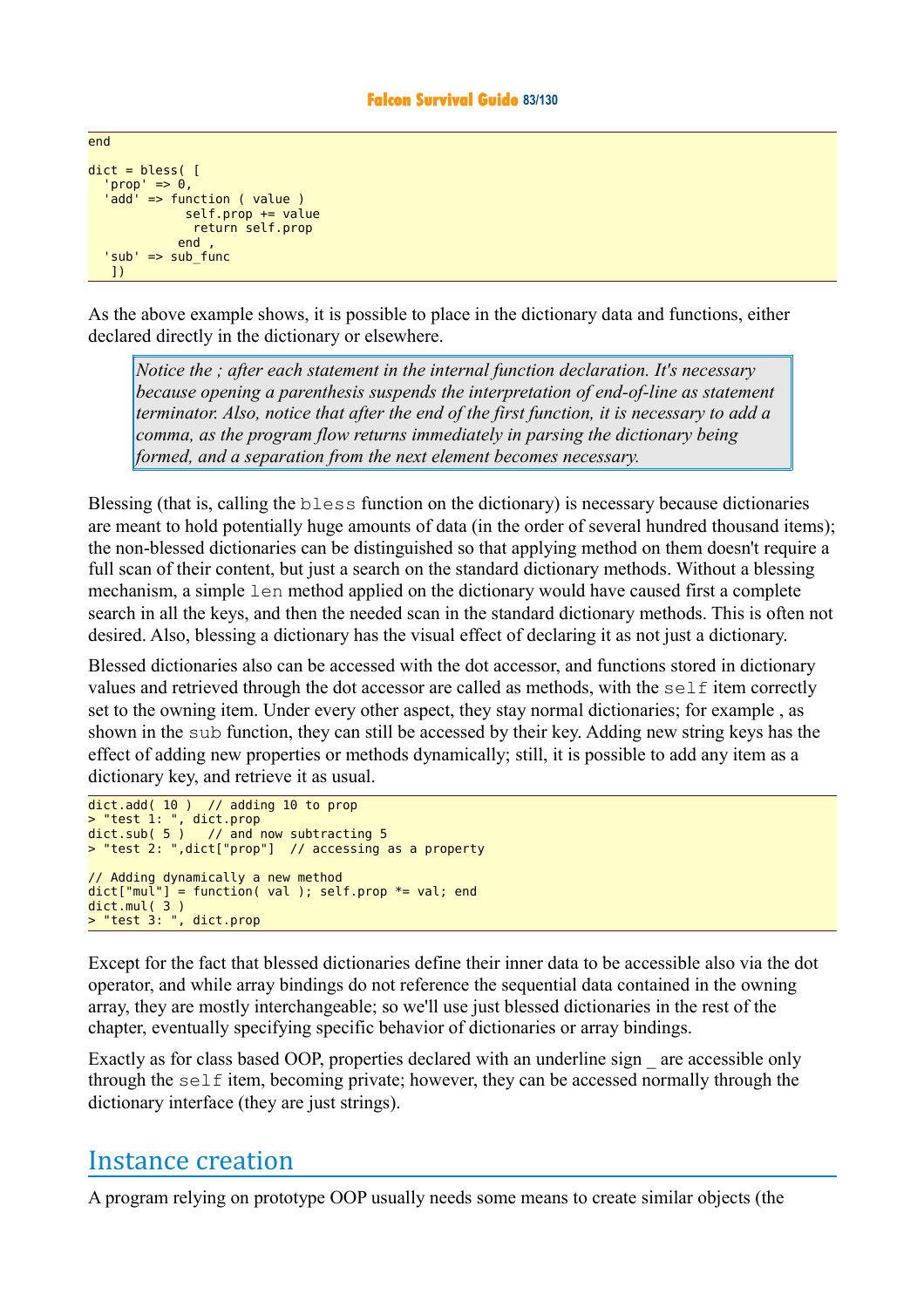## **Falcon Survival Guide 84/130**

instances). This is usually achieved by two means: factory functions or instance cloning.

## **Prototype factory functions**

The most direct way to create an object in prototype OOP is to have it returned from a function. For example :

```
function Account( initialAmount )
     return bless([
 "amount" => initialAmount == nil ? 0 : initialAmount,
 "deposit" => function ( amount ); self.amount += amount; end ,
       "withdraw" => function ( amount )
           if amount > self.amount: raise "Not enough money!"
           self.amount -= amount
       end 
       ])
end
\text{acct} = \text{Account}()100)> "Initial amount ", acct.amount
acct.deposit( 10 )
> "After a small deposit: ", acct.amount
```
Remember that a ; is needed after each statement when declaring functions inside dictionaries.

In this example, Account is a normal function, but it just returns a new instance of the dictionary.

## **Prototype cloning**

The word prototype means that every object can be seen as a prototype of a hierarchy of cloneable and differentiated objects.

Every Falcon item can be cloned through the clone method of the base FBOM system. Continuing the above example:

```
nacct = acct.clone()
nacct.withdraw( 100 )
> @ "Left on acct $(acct.amount) and on nact $(nact.amount)."
```
Normally, clone performs a shallow copy of everything that's in the cloned object; this means that other deep objects that may be contained in the instance (as, for example , arrays or other instances) are not cloned themselves. To override the normal cloning process, it is possible to re-define the clone method inside the object:

```
nacct['clone'] = function ( amount ) newItem = itemCopy(self)
    if amount: newItem.amount = amount
     return newItem
end 
acct2 = nacct.clone( 50)
> "New instance reinitialized with ", acct2.amount
```
Calling the clone will now invoke the function we have written; to avoid using the clone method again (which would cause an endless recursion, we may either store it in a private property or use itemCopy function as we did in this example.

## **Referencing the factory function**

A particularly elegant technique is to have the factory function stored somewhere in the returned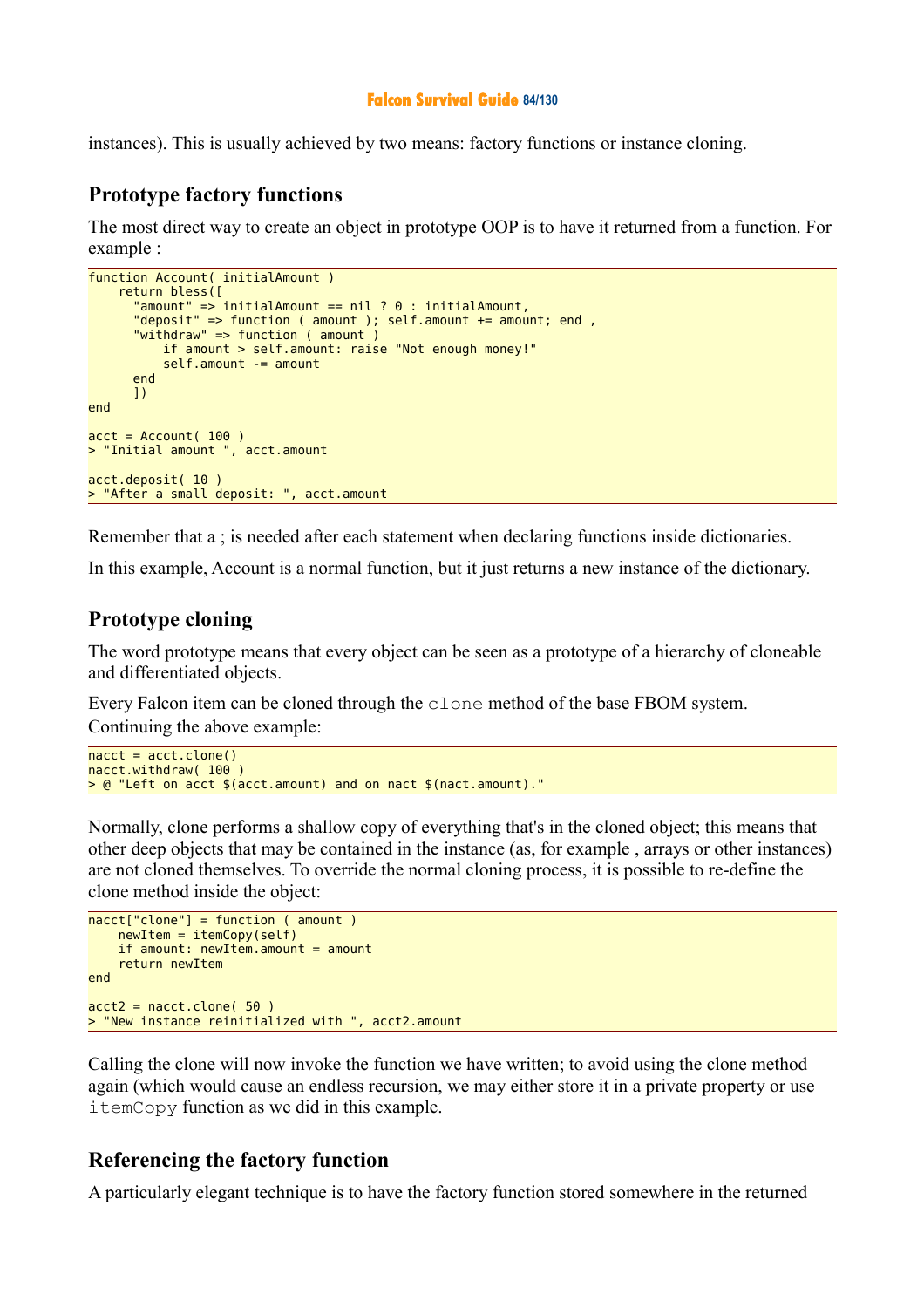## **Falcon Survival Guide 85/130**

vector:

```
function Account( initialAmount )
    return bless([
       "new" => Account,
       "amount" => initialAmount == nil ? 0 : initialAmount,
       "deposit" => function ( amount ); self.amount += amount; end ,
       "withdraw" => function ( amount )
           if amount > self.amount: raise "Not enough money!"
           self.amount -= amount
       end
       ])
end
instance = Account(10)other = instance.new( 20 )
> "Amount in new instance: ", other.amount
```
This doesn't require copying the prototype, which may differ from the base idea of an initial instance as it should be.

# A small prototype class sample

Classes themselves can be seen as objects. This is the base idea of reflection in reflective languages as Java and C#. So, it is possible to create classes that will actually have the duty to configure new instances and eventually provide some basic services.

In this example, we create a base class which gives birth to an instance:

```
base = bless( "new" => function (prop)
           return bless([
              "class" => self,
              "method" => self["method"],
              "property" => prop
          ]);
       end ,
       "method" => function (); > "Hello from ", self.property; end 
    ])
inst = base.new('me'')inst.method()
// outputs
Hello from me
```
Notice the usage of the array access operator instead of the dot operator to retrieve method during instance creation. Accessing an object via the dot operator, we'd store in the final instance method a reference to the object where the method was declared (that is, our base class). Calling inst.method would then actually resolve in calling base.method; this is not what we want. The idea is that the final method gets called having the newly created instance as self. By retrieving the method as a simple content of the dictionary, we can propagate it to the child instances, which will see them as functions, and transform them in correct methods as the dot operator is applied.

## Operator overloading

As with standard Objects and Classes, prototype object operators can be overloaded. The concept described in Objects and Classes is essentially the same for prototype objects. One only need define the specific operator to overload. Operators fall into the following categories: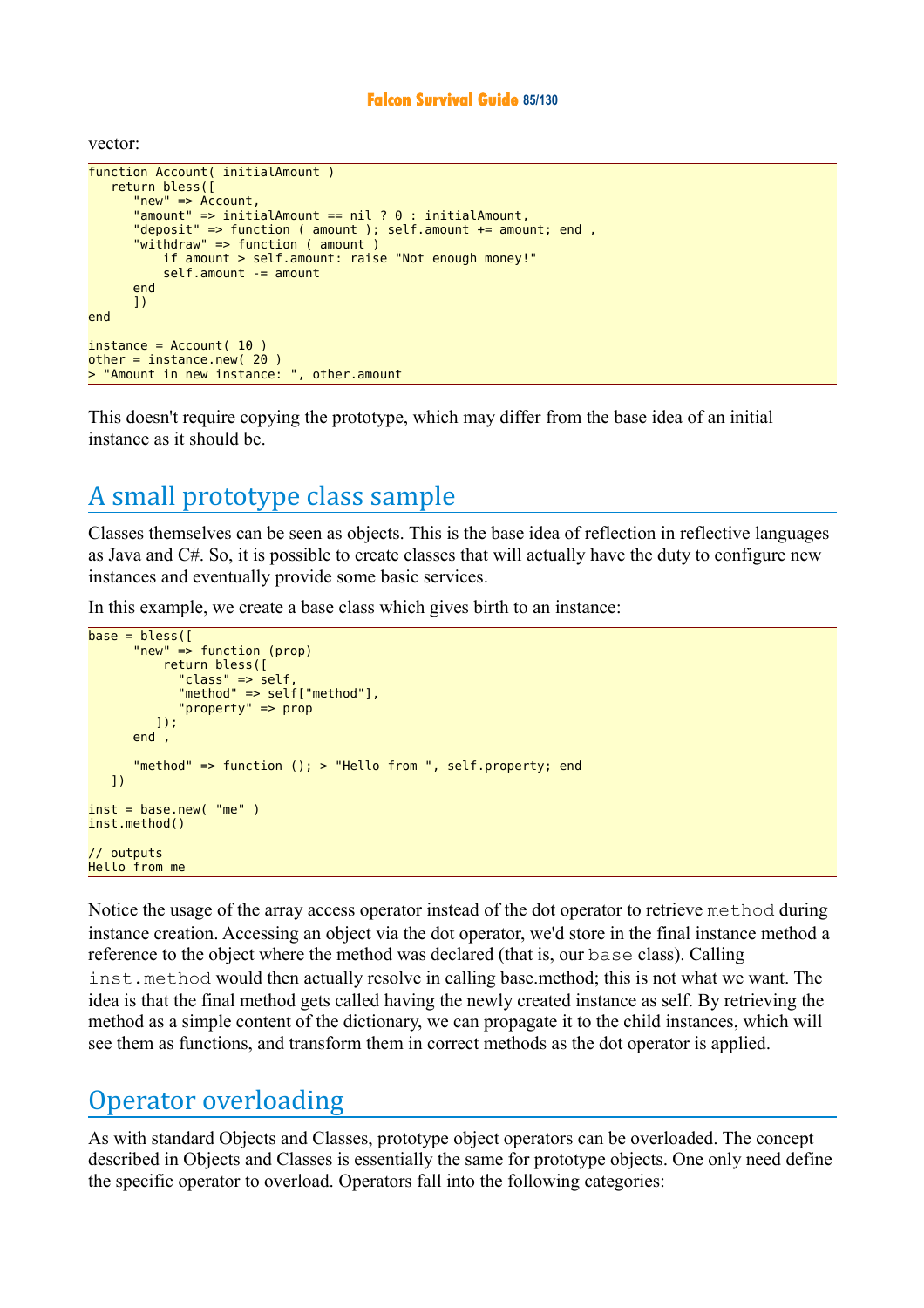#### **Falcon Survival Guide 86/130**

- mathematical operators overloading
- comparison overloadin

## **Mathematical operator overloading**

Binary operator overloading take a single parameter (the second operand) and are usually, but not necessarily expected to return a value of the same type as self, or of the same type of the second operand. Binary operators are:

- add Overloads "+" and "+=" operators
- **sub** Overloads "-" and "-=" operators
- **mul** Overloads "\*" and "\*=" operators
- **div** Overloads "/" and "/=" operators
- **mod** Overloads "%" and "%=" operators
- **pow\_\_** Overloads "\*\*" operator

```
imBlessed = bless ( \Gamma 'angel' => 100,
'devil' \Rightarrow 25, 'add__' => function(val)
 printl('add__ called')
 self.angel += val
     return self
   end,
  'sub' => function(val)
 printl('sub__ called')
 self.devil -= val
     return self
   end
] )
imBlessed += 25
> imBlessed.angel
abitless = imBlessed - 50> aBitLess.devil
// OUTPUTS:
add__ called
125
sub__ called
-25
```
Unary operators overrides receive no parameters; they are the following:

- **neg** Overloads the unary prefix negation operator ("-" in front of a symbol).
- **inc** Overloads the prefix "++" increment operator.
- **dec\_\_** Overloads the prefix "--" decrement operator.
- **increment** Overloads the postfix "++" increment operator.
- **decpost** Overloads the postfix "--" decrement operator.

Little contrived example using neg\_ and incpost

```
unaryExp = bless ([
  'chg' => 100,
  'incpost ' = function()
     printl('incpost__ called')
    self.chg = self.chg + 1 return self
   end,
  'neg ' => function()
     printl('neg__ called')
    self.chg *= -1 return self
  end
```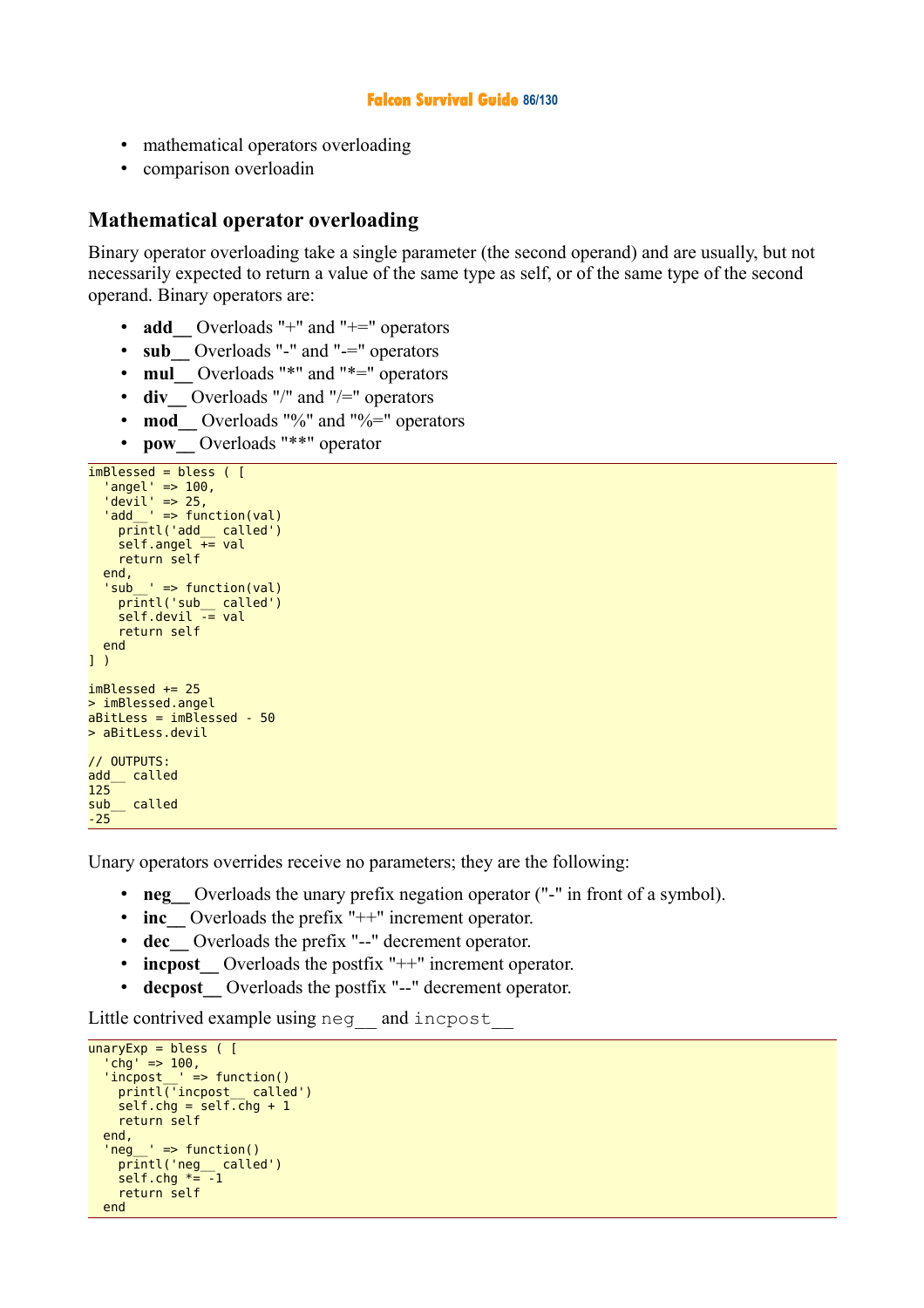unaryExp++ > unaryExp.chg  $tmp = -$  unaryExp  $> \frac{1}{2}$ 

// OUTPUTS: incpost\_\_ called 101 neg called  $-101$ 

# Comparison overload

Comparison operators, namely  $\leq, \leq, \leq, \geq, \leq, \geq, \leq$  and  $\leq$  all refer to the same overload method: compare. Notice the absence of the "\_\_" suffix. This is both because of historical reasons and because compare doesn't exactly overload operators, but serve a more complex purpose with a different semantic.

The compare method is bound to return a number less than zero, zero or greater than zero if the self item is respectively less than, equal to or greater than the comparand item, passed as parameter. Contrarily to mathematical operators, the compare method should not raise an error in case the items are not comparable: Falcon VM prefers to have a strategy to sort all the items, even when sorting has no physical reason. When the compare function hasn't any mean to determine a sorting order, it should return nil; this informs the virtual machine that the overload gave up, and that the default ordering algorithm should be applied: items of different kinds are ordered based on the value of their typeId() methods, and items of the same kind are checked based on the place they occupy in memory.

# Message Oriented Programming

Message oriented programming (MOP) consists in writing program sections generating and replying to messages (happening now, in the future or even happened in the past) instead of writing direct calls.

Falcon MOP is constituted by three distinct inter-operating entities:

- subscriptions: requests to be notified about events.
- broadcasts: generation of temporary messages.
- assertions: persistent messages that stays in the environment until retracted.

A message is formed by a *name* (also called *event*) and zero or more parameters. The *event* is always and exclusively a string, while any Falcon item can be used as parameters.

As a simple example of MOP, let's rewrite a MOP-oriented printl:

```
subscribe( "printl", {tbp => >tbp} )
broadcast( "printl", "Hello world!" )
```
The subscribe call informs the system that we want to reply to *printl* events through the given handler, in our case, the given code block that just prints one parameter. The broadcast call sends the parameters (in this case, just "Hello world!") to all the subscribed handlers, if there is any.

#### ] )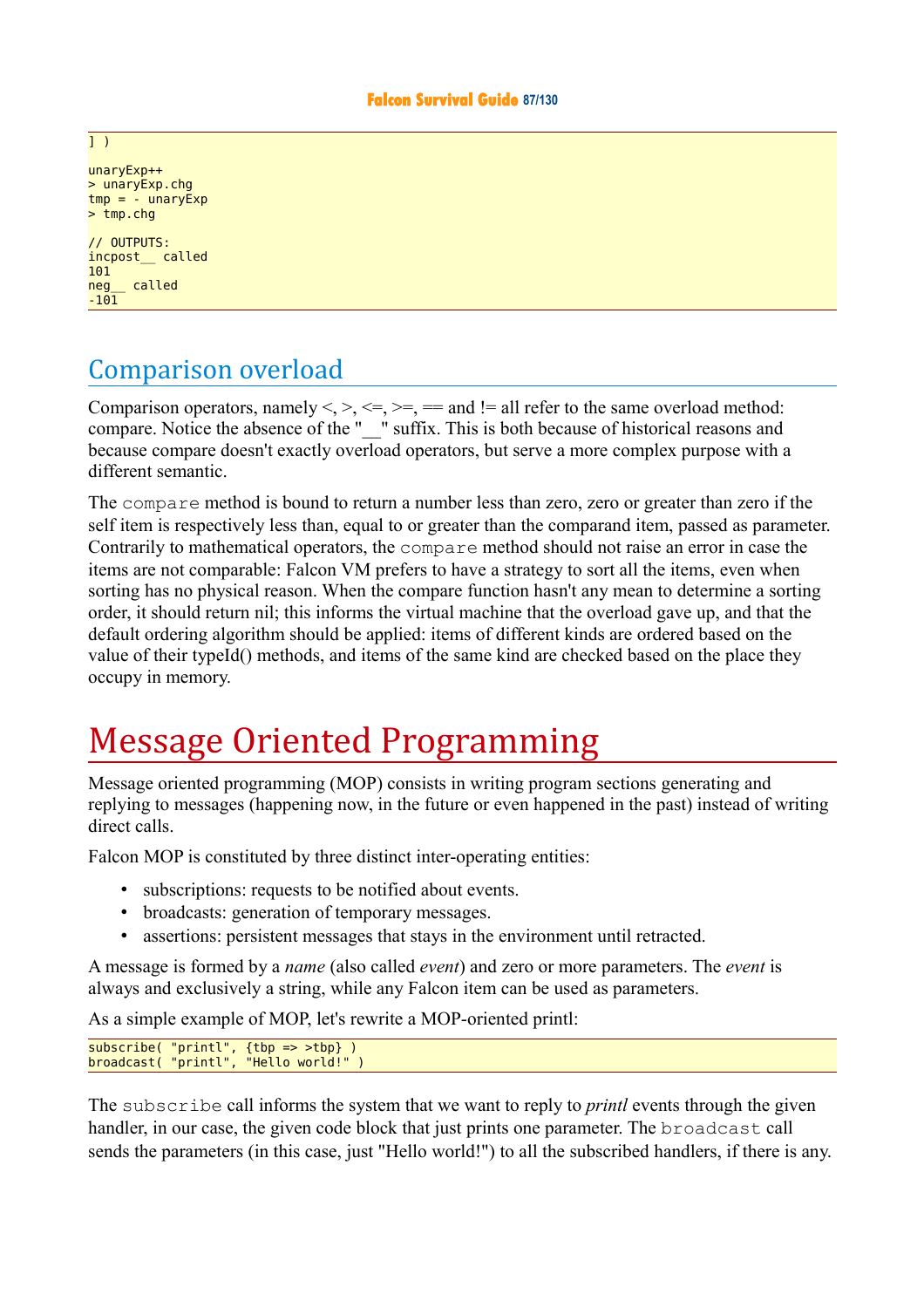### **Falcon Survival Guide 88/130**

# Assertions

Falcon messaging model allows to post a single item temporarily or permanently associated with a message.

For example, suppose that some module can be started either before or after some "goodStuff" get readied. We want to complete our work only after we can put our hands on the "goodStuff". So,

```
class MyStuff
    // private data...
   ready = false init
       subscribe( "goodStuff", self.configure )
    end
    // more stuff...
    function configure( stuff )
       // good, we have the good stuff
       //... use the stuff to do things...
       self.ready = true
    end
end
```
In another part of the program, the assertion can be posted like this:

assert( "goodStuff", "Some stuff to be sent around" )

This causes all the already created instances of  $MvStuff$  to be configured at once, and allows new instances created from now on to be immediately configured.

Listeners can unsubscribe from listening messages and assertions through the unsubscribe function, passing the event to which they wish to unsubscribe and themselves.

In example, as configuration is one-time action, the above MyStuff class may wish to unsubscribe once received the message, so the configure method can be rewritten as:

```
 function configure( stuff )
    // ... rest as before
    unsubscribe( "goodStuff", self.configure ) 
 end
```
It is possible to issue a broadcast with the same name of an existing assertion, so subscriptions to events will respond both to assertions and broadcast on that event. Asserting over a previously existing assertion replaces the previous one with the new data, and also notify the change by rebroadcasting the new value.

To remove an existing assertion use the retract function:

```
// no more good stuff this days
retract( "goodStuff" )
```
Retracting a non-existing assertion will raise an error.

Finally, it is possible to query for the current value of an assertion:

```
assert( "goodStuff", "Really good stuff" )
> getAssert( "goodStuff" )
```
Normally, getAssert function raises an error if there isn't any assertion active on the required event, but it's also possible to provide a default value that is returned in case the assertion isn't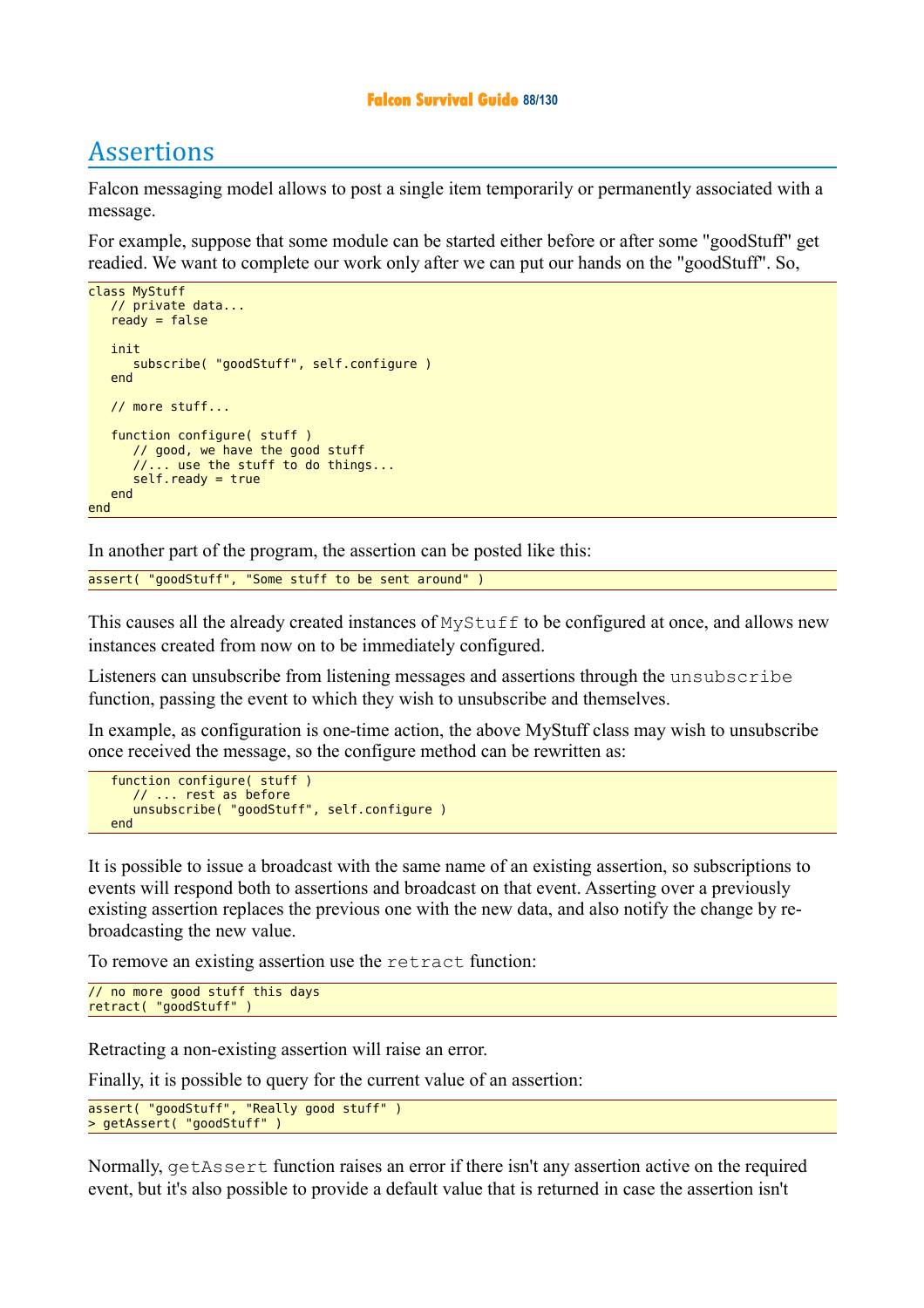#### **Falcon Survival Guide 89/130**

found, as in the following example:

> getAssert( "non-existing", "Ops, we didn't found an assert" )

## Broadcast Control

Broadcast is performed synchronously. The caller of broadcast waits that the subscribers reply to the broadcast in turn, and returns the value that was returned by the last handler.

The order by which handlers are called is the same order in which they have subscribed. To prevent other handlers to get in control of the message, the subscriber must call the function consume, which will grant that after it returns, the broadcast will be interrupted and the broadcast function will return its same return value. The following example shows how an appointed subscriber can reply to a message returning a value to the broadcast caller.

```
// create a couple of receivers
function f1( target, value )
   if target == "by100"
       consume()
       return value * 100
    end
end
function f2( target, value )
   if target = "by500"
       consume()
       return value * 500
    end
end
// subscribe the two receivers
subscribe( "multiply", f1 )
subscribe( "multiply", f2 )
// multiplying a value depending on the target:
> "Mult 2 by 100: ", broadcast( "multiply", "by100", 2 )
> "Mult 2 by 500: ", broadcast( "multiply", "by500", 2 )
// and a non-existing target...
> "Mult 2 by 1000: ", broadcast( "multiply", "by1000", 2)
```
A late subscriber can be put on top of the subscribers list by passing an extra true value as the last parameter of subscribe. In this way, a message filter coming after other subscribers can prevent the passage of the message to original subscribers by consuming it:

```
function f1(): > "I am f1"function f(2): > "I am f(2)"
function f3(): > "I am f3"function f4(): > "I am f4"// subscribe regularly f1 and f2
subscribe( "printme", f1 )
subscribe( "printme", f2 )
// but give more priority to f3 and f4
subscribe( "printme", f3, true )
subscribe( "printme", f4, true )
broadcast( "printme" )
```
As seen, the call order becomes {f4, f3, f1, f2}, as the topmost item is f4, inserted with priority on top of f3, they both inserted with priority with respect to f1 and f2.

It is possible to broadcast a message in without waiting for its result creating a *coroutine* ad hoc for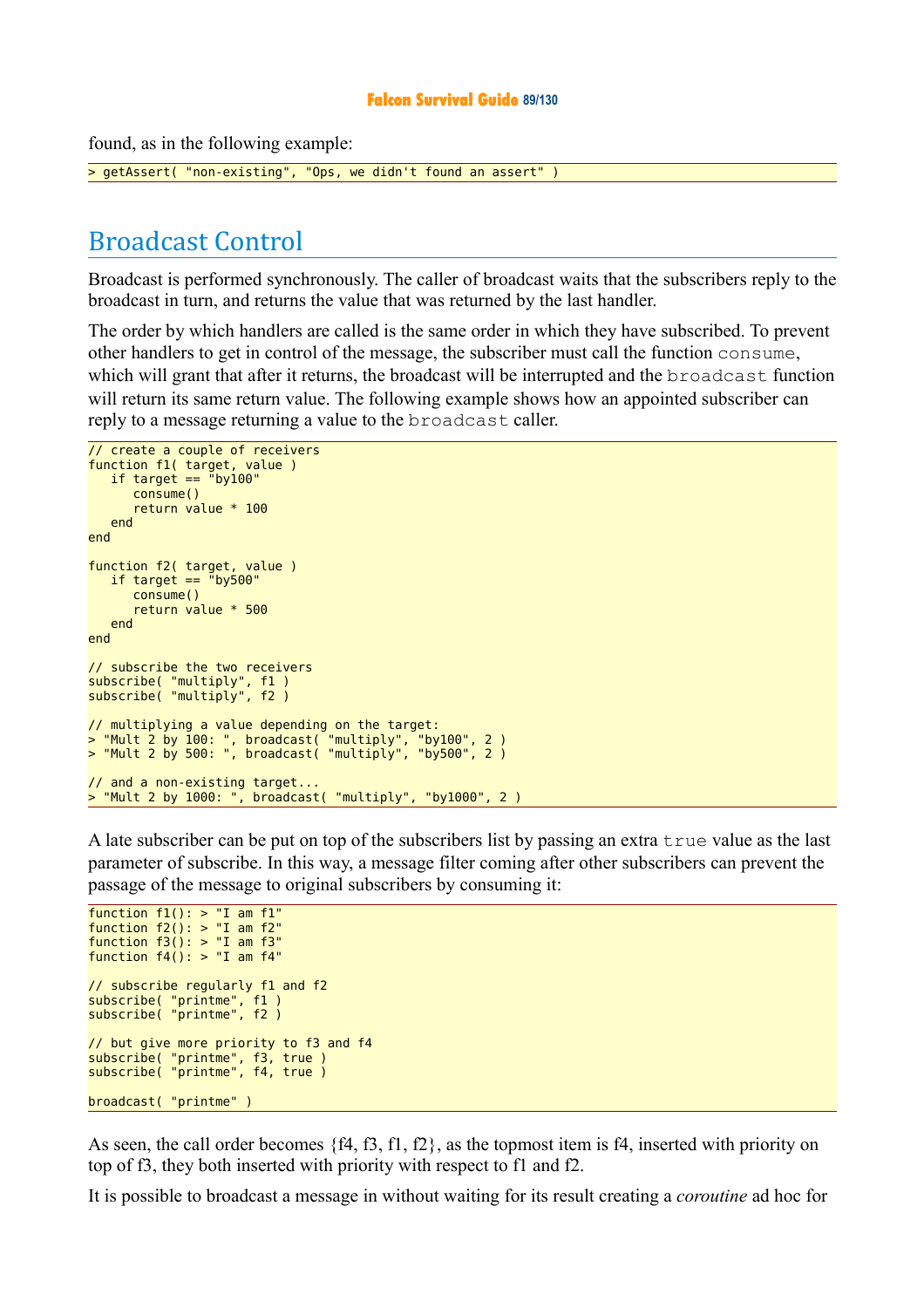#### **Falcon Survival Guide 90/130**

this. We'll explain coroutine in a later chapter, but it's worth to see that, if one doesn't need the broadcast to be in sync with the caller, it can write it as:

launch broadcast( "anEvent", ... )

Similarly, it is possible to perform a broadcast from a different thread, but threading is argument for another document.

## Cooperative broadcast

At times, it's not just useful to "steal" the broadcast signal from the following handlers. It may be also useful to cooperate to form a common result, or to perform different steps of a common work.

Broadcast parameters can be any Falcon item, including arrays, dictionaries and objects. Each participant in the broadcast may alter or manipulate the incoming item(s), as in the following example, where a first subscription step allows participants to ask for a subsequent call.

```
class Subber( id )
   id = id init
       subscribe( "process", self.subMe )
    end
    function subMe( requests )
       // will I be taking the second step?
      if random(10) < 5: requests += \sqrt{16} . [ self.callMe ]
    end
    function callMe()
       > @"Subber $self.id was called back!"
    end
end
// all the subbers
subbers = []for i in [0:10]: subbers += Subber(i+1)
// action they want us to do 
requests = []broadcast( "process", requests )
// do them
for req in requests: req()
```
The broadcast of the above example gives all the listener the chance to post a request in the vector that is being formed during the process. When the broadcast is complete, the main program executes each posted request.

This allow also for "auction" based broadcast, where the subscribers find an agreement on who should actually process the message as described as the following example shows:

```
class BidToken
   value = 0calb = {=> >"No winner" }
end
class Player( id )
   id = id init
       subscribe( "play", self.subMe )
    end
    function subMe( tk )
      // tk is a bid token.
```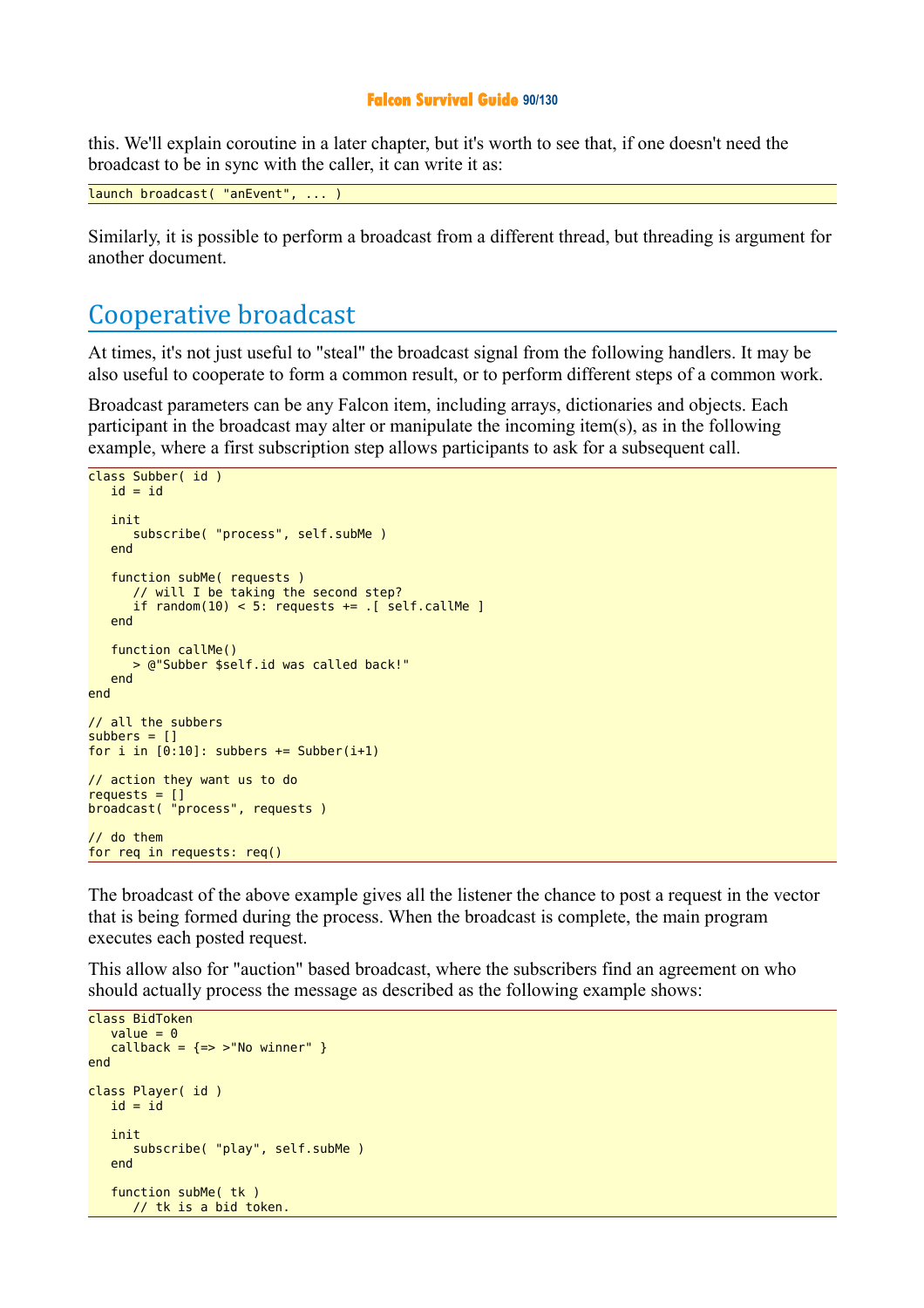```
bet = random(10) if bet > tk.value
          tk.value, tk.callback = bet, self.callMe
       end
    end
    function callMe()
       > @"Player $self.id won the auction!"
    end
end
// all the players
plane = 1for i in [0:10]: players += Player(i+1)
// action they want us to do 
tok = BidToken()broadcast( "play", tok )
// elect the winner
tok.callback()
```
# Automatic marshaling

Objects, instances and blessed dictionaries can be used directly to receive broadcasts, even if they are not callable items. By subscribing a message with an instance, the subscriber indicates that it wants that message marshaled to a function named "on\_" + the event name. In example, if an object is suscribed to an event named "bcast", in case "bcast" is broadcast, its "on\_bcast" method will be called back.

```
object Processor
    init
       subscribe( "bcast", self )
       subscribe( "evt", self )
    end
 function on_bcast(): > "Received a bcast"
 function on_evt(): > "Received an evt"
end
broadcast( "bcast" )
broadcast( "evt" )
```
In case the subscribed item doesn't provide the needed callbacks, a MessageError is raised. The check is performed at broadcast time because prototype oop constructs may change their structure in the meanwhile, and class instances may change the type of existing properties, making them non callable.

## Message Slots

Falcon manages subscriptions, broadcasts and assertions through an object called *Slot*. This object is reflected and accessible from scripts through the VMSlot class.

A VMSlot can be accessed through two means: using the getSlot function or creating a VMSlot instance. In the first case, if the desired slot doesn't exist (that is, if there aren't any subscriptions or assertions active for that slot), an error is raised; in the second case, the slot is created anyhow, and eventually connected to the *Slot* data if it's not empty.

Operating on VMSlot methods is totally equivalent to using the homologous functions; the only difference is that the *event* parameter is missing, as it's included in the VMSlot object, and any operation on VMSlot is faster as the VM doesn't need to search its internal slot database for the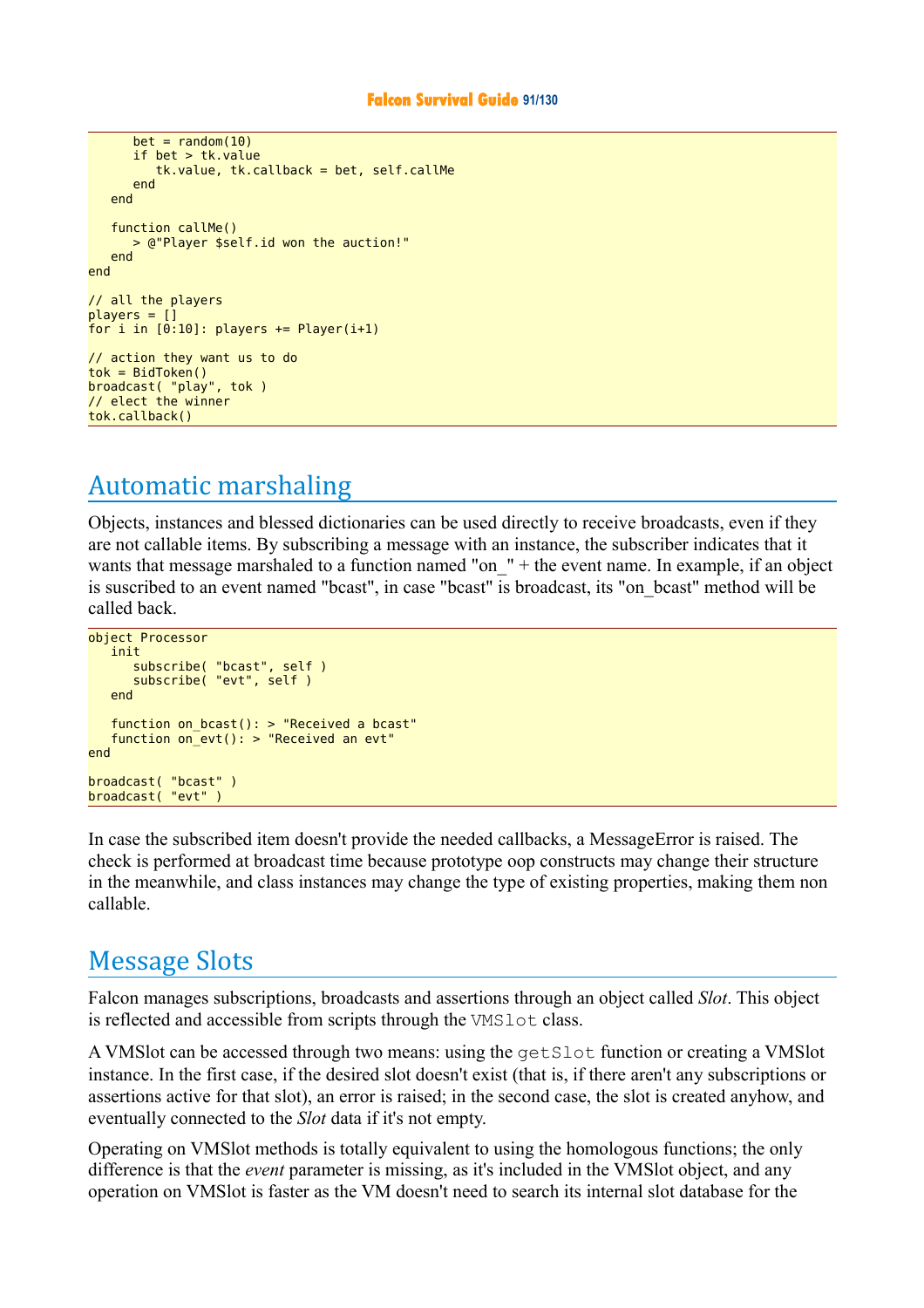### **Falcon Survival Guide 92/130**

required *event*.

For example:

```
slot = VMSlot( "event" )
subscribe( "event", function(); > "Received an event"; end )
slot.broadcast() // == broadcast( "event" )
```
or even:

```
subscribe( "event", function(); > "Received an event"; end )
slot = VMSlot( "event" ) // connects to "event" subscriptions
slot.broadcast()
```
It's possible to create multiple instances of the same VMSlot, even in different modules and in different threads; they all refer to the same internal *Slot* data. So, in case you want to use a VMSlot for faster operation in different unrelated parts of your program, you can simply create a local instance.

## **Iterating on VMSlots**

An interesting characteristic of the VMSlot abstraction is that it is possible to iterate over them in for/in loops. Each loop receives a subscriber in the same order respected by broadcast. Using continue dropping to delete an item from the collection has the same effect as unsubscribing the handler.

For example:

```
// some subscriber
function f1(): > "I am f1"function f2(): > "I am f2"function f3(): > "I am f3"// subscribe all of them
slot = VMSlot( "bcast" )
dolist( slot.subscribe, [f1,f2,f3] )
// Let's say we don't like f2
for subscriber in slot
     >> subscriber
    if subscriber == f2 > " (we don't like it)"
        continue dropping
     end
    > " (ok)"
end
// broadcast
>
> "Broadcasting now."
slot.broadcast()
```
The broadcast will activate only  $\pm 1$  and  $\pm 3$  as  $\pm 2$  has been effectively unsubscribed.

*\*\*Warning\*\*: Better not to use this when the slots can be broadcast from other threads without a proper protection to avoid concurrency on the broadcast list.*

The VMSlot class provides also first and last methods that return an iterator that can be used to scan and modify the subscription list.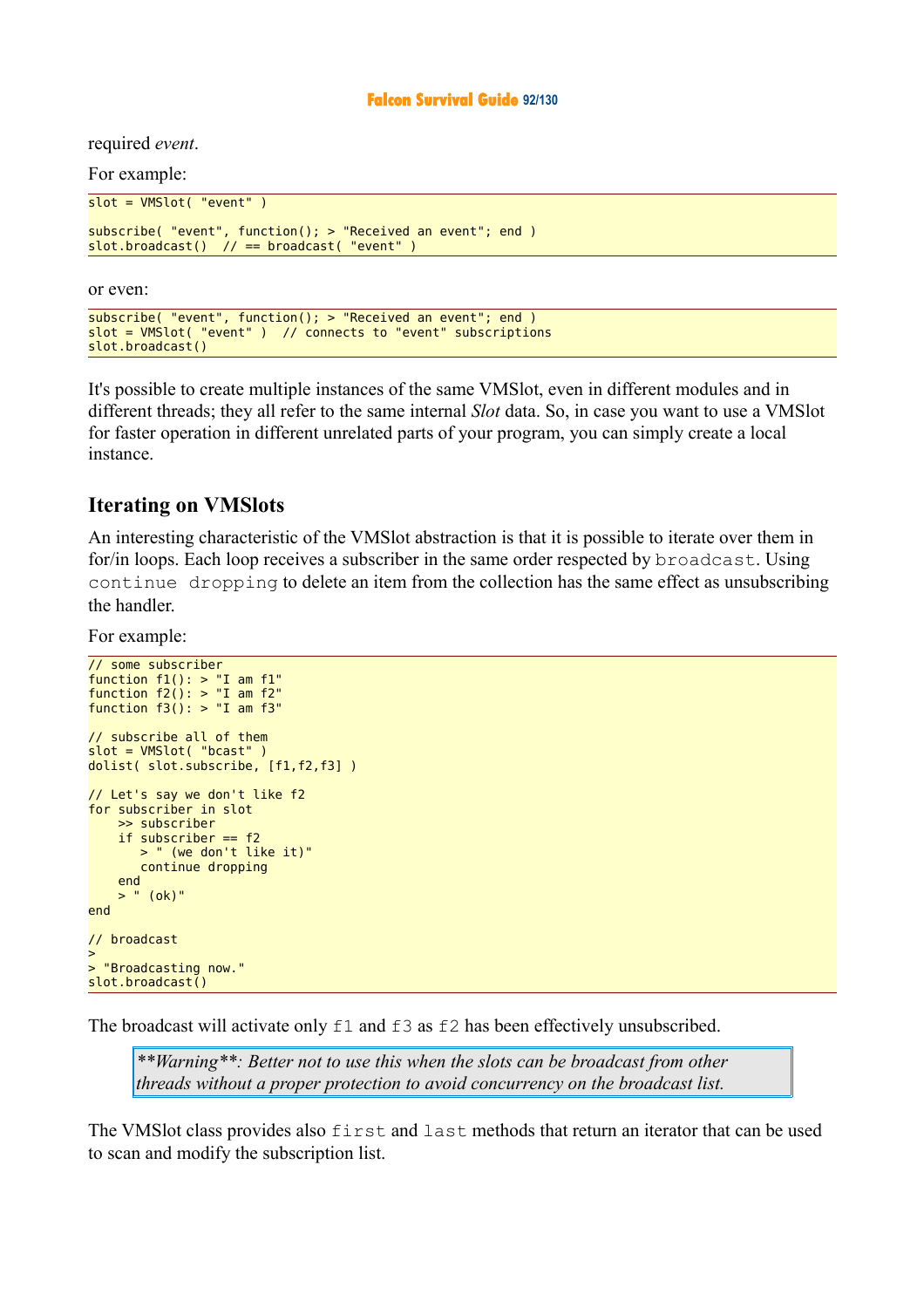# Tabular programming

Long before fourth generation languages appeared, long before compilers appeared, even long before computers ever appeared, there was a time in which people needed to categorize things efficiently and effectively into simple, easily understandable and useful groups.

Tables have been the most effective categorization tool for hundreds years, and they still make the fortunes of marketing and strategy gurus. Compared to them, the formal definition of "class" as we know it as the base of object oriented programming is relatively young. Actually, outside IT labs, people use tables to analyze situations and drive decisions. Unsurprisingly, every managerial decision making system involves some sort of grid, or table, that can easily be built with advanced instruments such as pencil & paper, and these tools can drive decisions worth billion of dollars.

Despite this, IT has relegated tables to the ancillary role of storing data. L ots of interesting data, for sure, but still just data.

Falcon can employ tables to drive program logic as they can drive decision making systems.

## **Tables are classes**

The base of tabular programming is the Table class, which is absolutely a normal class except for some very special interactions with arrays that are handled transparently. It would be more accurate to say that arrays know what a Table instance is, and are kind with them, rather than seeing the Table class as special .

More precisely, a Table is a class that stores a set of rows, each of which is an array, and a heading which describes the meaning of each column. Tables can have one or more pages, that is, sets of rows that can be accessed at a time, and each heading can optionally be provided with "column data" whose semantic value can vary depending on the operations being performed. Both data in rows and column data can be any Falcon object, including other tables, while column names are limited to strings (not necessarily, but preferably, not containing whitespace).

```
\Rightarrow x = Table( [ "name", "income" ],
... [ 'Smith', 2000 ], 
... [ 'Jones', 2800 ], 
... [ 'Sears', 1900 ], 
... [ 'Sams', 3200 ] )
: Object
```
We have just created a table, which is a standard object, with a mandatory first parameter (the column heading) and a set of rows (each one in a different parameters).

Rows can be then accessed through the get method, which returns an array (the row).

```
>>> inspect( x.get(0) ) 
Array[2]{ 
     "Smith"
    int(2000)
}
```
Falcon sees tables as sequences, so it is possible to iterate on each row:

```
>>> for l in x 
... > 0 "name: $(l[0]:r10) income: $(l[1]:r6)"... end 
name: Benson income: 2300<br>name: Smith income: 2000
name: Smith income:
name: Jones income: 2800
name: Sears income: 1900
name: Sams income: 3200
```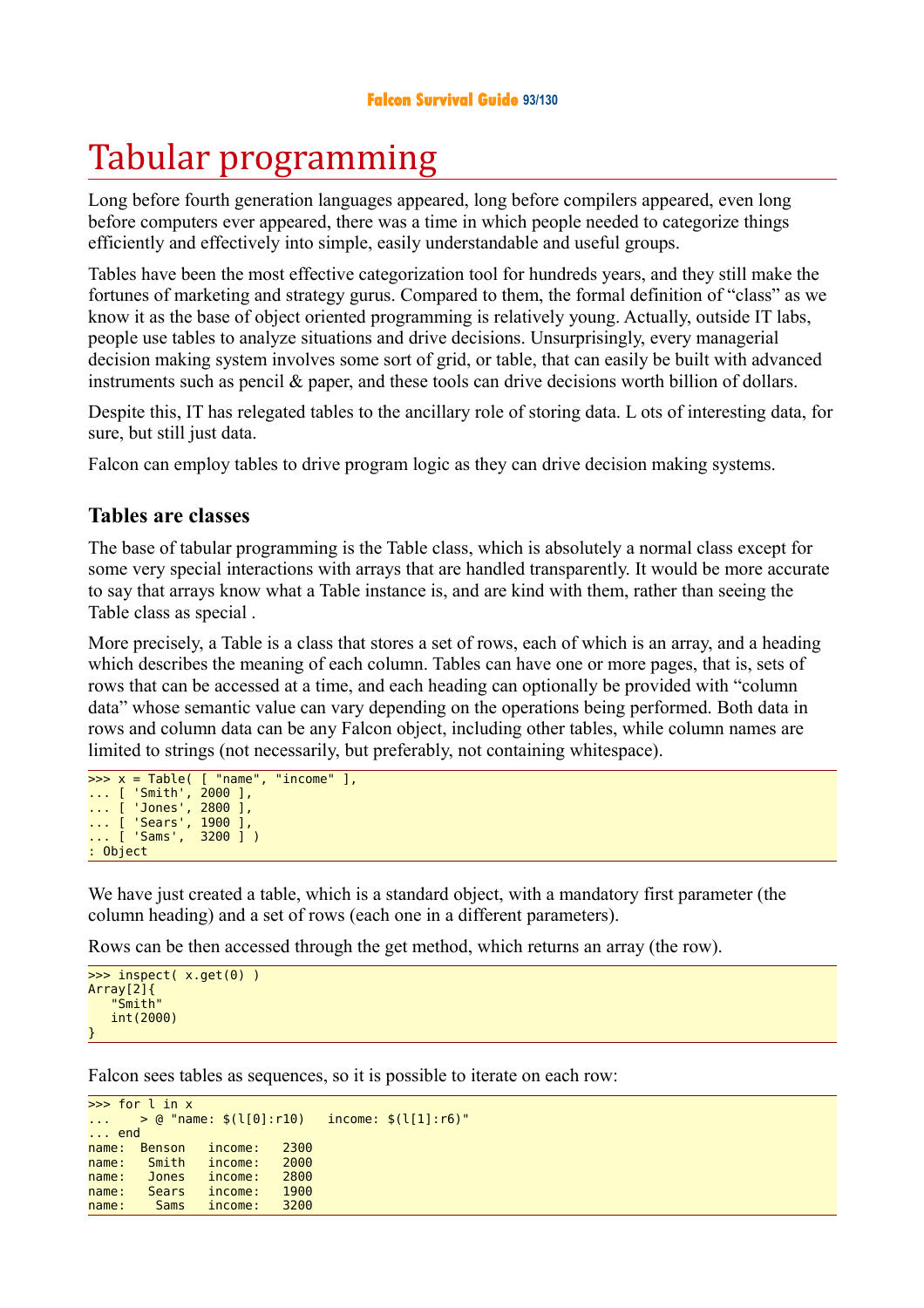### **Falcon Survival Guide 94/130**

Arrays stored in tables stay available to the outside. For example ;

```
>>> row = [ 'Benson', 2300 ] 
: Array 
\gg x.insert( 0. row)
\Rightarrow row[1] = 2450
: 2450 
>>> inspect( x.get(0) ) 
Array[2]{ 
    "Benson"
    int(2450)
}
```
They also assume two important properties. First, they become immutable; their size stays fixed to the number of columns in their table (which can vary later on); yet, it is possible to change each element, as long as this doesn't shrink or grow the array. Second, they inherit the table columns, which references their entries. In other words, the row variable of the example above knows that it is part of a table, and that its first element can also be called "name", while its second element can be called "income".



Like any other array, table rows can also have bindings; the main difference between the bindings and the table column names is that bindings lay beside the array, while table names lie inside it, and allow indirect access of their ordinal content. This allows virtualiz ing the array as an accessible object when needed, while accessing it with a direct index for when higher performance is necessary.

As for pure bindings, methods extracted from the array by their column names can refer the self item;

```
>>> row.income = function(); return self.name.len() *800; end 
: Function _lambda#_id_1 
>>> row.income() 
: 4800
```
and they can also refer the table they come from:

```
>>> row.income = function(); return self.table().get( self.tabRow()+1 ).income + 100;end 
: Function _lambda#_id_2 
>>> row.income() 
: 2100
```
The code above refers the table and the row in the table at which our self is placed. The table and tabRow methods are pre-defined methods of the Falcon Basic Object Model. The FBOM are a set of methods, some common to all the Falcon items, other specific of some item types, which can be generally applied to any Falcon item, including numbers, strings and even  $n$ il.

## Default Values

As said, tables can be provided with column values. They can be added at initialization using future bindings in the heading entry: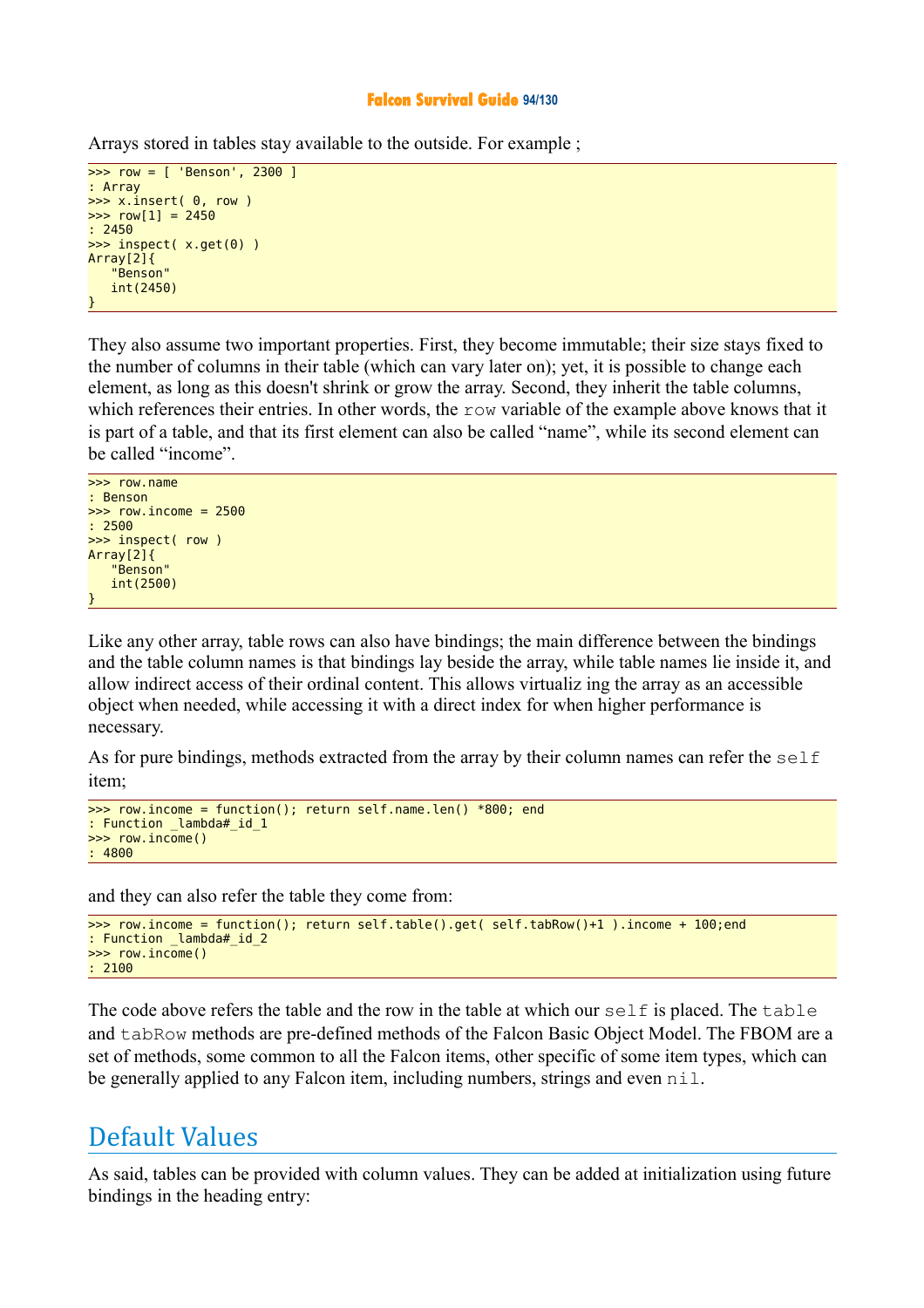#### **Falcon Survival Guide 95/130**

```
\Rightarrow table = Table(
... [ name|"unknown", income| {=> self.name.len()*100} ],
... [nil, nil],
... [ "Smith", nil ],
... [ "Sams", 2500 ] )
: Object
```
This created a table with two columns, each having an associated column value.

```
>>> for row in table 
 \ldots \ldots \ldots \ldots \ldots \ldots \ldots \ldots \ldots \ldots \ldots \ldots \ldots \ldots \ldots \ldots \ldots \ldots \ldots \ldots \ldots \ldots \ldots \ldots \ldots \ldots \ldots \ldots \ldots \ldots \ldots \ldots \ldots \ldots \ldots \ldots \ldots... end 
unknown: 700 
Smith: 500 
Sams: 2500
```
They can also be accessed directly through the columnData method;

```
>>> table.columnData( 0 ) // access
: unknown 
>>> table.columnData( 0, "known" ) // change
: unknown 
>>> table.get(0).name 
: known
```
## **Table operations**

Other than providing names and defaults to access row elements, tables have a set of logical operations that can be used to perform code selection and branching.

The choice method feeds all the rows in the table to an external function for evaluation; the row that gets the highest value is then selected and returned. For example , suppose that we have to pick the discount function to be applied to a certain customer. The next sample program is a bit complex, so it's better to save it in an editor and execute it from the command line:

```
offers = Table(<br>'base' ].
      .[ 'base' 'upto' 'discount' ] ,
     \begin{array}{cccc} .& 0 & 2999 & 0 & 0 & 0 \\ .& 0 & 3000 & 4999 & 0 & 0 & 0 \\ .& \end{array}. [ 3000 4999 { x \Rightarrow x * 0.95} ],
. [ 5000 6999 \{ \ x \Rightarrow x \ * \ 0.93 \} ],
     ( 7000 \ 0 \{ x \Rightarrow x * 0.9 \} )function pickDiscount( pz, row )
     if pz \geq -\text{row}.\text{base} and ( row.upto == 0 or pz \leq -\text{row}.\text{upto} )
         return 1 
      else 
         return 0 
      end 
end
```
The pickDiscount function will receive a pz parameter needed for configuration and a row; the row is the element in the table that the choice method extracts and feeds into pickDiscount, Then, if the value of the pz variable is between the base and upto items in the row, 1 is returned; in all the other cases, 0 is returned. This means that the function will select that row where our value lies.

The following statement performs an evaluation, passing 3500 as the pz value, and then applying the discount code block of the row that applies to an arbitrary price.

> offers.choice( [pickDiscount, 3500 ] ).discount( 500 )

We can build a more interesting "all in one" function; see the following examples.

offer = .[ offers.choice .[ pickDiscount &qty ] 'discount' ]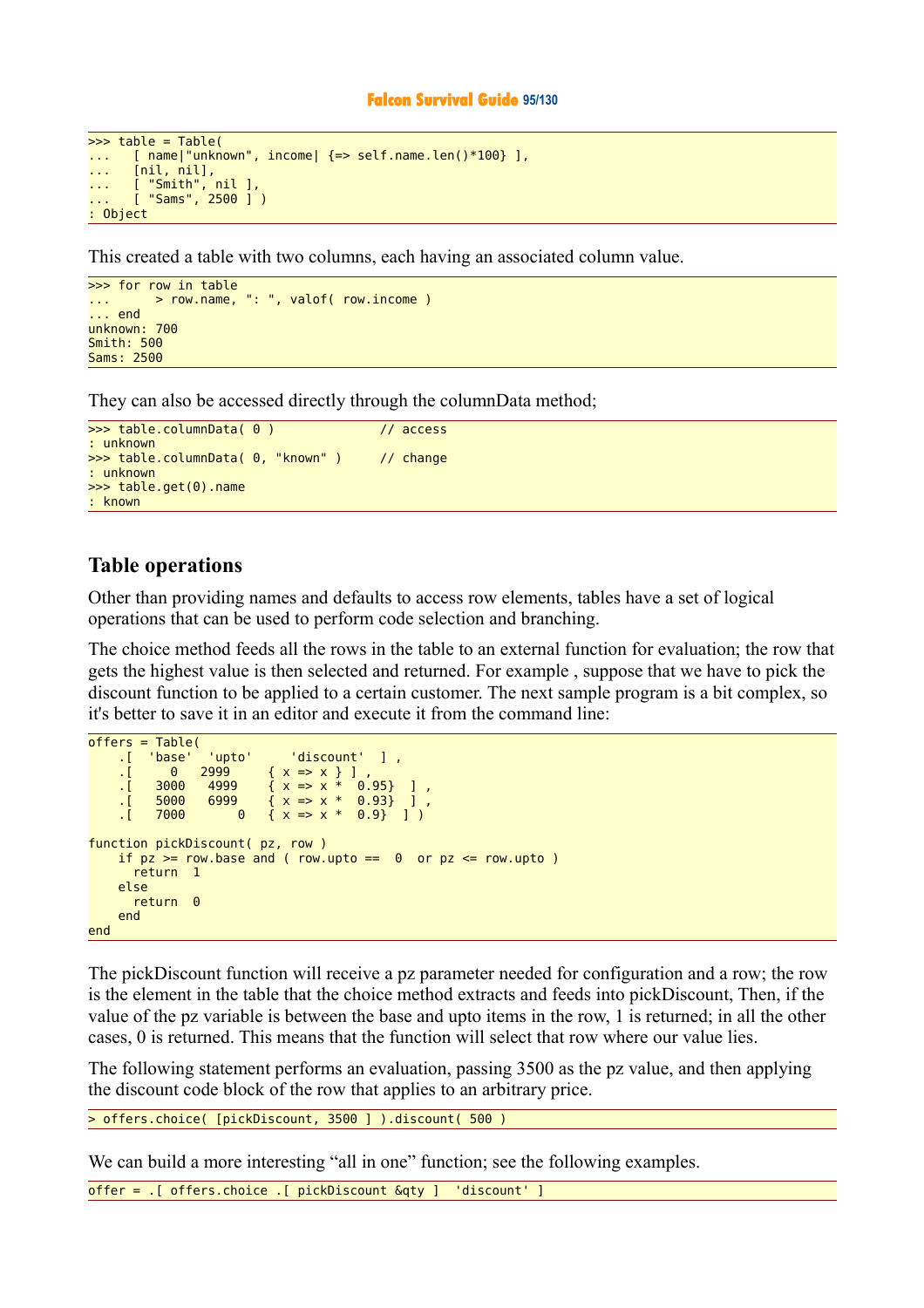## **Falcon Survival Guide 96/130**

We created a functional sequence made of the choice method on the offer table and the callable it should receive to pick the desired row. The callable itself uses a qty binding that can be configured later on; then, instead of accessing the discount column via the dot accessor (or using the at function), we can use the extra parameter of the choice method, which designs a single column value to be returned. Calling this offer function, we automatically select the discount that is to be applied to customers having a ranking as designed by the qty binding.

This may be used like the following:

```
offer.gty = 500> "Price 500 discounted for a small customer: " , offer()( 500 )
offer.qty = 3200> "Price 500 discounted for a medium customer: " , offer()( 500 )
offer.qty = 6300> "Price 500 discounted for a big customer: " , offer()( 500 )
```
The program runs with this result:

```
Price 500 discounted for a small customer: 500 
Price 500 discounted for a medium customer: 475 
Price 500 discounted for a big customer: 465
```
The advantage of using tables for data definitions instead of switches, cascades of nested ifs, method overriding in class hierarchies and so on is that the parameter definitions may be changed live, as the program runs. A new row may be inserted, a new column may be added, the discount conditions or the level limits may be altered, and still our offer functional sequence would reflect the up-to-date status of the condition table.

An interesting feature of tables is that of being able to swap all its data at once, through pagination.

## **Table pages**

Tables can have an arbitrary number of pages which can be independently grown, shrunk, changed and generally updated. All the pages share the same column structure and column data; only the rows are changed. So, inserting, removing and changing columns is immediately reflected on every row of every page. Each page can have a different size, and rows extracted from a page are also available when switching the active page.

Activating a page will have the effect of causing get, find, insert, remove and other table-wide operations to be performed exclusively on the current page.

For example , suppose we have a set of bank account meta-data, as the interest rate for a certain account category. Then, a table may store all the account types and their interest rates in different pages, which can be marked at different times.

The following class extends the base Table so selecting a page depends on the year for which calculations are required.

```
object AccTable from Table( [ "name" , "rate_act" , "rate_pasv" ] )
  init 
      // in year 2007 
 self.insertPage( nil , .[ 
 .[ 'basic' 2.3 8.4 ] 
 .[ 'business' 0.8 4.2 ] 
 .[ 'premium' 3.2 5.3 ] 
         \overline{1})
      // in year 2008 
      self.insertPage( nil , .[
```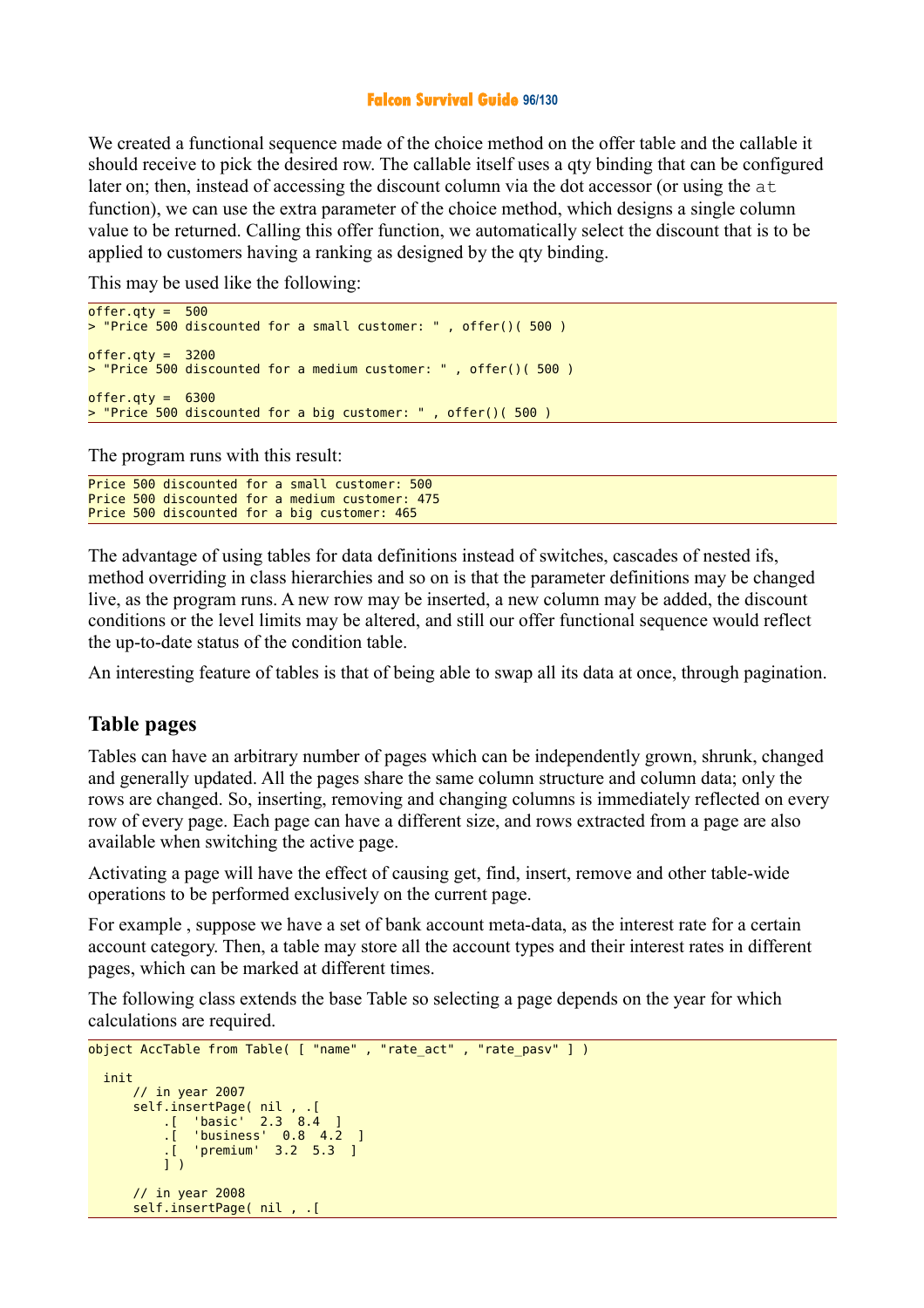```
 .[ 'basic' 3.2 7.6 ] 
 .[ 'business' 1.1 4.5 ] 
 .[ 'premium' 3.4 5.2 ] 
          \overline{1})
     end 
     // set the current year 
     function setYear( year )
      if year < 2008 self.setPage( 1 )
       else 
           self.setPage( 2 )
       end 
     end 
     // get rates 
     function activeRate( acct, amount )
      return amount + ( self.find( 'name', acct ) rate act / 100.0 * amount)
     end 
end 
// A bit of calcs. 
// what should a premium account get for 1000$ on 2007? 
AccTable . setYear( 2007 )
> "Premium account with 1000$ on 2007 was worth: " , \
   AccTable.activeRate( 'premium' , 1000 )
AccTable . setYear( 2008 )
> "Premium account with 1000$ on 2008 was worth: ", \
   AccTable.activeRate( 'premium' , 1000 )
```
Via the setYear method, we have been able to change the underlying data definition and transparently use new calculation parameters. This could also have been easily done with simpler methods, and would definitely also fit OOP; but suppose that it's not just a parameter change in years, but the whole logic that regulates refunds of credit accounts.

Suppose, for example , that starting from year 2007 the bank starts to add a fixed commission of \$50 for accessing credit lines.

```
object AccTable from Table( [ "name" , "rate act func" , "rate pasv func" ] )
     init 
         // in year 2007 
         self.insertPage( nil , .[ 
. [ 'basic' \{ \begin{array}{c} \{ \end{array} \} \{ \begin{array}{c} \{ \end{array} \} \{ \begin{array}{c} \{ \end{array} \} \{ \begin{array}{c} \{ \end{array} \} \{ \begin{array}{c} \{ \end{array} \} \{ \begin{array}{c} \{ \end{array} \} \{ \begin{array}{c} \{ \end{array} \} \{ \begin{array}{c} \{ \end{array} \} \{ \begin{array}{c} \{ \end{array} \} \{ \begin{array}{c} \{ \end{array} \} .[ 'business' { x => x * 0.8 / 100} {x => x * 4.2 / 100 } ] 
                                \{ x = x * 3.2 / 100 \} \{ x = x * 5.3 / 100 \}.[ 'premium'<br>] )
         // in year 2008
         self.insertPage( nil , .[ 
. [ 'basic' \{x = x * 3.2 / 100\} \{x = x * 7.6 / 100 + 50\} ]
. [ 'business' {x => x * 1.1 / 100} {x => x * 4.5 / 100 + 50} ]
. [ 'premium' \{x = x \times x + 3.4 / 100\} \{x = x \times x + 5.2 / 100 + 50\} ]
               ] )
      end 
      // set the current year 
      function setYear( year )
         if year < 2008 
              self.setPage( 1 )
         else 
               self.setPage( 2 )
         end 
      end 
      // get rates 
      function creditCost( acct, amount )
         return self.find( 'name' , acct ).rate_pasv_func(amount)
      end
```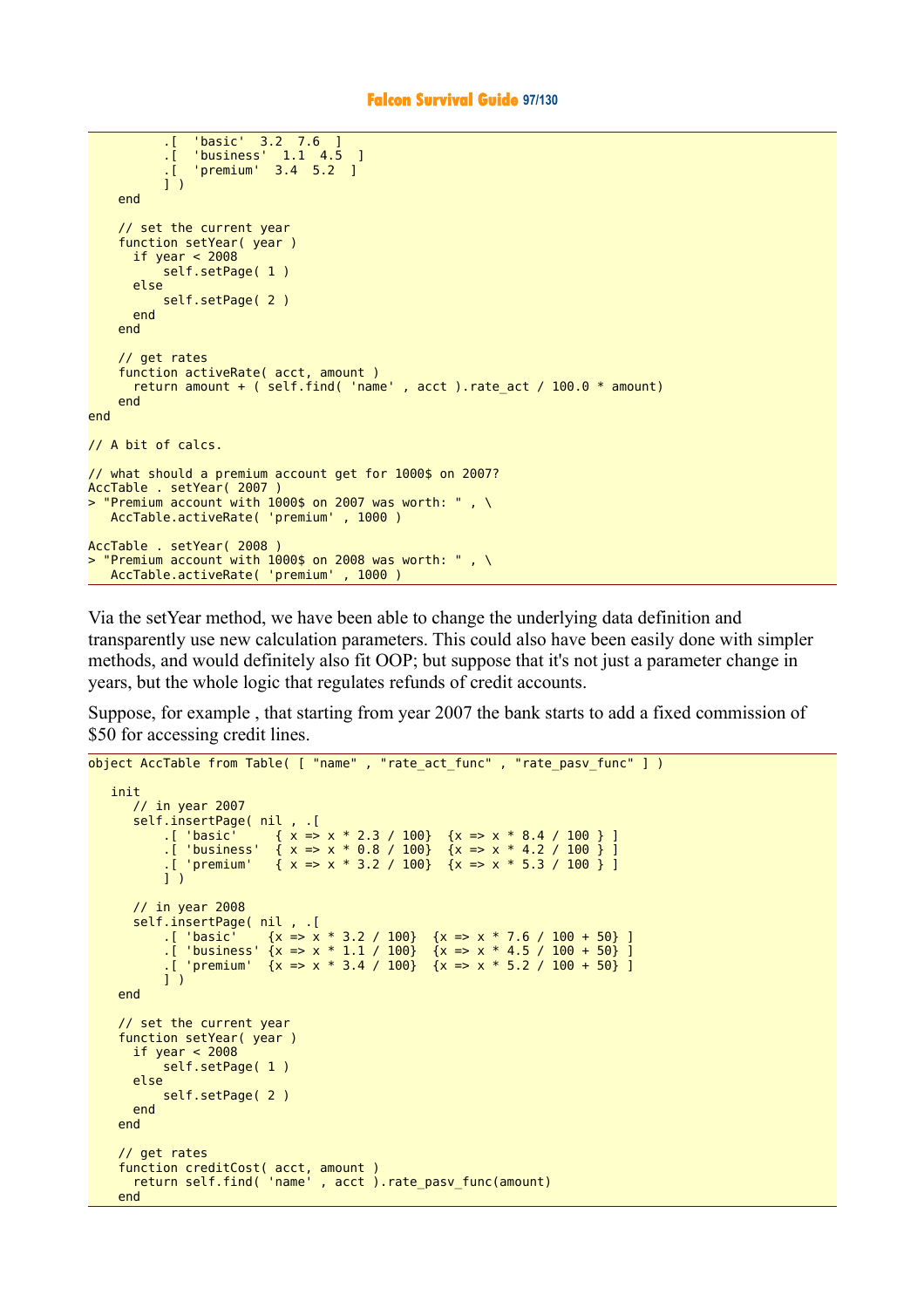```
// A bit of calculation.
// what should a premium account get for 1000$ on 2007? 
AccTable.setYear( 2007 )
> "Asking for 1000$ on 2007 costed: "
    AccTable.creditCost( 'premium' , 1000 )
AccTable.setYear( 2008 )
> "Asking for 1000$ on 2007 costed: " , \
    AccTable.creditCost( 'premium' , 1000 )
```
The output of this program is:

end

Asking for 1000\$ on 2007 costed: 53 Asking for 1000\$ on 2008 costed: 102

Doing the same thing with traditional OOP constructs would require to program this variability since the very beginning of the project, or face the eventuality that the classes initially designed to represent bank accounts will be missing just the last sparkle of flexibility needed to implement the last twist that the marketing guys have thought of to make their bank sexier.

OOP is very flexible, and Falcon adds tons of flexibility to the base model already, providing rich functional constructs, prototype oriented OOP and so on. But at times, this just isn't enough, and thinking of some problem category as two dimensional tables (or eventually as three-dimensional tables-in-time as in this example) fits much better the more destructured and pragmatic approach to problem definition and analysis that business professionals are accustomed to use (and send down to the development departments for implementation).

Additionally, tables have some further utility worthy of consideration.

## **Table-wide operations**

For brevity, we'll consider only one significant operation taking the whole contents of the (current page of a) table.

Other operations are described in the Table class reference, and exemplified in other manuals.

The bid method selects a row given a column. The rows must provide an evaluable item (i.e. a function) at the specified column; the item is called in turn, and must return a value greater than zero. At the end of the bidding, the item offering the highest value will be selected.

Consider the following simulation: several algorithms are struggling to win the highest possible number of auctions out of N (a number known in advance). One algorithm bids a fixed amount, another bids a random amount and a third bids a base price doubling it each if it doesn't win. After each bidding, the bid amount is removed from a pool of resources initially given to each bidder.

The first two algorithms haven't any state, so they are quite easy to code:

```
// a function always betting the same value 
function betFixed()
    return self.table().amount / self.table().turns
end 
// a function always betting a random value 
function betRandom()
    return self.table().amount * random()
end
```
The last algorithm must remember its previous bet, and if it was a winning bet or not. We'll have then a state property, called storage , where the bid is placed, and a property filled by the calling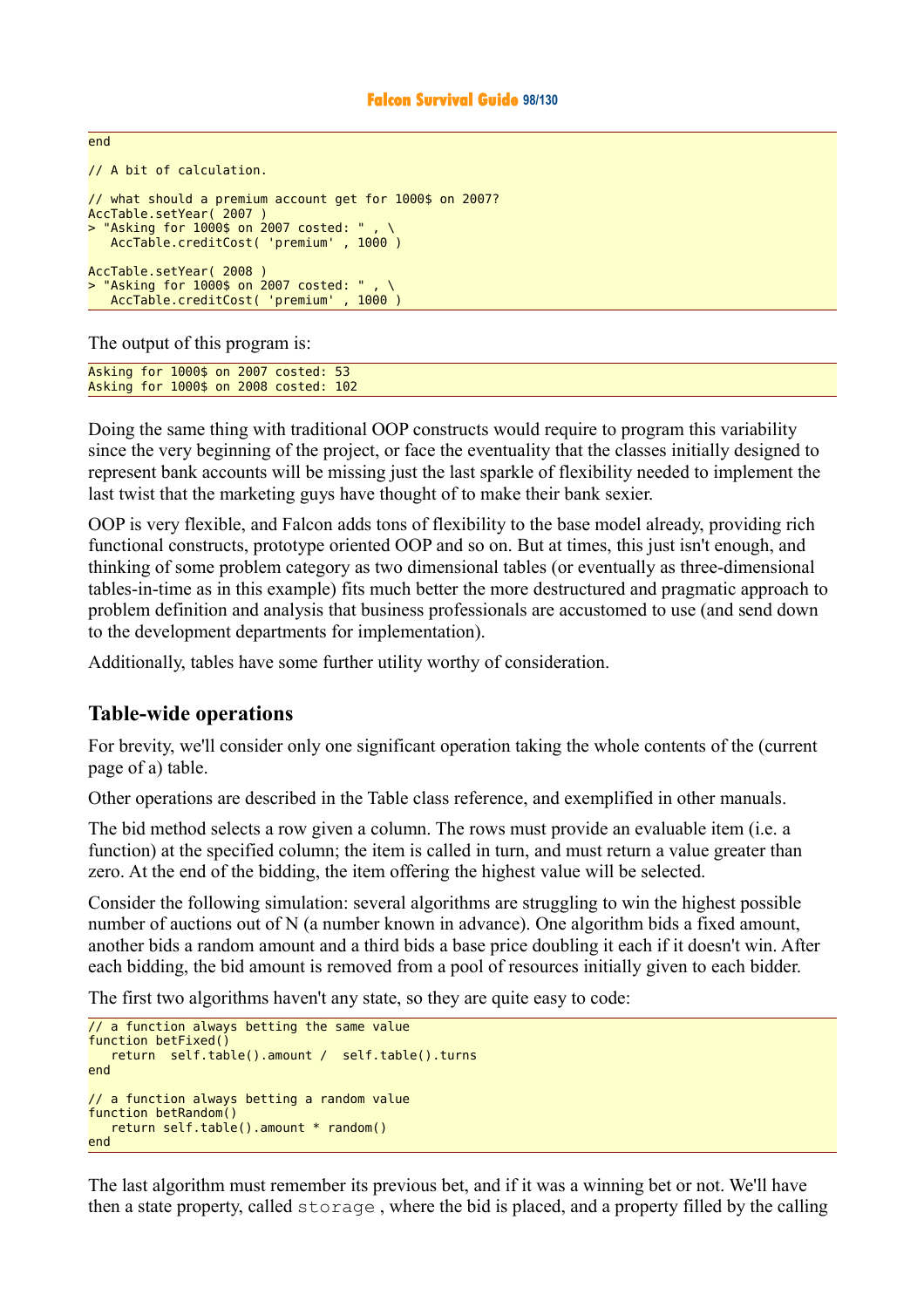#### **Falcon Survival Guide 99/130**

table indicating if the algorithm was winning in the previous turn or not. As this information may be interesting for every bidder, it will be placed in a table column called hasWon . Each turn, this column will be reset and the winner row will have this value set.

```
// a function betting each time the double of the previous time 
function betDouble()
     if self.hasWon
       bid = self.table().amount / self.table().turns / 2 
     else 
       if self provides storage
         bid = self.storage * 2 else 
          bid = self.table().amount / self.table().turns / 2 
       end 
     end 
     self.storage = bid
     return bid
end
```
We'll see first how the algorithm works without the help of tabular programming, and then see how table operations can be employed to simplify it.

The table heading is like the following:

```
class BidTable(amount, turns) \
       from Table( [ "name", "bet", "amount", "hasWon", "timesWon" ] )
   amount = amount turns = turns
```
A simple utility method allows correct creation of our rows:

```
 function addAlgorithm( name, func )
  self.insert( 0, [name, func, self.amount, false, 0] )
 end
```
The betting process involves calling all the algorithms, recording what they bet, provided they can pay using what's left of their initial account, and removing the bet quantity from the accounts. Then, the algorithm having bet the highest value is declared to be the winner:

```
 function bet( time )
  > "Opening bet ", time+1, ": "
  winning = nilwinning bid = -1
```
Each row is taken in turn for betting:

```
 for row in self
  bid = row.bet()if bid > row.amount: bid = row.amount
   > @" $(row.name) is betting $(bid:.2) out of $(row.amount:.2)"
    row.amount -= bid
```
Then, if this bet is better than the others, it is recorded as the temporary winner:

```
 if bid > winning_bid
       winning = row
      winning bid = bid end 
 end
```
Finally, it is necessary to declare the winner; to do this, we must scan all the table and set the winning flags correctly for each participant: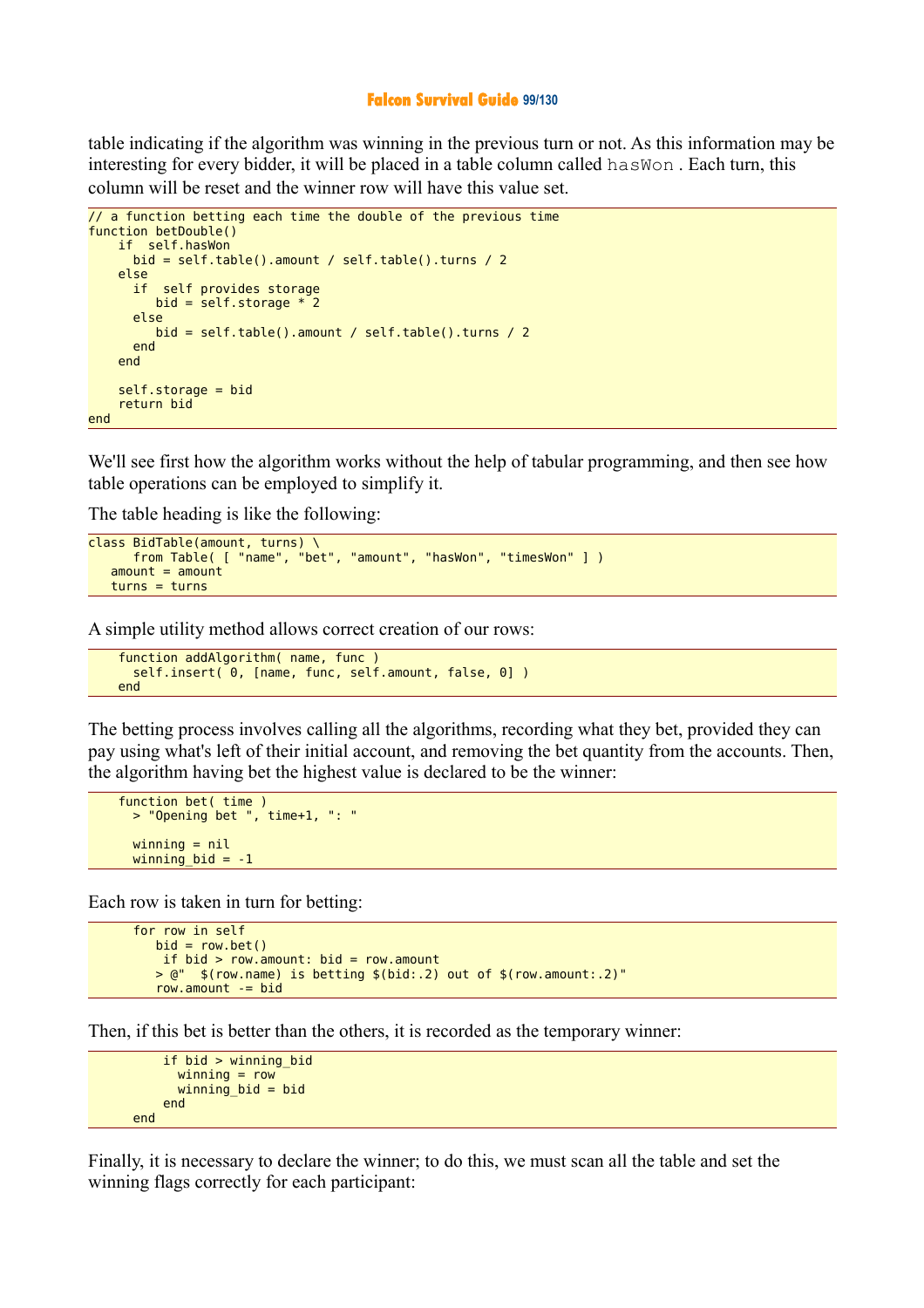```
 // declare the winner
   for row in self
       if row == winningwinning.haskon = truewinning.timesWon ++<br>> " " row name "
               ", row.name, " wins this turn!"
        else 
         winning.haskOn = false end 
   end 
 end
```
The game consists of playing the bet stage for the required amount of times, and picking up the final ranking.

```
function game()
   for i in [0:self.turns]
      self.bet(i)
   end 
  > "===================================="
                 Final Ranking
   > "===================================="
```
We can use the arraySort function to sort the algorithms taking into account the times they have won. The get Page table method will take a copy of the page as it is now as an array containing all the rows, and that can be sorted leaving the actual data in the page untouched. The sorting just requires a function returning 1, 0 or -1 depending on the order that needs to be applied; the compare FBOM method applied on the timesWon table property will play the trick.

```
 bidders = self.getPage()
       arraySort( bidders, { x,y => -x.timesWon.compare( y.timesWon ) } )
       for id in [0:bidders.len() ]
          >> @ "[$(id)] $(bidders[id].name) with $(bidders[id].timesWon) victor"
         > bidders[id].timesWon == 1 ? "y" : "ies"
       end 
     end 
end
```
There is nothing else to do but fill the table and start the game:

```
randomSeed( seconds() ) 
bt = BidTable(100, 6)bt.addAlgorithm( "Mr. fix", betFixed ) 
bt.addAlgorithm( "Random-san", betRandom ) 
bt.addAlgorithm( "Herr Double", betDouble ) 
bt.game()
```
The method bidding of the Table class does more or less what the bidding function we have created does in a table: it calls a method stored in a column, recording the one that returned the highest value and returning it. However, the loop in the bid method of this sample is not just selecting the row with the algorithm returning the highest value; it also changes the status of each row. We'll need then an extra column where to store a method doing some house cleaning before and after the call of the betting algorithms:

```
function genericBetting()
   bid = self.bet() if bid > self.amount: bid = self.amount
    > @" $(self.name) is betting $(bid:.2) out of $(self.amount:.2)"
     self.amount -= bid
     return bid
end
```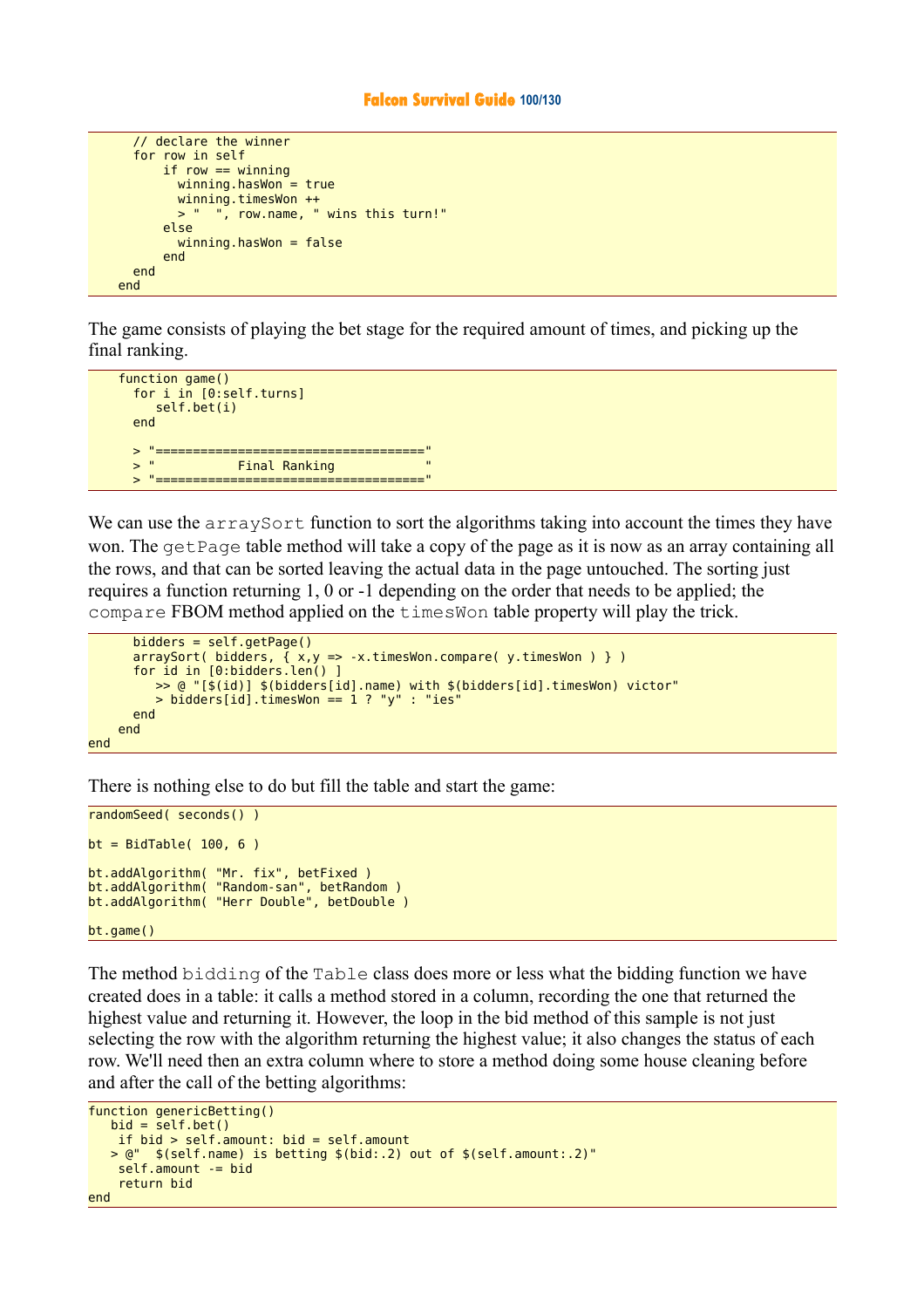#### **Falcon Survival Guide 101/130**

We may store this generic cleanup routine in another column, as column wide data, so that it will be normally used if the corresponding cell is nil when the bid is performed:

```
class BidTable(amount, turns) \
       from Table( [ "name", "bet", "amount", "hasWon", 
                      "timesWon", genbid|genericBetting ] )
   amount = amount turns = turns
     function addAlgorithm( name, func )
       self.insert( 0, [name, func, self.amount, false, 0, nil] )
     end
```
Notice the genbid column, which is given nil in addAlgorithm .

Now the bet function can be much simpler:

```
 function bet( time )
      > "Opening bet ", time+1, ": "
 winner = self.bidding( 'genbid' )
 > " ", winner.name, " wins this turn!"
      winner.timesWon ++
```
Instead of clearing all the hasWon properties during the genbid calls, and setting here the value for the winner, we use this method which does the same in one step:

```
 self .resetColumn( 'hasWon', false, winner.tabRow(), true )
 end
```
The rest of the program is unchanged.

The method choice is similar to bidding, but it calls a generic function provided during the call. As choice calls the given function passing it one row at a time, we have to change each reference the generic betting function into:

```
function genericBetting( row )
   bid = row.bet()if bid > row.amount: bid = row.amount
    > @" $(row.name) is betting $(bid:.2) out of $(row.amount:.2)"
    row.amount -= bid
    return bid
end
```
Then, just change the self.bidding call into

winner = self.choice( genericBetting )

And now it's possible to remove the extra column "genbid".

# **Iterators**

Iterators are objects meant to access sequentially other structures. They are the preferred way to partially scan a long sequence of data. They provide all the functionalities of a for-in loop and they operate on the same structures that the for/in loop manages, but they can also be used to scan a sequence backwards, insert data at a certain position or record one or more positions for further usage.

Iterators can get invalidated because of operations on the underlying sequence, or because they are moved outside the sequence range. The rules for invalidation varies depending on the underlying structure, but usually adding or removing an element may cause invalidation. The only safe way to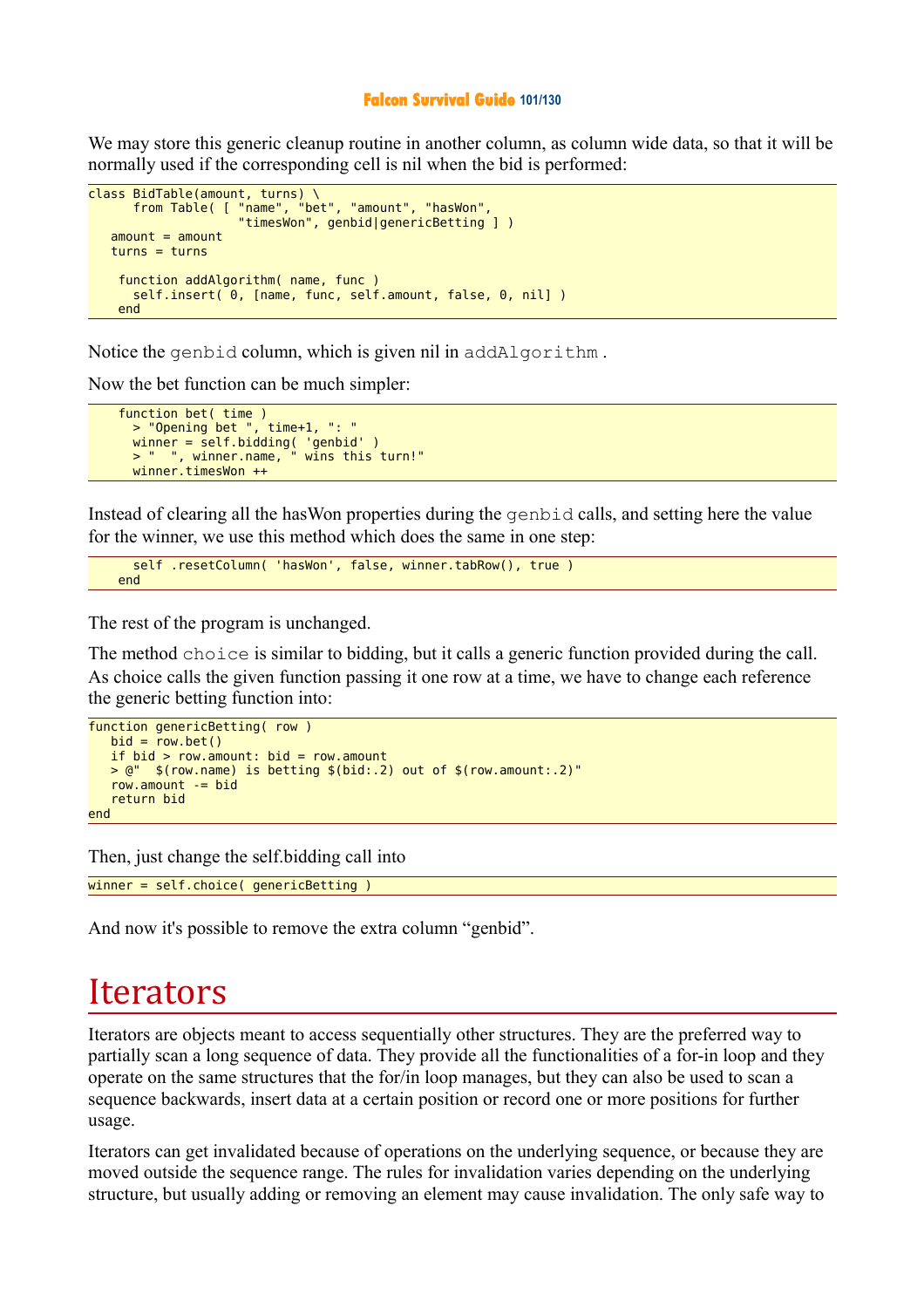## **Falcon Survival Guide 102/130**

change a structure so that the iterators stay valid is doing that through the iterators themselves.

An iterator is created calling the  $first()$  or last() method on sequences, or using the constructor of the Iterator class. For example :

```
iter = Iterator( [ first, second, third ] ) 
vector = [ "a","b","c" ]; iter = vector.first()
iter = vector.last()
```
Are all valid ways to create an iterator on an array. In case of random access sequences (the items you can access using an integer index in square brackets), the Iterator class constructor may be given an optional numeric parameter indicating the initial position where the iterator is placed. The integer accepts array convention where a negative number indicates a position from the end of the sequence. Iterators for other sequences accepts only 0 or -1 (for the last element). Iterators over attributes (which scans the objects that have been currently assigned a certain attribute) can be created only starting from the begin of the sequence.

Iterators provide the value () to read or set the current value. Using it on an invalid iterator raises an access error; the hasCurrent() method returns true if the iterator is valid, so it can be used to check if the iterator has been moved outside the sequence.

The next() and prev() methods move the iterator respectively forward and backward in the sequence. They return true if there is a next or previous element, and false if the operation caused the iterator to move outside the bounds of the sequence, making it invalid. Since when that happens it is often too late, has  $Next()$  and has  $Prew()$  methods are also provided to allow last element special processing. An element that doesn't have a next element is the last element of a sequence, and if it has no previous element it is the first.

So, we can rewrite a common have a nice day! for/in loop like the following:

```
\overline{\text{list}} = \text{List}(\text{ "have", "a", "nice", "day" })iter = list.first() 
while iter.hasCurrent()
    >> iter.value()
      if iter.hasNext()
       \geq \geq \equiv \equiv else 
       > "!"
      end 
    iter.next() // still works if hasNext() is false
end
```
For dictionaries, the  $key($ ) method retrieves the current element key. For example, the following loop we change every item in the dictionary if the key starts with c.

```
dict = [ "alpha" => 1, "beta" => "2", "charlie" => 3, 
 "carl" => 4, "day" =>5 ]
iter = dict.fit() while iter.hasNext()
 if iter.key()[0] == "c"
      iter.value( "Changed" )
    end 
    iter.next() 
end 
inspect( dict )
```
It is possible to partially scan a dictionary, which is ordered by key, using the dictBest() function. It returns an iterator to the item considered lexicographically equal or immediately greater than the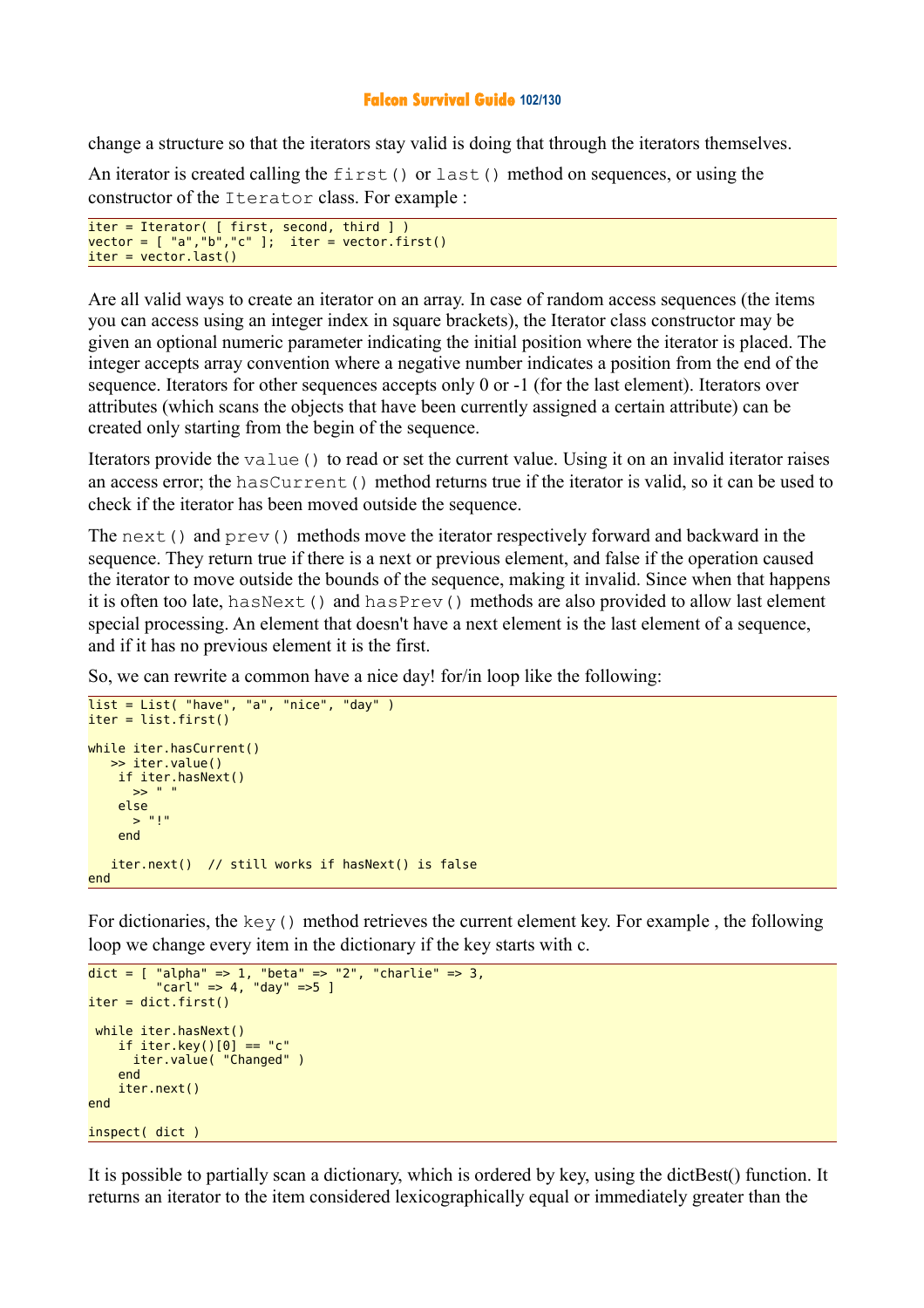### **Falcon Survival Guide 103/130**

searched key. The above example can be rewritten using dictBest like this:

```
dict = [ "alpha" => 1, "beta" => "2", "charlie" => 3, 
 "carl" => 4, "day" =>5 ]
iter = dictBest( dict, "c" ) 
while iter.hasNext() and iter.key()[0] = "c"
   iter.value( "Changed" )
   iter.next()
end 
inspect( dict )
```
Iterators can be compared for equality; iterators are equal when they point to the same item in the same collection. For example , this loop would work too:

```
list = List( 1, 2, 3, 4, 5, 6, 7 )iter = list.first() 
lastIter = listus(t)loop 
    > "Element: ", iter.value()
    if iter == lastIter: break
    iter.next()
end 
inspect( iter )
```
Iterators can be used to remove or insert an item in a collection. In the case of dictionaries, both the key and the value must be provided; if the iterator is already pointing to a position which is lexicographically correct for the given item, then the dictionary is not scanned for a correct position before insertion. Compare the following code:

```
dict = [ "alpha" => 1, "beta" => 2, "charlie" => "3" ]
 if "beta" in dict
   dict['brawo''] = 4end
```
With this:

```
dict = [ "alpha" => 1, "beta" => 2, "charlie" => "3" ]iBest = dictFind('"beta") if iBest
    iBest.next()
    iBest.insert( "bravo", 4 )
end
```
In the first case, two scans have to be performed on the dictionary; the first to search for the value, the second to insert. In the second case, Falcon will use the information in the iBest iterator to avoid the second scan. However, notice that creating an iterator is a relatively heavy operation, and usually a single dictionary search is faster, so this technique is better exploited with repeated insertions.

# List Comprehension

In a realm halfway between the functional and the procedural language paradigms, there's an hybrid region made of lists, and built up on the way you can process them. The king of that reign is the "list comprehension", that is, a formal definition of the contents of a list.

More technically, according to [wikipedia:](http://en.wikipedia.org/wiki/List_comprehension)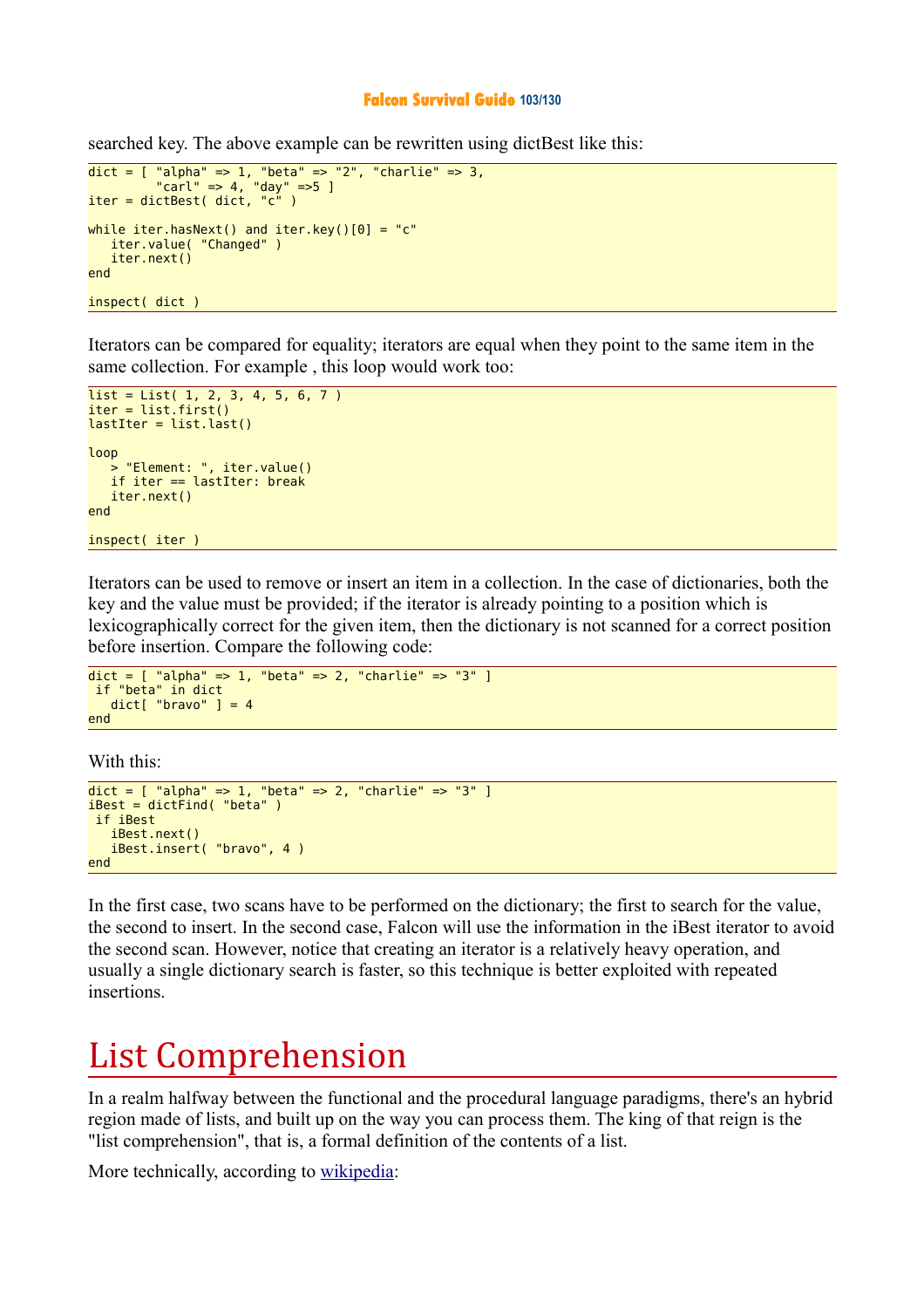## **Falcon Survival Guide 104/130**

*A list comprehension is a syntactic construct available in some programming languages for creating a list based on existing lists. It follows the form of the mathematical set-builder notation (set comprehension) as distinct from the use of map and filter functions.*

And more practically, a list comprehension is a compact construct that can be used to create a set starting from another set. In this, it is similar to the map functional operator, but it has two practical advantages: first, the target set needs not to be of the same nature of the original set, and second, it is possible to explicitly specify a source that is not exactly a set, but that can generate items.

Falcon model of list comprehension is a bit more advanced with respect to the base definition, and allows to specify also the nature of the target set. Actually, comprehension in Falcon is performed through the comp() method of *sequence* classes and items.

Items offering the sequence interface are currently:

- Arrays
- Dictionaries
- Lists
- Sets

## Comprehension components

In Falcon, a comprehension is composed of three elements:

target set.comp( generator, filter )

The **target** set is the sequence that will receive the elements of the comprehension. It may be empty, but needs not to be. It may be an unordered list (an array, or a List class instance), or constraints its member somehow (as a Set instance, or as a Dictionary).

The **generator** is a sequence, a range or a generator function returning one item at a time. As a sequence, it can be anything that can be accessed through an iterator.

The **filter** is an optional element that can provide:

- A predicate stating which elements can and cannot be part of the target set
- A modified copy of the items provided by the generator.

In short, the filter is a function (or in general any callable item) that receives two parameters: the item being currently extracted from the generator and the forming set (that is, the **target** set itself). If present, its return values will be added to the target set, unless it returns an Out of Band "1", in which case, the elements will be discarded. The filter may also terminate the comprehension returning an out of band 0 integer value.

The comp() method returns the sequence itself, so it is possible to assign the result of a comprehension to a target variable directly as it is formed.

## Basic examples

Array of pair values from 2 to 10 (included):

 $pairs_in_10 = []comp([2:11:2])$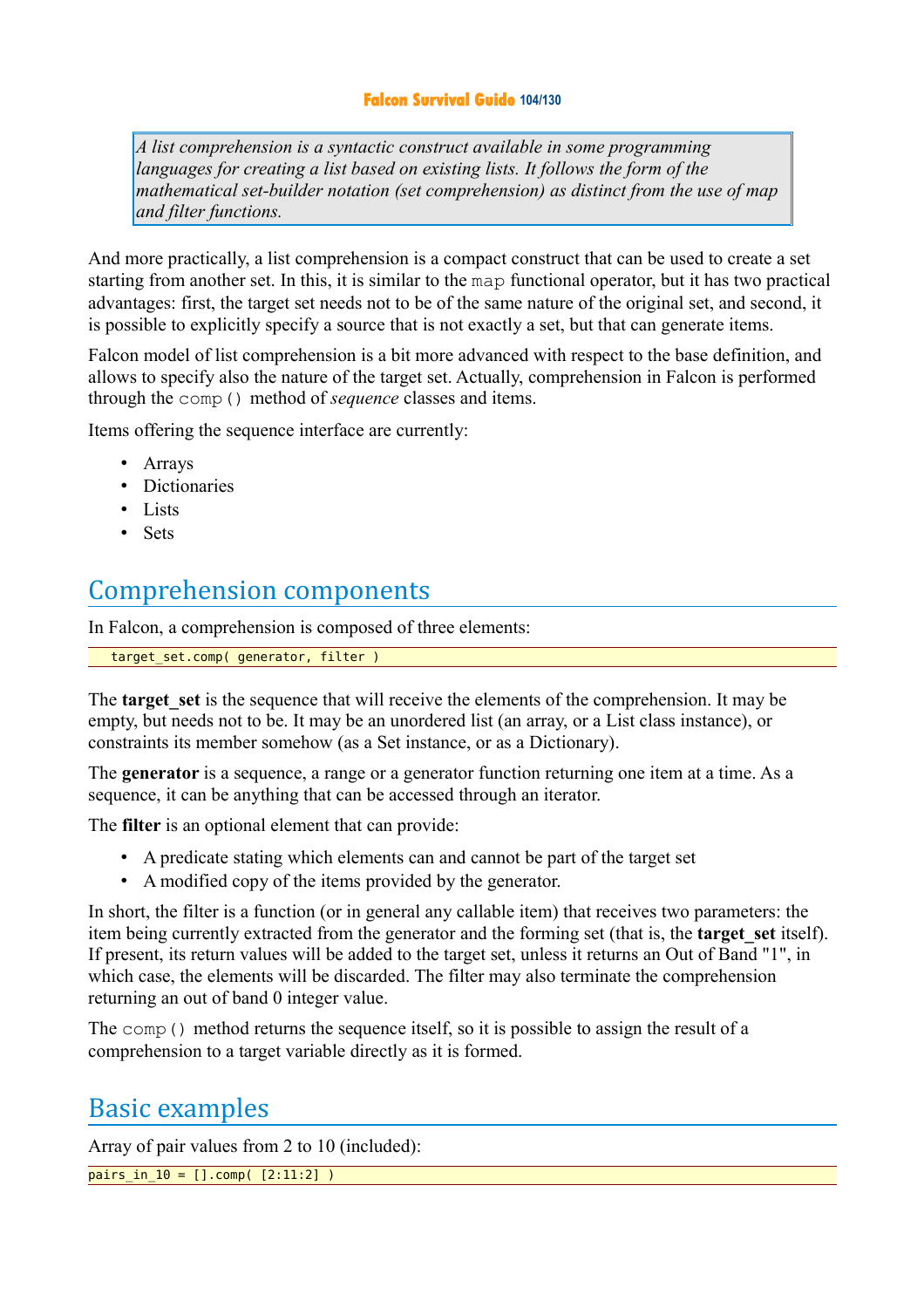#### **Falcon Survival Guide 105/130**

Same, as a list:

 $pairs_in_10 = List().comp([2:11:2])$ 

Sorting an unordered list of elements:

```
sorted = Set().comp( ["oranges", "apples", "peaches", "bananas", "grapes" ] )
for item in sorted: > item
```
Lowercase version of an uppercase list:

 $lcase = []comp( .[ "A" "b" "Cc" "DDD" ], { v => v.lower() } )$ 

Accepting values below 10:

less than  $10 = [].comp( .[ 1 5 18 3 9 12 15], { v => v < 10 ? v : oob(1)} )$ 

Here,  $\text{oob}(1)$  asks comp() list to discard this entry.

Warning about duplicate entries (notice that we receive the *set* as the second parameter of the filter function):

```
\overline{\text{ordered}} = \text{Set}(\text{).comp}(\text{.}[\text{ "N" "C" "N" "D" ], \{ v, \text{ set =>}\} if set.contains(v)
         > "Duplicated: ", v
         return oob(1)
     end
     return v 
     } )
for item in ordered: > item
```
Accepting the first 10 random values (and ordering them):

```
randomSet = Set().comp( random, { v, set => set.len() == 10 ? oob(0): int(v*100)} )
for item in randomSet: > item
```
## Dictionary comprehension

To form a dictionary comprehension, each item received must be a "pair", that is, a two elements array. For example:

```
dict = [=>].comp( .[ .[ 'a' 1] . ['d' 2] .['c' 3] . [4' 4] ]
for k, v in dict: > @"k = $v"
```
The filter function can be used to turn a sequence with one element in a dictionary. The following example creats a dictionary where each uppercase letter is associated with its UNICODE value.

```
dict = [=>].comp( [0:26], {v=>[ 'A'/v, ord('A')+v] } )
```
## Generators

A useful extension of the comprehension system is provided by the generators. A generator is simply a function returning an item at a time (or a pair of item in case the comprehension is dictionary-wise). When the generator declares it has terminated by returning an out of band 0 integer.

For example, the following generator returns a random count of random numbers: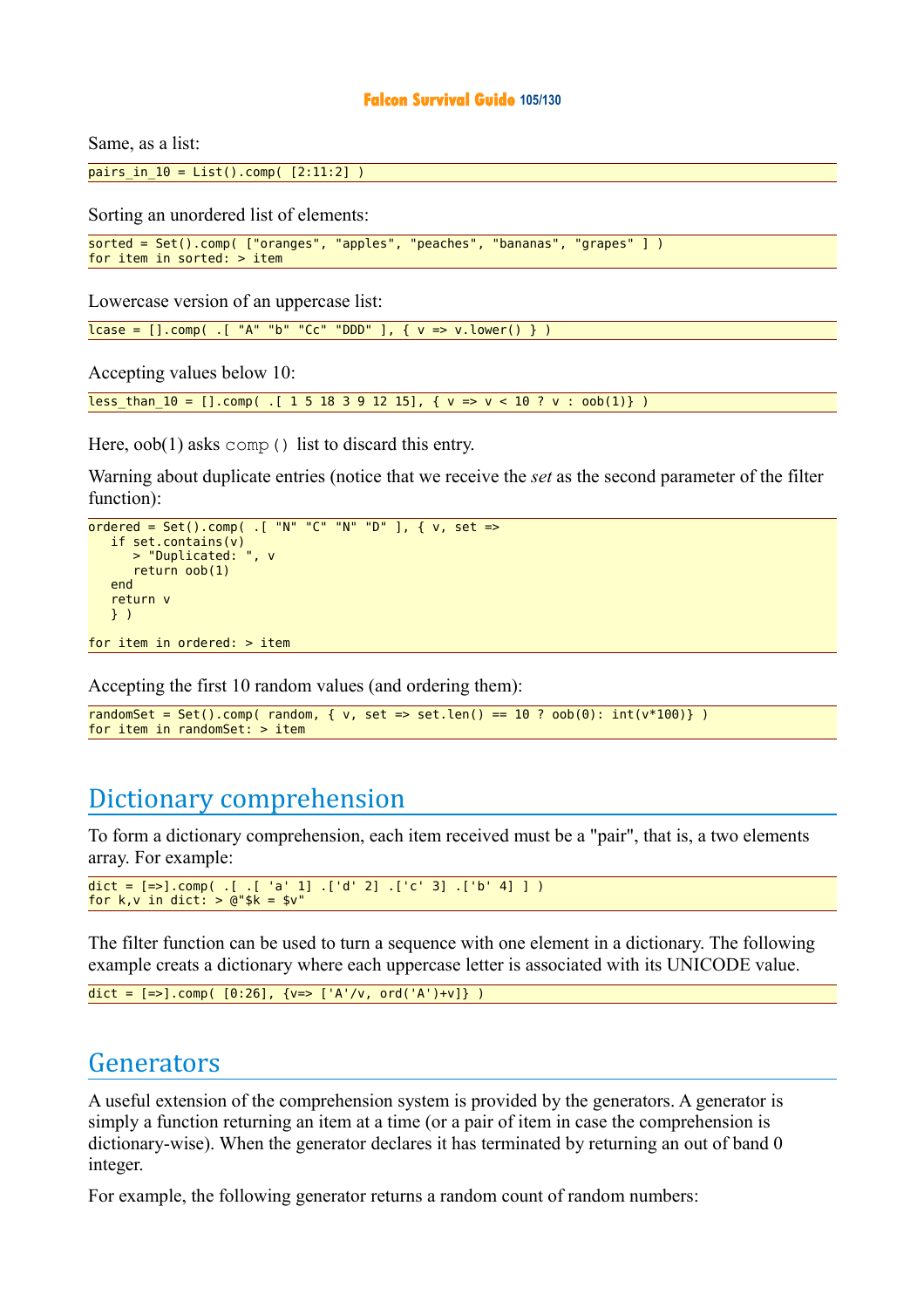#### **Falcon Survival Guide 106/130**

```
function randrand()
 // terminate 1/10th of times
if random() > 0.9: return \text{oob}(0) // otherwise, return a random number
    return random( 1, 10 )
end
rvals = [].comp(randrand)inspect( rvals )
```
Using a closure may be more interesting; this creates a lowercase alphabet:

```
function makeAlphabet()
   m = 'a' return function()
      if m > 'z': return \uparrow + 0k = mm /= 1
       return k
    end
end
abet = [].comp( makeAlphabet() )
```
Notice that we used the  $\gamma$ + *mark out of band* operator, which is faster and more compact than  $\circ$ ob(0), and notice also the UNICODE string increment /=. Finally, notice that makeAlphabet must be called to provide comp() with the new closure it returns.

Another interesting usage of generators involves callable objects, or functors. We can write the above example as:

```
object doAlpha
 m = 'a'function call_()
      if self.m > 'z': return \sim 0
      k = self.mself.m /= 1 return k
    end
end
abet = [].comp( doAlpha )
```
Closures are generally more compact and efficient than functors, but functors are more flexible and they may even alter their behavior in during the comprehension. In fact, we may provide a functor method as the filter, so that...

```
class randgen( count )
  count = countfunction call_()
      return random(1,10) 
   end
   function filter( elem, set )
    if set.len() >= self.count: return + 0 return elem
  end
end
r = randgen(10) // max 10 elements
rlist = [].comp( r, r.fiter )
```
In the above example, the instance  $r$  is used both as a functor to generate the items, and as a filter to determine when the sequence should be considered complete.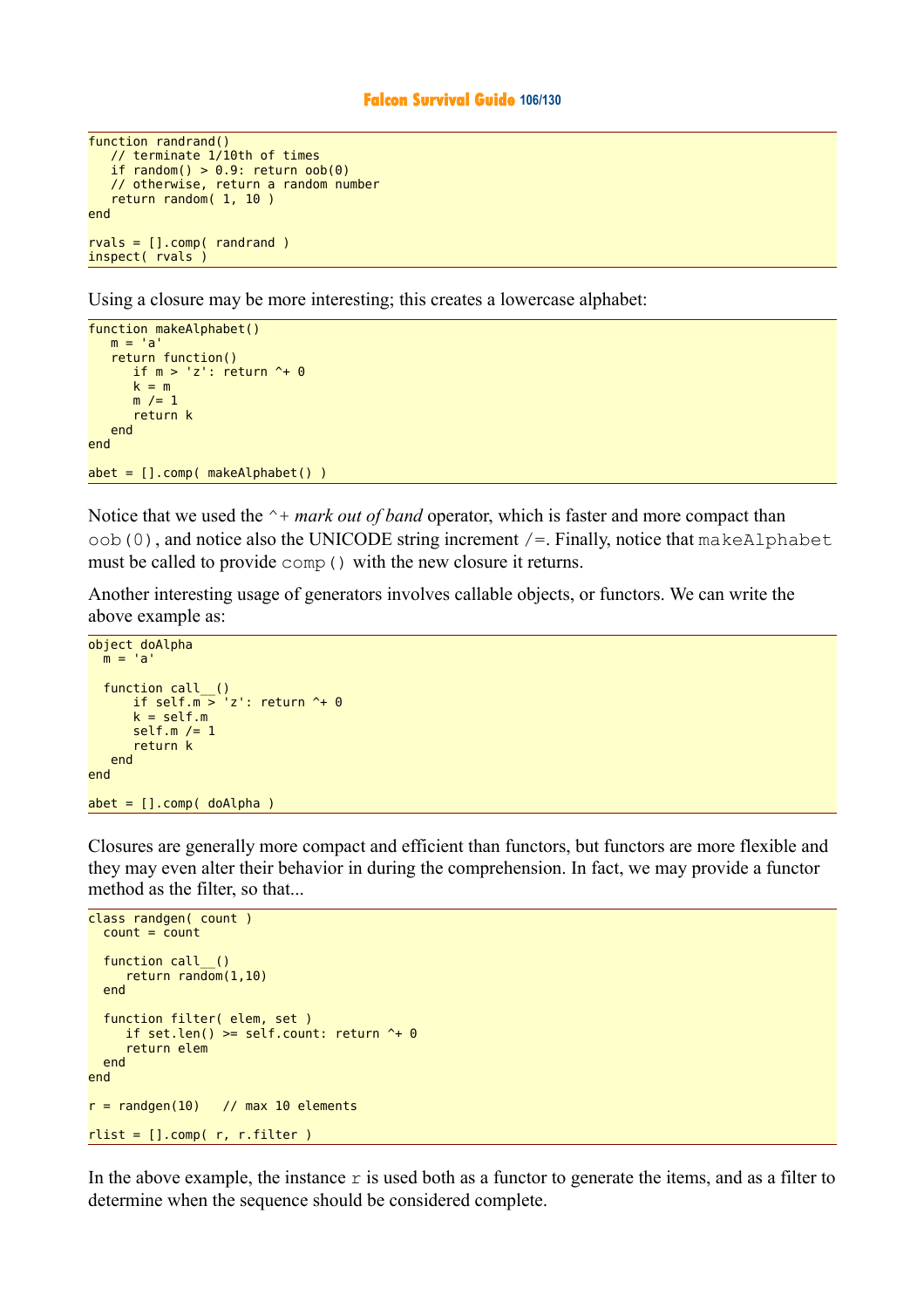## **Falcon Survival Guide 107/130**

# Completion comprehensions

As said in the introduction, a comprehension needs not to be performed on an empty sequence. Actually, the items created in the comprehension are added (appended) to the target sequence; for example:

```
tgt = [1, 2, 3]tgt.comp( [0:4], {v=> 'A'/v} )
inspect( tgt )
```
As seen, the tgt array is modified on place, receiving the items generated by the comprehension.

## Custom comprehensions

The comp method can also be applied as an FBOM method to objects and blessed dictionaries exposing a method named append. The method will be called (atomically) for each item generated by the comprehension (after it has been accepted by the filter).

For example, the following code fills an array in an object property:

```
class MetaArray
  _{array} = []
 function append( data )
 > "Appending: ", data
      self._array.add( data )
   end
   function display()
      > self._array.describe()
   end
end
ma = MetaArray()
ma.comp( [0:3], \{x = > x * 2\} )
ma.display()
```
The same code can be expressed as a blessed dictionary:

```
d = <b>bles</b> "array" => [],
 "append" => function( data )
      > "Appending: ", data
     self.array.add( data )
   end
])
d.comp( [0:3], \{x = > x * 2\} )
inspect( d.array )
```
In this case, the "append" method will take ownership of the comprehension process. In fact, blessed dictionaries cannot normally receive comprehension items as normal dictionaries, unless filtered through an append method.

## For/in generators

The for/in loop provides a procedural version of the list comprehension construct. Generators can be used as the source element of the for/in loop, as in the following example:

```
function makeAlphabet()
  m = 'a'
```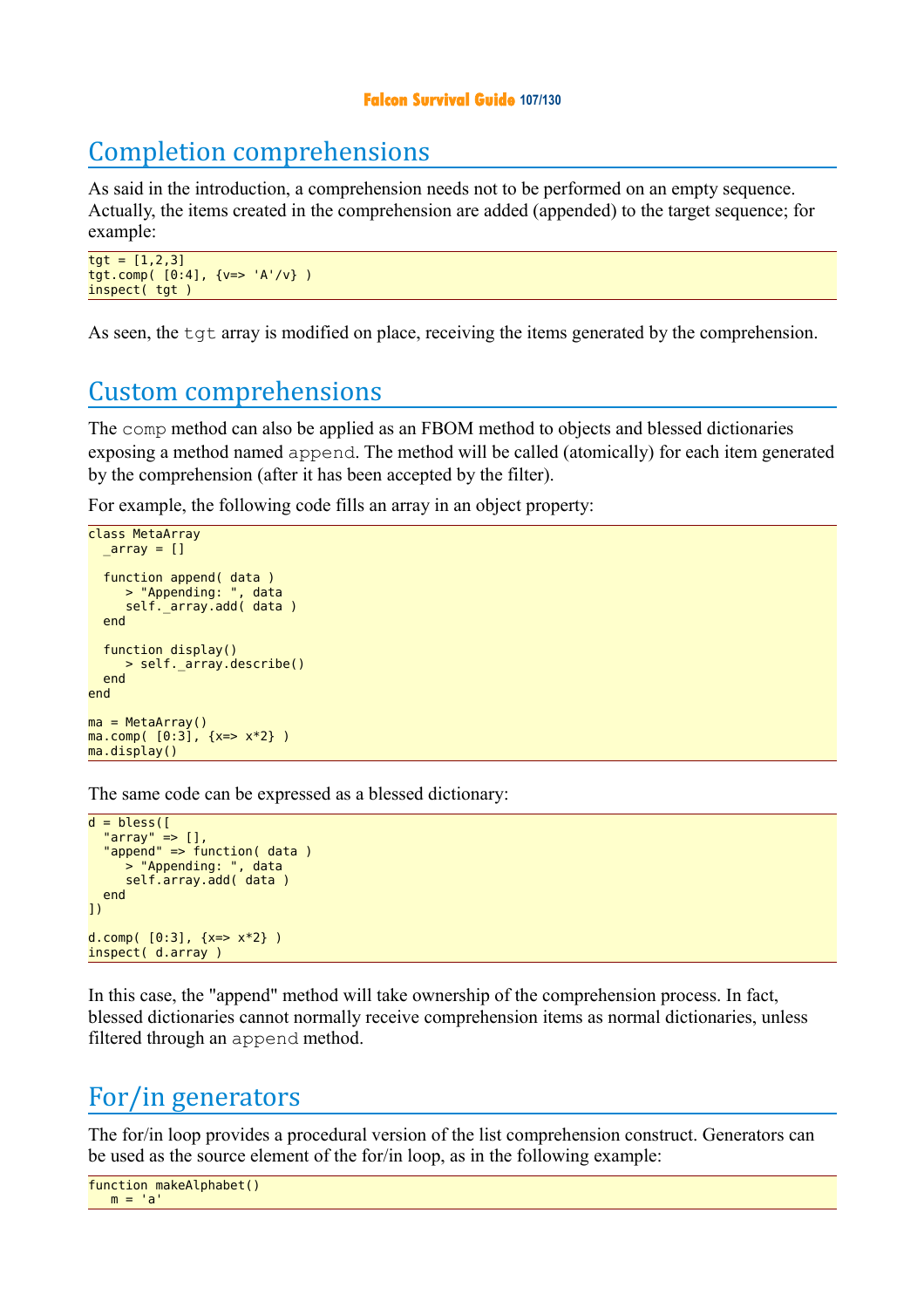```
 return function()
      if m > 'z': return \hat{ } + 0
      k = mm /= 1 return k
    end
end
f = makeAlphabet()for i in f
    forfirst: >> "Alphabeth: "
   \gg i formiddle: >> ", "
    forlast: > "."
end
```
# Error recovery

You'll remember our first interactive Falcon script: that was the one asking you for your age and then entering a loop congratulating with you many times for your past birthdays.

The int() function tried to convert a string (what you typed) into an integer (your age), but if this was not possible for some reason, a runtime error appeared instead, and the program was terminated. Here follows a reduced version of that script that will serve our needs:

```
print( "Enter your age: > " ) 
age = int( input() )count = 0while count < age
   count += 1 printl( "Happy belated birthday for your ", count, "." )
end
```
Falcon provides a mechanism to handle unexpected situations that may arise in a program. Many library functions and language constructs use this mechanism to communicate with the controlling script about unexpected situations, but this system is also available to the script itself, so that script writers can take advantage of this. It's called exception raising .

Every time the Virtual Machine, one of the library functions or even other script parts run into a potentially dangerous situation, they raise an exception. If this exception is not handled somehow by the script, it is handed back to the system; the Falcon interpreter will print an error message and exit.

*If the Falcon Virtual Machine is used by an embedding application to run some scripts, the embedder has the ability to set a top level exception handler. This will usually grant the embedding application the ability to know about fatal errors in the scripts, and take sensible actions (as i.e. mailing the administrators).* 

There are a set of exceptions that are called unstoppable . These exceptions are raised by library functions or by the Virtual Machine itself if it finds some critical condition that may prevent scripts from working, as for example script bytecode corruptions. In those situations, letting the scripts intercept the exceptions would not be wise, hence the need of unstoppable exceptions.

Exceptions can be handled by the script by using the try - catch control block:

```
try 
    [try statements]
[ catch [object_type] [ in error_variable] ]
```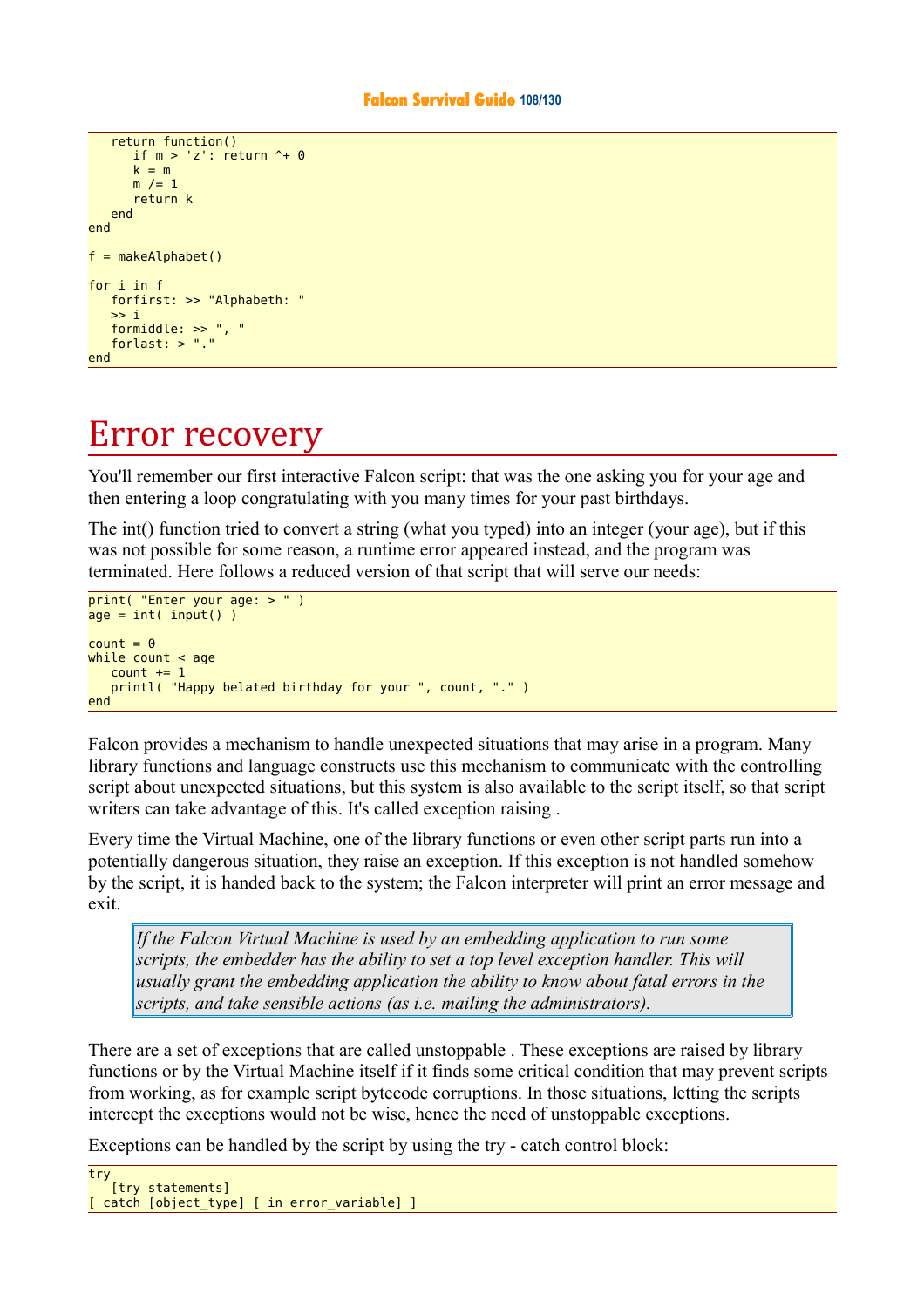[ catch statements ] end

Each catch block can intercept a certain kind of variable. The working principle is the same as the select statement; a type can be one of the type names, or it can be the name of a symbol declared somewhere in the program.

Try-catch blocks can be nested (put one into another) or combined with any other Falcon block statement ( if, while, for, function and so on). The try-catch block functionality is as follows: whenever an instruction inside the try (try-statements) causes an exception to be raised, the control flow is immediately broken. If a catch block is present, the type of the raised object is matched against the type specifiers of the catch blocks. Overall types (as i.e. StringType or ObjectType) get precedence, then the specific symbols used as specifiers are considered in the order they are declared in the catch clauses. For this reason, catch blocks intercepting subclasses should be declared before the ones intercepting parent classes. Finally, if none of the typed catch blocks matches the raised exception, the raised error is passed to a catch hander without type declaration, if present. If a typeless catch clause is not present, the error is then raised to the application level and this usually terminates the script.

The following example ensures that the user will write a numeric entry:

```
age = 0while age == 0 print( "Enter your age: > " )
    try 
      age = int( input() ) catch 
       printl( "Please, enter a numeric value" )
    end 
end
```
A catch clause may have an optional variable that will be filled with the exception that has been raised in the try block. The exception can be any Falcon item (including numbers, strings and objects) that describes what exactly was the error condition. By convention, the Virtual Machine and all the library functions will only raise an object of class Error , or one of its subclasses. However, scripts and other extensions libraries may raise any kind of item.

The Error class provides a series of accessors, that is, methods that are specifically used to access data in the inner object. Normally, scripts are not very interested in peeking the data inside an Error instance; usually, the embedding application is the entity that is meant to intercept errors and deal with them. For this reason, the embedding API puts at library disposal a  $C++$  class called Falcon::Error; in case the script wants to intercept it, and only in that case, the C++ object is wrapped in Falcon object, and methods are used to query the internal Falcon::Error C++ instance. This is because intercepting and analyzing Error instances from scripts is considered an extraordinary operation; the overhead introduced by using methods instead of plain properties to retrieve Error values is marginal with respect to the advantage the embedding application receives by being able to use directly C++ objects in its code when a forbidding error condition is encountered by the script.

The content of an Error Objects is enumerated in the Function Reference manual. Please, refer to that guide for the details.

Now we can print a more descriptive error message about what the user should do in our test program: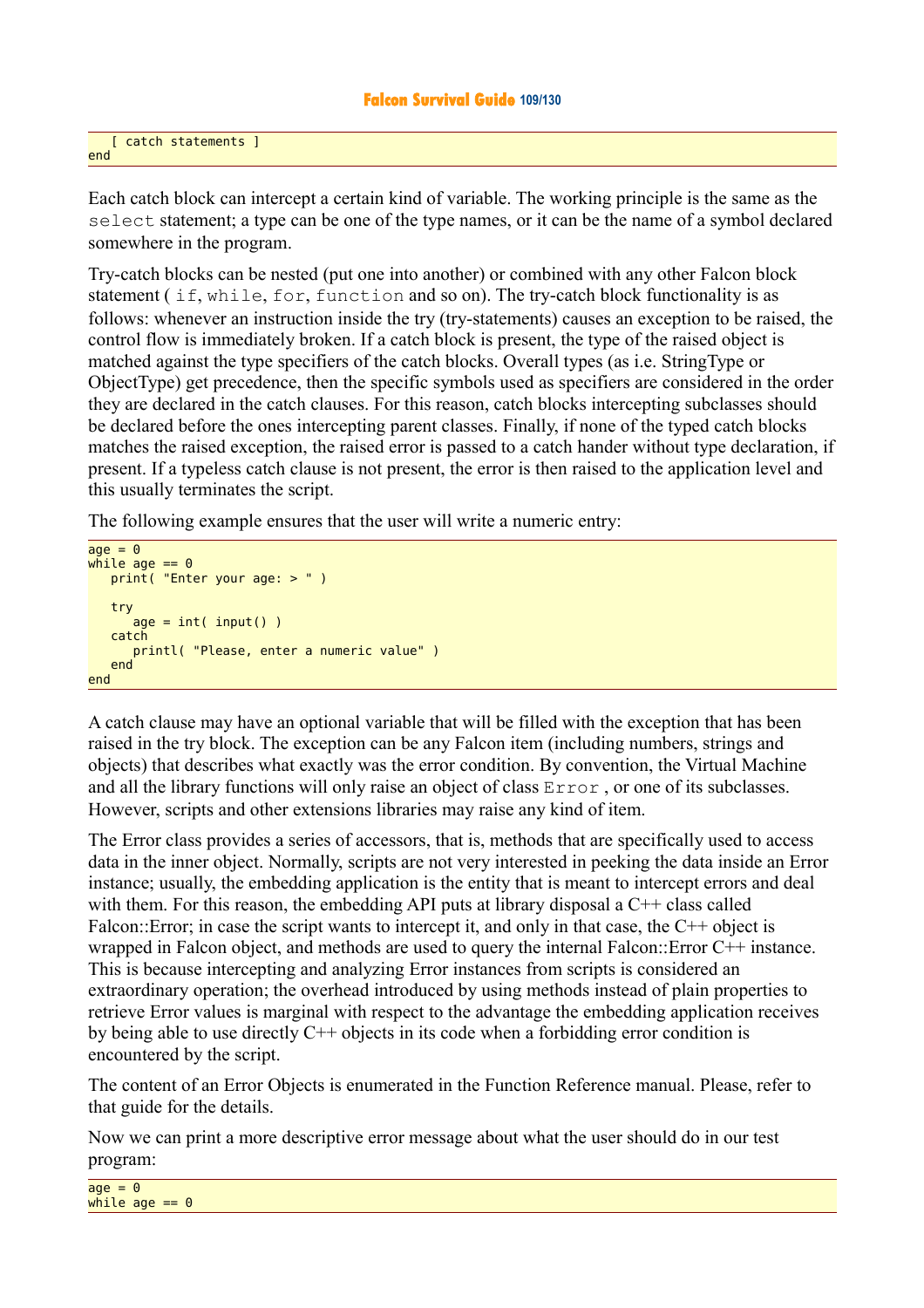#### **Falcon Survival Guide 110/130**

```
 print( "Enter your age: > " )
    try 
      \overline{a}ge = int( input())
    catch in error // any variable name is ok here
       printl( "Oops, you caused the error number ", error.getCode(),
              "\nwhich means that: ", error.getMessage() )
       printl( "Please, enter a numeric value" )
    end 
end
```
Do not confuse the Error class with the above error variable: Falcon is fully case-sensitive, so the variable we named  $error$  in the above code is just a normal variable receiving an  $Error$  class instance.

Notice that the catch block is not immune to error raising. If an exception is raised inside a catch block, it will have exactly the same effect as if it were raised in any other part of the program: it may be caught again with another try/catch block, or it may be left to handle to the above handlers, or finally to the Virtual Machine. We'll see in a moment how this fact can be useful.

The  $\pm \sqrt{r}$  instruction can be abbreviated with the : operator; it wont be possible to catch any error in this case, but this may be useful in case any possible error must simply be discarded:

```
 try 
    age = int( input()) end 
 // is equivalent to
try: age = int(iinput())
```
## Raising errors

It is interesting to be able to raise errors; the execution flow is immediately interrupted and a possible error manager is invoked, so raising errors inside the scripts may often obviate the need for "if" sequences, each of them checking for the right things to be done at each step. The keyword raise makes an item to be thrown and treats it as an exception.

The script may choose two different approaches to raise errors: one is that of creating an instance of the Error class using the Error() constructor, which accepts the following parameters:

Error( code, message, comment )

However, sometimes it is useful to throw a lighter object. Suppose that we want to set a maximum and minimum age in our example, and that we cause an error to be raised when those limits are not respected. In this case, that we may call flow control exception raising , having a full error to be raised may be an overkill. Follow this example:

```
age = 0loop
    print( "Enter your age: > " )
    try 
      age = int( input()) if age < 3: raise "Sorry, you are too young to type."
       if age > 150: raise "Sorry, age limit for humans is 150."
    catch StringType in error 
       printl( error )
       // age has been correctly assigned. Change it:
      age = 0
```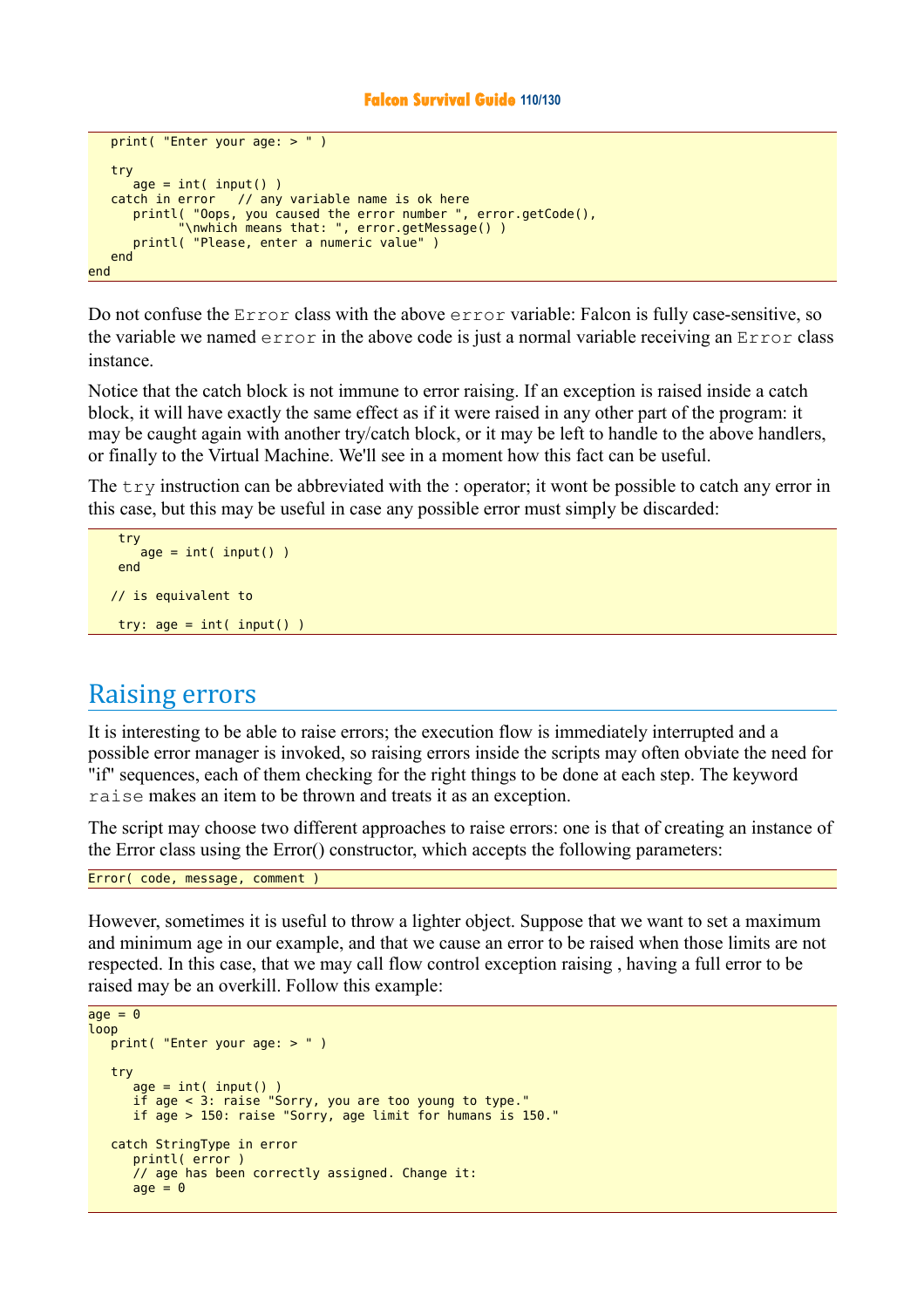```
 catch Error in error
      // it's a standard error of Error class, manage it normally
 printl( "Oops, you caused the error number ", error.code,
 "\nwhich means that: ", error.description )
      printl( "Please, enter a numeric value" )
    catch in error
 printl( "Something else was raised... but I don't know what..." )
 printl( "So I raise it again and the app will die." )
        raise error
    end 
end age != 0
```
In this way, we have a controlled interruption of the normal code flow which is passed to the StringType catch branch, with a minimal overhead with respect to the equivalent code performed with a series of branches. If the weight of those branches becomes relevant, the exception code flow control may be even more efficient (the virtual machine management of try-catch blocks is comparatively light with respect to any other kind of operation), while it may be more elegant, and possibly more readable.

It is also to be noticed that the caught variable may be parsed through a select statement. This may or may be an interesting opportunity, depending on the needed flexibility. The above code is equivalent to the following:

```
 // the rest as before...
   try
 age = int( input() )
 if age < 3: raise "Sorry you are too young to type."
      if age > 150: raise "Sorry, age limit for humans is 150."
   catch in error 
      select error
          case StringType
            // manage strings as before
           case Error
            // manage Error instances as before...
           default 
             // print something as before... 
             raise error
      end 
   end
```
This solution is a visually a bit less compact, requiring three indent levels where the previous only needed one. Also, the VM has an opcode that manages a typed catch a bit faster than a select statement (it's one VM opcode less, actually, but the opcode that is skipped with the typed catch approach is quite fast to be executed). However, it presents two advantages: first of all, it is possible to execute some common code before or/and after any specific error management. Secondly, the select code may be delegated to a function (or to a lambda) that may be changed on the fly during program execution, actually changing the error management policy for that section. Through this kind of semantics, a common error management policy may be given to different handlers. As this doesn't prevent writing specific typed catches, each error management code may be highly customized through a combination of static typed catch statements and dynamic catch-everything statements passing the raised value to a common manager.

# Falcon modules

Falcon is a modular language by design. It is provided with a Virtual Machine oriented runtime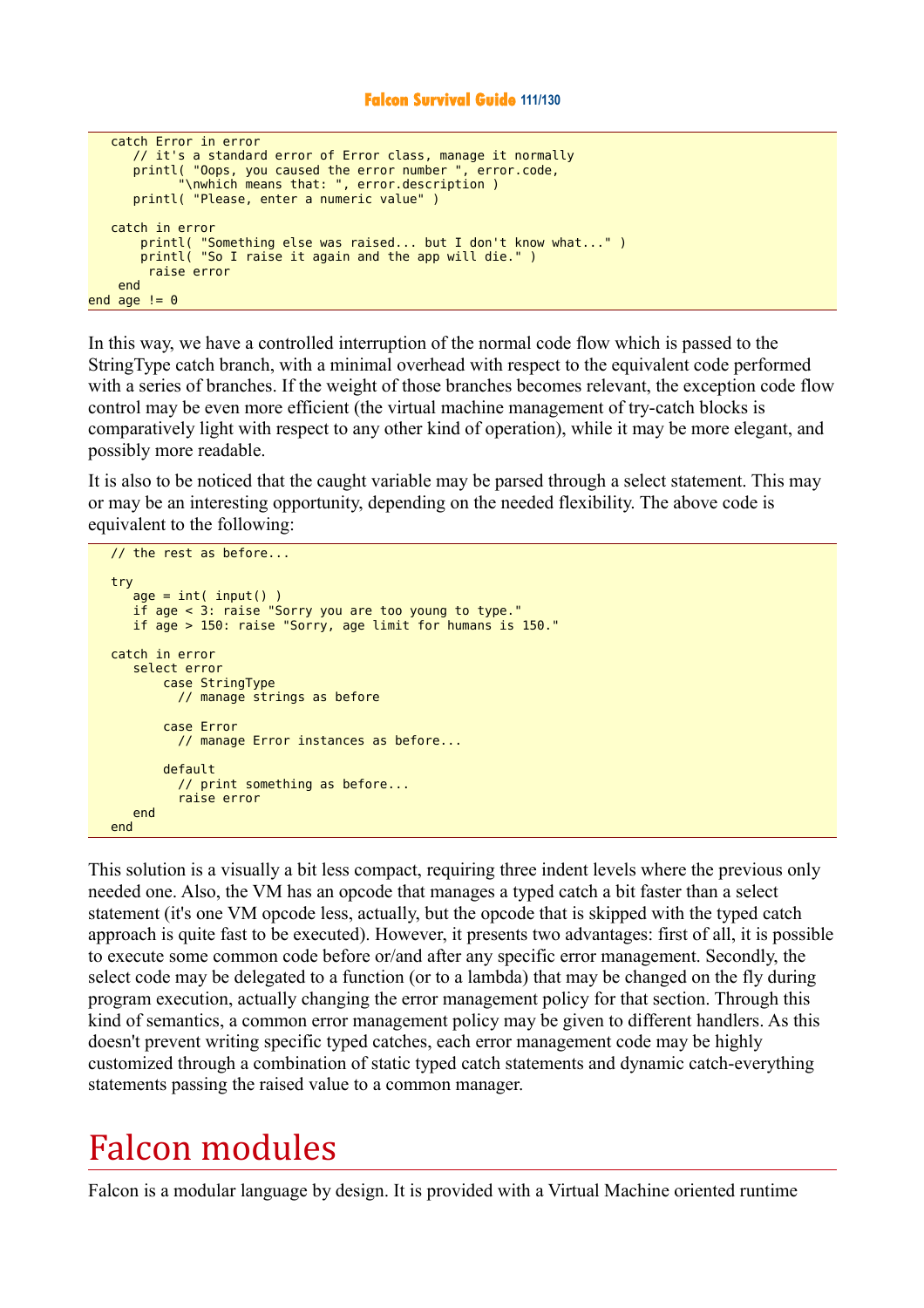### **Falcon Survival Guide 112/130**

linker that is able to fulfill script requests about base module loading. By default, the scripts are provided with the Core module, a set of functions, classes and objects that are somehow part of the language; for example, it contains the typeOf, int, and len functions, the Error class and its children, and so on. The core module is always present in Falcon, although embedding applications may decide to override it.

It is then possible to create binary and falcon language modules that can be loaded by final scripts. Explaining how to create binary modules is beyond the scope of this manual; here we'll see how to create Falcon language modules.

# The export directive

Every symbol defined in a module is private to that module, and cannot be referenced elsewhere, unless it is explicitly exported with the export keyword. The export keyword can be placed everywhere in the file, and has this grammar:

export symbol name [ , symbol name, ..., symbol name ]

Many export statements may be present in one file, so that using a list of symbols in a line or using several export statements has the same effect. If used without any symbol name, export will have the effect of exporting all the symbols in a script (and other export statements will be signaled as errors).

# The load directive

The load directive instructs the Module Loader that the current script would like to have other scripts loaded as well. This is the format of the load directive:

load module logical name

The "logical name" of a module is handed to the module loader, that will try to resolve the module name so to find it based on the following rules:

When a module is searched in a path, first a binary module that match the logical name is searched; then the loader will search for a pre-compiled module (a binary file with the same name of the logical module name, and the .fam extension). Finally, a source .fal script will be eventually loaded and compiled on the fly.

# Partitioning

Partitions are logical (and possibly physical) subdivisions or categories in which modules are organized. A partitioned module resides in a sub-portion of the logical space in which the modules reside. A partition usually is physically represented by a folder, a directory, a link or a file system or a data block in a compressed file. However, partitioning need not necessarily be physical; it may also be a different set of modules provided by an embedding application. The standard Falcon loader, used by the command line interpreter, uses subdirectories in media declared in FALCON LOAD PATH as partitions.

Partitions are indicated in the load directive (and subsequently in the module name) as dotseparated symbols.

For example, the following directive: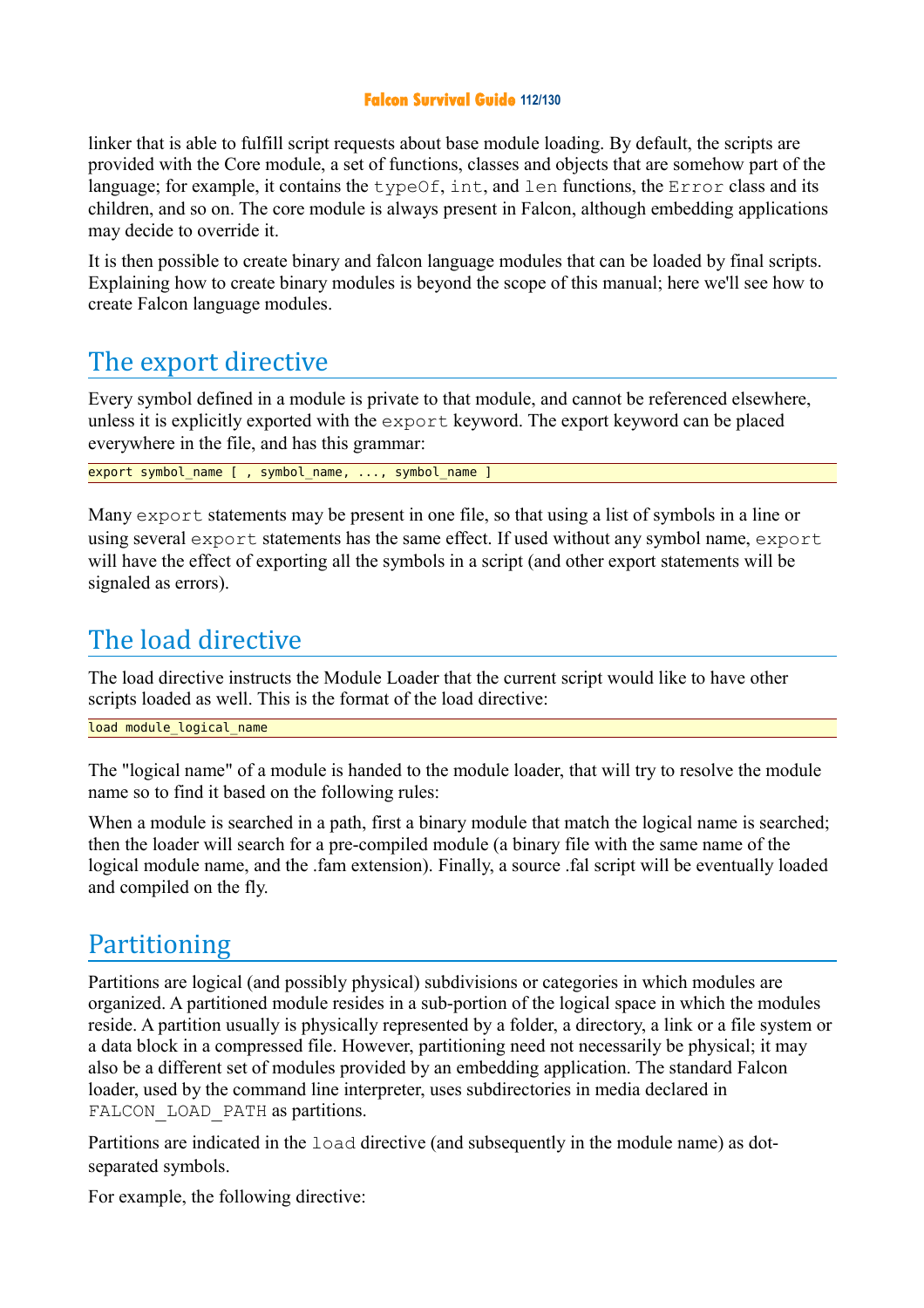#### **Falcon Survival Guide 113/130**

#### load networking.http

will search the module "http" in a partition (subdirectory) called "networking" in locations indicated by the load path.

*The falcon command line interpreter will automatically add the path of the main module being currently executed in front of its module search path. This behavior is considered "standard", and compliant embedding applications will maintain it. So, scripts, especially standalone ones, can safely assume that the location from which they were loaded will be the first searched for required modules and partitions.*

Partitions can be nested. Consider the following directory tree:

```
main.fal 
data/ 
    calendar.fal
engine/ 
    mengine.fal
    utils/
        smaller.fal
        larger.fal
```
The main script may load all the modules through the following directives:

load data.calendar load engine.mengine load engine.utils.smaller load engine.utils.larger

The load directive, and the module logical names, are always relative to the topmost location (or locations) indicated by the application load path. For example, if it is the engine that needs to load the modules in the utils partition, it will need to repeat all the path. Supposing, that the above "larger" module needed to load the smaller one, it would have needed to declare:

load engine.utils.smaller

which is the complete name under which the "smaller" module is known in its application instance. However, sibling modules and submodules are also known, and those concepts can be used to simplify load directives, as indicated in the following paragraphs.

### **Sibling modules**

Modules may know that they are part of a logical partition, and they may be willing to rely on other modules being in the same partition, or in sub-partitions of it. Starting a load directive with a dot, a module declares that it is searching for a module in its same partition. For example, the above larger module that was loading a sibling smaller module may have done that using the following syntax:

load .smaller

This notation can be used for sibling partitions. In the above example, the mengine module may load the modules in utils partition through the following directives:

load .utils.smaller load .utils.larger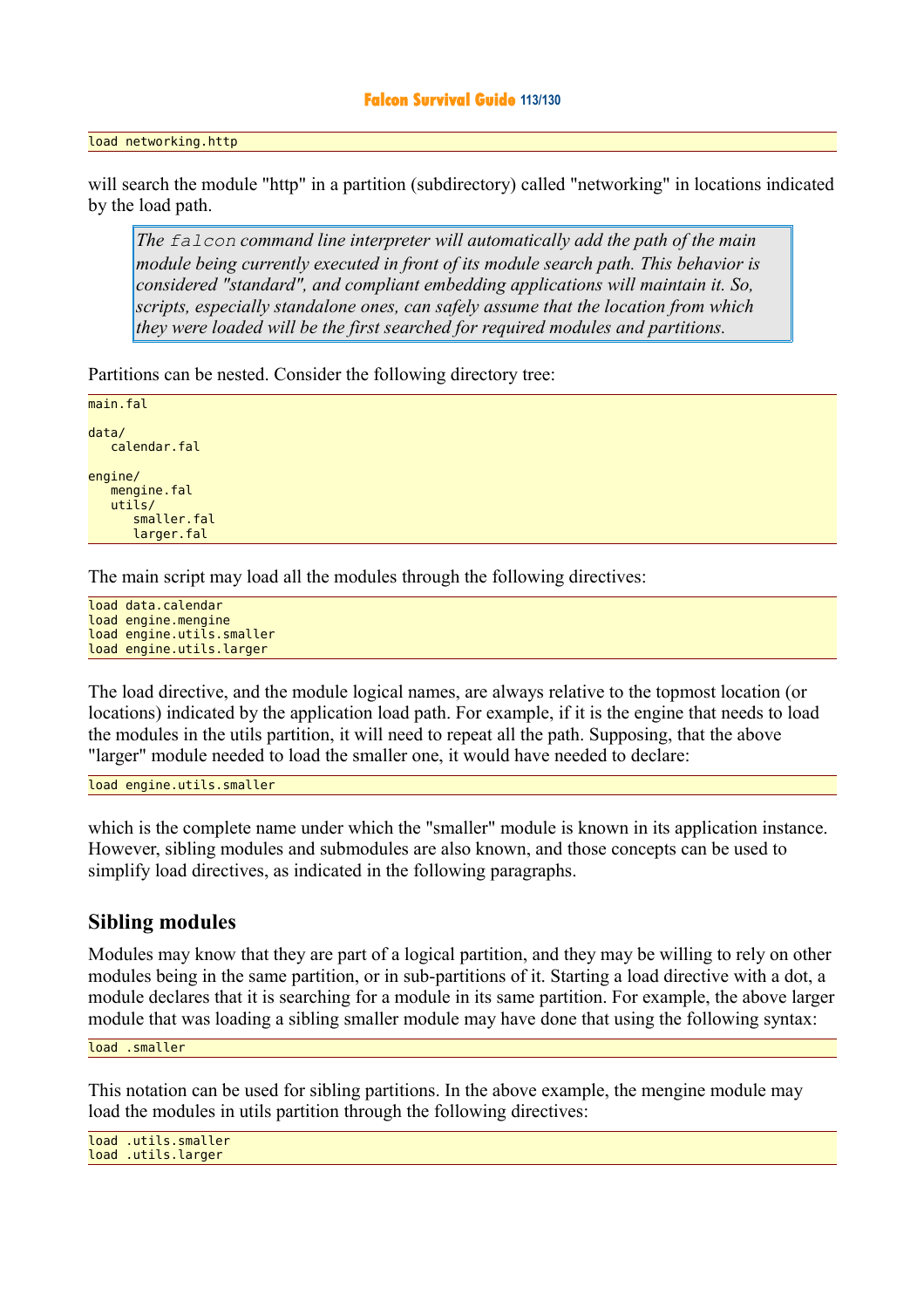#### **Falcon Survival Guide 114/130**

### **Submodules**

Submodules are modules that are logically subordinate to the current module. It is common practice to put submodules in a partition named after the module logical name. For example, suppose that an engine module requires two submodules part a and part b to run. If those elements are just logical subdivisions of the engine module itself, they may be physically ordered in a filesystem after the following scheme:

engine.fal engine/ part a.fal part b.fal

In this case, the keyword self may be used as the root of the partitioning used in the load directive. That will instruct the module loader to search in sibling partitions with the same name as the calling module:

```
// we are inside engine.fal 
load self.part_a 
load self.part_b
```
This is equivalent to

```
// we are inside engine.fal 
load .engine.part_a 
load .engine.part_b
```
But using the self keyword to load submodules has the double advantage not to require the script writer to know the name under which the module will be known when the work will be released, and that to immediately identify the loaded modules as submodules, logically dependent from the owner loading them.

### **Direct name loading**

The load directive may also contain a string pointing directly to a .fal script, .fam module or binary loadable module. The load path may be relative to the current script location or to the top of the load path, or absolute in case it starts with a "/". For example:

```
load "submods/mymod.fal" 
load "/usr/share/falcon/amodule.fal"
```
The first entry will load the file called mymod.fal in a "submods" directory that will be searched through the script load path, while the second one will load the module in a globally visible directory.

# The Slave/Master test

A minimal test demonstrates module loading abilities. This is a typical loadable module that exports some symbols:

```
function slave init()
    global shared 
    shared = "Original"
    printl( "SLAVE - Shared init: ", shared )
end 
function slave func( param )
```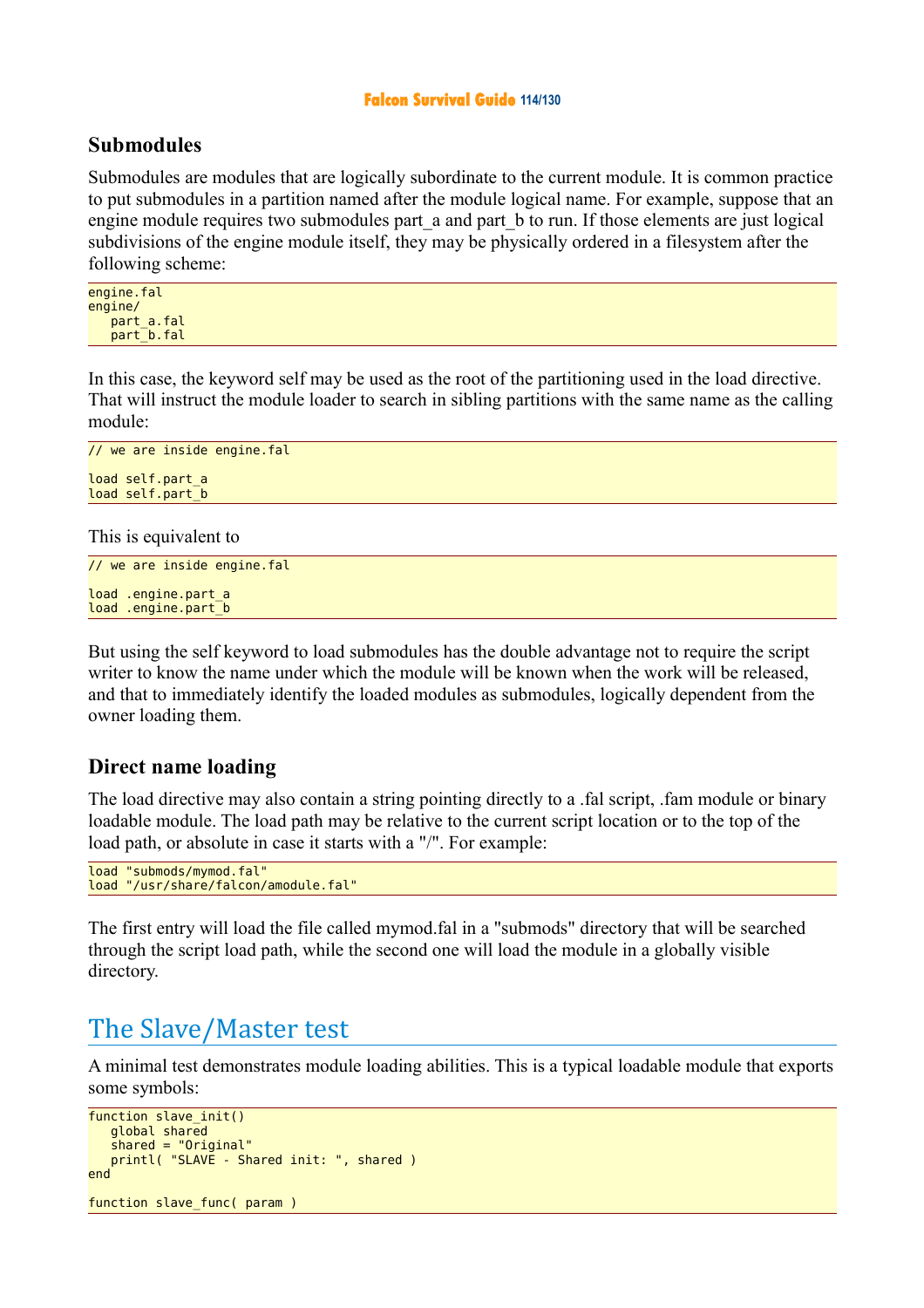#### **Falcon Survival Guide 115/130**

```
 print( "SLAVE - parameters: " )
    for elem in param
       print( elem, ", " )
    forlast 
       printl( elem, "." )
    end 
    return "Slave is done."
end 
function slave_check_shared()
    printl( "SLAVE - shared data is now: ", shared )
end 
export slave_func, shared, slave_init, slave_check_shared
```
And this is a typical script loading a module.

```
load slave
slave_init() 
// "shared" is imported from slave 
printl("MASTER - a shared variable: ", shared ) 
// now we pass some data to the slave routine 
elem = ["A", "list", "of", "strings" ] 
retval = slave func( elem )
printl( "MASTER - return from slave: ", retval ) 
// and we force the slave to use our data 
shared = "Changed from master" 
slave check shared()
printl( "Done." )
```
Save the first code piece as "slave.fal", and the second as "master.fal". Now you can proceed in two ways:

It is possible to compile the slave script into a module .fam and then launch the master script:

```
my-computer$ falcon -c slave.fal -o slave.fam
my-computer$ falcon master.fal
```
or launch directly the master script. The falcon command line interface will search for sources with matching names and will try to compile them on the fly.

Of course, loaded modules can request in turn load other modules; however, a loaded module is not exactly "owner" of the modules it loads. The load directive is just a "pretty please" said to the Falcon enabled application to provide the required modules before starting the script. The embedding application may ignore the request or provide its own substitute images, or it may even load the required module and change some of the items and functions with its own.

The link step is made so that when a module is loaded in to the Virtual Machine, every symbol it needs has been already exported by some other module. If this doesn't happen, the virtual machine will issue a link-time error to the controlling application, and the script won't be executed.

### **Module initialization code**

Since version 0.8.12, the Falcon virtual machine executes the main code of a module as soon as it is linked (that is, loaded and included in the VM). In this way it is possible to create initialization code which will be executed before the module can be known and used by others.

For example, suppose that a "configuration" module wants to export a list of items to work on. It is now possible to write a very simple Falcon module exporting just a vector of items to be managed: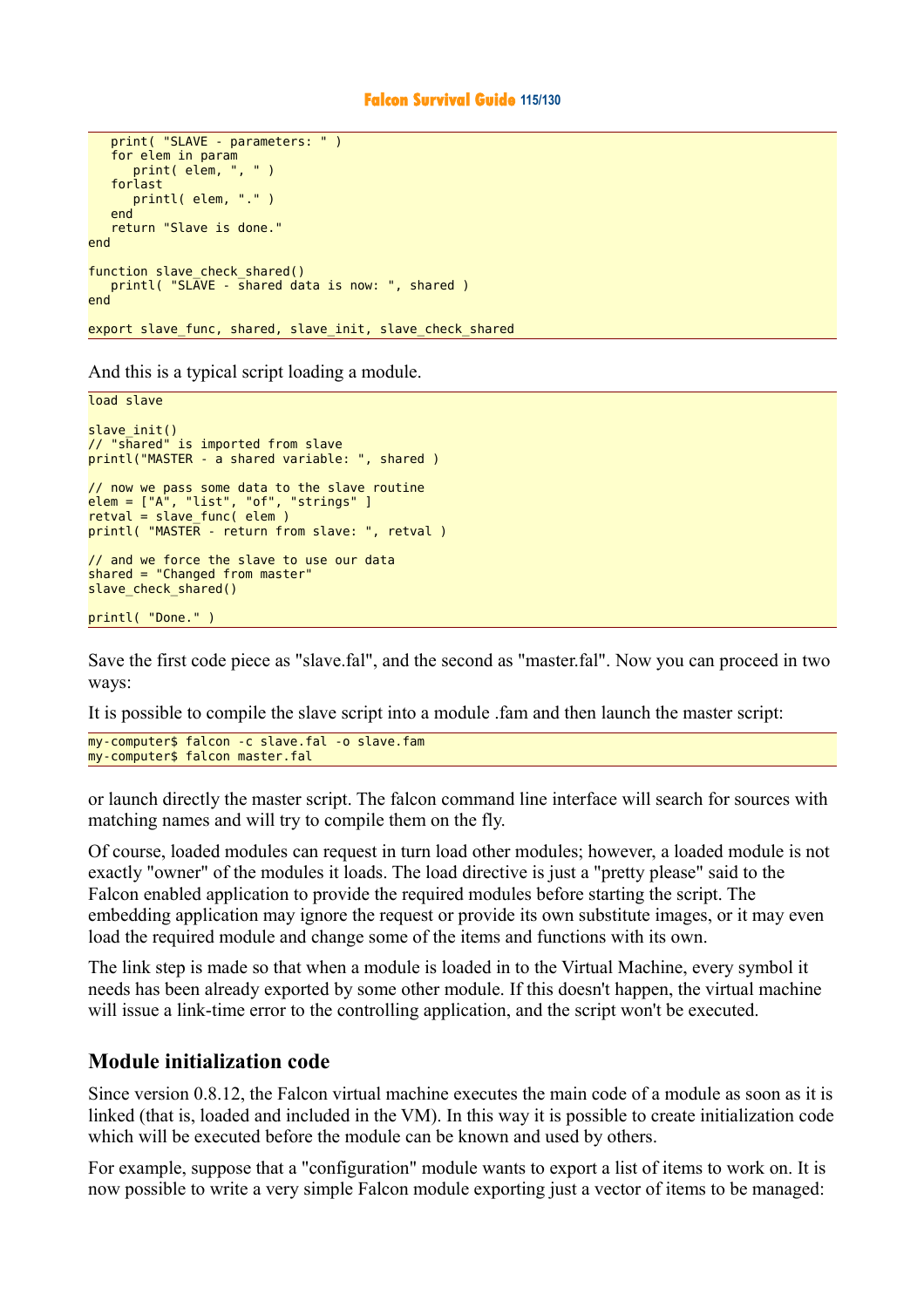#### **Falcon Survival Guide 116/130**

```
// This is the configuration.fal module 
configuration = "Item A", "Item B", "Item C", "Item D" 
export
```
And a user module will just need to load the configuration and use it:

```
// This is the main.fal module 
load configuration
for element in configuration
   > "Working on ", element, "..."
    // ...
end
```
To know if the module is the topmost module of a load hierarcy, that is, to know if a module is currently used as "main" module, starting and executing a complete falcon program, the vmIsMain() function is provided.

This function returns true if the module in which is called has been directly launched by the command line falcon command, or by an embedding application; otherwise it returns false. This can be used to execute some code in the main part of the script only when the module is loaded directly. For example, service modules providing functions and objects to be used by others may also provide a main section that is used for testing; if the service module is called directly, vmIsMain() returns true and some testing code can be performed:

```
// This will always be executed when this module is linked in the VM 
configuration = "Item A", "Item B", "Item C", "Item D" 
if vmIsMain() 
    // this will be executed only if loading via "$ falcon configuration.fal"
    "Testing contents of the configuration...
    inspect( configuration )
end 
export
```
Now, our main.fal module will work as previously, but executing directly configuration.fal will cause the contents of the configuration to be inspected.

However, init blocks of objects are executed right after the link step and right before the Virtual Machine proceeds, allowing the calling application to link another module. So, if you need some initialization for a module before its main code has a chance to be executed, it is possible to create an object with an init block at the sole scope of initializing the module.

# Implicit and explicit import

Falcon compiler believes that everything that has been seen in the main body of a script without being formerly assigned a value is to be found in another module. See this simple script:

a var =  $\theta$ printl( a\_var )

The variable  $a$  var is assigned a value, and so Falcon decides that  $a$  var will be a symbol owned by the module where it is assigned. On the other hand, printl symbol has not been given a value; when it's first met it has not been assigned, so the compiler supposes that it must be externally provided. The Virtual Machine will check this supposition at link time by searching the exported symbols for printl; as it is found in the Runtime module (loaded and linked automatically by the command line tool), the deal is done and the script can proceed.

As the item holding  $print \text{ symbol}$  is shared among all the modules, changing this item in a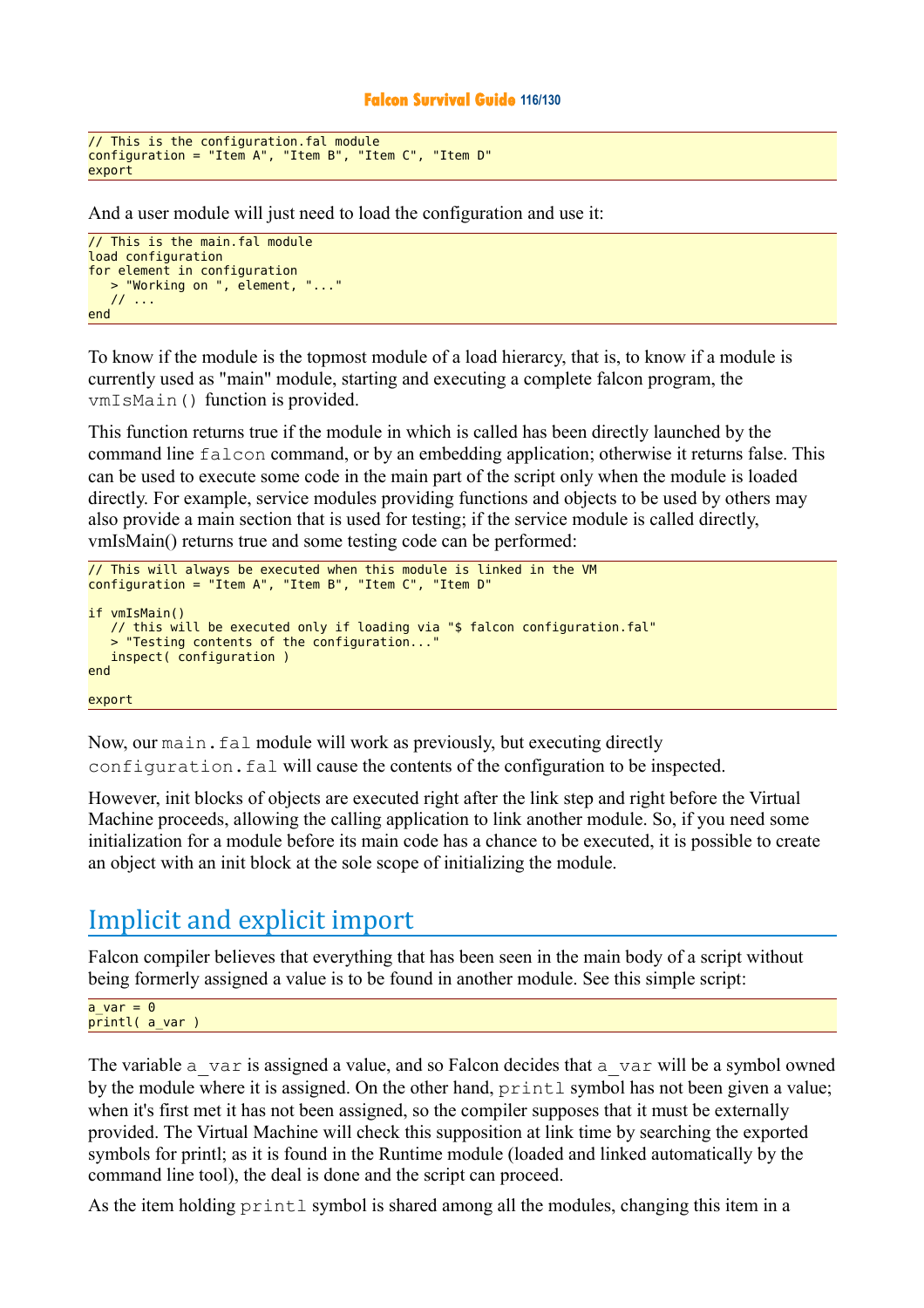#### **Falcon Survival Guide 117/130**

module will cause all the modules to see this change immediately, and to start using the new function instead of printl . So:

```
a var = \theta\overline{print} ( a var )
7/ from now on, printl will be remapped to print
printl = print 
printl( a_var, "\n" ) // will actually call print, so we add a newline
```
This is a powerful feature, but as any powerful feature it must be used cautiously. In the next example, things don't go straight:

```
a var = 0\sqrt{7} from now on, printl will be remapped to print
print = printprint( a var, "n") // will actually call print, so we add a newline
```
What has been changed? The first reference to printl is now an assignment, and so the compiler decides that we want printl to be a symbol private for our module. Asking to export it wouldn't work (actually, the Virtual Machine would raise an error for double definition of a shared symbol). How can we tell the compiler that we want  $\text{print}1$  to be the same item that has been imported by all the other modules?

By using the explicit import directive:

```
// some part high in the module 
 import printl 
// after much code 
// from now on, printl will be remapped to print 
print = printprint( "\n" ) // will actually call print, so we add a newline
```
The first naming of printl evaluates in an auto-expression that seeks for printl value. The compiler will optimize it anyway, but it will record the fact that the module is seeking for printl elsewhere. In general, you may import explicitly a set of symbols from the environment by declaring them in an array that is never assigned:

```
// some part high in the module 
import shared, printl
... 
shared = "Value from master module."
```
In this way, even if the master modules assigns a value to the shared variable, this won't turn the variable into a module private declaration, as the module explicitly seeks it elsewhere.

## Local import and namespaces

The load and export directives are adequate to build monolithic applications which are broken in sub-modules for convenient storage of strongly related elements. However, when it is necessary to access symbols provided by foreign libraries providing utility functions and classes, it is better to name the symbols after the library that provides them, or eventually to chose a different name to indicate those symbols.

In fact, two libraries providing similar functions and not knowing each other may export symbols having the same name, and this would result in a name clash that would cause the Falcon Virtual Machine to raise a link-time error.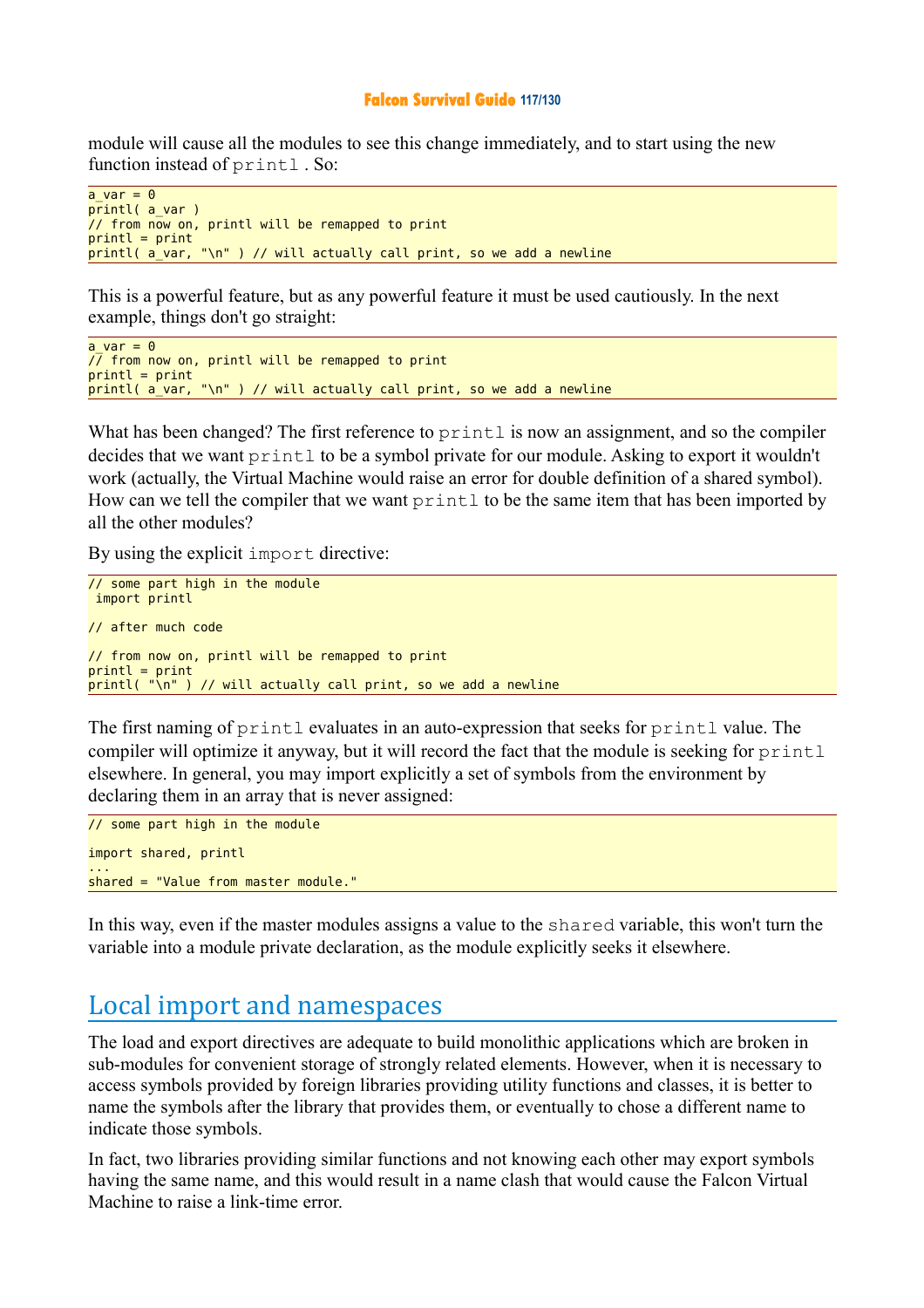#### **Falcon Survival Guide 118/130**

To avoid this problem the import/from directive (also called local import ) is provided. Local import stores the symbols that the program is willing to access into a *namespace* where they can be safely accessed, forcing the Virtual Machine to ignore any export request coming from the loaded module.

The import/from directive has the following grammar:

import [sym1, sym2, ... symN] from <modname> [in namespace|as alias]

The modname specifying the module name where the symbols are loaded from has the same format of the module name used by the load directive. It can indicate sibling, child or even toplevel modules; a relative or absolute path specifier between quotes may also be specified.

For example:

|  | import func0 from topLevelMod                  |
|--|------------------------------------------------|
|  | import funcl from sibling                      |
|  | import func2 from self .child.subchild         |
|  | import func3 from "/usr/share/falcon/utils.so" |

To form the namespace containing the desired symbols, the leading "self." and "." in the module names are removed, and path separators are turned into "."; so, to access the above symbols, the following code can be used:

```
topLevelMod.func0() 
sibling.func1()
child.subchild.func2()
usr.share.falcon.func3()
```
The local import system also performs name checking at compile time; accessing an unknown symbol from a namespace declared through import/from will raise a compile-time error.

*We're using only functions in this examples for brevity, but any global symbol can be used in the import/from clauses; this includes classes, objects and global variables.* 

However, if the symbols to be imported from a module are too many or are not known in advance, (i.e. because created dynamically by a code generator), it is possible to request a generic local import by not specifying any import symbol. The compiler will then generate a request to import any symbol accessed in read-mode in that namespace, and name mismatches will be detected at link time by the Virtual Machine:

```
import from someMod 
someMod.func0()
someMod.func1()
... 
someMod.funcN()
```
It is possible to use an arbitrary name instead of the module name as the namespace for the loaded symbols by specifying an alias after the "in" keyword; in this way it is also possible to specify different aliases for the same module. For example :

```
import funcA from "/usr/share/falcon/utils.so" in utilsA 
import funcB from "/usr/share/falcon/utils.so" in utilsB 
u \cdot \text{diag}(A)utilsB.funcB()
```
Notice that while it is not possible to locally import a symbol directly in the main global namespace visible from a module, that same symbol may be assigned to a global variable and used directly. For example :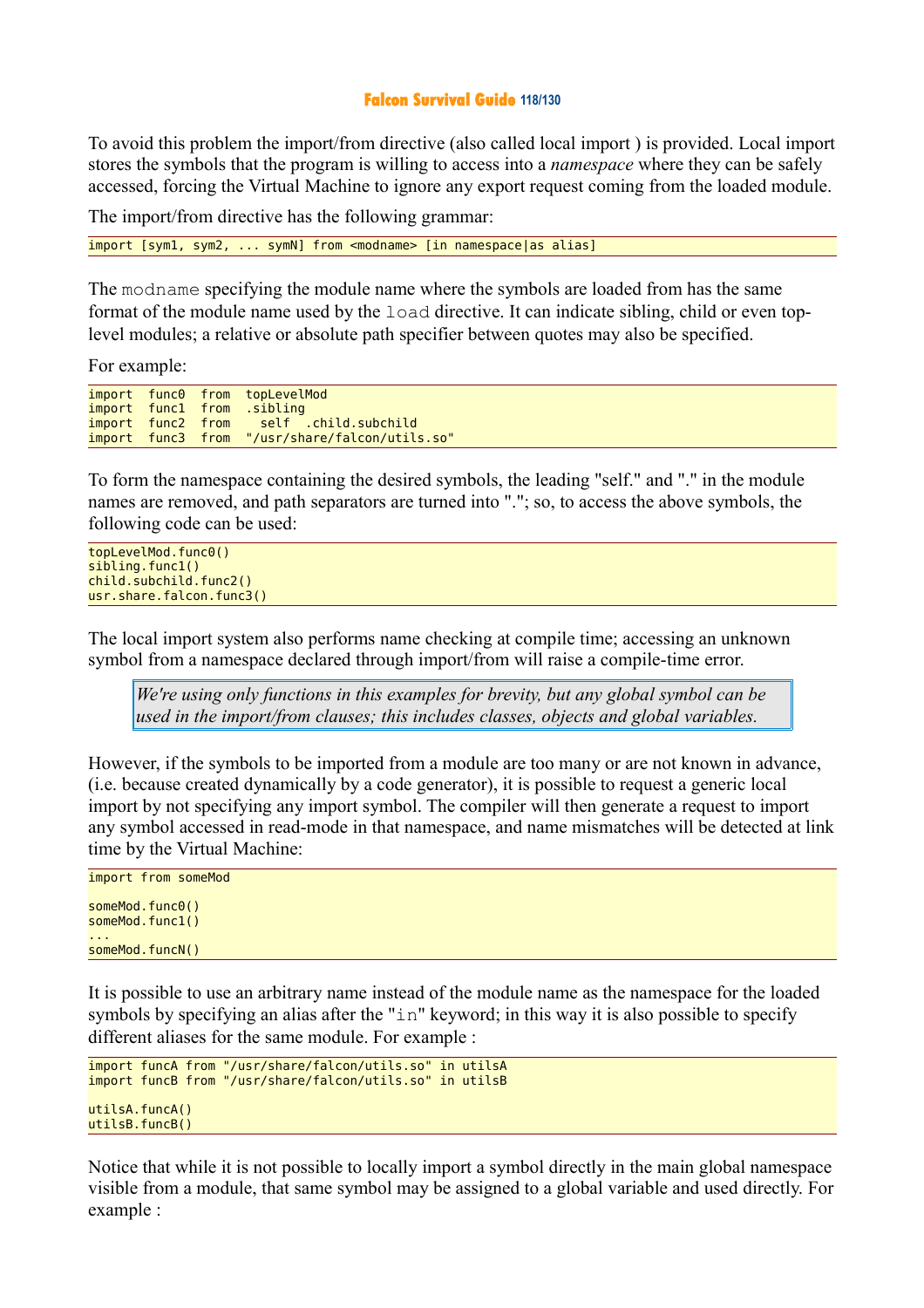#### **Falcon Survival Guide 119/130**

```
import func from "/usr/share/falcon/utils.so" 
func = usr.share.falcon.utils.func 
func()
```
If all the symbols to be imported from a module do n't fit gracefully on a line, it is possible to specify more import/from directives referencing the same module (and eventually the same alias) declaring different symbols. For example :

```
import func, func2 from mod1 
import func3 from mod1 
import func4 from mod1 in mod 
import func5 from mod1 in mod
```
Finally, it is possible to seamlessly merge import  $/$  from and load directives in the same program, even referencing the same module. Using load will just ask the virtual machine to honor the export requests of the target module and to make globally visible the exported symbols, while import/from actively searches for symbols inside the target module, ignoring exported symbols. If a module is linked just because of import/from requests, the virtual machine won't honor its exports, but if there is at least one load request, then exports will be fulfilled and made available to any module in its main namespace.

*Symbols declared with a leading "\_" are considered private of the declaring module, and they won't be exported through export all requests nor be visible in import/from requests.* 

### **Local import in global namespace**

In Falcon, it is possible to assign an imported symbol (with eventually its own namespace) to a local variable, and use that one instead, like in this example:

```
import func from module
myFunc = module.find... 
myFunc()
```
this requires the Virtual Machine to execute the code in the module, as the assignment is an explicit VM operation. It is possible to instruct the VM to link the required foreign imported symbol into a local symbol in the global namespace, using as instead of in:

```
import func from module as myFunc
.. 
myFunc() // actually, it is an alias for func in the given module
```
In this way, it is possible to bypass the standard namespace assignment in explicit import; just, name the local alias after the original name:

import func from module as func ... func() // a private, safe copy of func in module

The advantages of doing this instead of using the load directive are:

The load directive is meant to pile up and build an application made of several components that have been divided into modules to be more handy, or that are common to different applications. On the other hand, the various explicit import directives are meant to get a foreign executable code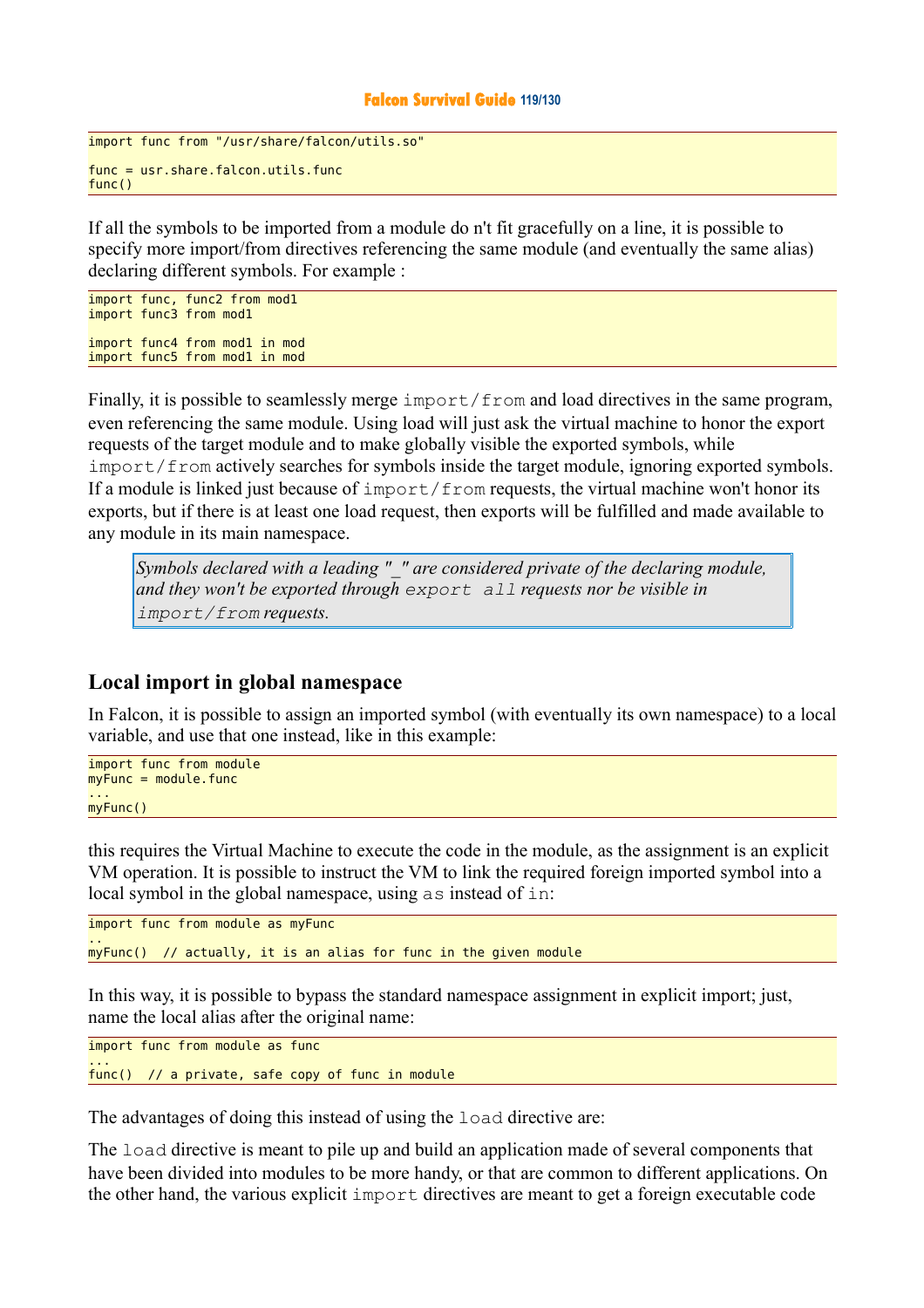### **Falcon Survival Guide 120/130**

and/or other symbol and use it locally. It is just natural to use both in a complex Falcon applications that may need application-aware components and then load utilities that are used locally in the context of a single module.

# Dynamic module loading

Falcon makes possible to dynamically load modules by two means: the include function and the Reflexive Compiler class.

Explaining them both is beyond the scope of this survival guide; the include function is explained in the core module reference, and the Reflexive Compiler is a class exported by the compiler standard Feather module. They both allow to import dynamically module honoring or ignoring their exports, at loader's choice.

The include function can be provided with a dictionary of strings, whose values be filled with the global symbols with matching names coming from the loaded module.

The Reflexive compiler gives a greater degree of control on the loaded module, which is represented by a Falcon class and can be queried for symbols, inspected, executed, modified and so on. Also, the compiler is able to compile Falcon code on the fly from a string.

# The directive statement

The behavior of the compiler can be configured through the directive statement, which alters one or some of the internal settings of the Falcon compiler.

The definition of the statement is the following:

 $\frac{d}{dx}$  directive <directive1> = <valueN> = <valueN>

More than one directive statement may be specified in a file.

The directives specified in a source file affects only the given file. Compilation of other files is not subject to the directives specified in a given source, even if they are compiled to fulfill a load request in that source.

It is possible to specify values for directives that will affect all the compiled files from falcon command line interpreter, with the -D option. For example :

[user@host]\$ falcon -D strict=on script.fal

This command would compile script.fal and any other related script setting the strict directive to on. However, files being loaded but having being already compiled differently won't be recompiled. To be sure to compile all the scripts with the selected directives, add the -f option so to force recompilation.

In the rest of the chapter, the directives currently available and their effect is described.

# Lang directive

The lang directive declares the (human) language in which the module is mainly written. It is useful for internationalization, so that the translation table compiler knows which languages not to include in the final translation, and the module loader knows which translation tables are embedded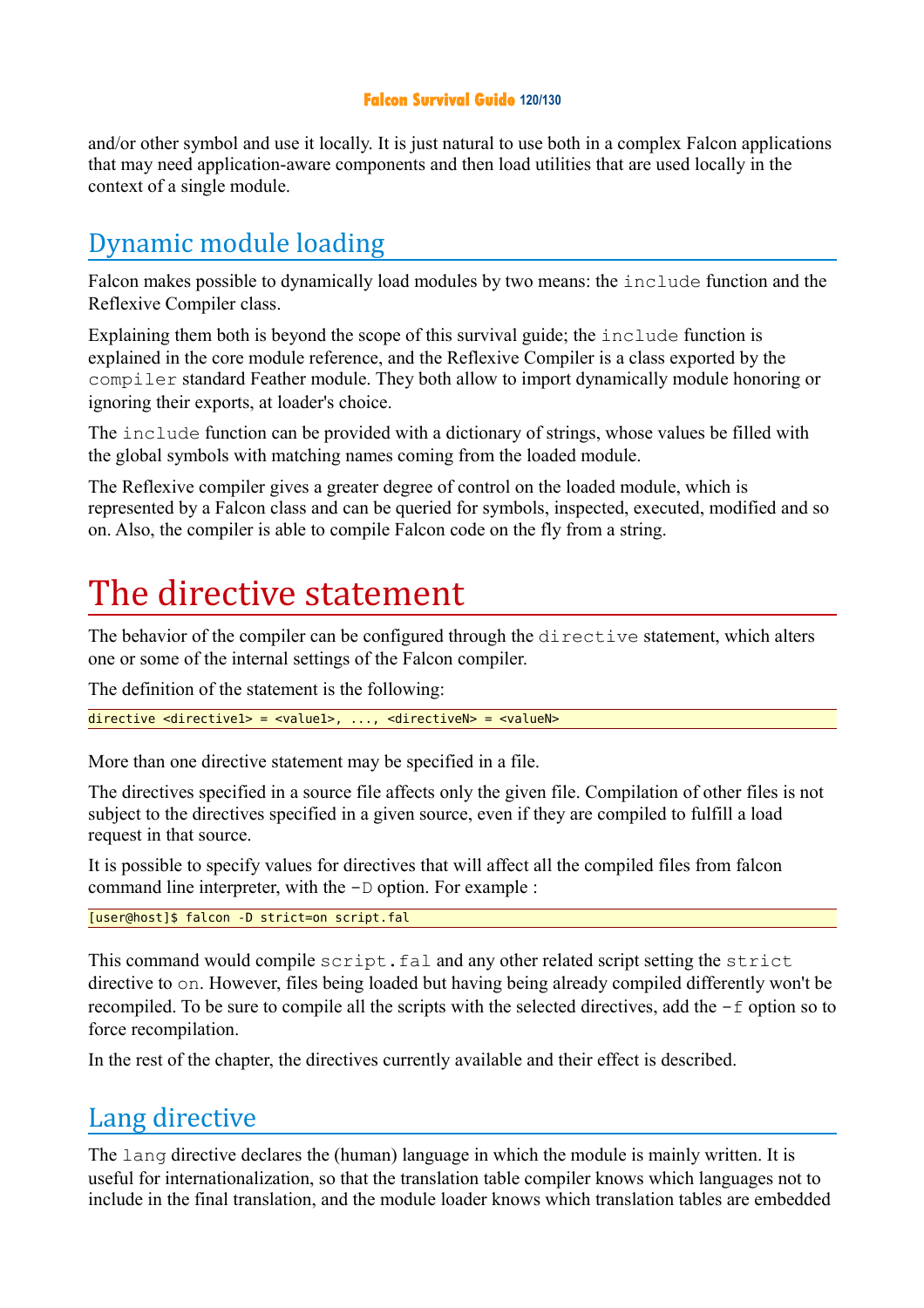#### **Falcon Survival Guide 121/130**

in the module and need not to be searched.

For more details about this feature, read the paragraph about program internationalization on page115.

# Strict directive and def statement

The strict directive forces explicit declaration of variables through the def statement. This is useful to have the compiler to perform checks against possible symbol name misspelling errors.

Once the strict directive is set to 'on', every assignment to unknown symbols must be prefixed by def

The def statement can be followed by a list of assignments separated by commas. Because of this, multiple assignments to undefined variables cannot happen when strict is in control:

```
directive strict=on
// define some variable 
def var1 = nil, var2 = nil// forbidden: var4 is undefined 
var4, var1, var2 = one, two, three
// allowed, var1 and var2 have already been def'ed. 
var1, var2 = one, two
```
Because of the def statement grammar definition, array assignments must be explicit.

```
a = 1, 2, 3 // alternative to [1, 2, 3]// but with strict active 
directive strict=on
def a = 1, 2, 3 // error
def a = [1, 2, 3] // ok
```
In strict mode, variables must be redefined in their own context; for example :

```
def a = 1function alpha()
   def a = "alpha value"
   //...
end 
function beta()
    def a = "beta value"
    //...
end
```
To import a global variable in a local context, the global statement becomes mandatory:

```
def a = 1function alpha()
    global a // importing A
   a = "alpha value"
    //...
end
```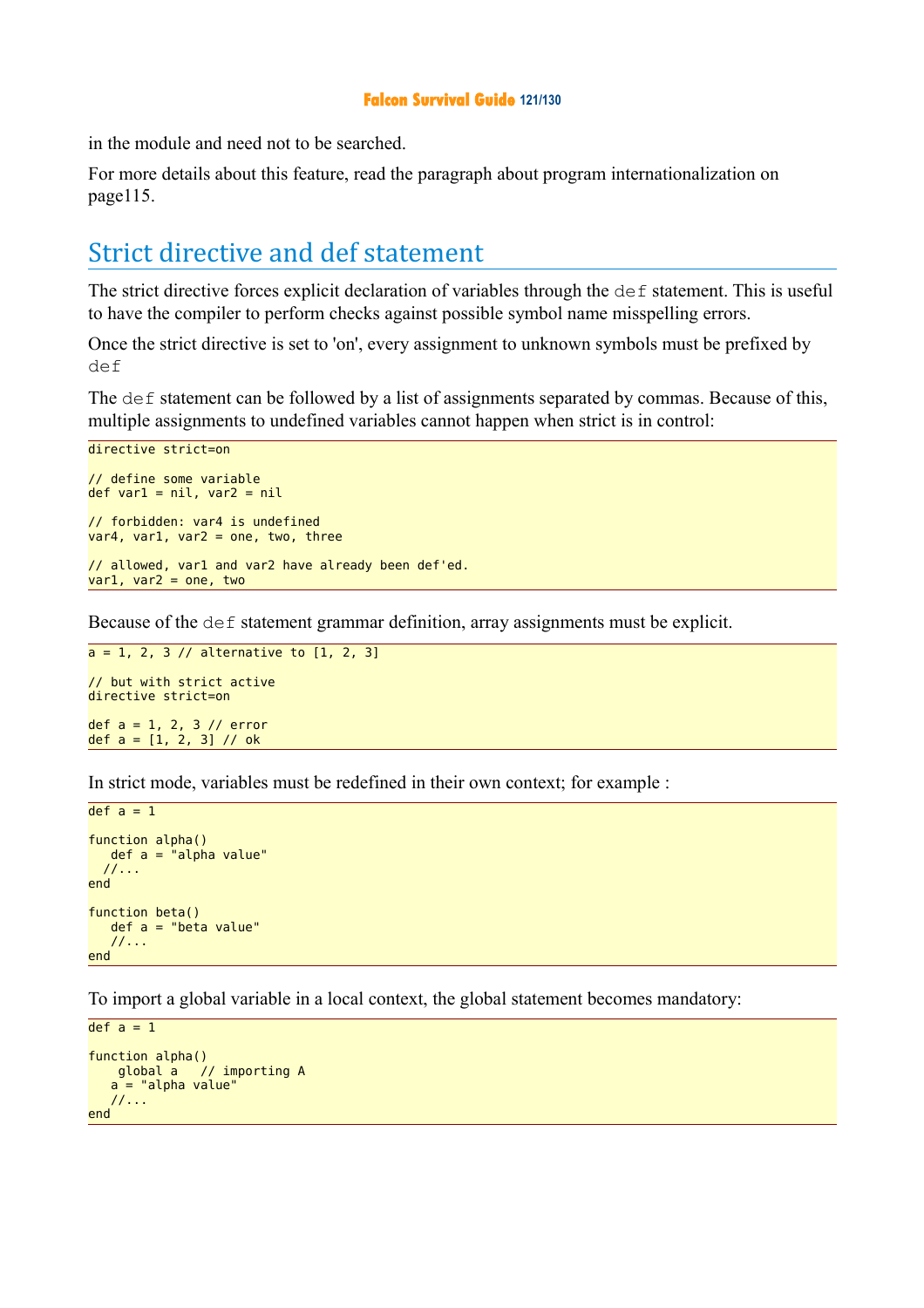#### **Falcon Survival Guide 122/130**

# Version directive

The directive version permits assigning a version for a given module. The value will be available for the program loading the FAM module and for the script itself.

The value associated to the version directive must be a single number, and can contain major, minor and patch version numbers encoded in an hexadecimal number. For example , version 2.3.15 can be expressed as

```
directive version=0x2030F
```
Minor and patch version numbers are limited to 255, but major version number can be any value.

From Falcon scripts, the current module version can be accessed with the vmModuleVersionInfo() function, which returns an array of three values (major, minor, patch). If the version directive has not been set, it will return three zeros. For example:

```
directive version=0x010203 
function version() 
   ver = vmModuleVersionInfo()
   > @"My program, version $(ver[0]).$(ver[1]).$(ver[2])"
end 
version() // --> My program, version 1.2.3
```
# Advanced topics

The vast majority of falcon language is now covered. There are still a few of issues that are not covered by the tutorial-like part of this manual, and that are covered here just for reference.

# Variable aliases and pass by reference

Falcon provides a powerful method to handle variables indirectly. Instead of having the symbol of a variable immediately available, the it is possible to create an alias to a variable. References can also be used to pass parameters to the functions, making the function able to alter their value. A variable alias is created with the  $\frac{1}{2}$  alias operator:

```
var = "original value"<br>var alias = $var
                                  // aliasing var to var alias
var_alias = "new value" 
printl var ) \frac{1}{2} now will print "new value"
function change_param( param ) 
 param = "changed"
end 
var = "original" 
change_param( var )<br>printl( var )
                                  // pass by value<br>// still "original"
change_param( $var )<br>printl( var )
                                  // pass by alias<br>// now is "changed"
```
References are "sticky": they remain bound to the referencing variable until another reference is assigned to them. To remove the sticky reference from a variable, it is possible to assign a  $\frac{1}{2}$  to it, meaning just "stop being a reference to something". After this operation is done, the referencing variable will be set to  $n$ il, and further assignments to it will be considered as normal assignments.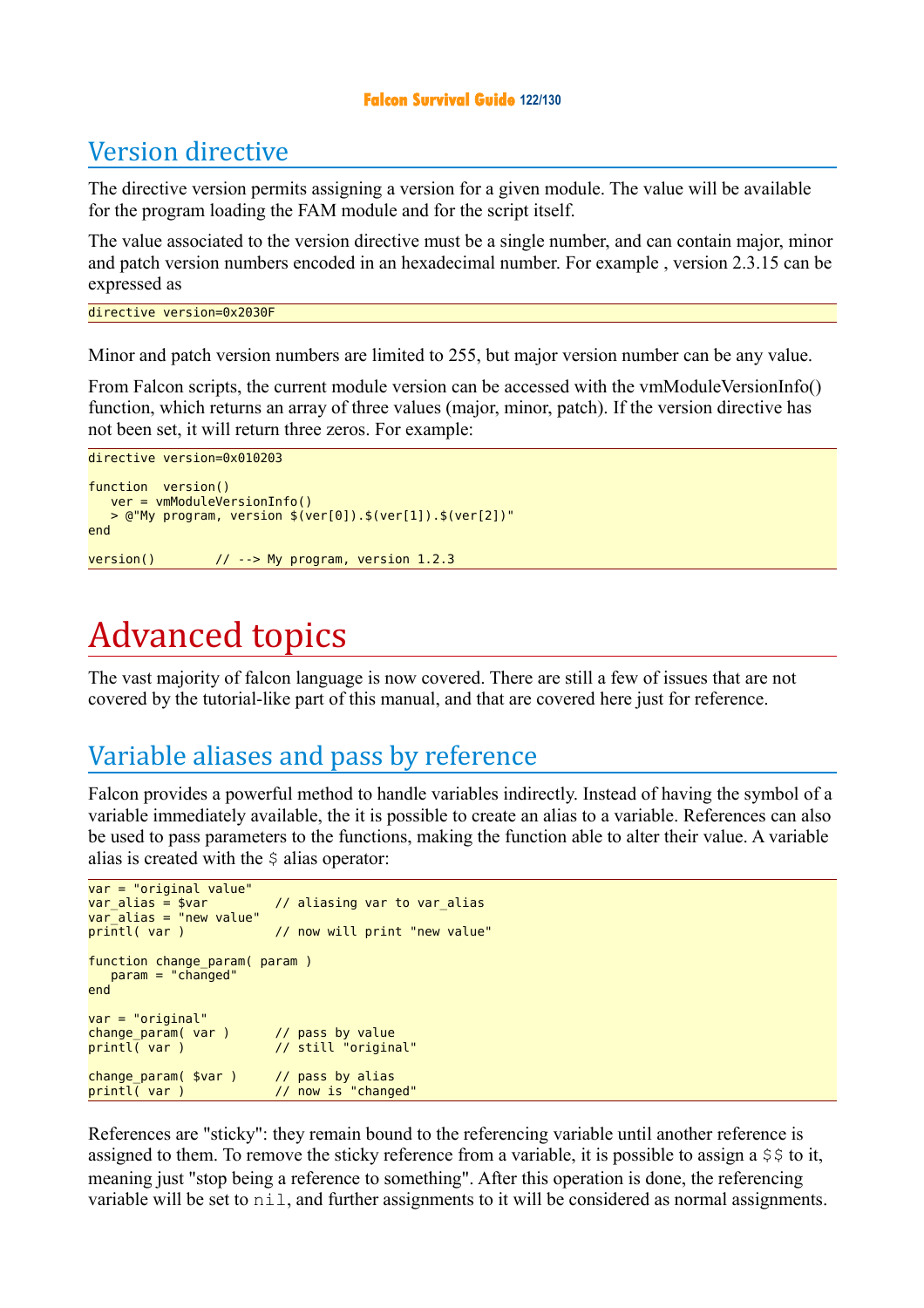*It is not possible to return values by reference. To avoid having "floating references" to objects that may be no longer valid, any return value pointing to a reference is turned into a copy of the referenced item. Note that this doesn't mean that deep objects as arrays, dictionaries and instances will be duplicated; only the item itself is duplicated.* 

# Coroutines

Coroutines are routines that run concurrently in the same Virtual Machine. The VM executes some instructions from one coroutine, then it swaps it out and goes on executing some instructions of another coroutine and so on until the first coroutine is called again. From a user standpoint, it seems that that all the routines are running at the same time.

Coroutines are not OS level threads. Calling a function that can cause the physical machine to block will suspend the execution of all the coroutines. Also, even if the target platform is provided with more than one CPU, all the coroutines will use the one on which the Virtual Machine is running.

The Launch statement creates a new coroutine:

launch function name ( [function parameters] )

The coroutine is executed by calling the specified function with the required parameters; the execution continues in the same context where launch is called at the next lines, while the coroutine is beginning its processing.

Coroutines can launch other coroutines. Each one is independent from its parent; from a Virtual Machine point of view, the launcher and the new coroutine are identical in every respect. The VM will terminate the execution only when the last coroutine that has been launched completes its operation, or when  $a \in x \in (x)$  function is explicitly called by any of the running coroutines. Of course, coroutines can call other functions, methods, code blocks, even recursively.

A coroutine terminates its execution when the function that was originally launched returns; also, it may terminate in any moment if it calls the yieldOut () function.

*The functions named in this chapter are all provided by the core module. Although the core module is physically stored in the virtual machine library, it must be created and linked in the VM as any other module. Embedding applications may override it partially or completely.* 

### **Synchronization**

Synchronization is a very important aspect under any parallel environment; however, coroutine parallelism is just a "fake" parallelism, and this allows some simplification with respect to a full multi-threading model: while running, each coroutine is completely owning the Virtual Machine. Reads and writes to shared variables can be considered atomic. A coroutine needing more data can swap out and require another coroutine to be executed by calling the yield() function; if it thinks that it won't have anything useful to do for a certain time, it can call the sleep( seconds ) function and it will be called only after the timeout has expired.

*The sleep( seconds ) function can also be called when the VM has not started any coroutine; this will make it to be idle for the required time. The parameter may be a floating point number if a pause shorter than a second is required.*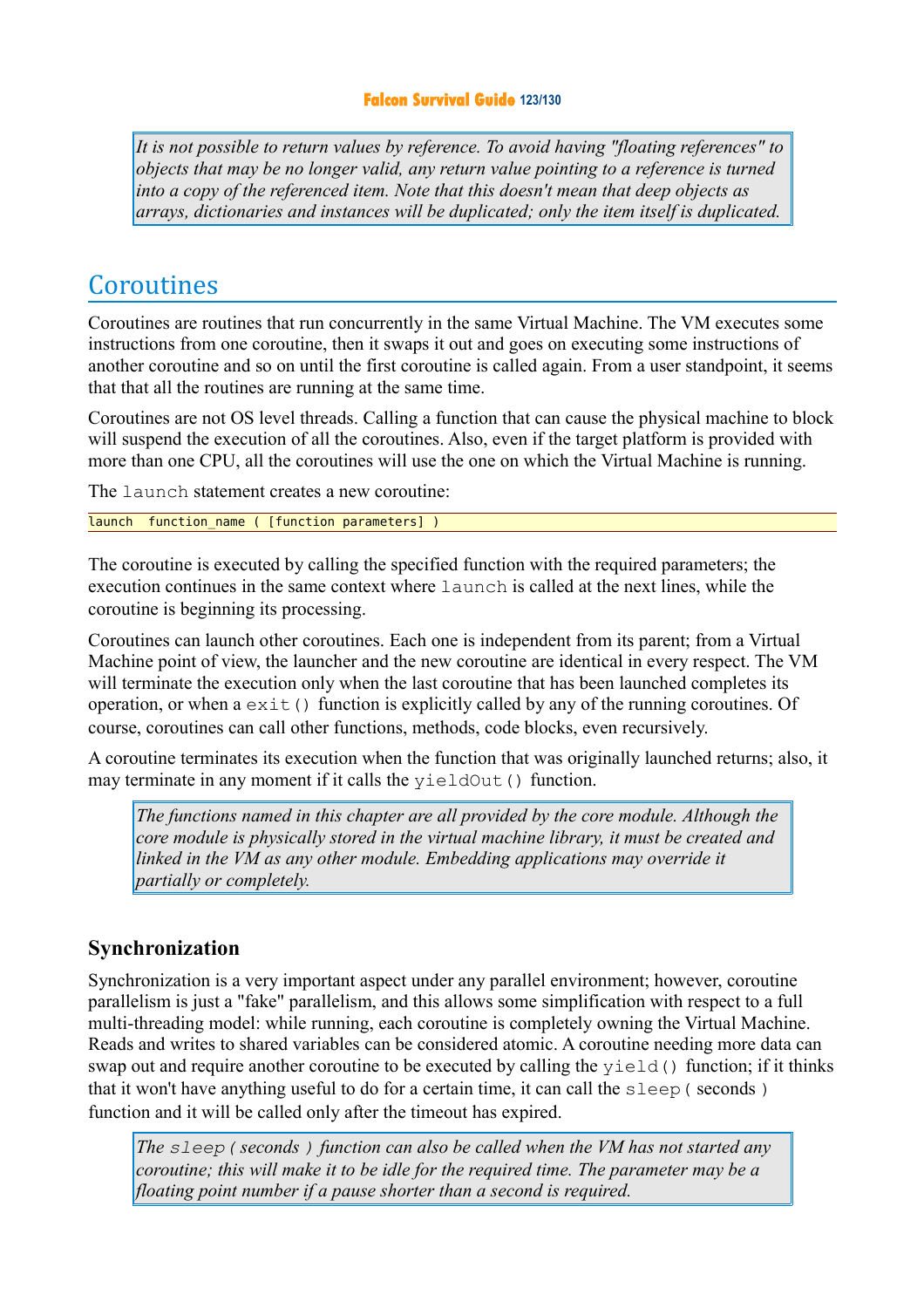#### **Falcon Survival Guide 124/130**

If a coroutine is preparing a complex set of data on which other coroutines may depend upon, it can be prevented from being swapped out when the job is not complete by calling the  $\}$ {{beginCritical () function; this will force the VM to continue executing the coroutine without any interruption until it signals it is done by calling either yield(), sleep(seconds) or endCritical () functions. In the latter case, the coroutine may continue its processing if its timeslice was not completely consumed.

Finally, a coroutine may put itself in wait for other parts of the process to be completed. This is done by synchronizing on a semaphore object, created from the Semaphore class.

```
synch = Semaphore( <initial value> )
```
The semaphore as an integer initial value (zero if not provided) which regulates its behavior. When the value is greater than zero, waiting on the semaphore by using the wait() method will allow the coroutine to continue its processing and will contextually reduce the semaphore value by 1. When the value is zero, the coroutine will be swapped out and won't be swapped in again until the semaphore value is incremented with the post (). In the following example, we use a semaphore to start a coroutine at a time:

```
function coro( id, syn )
    syn.wait()
    printl( "Coroutine ", id, " started" )
end 
semaphore = Semaphore() // will create a semaphore initially set to 0
launch coro( 1, semaphore )
launch coro( 2, semaphore )
launch coro( 3, semaphore )
for i in [0:3]
   sleep(1)
    semaphore.post()
end 
printl( "Main program end" )
```
This script creates a semaphore object that is initially set to 0. When the first coroutine tries to wait on the semaphore, it gets blocked and swapped out. So happens to the other coroutines. Then, the main coroutine sleeps a bit and post on the semaphore. The expected output from this script is as follows:

Coroutine 1 started Coroutine 2 started Main program end Coroutine 3 started

When some coroutines are waiting and a semaphore is posted, the coroutine that had been waiting for first is the first one to be re-enabled as soon as the current coroutine swaps out. To have a semaphore waiter to immediately punch in after a post(), yield() must be called after that. The sleep() function has actually the same effect, and it also tells the VM that the coroutine calling it shouldn't be reactivated again before a certain time; so after the last semaphore post, as the loop ends, the main coroutine is allowed to proceed before the third coroutine can punch in.

# Program internationalization

Some of the strings contained in a Falcon program may be automatically translated into a target language of choice. Using the i character in front of a string, that gets marked as an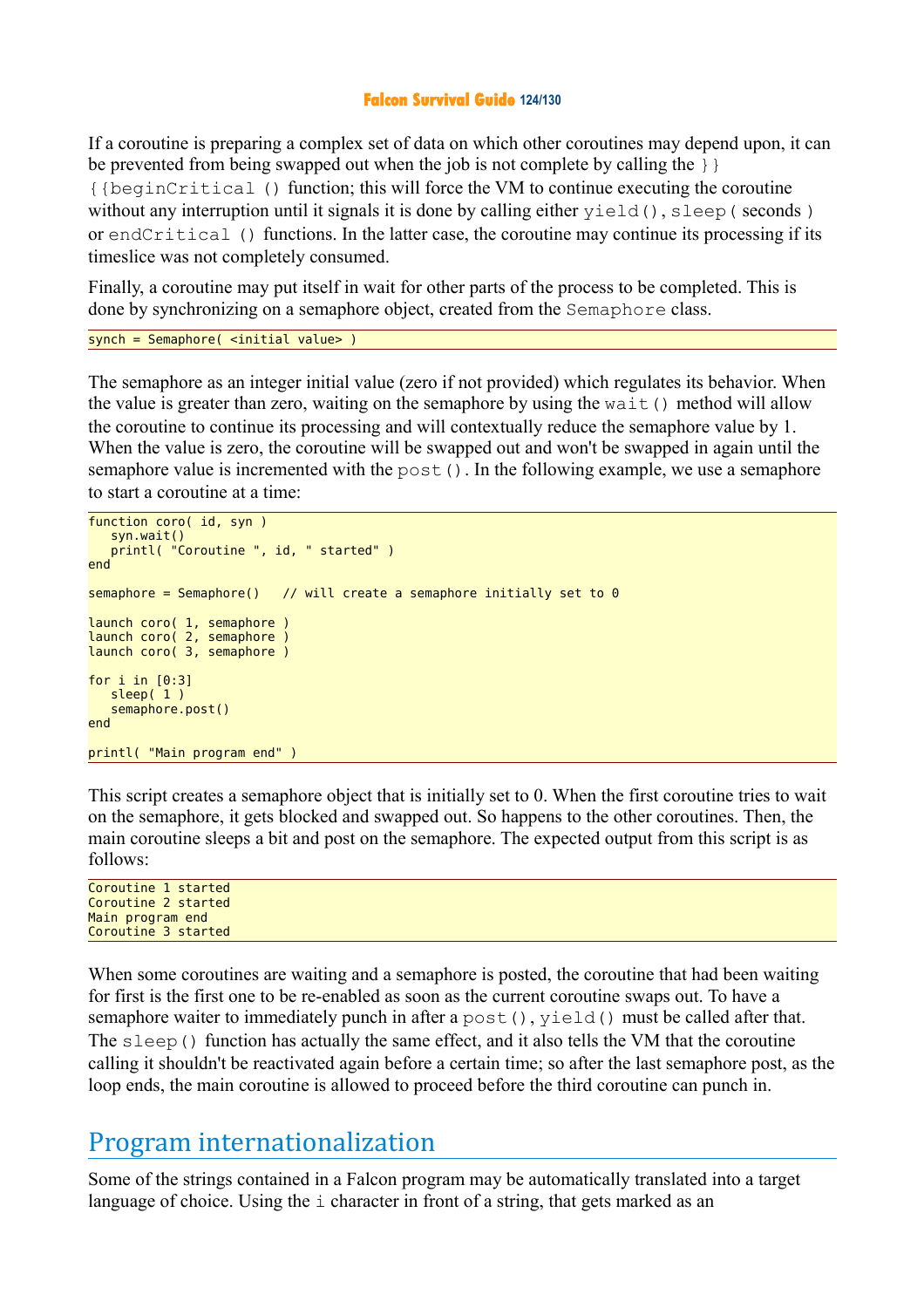#### **Falcon Survival Guide 125/130**

international string and gets readied to be exported to an XML dictionary. Translators (generally humans) may take this extracted XML file and fill translations for a certain language. An utility called fallc.fal (Falcon language compiler) will then convert one or more translated XML files into a single  $ftr$  (Falcon translation).

At link time, the modules will be able to load a translated table instead of their original string table, and will then show the translated strings with 0 overhead.

The falcon command line tool can generate a translation file for a source or a binary module (either an already compiled .fam or a native .  $d11/$ , so module) through the  $-v$  option. It is then possible to set the language for an application through the command line option  $-1$  (applicable to falcon or falrun ). If the language is present in the .ftr files existing besides the loaded modules, it will be used, otherwise the operation will fail silently.

The languages must be indicated through the 5 characters ISO language names, as en\_US, en\_GB, it IT, ja JP, and so on.

A source file willing to be internationalized should declare the language in which is written through the directive language. If not declared, the starting language will be set to C (none).

For example, let's internationalize a small sample file:

```
directive lang="en US"
> i"Hello world!" 
// Let's add some variable... 
var = int( random() * 100)// using string expansion operator in international strings 
> @i"You are \frac{1}{2} (var)% lucky.
> "Test complete" // this string will stay untouched.
```
Saving the file as inat.fal and running the command

\$ falcon -y inat.fal

The file inat.temp.ftt is generated. It is possible to change the name of the output template translation file adding the -o option; for example :

\$ falcon -o my template file -y inat.fal

will save the empty translation table into my\_template\_file.

The contents of the template translation table looks like the following:

```
<?xml version="1.0" encoding="utf-8"?> 
<translation module="inat" from="en_US" into="Your language code here"> 
<string id="2"> 
<original>Hello world!</original> 
<translated></translated> 
</string> 
<string id="7"> 
<original>You are $(var)% lucky.</original> 
<translated></translated> 
</string> 
</translation>
```
Supposing to translate the program into French and Italian, we'll copy this template into two files; their name is not relevant, but it may be convenient to save them as <module\_name>.<lang\_code>.ftt.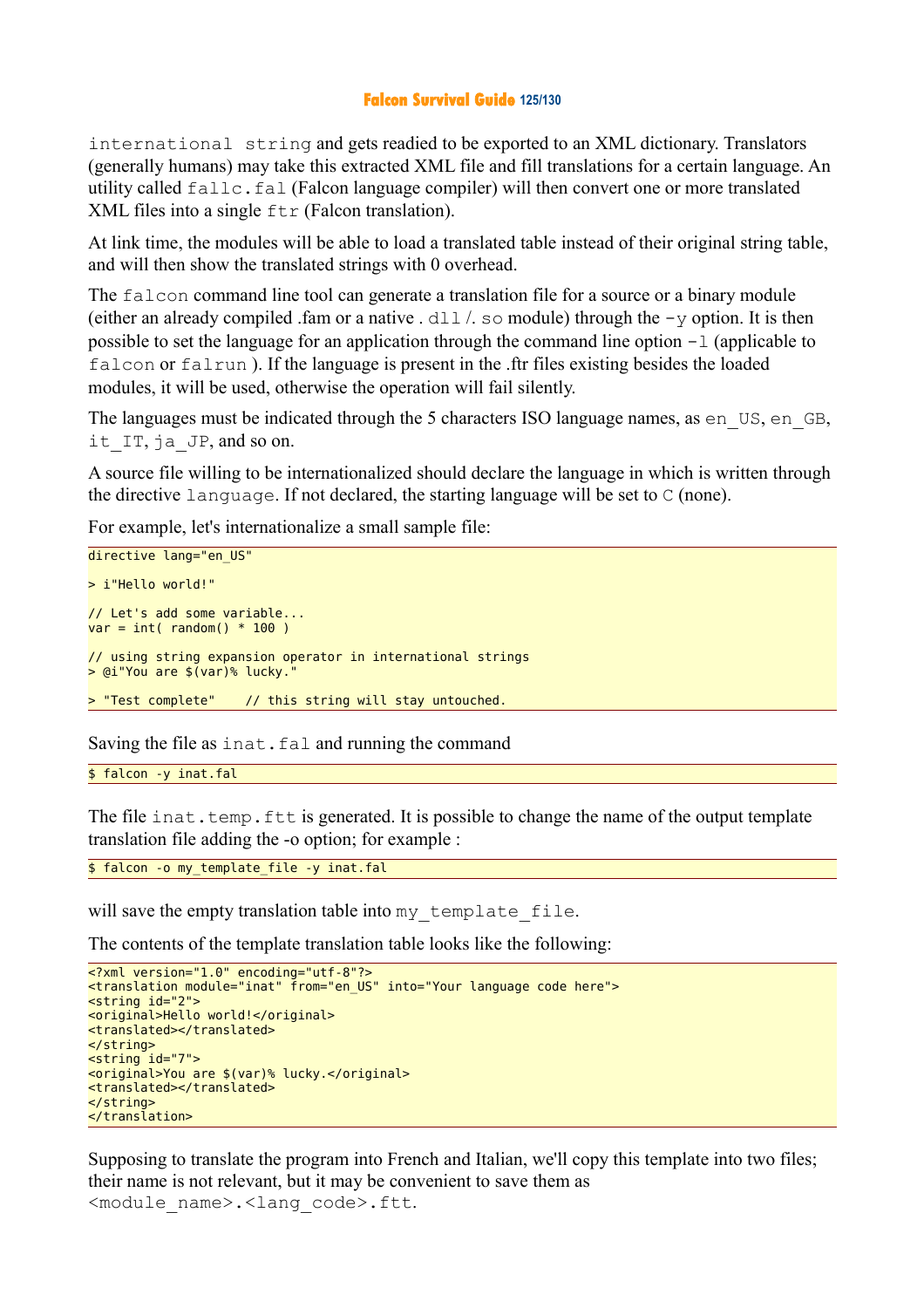So, we'll write inat.fr FR.ftt as follows:

```
<?xml version="1.0" encoding="utf-8"?> 
<translation module="inat" from="en_US" into="fr_FR"> 
<string id="2"> 
<original>Hello world!</original> 
<translated>Bonjour a tout le monde!</translated> 
</string> 
<string id="7"> 
<original>You are $(var)% lucky.</original> 
<translated>Vous avez $(var)% de chances.</translated> 
</string> 
</translation>
```
and inat.it IT.ftt as follows:

```
<?xml version="1.0" encoding="utf-8"?> 
<translation module="inat" from="en_US" into="it_IT"> 
<string id="2"> 
<original>Hello world!</original> 
<translated>Buongiorno, mondo!</translated> 
</string> 
<string id="7"> 
<original>You are $(var)% lucky.</original> 
<translated>Sei fortunato al $(var)%.</translated> 
</string> 
</translation>
```
It is not necessary to translate all the strings; if the translated block is empty, the original string is used instead.

The final step is that to compile the translation tables into a single translation file for a module. This is done through fallc.fal, which works as follows:

\$ fallc.fal inat.it IT.ftt inat.fr FR.ftt

The command will inform you about an inat.ftr file being created for the inat module.

*Fallc.fal will also check for escaped variables contained in the original strings to be present in the translations; this will prevent mistakes as forgetting a variable or mixing up its name. To turn off this feature, use the -c command line switch.*

Now, using the falcon  $-1$  option, we can change the language of our program:

```
$ falcon -l fr FR inat.fal
Bonjour a tout \overline{c} le monde!
Vous avez 84% de chances. 
Test complete 
$ falcon -l it IT inat.fal
Buongiorno, mondo! 
Sei fortunato al 84%. 
Test complete
```
### **Merging newer versions of the string table**

It is possible that the source code which has been internationalized is changed after being translated in various languages. In that case, it is necessary to merge the existing translations with the new template generated by  $f$ alcon  $-y$ . The  $-m$   $\leq$  merge  $table$  > option of  $fallc.fal$  loads a template and fixes one or more translations, applying the new string ids, filling the missing new strings and removing unused old ones.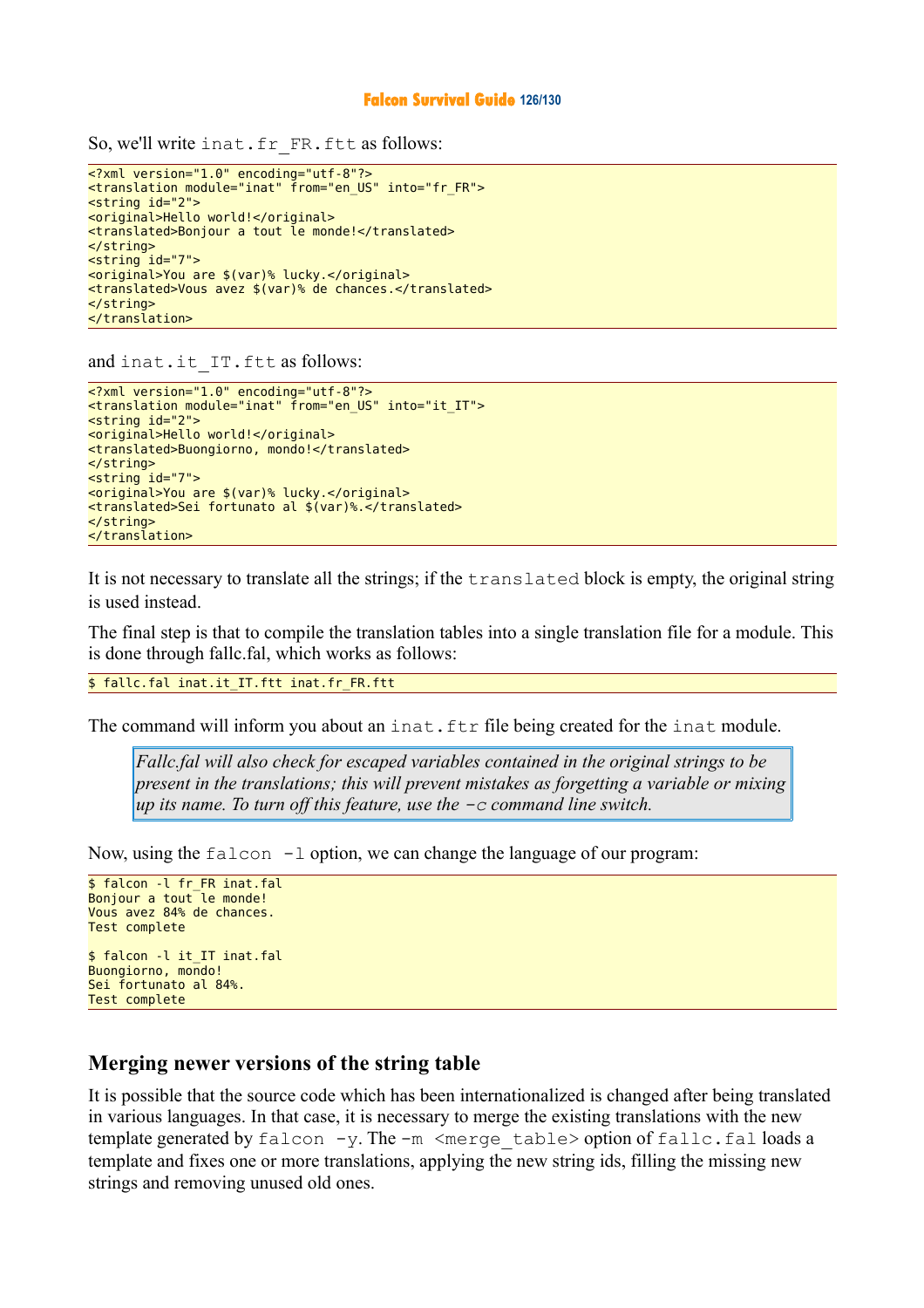#### **Falcon Survival Guide 127/130**

Suppose to change our program adding a new internationalized string at the beginning:

```
directive lang="en_US"
> i"Program begin..." 
//... rest unchanged
```
The following command sequence will fix already translated tables and generate a new working ftr.

```
$ falcon -y inat.fal
$ fallc.fal -m inat.temp.ftt inat.it IT.ftt inat.fr FR.ftt
$ fallc.fal inat.it_IT.ftt inat.fr FR.ftt
```
Examining the translation tables, you will notice the updated indexes and the new string to be translated.

It is possible to provide a specific different output for the result of the merge using the  $-\infty$  option, but in that case fallc will write only one translation on the designed output stream.

# Variable parameter passing

Falcon supports variable parameter function calling. The compiler never checks for the number of parameters passed to a called function to count up to those that the function declares. In other words, the following code is perfectly acceptable:

```
function varcall( param1, param2 )
 printl( "First parameter: ", param1 )
 printl( "Second parameter: ", param2 )
end 
varcall( "one" ) 
varcall( "one", "two", "three" )
```
In the first call, param1 assumes the value of one; param2 is set to nil by the VM. In the second call, the third parameter is simply ignored.

In general, all the unused parameters will be set to nil. However, the target function can know the number of parameters it has been actually called with and can retrieve their value respectively with the functions paramCount and paramNumber:

```
function varcall()
   for i = 1 to paramCount()
       print( i )
         switch ( i )
 case 1: print( "st" )
 case 2: print( "nd" )
           case 3: print( "rd" )
           default : print( "th" )
         end 
            // note: paramNumber parameter count is zero based. 
       printl( " parameter: ", paramNumber( i - 1 ) )
    end 
    printl( "End of function.\n")
end 
varcall( "one" ) 
varcall( "one", "two", "three" ) 
varcall( "one", "two", "three", "four", "five" )
```
So, the target function is able to configure itself given the parameters that have been given it. It's also possible to declare parameters in the function header, and then use the paramNumber and paramCount functions to access to other parameters: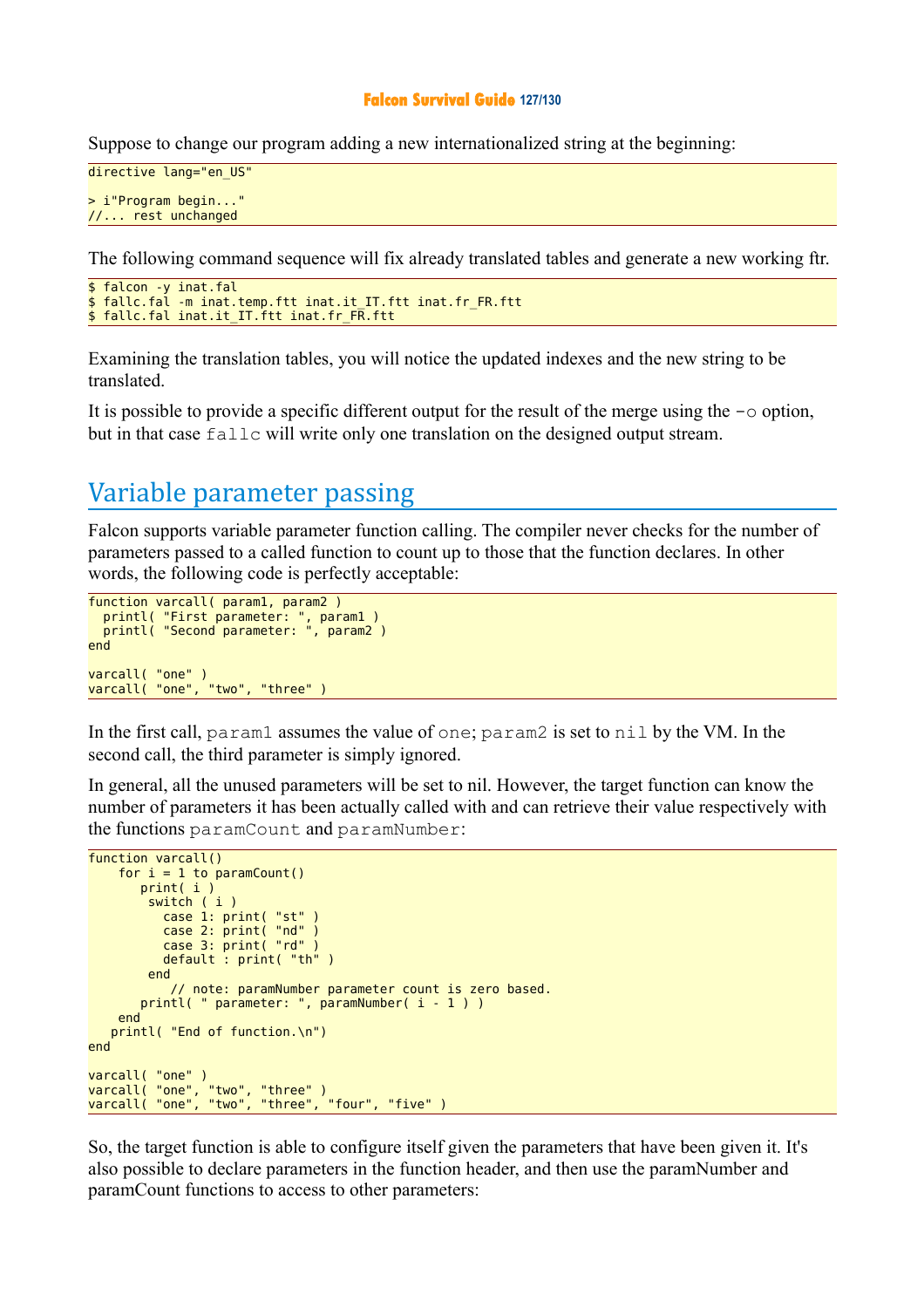#### **Falcon Survival Guide 128/130**

```
function varcall( p1, p2 )
 printl( "Required params: ", p1, " and ", p2 )
 print( "Complete list: " )
   for i = 0 to paramCount() - 1 step 1
       print( paramNumber( i ) )
      if i != paramCount() - 1: print( ", " )
    end 
    printl( "." )
   printl( "End of function.\n")
end 
varcall( "one" ) 
varcall( "one", "two", "three" )
```
This example shows two features: first, it's possible to access via paramNumber() those parameters that have been declared in the function header. Second, the minimal number of parameter returned by  $paramCount()$  is the number of declared parameters (that's why the first call ends up printing two items). The declared parameters are considered **mandatory** and they are filled and provided to the target function even if the caller does not provide them. The idea is that you should use them only for those parameters that the caller really should provide, leaving any optional parameter for paramNumber() to take.

*The functions named in this chapter are all provided by the core module. Although the core module is physically stored in the virtual machine library, it must be created and linked in the VM as any other module. Embedding applications may override it partially or completely.* 

### **Accessing variable parameters by reference**

The use of reference variables and by-reference parameter passing has been previously explained. The Core module provides two functions that allow a function to interact with parameters that have been passed by reference without knowing them in advance.

The function paramIsRef ( $\langle i d \rangle$ ) returns 1 if the nth parameter (starting from zero) has been passed by reference. The function paramSet ( $\langle$ id>,  $\langle$ value>) is able to set the nth parameter, as if it was directly set by the script:

```
function varcall( param1
    param1 = "some value"
    paramSet( 0,"other value" )
    printl( param1 ) // will print "other value"
end
```
If the nth parameter has been passed by reference, then  $\text{paramSet}$  () will also change the value of the called item:

```
value = "original" 
varcall( value ) 
printl( "In main code: ", value ) // still original 
varcall( $value ) 
printl( "In main code again: ", value ) // now changed
```
# The indirect operator

It is possible to access local, global and imported symbols by name through the unary indirect operator  $(\#)$ . The string can contain a variable followed by an arbitrary sequence of valid accessors; when the indirect operator is applied (either to the literal string or to a variable containing it), the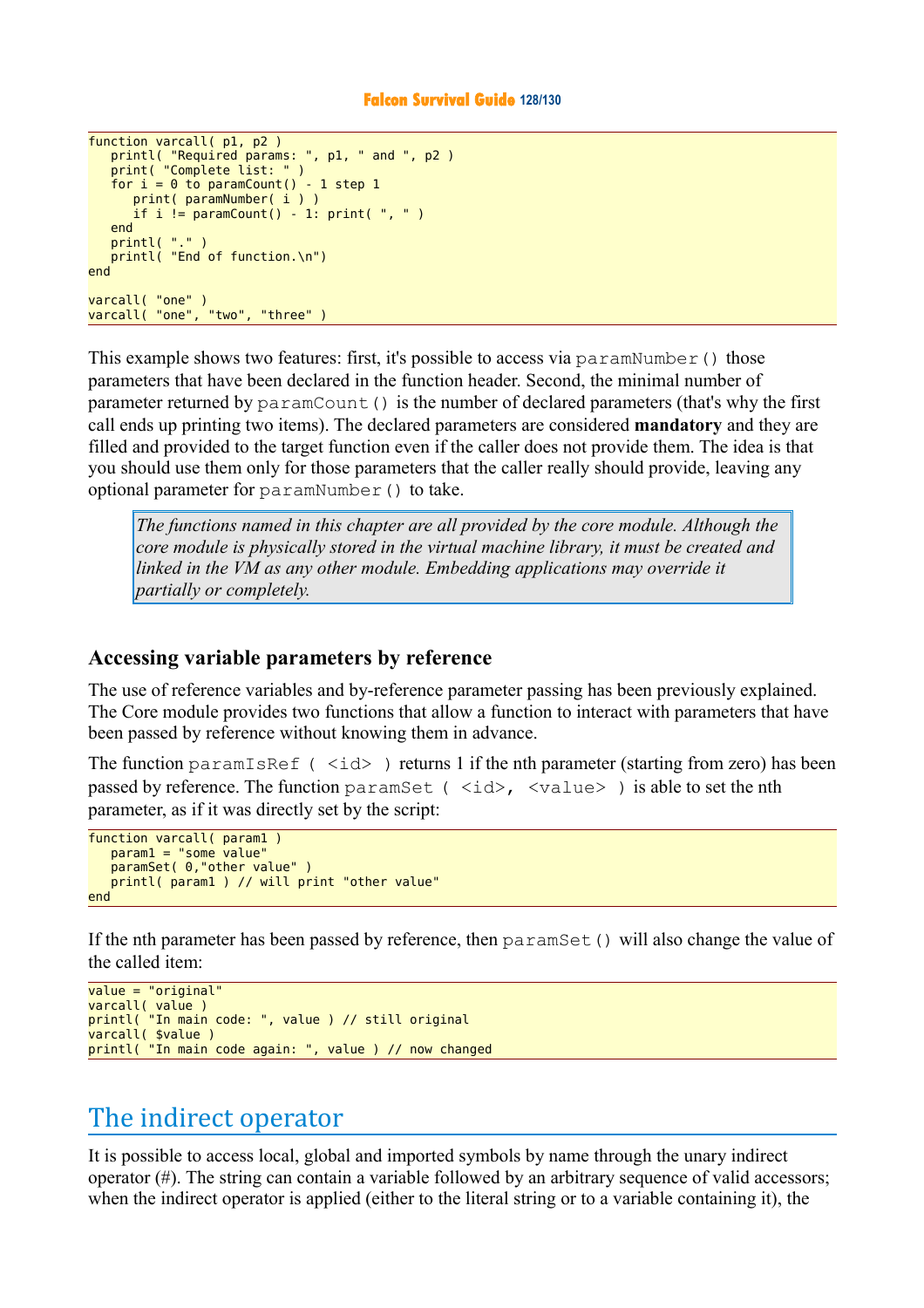#### **Falcon Survival Guide 129/130**

value of the named variable is returned; if the variable is not defined in the VM, or if the accessors are invalid, the VM will raise an access error.

Actually, the string expansion operator is implemented through the indirect operator; so many of the sequences that can be used in string expansion can also be used with the indirect operator.

For example, consider the following code:

```
var = 2object test
   prop = [ "zero", "first", "second", "third" ]
end 
value = # "test.pop[ var ]"printl( "Value is now: ", value )
```
As for the string expansion operator, the indirect operator will translate accessors even recursively (i.e. decoding var as 2 and then accessing the element 2 in the property of the test object), but it will return the desired value.

The indirect operator only supports reading from variables, or accessing them. Function or method calling is not supported.

As the indirect operator is an unary operator, it is possible to apply it more than once in a row to do indirect indirections:

```
value = 1000value_id = "value" 
p id = "value id"
> ## p_id // prints 1000
```
# Meta compilation

Falcon provides a virtual machine that can be directly used by the script compiler. In other words, it is possible to program the compiler and its output directly from a complete inner script. The  $\setminus$ [ ... \] escape can contain a *meta script*, which can also include references to external modules, and everything that is delivered to the standard output stream in that section is fed into the compiler at that position in the host script.

For example :

```
formula = \iota[
    if SIDE == "left"
        >> "sin"
     else
         >> "cos"
     end
\] ( angle )
// or more compact 
formula = \left\langle \right| \rightarrow (SIDE == "left" ? "sin":"cos") \left\langle \right| ( angle )
```
This will compile into either one or the other version depending on the SIDE variable (or constant) setting.

The meta compiler also provides a macro command which makes the task of writing meta-scripts a bit simpler:

macro square(x) ( (\$x \* \$x) ) > "9 square is: ", \\square(9)